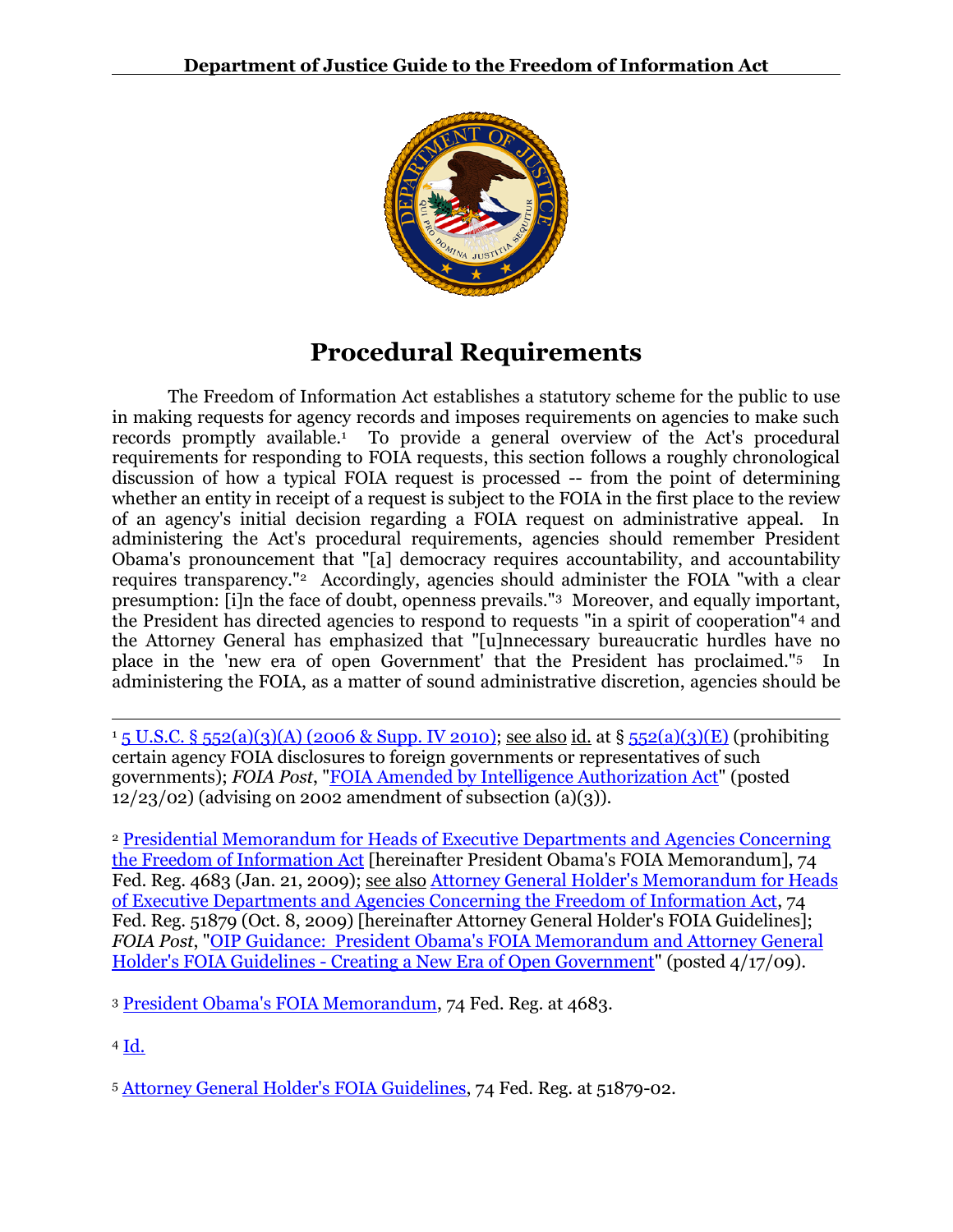mindful of the importance and benefits of communicating with requesters to effectuate these principles.<sup>6</sup>

## **OPEN Government Act**

The OPEN Government Act of 2007 amended several procedural aspects of the FOIA, setting forth new agency requirements and statutorily mandating existing practices that assist requesters and facilitate the processing of FOIA requests.<sup>7</sup> Among these practices, the Open Government Act requires that agencies assign request tracking numbers, provide request status information, and maintain a FOIA Public Liaison to assist requesters.<sup>8</sup>

Specifically, agencies must assign, and provide to requesters, an individualized tracking number for any request that will take longer than ten days to process.9 Agencies must also establish a telephone line or an internet site where requesters, using the assigned tracking number, can obtain information regarding the status of their request, including the date the agency received the request and an estimated date when the agency will complete its action on it.<sup>10</sup>

The OPEN Government Act codified the role of FOIA Public Liaisons, who are "responsible for assisting in reducing delays, increasing transparency and understanding of the status of requests, and assisting in the resolution of disputes."<sup>11</sup> Likewise, the role of the Chief FOIA Officer is codified. <sup>12</sup> This official has "agency-wide responsibility for efficient and appropriate compliance" with the FOIA and reports to top agency officials and to the Attorney General regarding the agency's performance in implementing the FOIA.<sup>13</sup>

<sup>6</sup> *FOIA Post*, "OIP Guidance: [The Importance of Good Communication with FOIA](http://www.justice.gov/oip/foiapost/2010foiapost5.htm)  [Requesters](http://www.justice.gov/oip/foiapost/2010foiapost5.htm)" (posted 3/1/10) (explaining that simple practices which increase communication can go a long way to ensuring that agencies are working with FOIA requesters in "spirit of cooperation" that President and Attorney General directed).

<sup>7</sup> See [OPEN Government Act of 2007, Pub. L. No. 110-175, 121 Stat. 2524;](http://www.gpo.gov/fdsys/pkg/PLAW-110publ175/pdf/PLAW-110publ175.pdf) see also *FOIA Post*, ["Congress Passes Amendments to the FOIA"](http://www.justice.gov/oip/foiapost/2008foiapost9.htm) (posted 1/9/08) (summarizing substantive sections of OPEN Government Act).

<sup>8</sup> [OPEN Government Act §§ 6, 7, 10](http://www.gpo.gov/fdsys/pkg/PLAW-110publ175/pdf/PLAW-110publ175.pdf) (codified at [5 U.S.C. § 552\(a\)\(6\)\(B\)\(ii\), \(a\)\(7\),](http://www.justice.gov/oip/amended-foia-redlined-2010.pdf) (l)).

<sup>9</sup> Id. [§ 7](http://www.gpo.gov/fdsys/pkg/PLAW-110publ175/pdf/PLAW-110publ175.pdf) (codified at 5 U.S.C. § [552\(a\)\(7\)\(A\)\)](http://www.justice.gov/oip/amended-foia-redlined-2010.pdf); see *FOIA Post*, ["OIP Guidance: Assigning](http://www.justice.gov/oip/foiapost/2008foiapost30.htm)  [Tracking Numbers and Providing Status Information for Requests"](http://www.justice.gov/oip/foiapost/2008foiapost30.htm) (posted 11/18/08).

<sup>10</sup> [OPEN Government Act § 7](http://www.gpo.gov/fdsys/pkg/PLAW-110publ175/pdf/PLAW-110publ175.pdf) (codified at 5 U.S.C. § [552\(a\)\(7\)\(B\)\)](http://www.justice.gov/oip/amended-foia-redlined-2010.pdf); see *FOIA Post*, "OIP [Guidance: Assigning Tracking Numbers and Providing Status Information for Requests"](http://www.justice.gov/oip/foiapost/2008foiapost30.htm) (posted 11/18/08).

<sup>11</sup> OPEN Government Act  $\S$  10 (codified at  $5$  U.S.C.  $\S$   $552(l)$ ).

l

<sup>12</sup> [OPEN Government Act § 10](http://www.gpo.gov/fdsys/pkg/PLAW-110publ175/pdf/PLAW-110publ175.pdf) (codified at  $5$  U.S.C. §  $552(i)$ ).

<sup>13</sup> [OPEN Government Act § 10](http://www.gpo.gov/fdsys/pkg/PLAW-110publ175/pdf/PLAW-110publ175.pdf) (codified at  $5$  U.S.C. §  $552(k)$ ).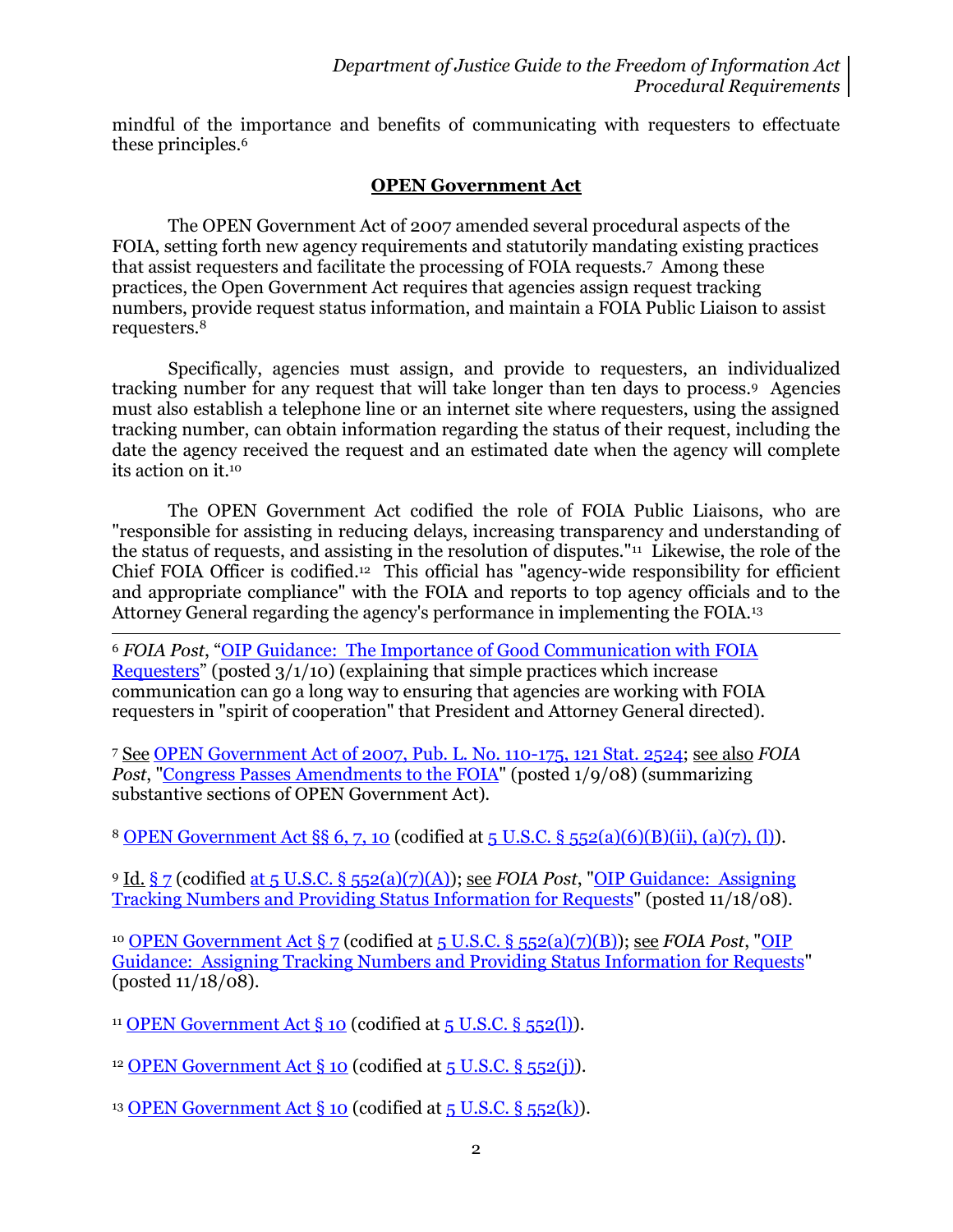In addition, the OPEN Government Act established an office within NARA to "offer mediation services to resolve disputes" <sup>14</sup> and it directed GAO to audit agencies on their implementation of the FOIA.<sup>15</sup> The OPEN Government Act set forth extensive new reporting requirements for agencies' annual FOIA reports<sup>16</sup> and established new reporting requirements for the Attorney General and the Special Counsel concerning referrals to the Special Counsel.<sup>17</sup> (For a discussion of these Attorney General and Special Counsel reporting requirements, see Litigation Considerations, Referral to Special Counsel and Limitations on Filing Frivolous Suits, below).

The OPEN Government Act also amended the definition of agency records, <sup>18</sup> and established new rules concerning FOIA's time limits,<sup>19</sup> routing of misdirected requests,<sup>20</sup> assessment of fees, $21$  and document marking. $22$  (For a discussion of these provisions, see Procedural Requirements, "Agency Records;" Procedural Requirements, Time Limits; and Procedural Requirements, "Reasonably Segregable" Obligation, below).

Finally, the Act codified the definition of a "representative of the news media"<sup>23</sup> for fee purposes, and the definition of a "substantially prevail[ing]" party for attorney fees

l <sup>14</sup> [OPEN Government Act § 10](http://www.gpo.gov/fdsys/pkg/PLAW-110publ175/pdf/PLAW-110publ175.pdf) (codified a[t 5 U.S.C. §](http://www.justice.gov/oip/amended-foia-redlined-2010.pdf) 552(h)); see *FOIA Post*, ["OIP Guidance:](http://www.justice.gov/oip/foiapost/2010foiapost21.htm)  [Notifying Requesters of the Mediation Services Offered by OGIS"](http://www.justice.gov/oip/foiapost/2010foiapost21.htm) (posted July 9, 2010) (discussing creation of Office of Government Information Services at NARA).

<sup>15</sup> [OPEN Government Act § 10](http://www.gpo.gov/fdsys/pkg/PLAW-110publ175/pdf/PLAW-110publ175.pdf) (codified at  $5$  U.S.C. §  $552(i)$ ).

<sup>16</sup> [OPEN Government Act § 10](http://www.gpo.gov/fdsys/pkg/PLAW-110publ175/pdf/PLAW-110publ175.pdf) (codified a[t 5 U.S.C. § 552\(e\)\)](http://www.justice.gov/oip/amended-foia-redlined-2010.pdf); see *FOIA Post*, ["2008](http://www.justice.gov/oip/foiapost/guidance-annualreport-052008.pdf)  [Guidelines for Agency Preparation of Annual FOIA Reports"](http://www.justice.gov/oip/foiapost/guidance-annualreport-052008.pdf) (posted 5/22/08).

<sup>17</sup> OPEN Government Act  $\S$  5 (codified at 5 U.S.C.  $\S$  [552\(a\)\(4\)\(F\)\)](http://www.justice.gov/oip/amended-foia-redlined-2010.pdf).

<sup>18</sup> [OPEN Government Act](http://www.gpo.gov/fdsys/pkg/PLAW-110publ175/pdf/PLAW-110publ175.pdf) § 6 (codified at  $5$  U.S.C. §  $552(f)(2)$ ); see *FOIA Post*, "OIP [Guidance: Treatment of Agency Records Maintained For an Agency By a Government](http://www.justice.gov/oip/foiapost/agencyrecords.htm)  [Contractor for Purposes of Records Management"](http://www.justice.gov/oip/foiapost/agencyrecords.htm) (posted 09/09/08).

<sup>19</sup> [OPEN Government Act](http://www.gpo.gov/fdsys/pkg/PLAW-110publ175/pdf/PLAW-110publ175.pdf) § 6 (codified at [5 U.S.C. § 552\(a\)\(6\)\(A\)\)](http://www.justice.gov/oip/amended-foia-redlined-2010.pdf); see *FOIA Post*, ["OIP](http://www.justice.gov/oip/foiapost/2008foiapost29.htm)  [Guidance: New Limitations on Tolling the FOIA's Response Time"](http://www.justice.gov/oip/foiapost/2008foiapost29.htm) (posted 11/18/08).

<sup>20</sup> [OPEN Government Act](http://www.gpo.gov/fdsys/pkg/PLAW-110publ175/pdf/PLAW-110publ175.pdf) § 6 (codified at [5 U.S.C. § 552\(a\)\(6\)\(A\)\(ii\)\)](http://www.justice.gov/oip/amended-foia-redlined-2010.pdf); see *FOIA Post*, "[OIP](http://www.justice.gov/oip/foiapost/2008foiapost31.htm)  Guidance: [New Requirement to Route Misdirected](http://www.justice.gov/oip/foiapost/2008foiapost31.htm) FOIA Requests" (posted 11/18/08).

<sup>21</sup> [OPEN Government Act](http://www.gpo.gov/fdsys/pkg/PLAW-110publ175/pdf/PLAW-110publ175.pdf) § 6 (codified at 5 U.S.C. § [552\(a\)\(4\)\(A\)\(viii\)\)](http://www.justice.gov/oip/amended-foia-redlined-2010.pdf); see *FOIA Post*, "OIP [Guidance: New Limitations on Assessing Fees"](http://www.justice.gov/oip/foiapost/2008foiapost28.htm) (posted 11/18/08).

<sup>22</sup> OPEN [Government Act](http://www.gpo.gov/fdsys/pkg/PLAW-110publ175/pdf/PLAW-110publ175.pdf) § 12 (codified at [5 U.S.C. § 552\(b\)\)](http://www.justice.gov/oip/amended-foia-redlined-2010.pdf); see *FOIA Post*, ["OIP Guidance:](http://www.justice.gov/oip/foiapost/2008foiapost26.htm)  [Segregating and Marking Documents for Release in Accordance with the OPEN Government](http://www.justice.gov/oip/foiapost/2008foiapost26.htm)  [Act"](http://www.justice.gov/oip/foiapost/2008foiapost26.htm) (posted 10/23/08).

<sup>23</sup> [OPEN Government Act](http://www.gpo.gov/fdsys/pkg/PLAW-110publ175/pdf/PLAW-110publ175.pdf) § 3 (codified at  $5$  U.S.C. §  $552(a)(4)(A)(ii)$ ).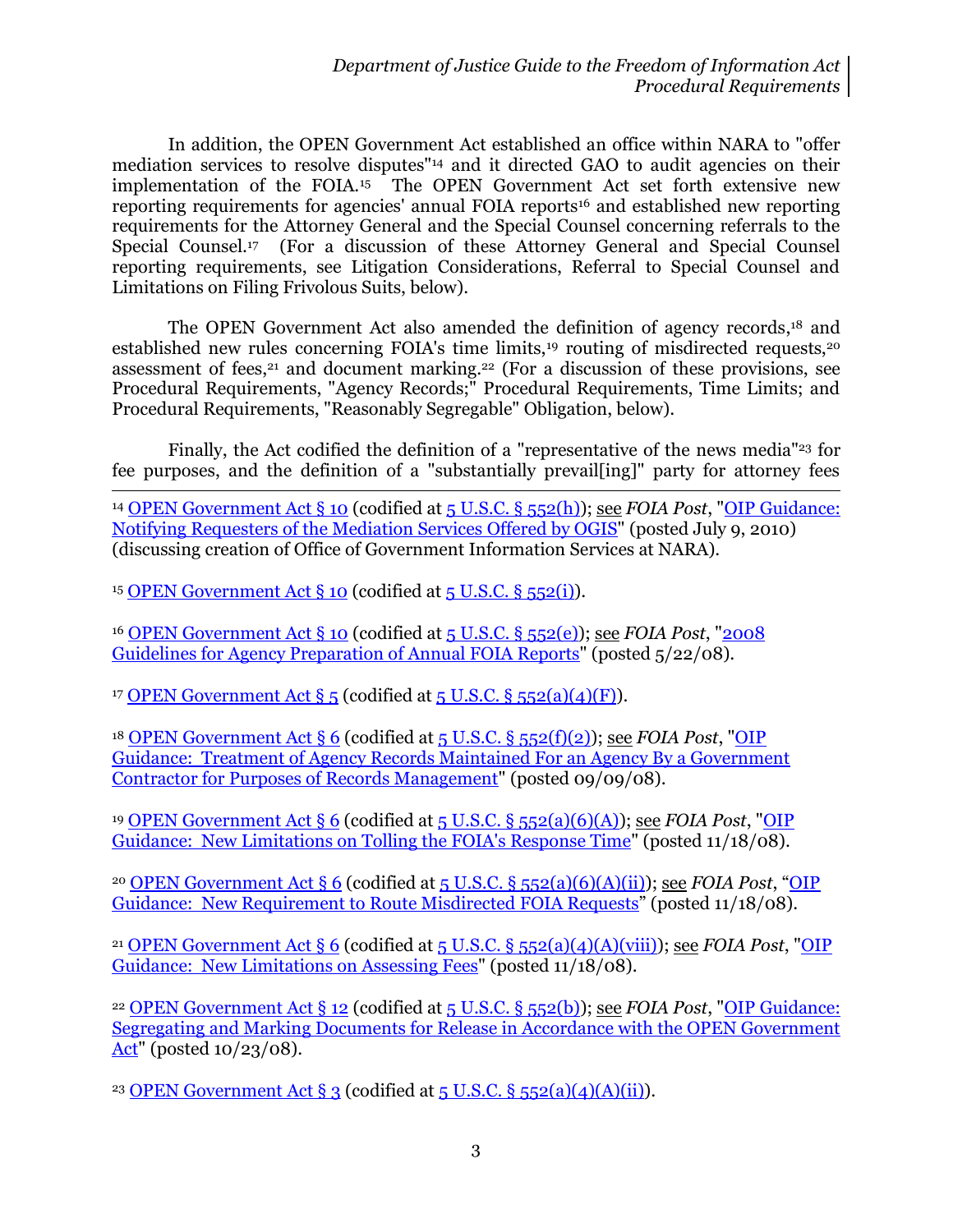purposes.<sup>24</sup> (For a discussion of these provisions, see Fees and Fee Waivers, Fees, Requester Categories; and Attorney Fees, Eligibility, below).

## **Entities Subject to the FOIA**

Agencies within the Executive Branch of the federal government, independent regulatory agencies, and some components within the Executive Office of the President, are subject to the FOIA.<sup>25</sup> Amtrak was made subject to the FOIA by statute.<sup>26</sup>

The Court of Appeals for the District of Columbia Circuit utilizes a functional definition of "agency" to determine if an office within the Executive Office of the President is subject to the FOIA. Offices within the Executive Office of the President that "'wield[] substantial authority independent of the President" are subject to the FOIA.<sup>27</sup> The Council on Environmental Quality (a unit within the Executive Office of the President) has been found to be an agency subject to the FOIA because its investigatory, evaluative, and recommendatory functions exceed merely advising the President.28 Similarly, because the Office of Management and Budget "exercises substantial independent authority" to prepare the annual budget and the Office of Science and Technology has independent authority to evaluate and fund research, both are subject to the FOIA.<sup>29</sup>

In contrast, the Office of the President, including the "'President's immediate personal staff or units in the Executive Office whose sole function is to advise and assist the President''' are not agencies under the FOIA.<sup>30</sup> Under the advise and assist analysis, the

#### $\overline{a}$ <sup>24</sup> Id. [§ 4](http://www.gpo.gov/fdsys/pkg/PLAW-110publ175/pdf/PLAW-110publ175.pdf) (codified at  $5$  U.S.C. §  $552(a)(4)(E)(ii)$ ).

<sup>25</sup> 5 U.S.C. § [552\(f\)\(1\) \(2006 & Supp. IV 2010\);](http://www.justice.gov/oip/amended-foia-redlined-2010.pdf) see, e.g., Energy Research Found. v. Def. Nuclear Facilities Safety Bd., 917 F.2d 581, 584-85 (D.C. Cir. 1990) (determining that Defense Nuclear Facilities Safety Board is an agency because its functions include, inter alia, "investigat[ing], evaluat[ing] and recommend[ing]").

<sup>26</sup> See Moye, O'Brien, O'Rourke, Hogan & Pickert v. Nat'l R.R. Passenger Corp., 376 F.3d 1270, 1277 n.5 (11th Cir. 2004) (citing 49 U.S.C. § 24301(e) (2006) and noting that "[a]lthough Amtrak is not a federal agency, it must comply with FOIA's requirements").

<sup>27</sup> Citizens for Responsibility & Ethics in Washington, 566 F.3d 219, 222-23 (D.C. Cir. 2009) (quoting Sweetland v. Walters, 60 F.3d 852, 854 (D.C. Cir. 1995)).

<sup>28</sup> Pac. Legal Found. v. Council on Envtl. Quality, 636 F.2d 1259, 1263 (D.C. Cir. 1980).

<sup>29</sup> Sierra Club v. Andrus, 581 F.2d 895, 902 (D.C. Cir. 1978); Soucie v. David, 448, F.2d 1067, 1073-75 (D.C. Cir. 1971).

<sup>30</sup> Kissinger v. Reporters Comm. for Freedom of the Press, 445 U.S. 136, 156 (1980) (quoting H.R. Rep. No. 93-1380, at 15, reprinted in House Comm. on Gov't Operations and Senate Comm. on the Judiciary, 94th Cong. 1st Sess., Freedom of Information Act and Amendments of 1974 (P.L. 93-502) Sourcebook); see also Moore v. FBI, No. 11-1067, 2012 WL 3264566 (D.D.C. Aug.13, 2012); Taitz v. Ruemmler, No. 11-5306, 2012 U.S. App. LEXIS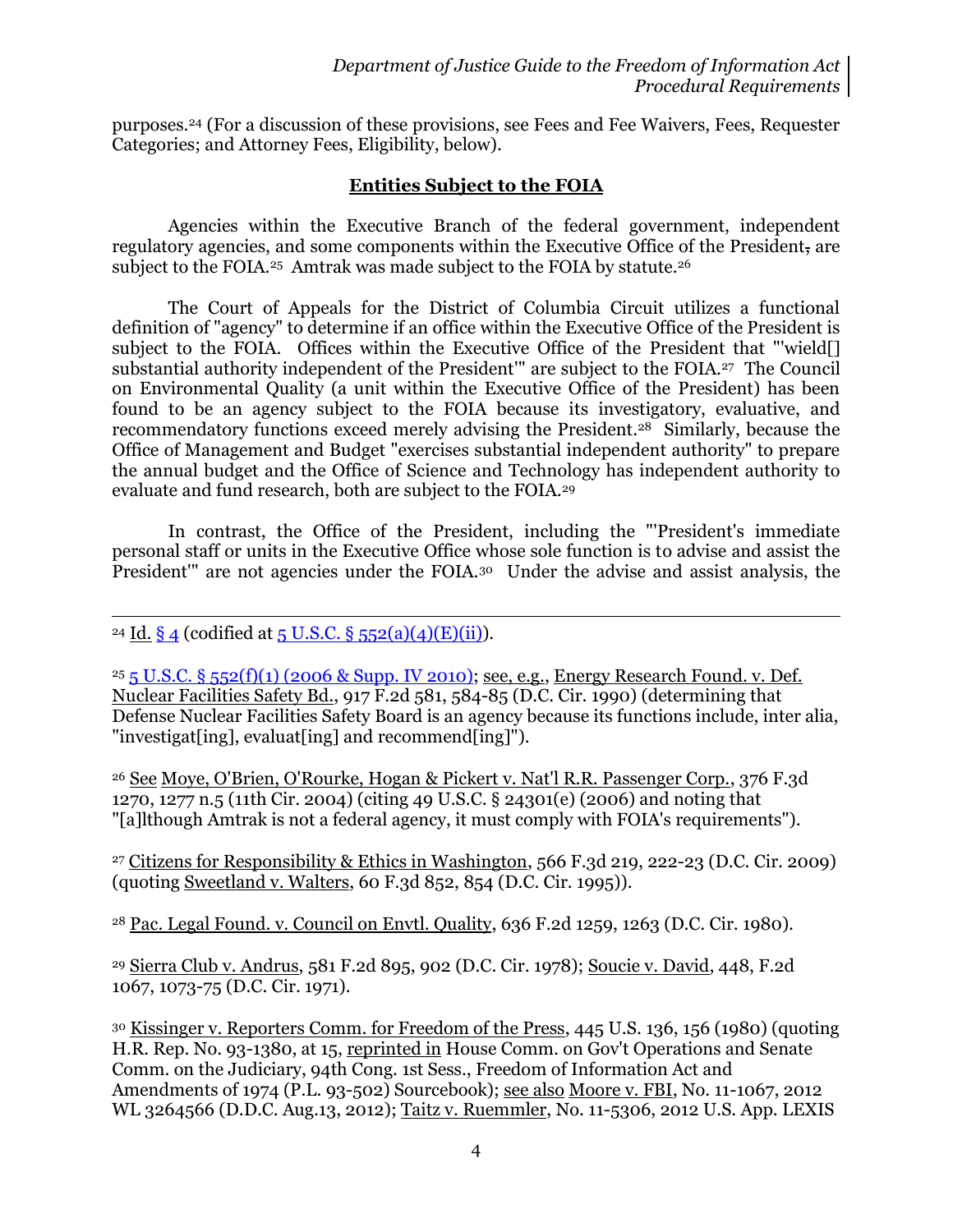Office of Counsel to the President,<sup>31</sup> the Executive Residence staff,<sup>32</sup> the National Security Council,<sup>33</sup> the National Energy Policy Development Group,<sup>34</sup> the Council of Economic Advisers,<sup>35</sup> the Vice President and his staff,<sup>36</sup> and the former Presidential Task Force on Regulatory Relief have all been found not to be agencies subject to the FOIA.<sup>37</sup>

Courts also have addressed whether the FOIA applies to the Smithsonian Institution, <sup>38</sup> and have held that it does not apply to state and local governments,<sup>39</sup> foreign

 $\overline{a}$ 10714 (D.C. Cir. May 25, 2012) (per curiam); Nat'l Sec. Archive v. Archivist of the United States, 909 F.2d 541, 544 (D.C. Cir. 1990).

<sup>31</sup> Nat'l Sec. Archive v. Executive Office of the President, 688 F. Supp. 29, 31 (D.D.C. 1988), aff'd sub nom. Nat'l Sec. Archive v. Archivist of the United States, 909 F.2d 541 (D.C. Cir. 1990).

<sup>32</sup> Sweetland v. Walters, 60 F.3d 852, 855-856 (D.C. Cir. 1995).

<sup>33</sup> Armstrong v. Executive Office of the President, 90 F.3d 553, 559-65 (D.C. Cir. 1996).

<sup>34</sup> Judicial Watch, Inc. v. DOE, 412 F.3d 125, 127 (D.C. Cir. 2005).

<sup>35</sup> Rushforth v. Council of Econ. Advisers, 762 F.2d 1038, 1042-43 (D.C. Cir. 1985).

<sup>36</sup> Judicial Watch, Inc. v. Nat'l Energy Policy Dev. Group, 219 F. Supp. 2d 20, 55 (D.D.C. 2002).

<sup>37</sup> Meyer v. Bush, 981 F.2d 1288, 1294 (D.C. Cir. 1993) (reasoning that Task Force chaired by Vice President and composed of cabinet members was not subject to FOIA because cabinet members acted not as heads of their departments "but rather as the functional equivalents of assistants to the President").

<sup>38</sup> See Cotton v. Heyman, 63 F.3d 1115, 1119 & n.2, 1123 (D.C. Cir. 1995) (refusing to examine district court's ruling that Smithsonian Institution was agency under FOIA due to doctrine of direct estoppel, but noting that Smithsonian Institution "could reasonably interpret our precedent to support its position that it is not an agency under FOIA" and stressing that agency status holding "is binding only between these two parties"); cf. Dong v. Smithsonian Inst., 125 F.3d 877, 879 (D.C. Cir. 1997) (holding that Smithsonian Institution is not an agency for purposes of Privacy Act of 1974 (5 U.S.C. § 552a (2006)), as it is neither "establishment of the [E]xecutive [B]ranch" nor "government-controlled corporation").

<sup>39</sup> See Sykes v. U.S., No. 11-4005, 2012 WL 5974285, at \*7 (6th Cir. Nov. 29, 2012) (affirming district court dismissal of amended complaint because FOIA does not apply to state entities); Moreno v. Curry, No. 06-11277, 2007 WL 4467580, at \*1-2 (5th Cir. Dec. 20, 2007) (unpublished disposition) (affirming district court finding that FOIA does not apply to state or municipal agencies); Dunleavy v. New Jersey, 251 F. App'x 80, 83 (3d Cir. 2007) (unpublished disposition) (stating that FOIA does not impose obligations on state agencies), cert. denied, 128 S. Ct. 1483 (2008); Blankenship v. Claus, 149 F. App'x 897, 898 (11th Cir. Sept. 7, 2005); Lau v. Sullivan County Dist. Att'y, 201 F.3d 431 (2d Cir. Nov. 12, 1999)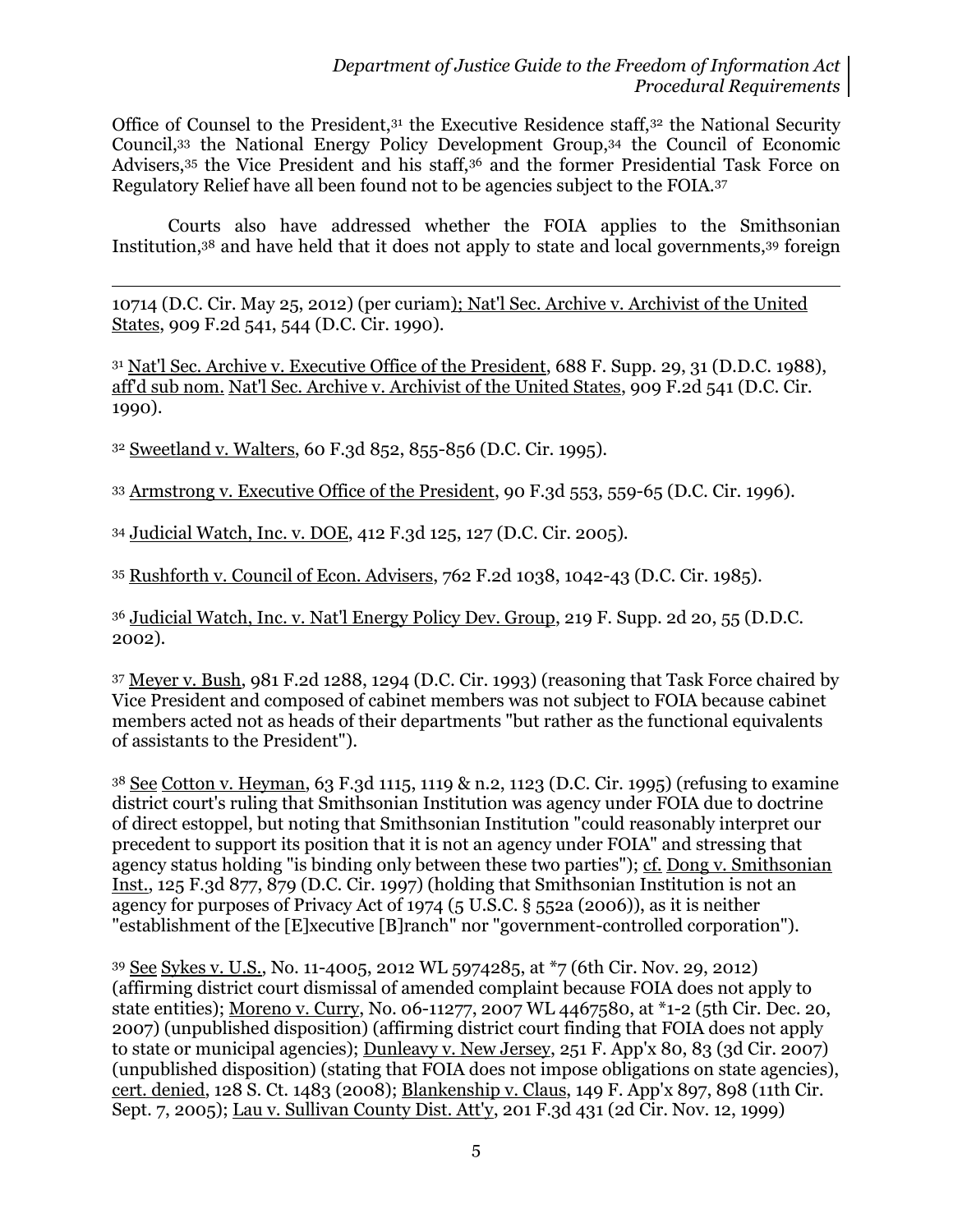governments,<sup>40</sup> municipal entities,<sup>41</sup> the courts,<sup>42</sup> other entities of the Judicial Branch,<sup>43</sup> Congress,<sup>44</sup> and presidential transition teams.<sup>45</sup>

(unpublished disposition); Martinson v. DEA, No. 96-5262, 1997 WL 634559, at \*1 (D.C. Cir. July 3, 1997); see also Willis v. DOJ, 581 F. Supp. 2d 57, 67-68 (D.D.C. 2008) (Missouri Police Department); Miller v. S.C. Dep't of Prob., Parole, and Pardon Servs., No. 08-3836, 2008 WL 5427754, at \*3 (D.S.C. Dec. 31, 2008) (state agencies or departments); Rayyan v. Sharpe, No. 08-324, 2008 WL 4601427, at \*3 (W.D. Mich. Oct. 15, 2008) (state agencies); Foley v. Village of Weston, No. 06-350, 2006 WL 3449414, at \*5 (W.D. Wis. Nov. 28, 2006) (local county government, sheriff's department, and sheriff); Brown v. City of Detroit, No. 05-60162, 2006 WL 3196297, at \*1 (E.D. Mich. Sept. 11, 2006) (magistrate's recommendation) (state or local governments), adopted, No. 05-60162, 2007 WL 1796228 (E.D. Mich. Oct. 30, 2006); Gabbard v. Hall County, Ga., No. 06-37, 2006 U.S. Dist. LEXIS 56662, at \*4 (M.D. Ga. Aug. 14, 2006) (state or local agencies); Davis v. Johnson, No. 05- 2060, 2005 U.S. Dist. LEXIS 12475, at \*1 (N.D. Cal. June 20, 2005) (state or county agency); Dipietro v. EOUSA, 357 F. Supp. 2d 177, 182 (D.D.C. 2004) (citing Beard v. DOJ, 917 F. Supp. 61, 63 (D.D.C. 1996)) (county sheriff's department); Mount of Olives Paralegals v. Bush, No. 04-C-620, 2004 U.S. Dist. LEXIS 8085, at \*6 (N.D. Ill. May 6, 2004) (state agencies); McClain v. DOJ, No. 97-C-0385, 1999 WL 759505, at \*2 (N.D. Ill. Sept. 1, 1999) (state attorney general), aff'd, 17 F. App'x 471 (7th Cir. 2001); Beard v. DOJ, 917 F. Supp. 61, 63 (D.D.C. 1996) (District of Columbia Police Department).

<sup>40</sup> Moore v. United Kingdom, 384 F.3d 1079, 1089-90 (9th Cir. 2004).

 $\overline{a}$ 

<sup>41</sup> See Renfro v. City of Bartlesville, No. 12-CV-208-GKF-PJC, 2012 WL 5996376 (N.D. Okla. Nov. 30, 2012) (finding that FOIA does not apply to municipalities); Hammerlord v. City of San Diego, No. 11-1564, 2012 U.S. Dist. LEXIS 157740, at \*16 (S.D. Cal. Nov. 2, 2012) (finding that housing commission not subject to FOIA despite fact commission receives federal funds) Nelson v. City of Plano, No. 06-102, 2007 WL 1438694, at \*2 (E.D. Tex. May 14, 2007) (dismissing FOIA claims against municipal corporation); Cruz v. Superior Court Judges, No. 04-1103, 2006 WL 547930, at \*1 (D. Conn. Mar. 1, 2006) (municipal police department); Jones v. City of Indianapolis, 216 F.R.D. 440, 443 (S.D. Ind. 2003) (municipal agencies).

<sup>42</sup> See Megibow v. Clerk of the U.S. Tax Court, 432 F.3d 387, 388 (2d Cir. 2005) (per curiam) (affirming district court's conclusion that U.S. Tax Court is not subject to FOIA); United States v. Casas, 376 F.3d 20, 22 (1st Cir. 2004) (stating that "[t]he judicial branch is exempt from the [FOIA]"); United States v. Choate, 102 F. App'x 634, 635 (10th Cir. 2004) (federal courts); United States v. Mitchell, No. 03-6938, 2003 WL 22999456, at \*1 (4th Cir. Dec. 23, 2003) (same) (non-FOIA case); United States v. Alcorn, 6 F. App'x 315, 317 (6th Cir. 2001) (same) (non-FOIA case); Gaydos v. Mansmann, No. 98-5002, 1998 WL 389104, at \*1 (D.C. Cir. June 24, 1998) (per curiam); Warth v. DOJ, 595 F.2d 521, 523 (9th Cir. 1979); Guidetti v. NFN Donahue, No. 6-11-1249-HMH-KFM, 2012 U.S. Dist. LEXIS 130368, (D.S.C. Sept. 13, 2012) (federal courts); United States v. Neal, No. 90-0003, 2007 U.S. Dist. LEXIS 10176, at \*2 (D. Ariz. Feb. 13, 2007) (federal district courts); Benjamin v. U.S. Dist. Court, No. 05-941, 2005 WL 1136864, at \*1 (M.D. Pa. May 13, 2005) (same).

<sup>43</sup> See Andrade v. U.S. Sentencing Comm'n, 989 F.2d 308, 309-10 (9th Cir. 1993) (Sentencing Commission, as independent body within judicial branch, is not subject to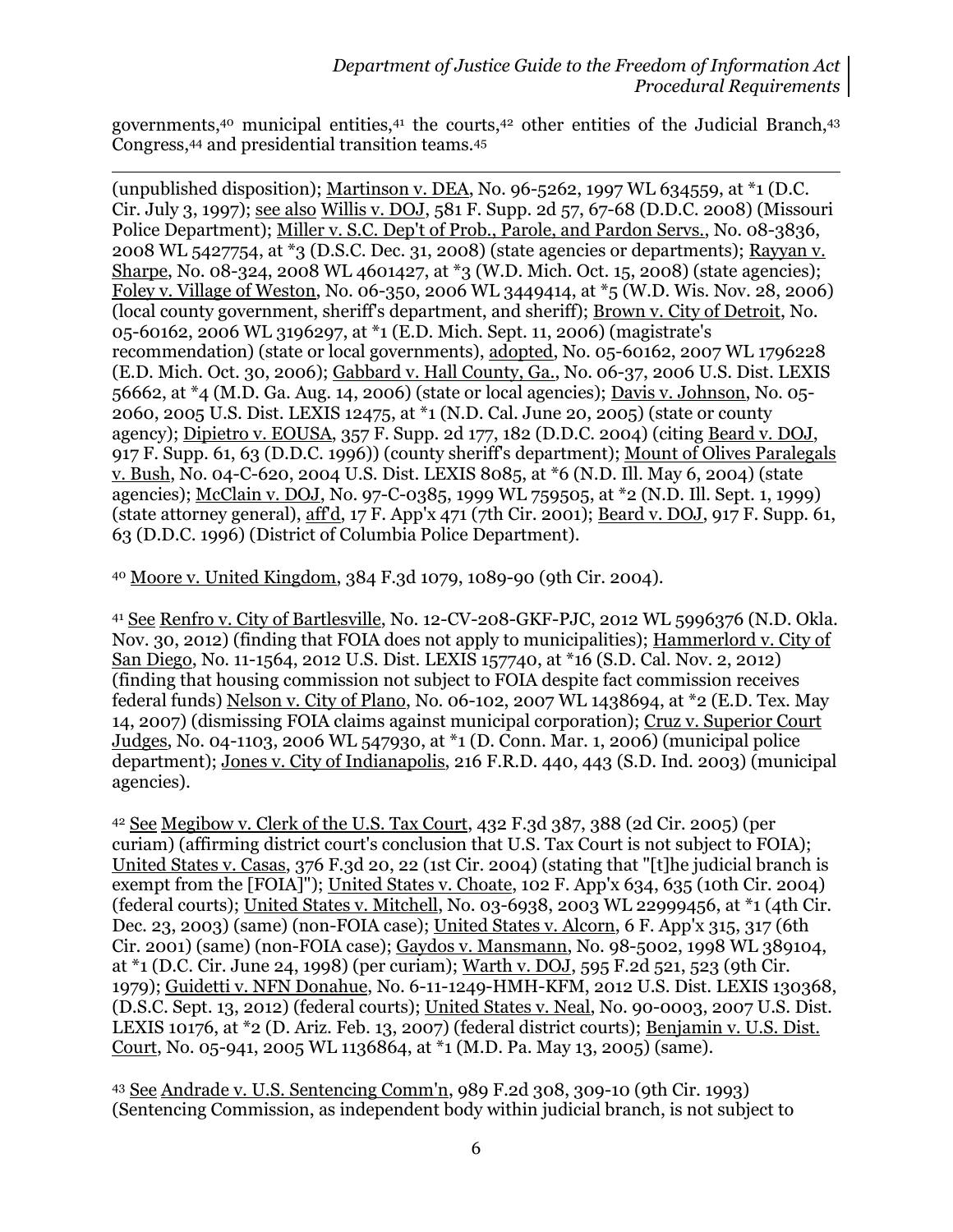In Forsham v. Harris, the Supreme Court held that private grantees receiving federal financial assistance are not agencies subject to the FOIA. <sup>46</sup> The Court reasoned that private

 $\overline{a}$ 

FOIA.); Banks v. DOJ, 538 F. Supp. 2d 228, 231-32 (D.D.C. Mar. 16, 2008) (U.S. Probation Office and Administrative Office of the U.S. Courts); Coleman v. Lappin, No. 06-2255, 2007 WL 1983835, at \*1 n.1 (D.D.C. July 3, 2007) (unpublished disposition) (stating that "Office of Bar Counsel is a creature of the District of Columbia Court of Appeals, and is not a federal agency to which the FOIA applies"); United States v. Richardson, No. 2001-10, 2007 U.S. Dist. LEXIS 77, at \*3 (W.D. Pa. Jan. 3, 2007) (federal grand jury); Woodruff v. Office of the Pub. Defender, No. 03-791, slip op. at 3 (N.D. Cal. June 3, 2004) (Federal Public Defender's Office, which is controlled by courts, is not agency under FOIA.); Wayne Seminoff Co. v. Mecham, No. 02-2445, 2003 U.S. Dist. LEXIS 5829, at \*20 (E.D.N.Y. Apr. 10, 2003) ("[T]he Administrative Office of the United States Courts is not an agency for purposes of FOIA."), aff'd, 82 F. App'x 740 (2d Cir. 2003); United States v. Ford, No. 96-00271-01, 1998 WL 742174, at \*1 (E.D. Pa. Oct. 21, 1998) ("The Clerk of Court, as part of the judicial branch, is not an agency as defined by FOIA."); Callwood v. Dep't of Prob., 982 F. Supp. 341, 342 (D.V.I. 1997) ("[T]he Office of Probation is an administrative unit of [the] Court . . . [and] is not subject to the terms of the Privacy Act.").

<sup>44</sup> Dow Jones & Co. v. DOJ, 917 F.2d 571, 574 (D.C. Cir. 1990); see also Dunnington v. DOD, No. 06-0925, 2007 WL 60902, at \*1 (D.D.C. Jan. 8, 2007) (ruling that U.S. Senate and House of Representatives are not agencies under FOIA); see also Mayo v. U.S. Gov't Printing Office, 9 F.3d 1450, 1451 (9th Cir. 1994) (deciding that Government Printing Office is part of congressional branch and therefore is not subject to FOIA); Owens v. Warner, No. 93-2195, slip op. at 1 (D.D.C. Nov. 24, 1993) (ruling that senator's office is not subject to FOIA), summary affirmance granted, No. 93-5415, 1994 WL 541335 (D.C. Cir. May 25, 1994).

<sup>45</sup> See Ill. Inst. for Continuing Legal Educ. v. U.S. Dep't of Labor, 545 F. Supp. 1229, 1231-33 (N.D. Ill. 1982); cf. Wolfe v. HHS, 711 F.2d 1077, 1079, 1082 (D.C. Cir. 1983) (dictum) (treating presidential transition team as not agency subject to FOIA and citing with approval Ill. Inst., 545 F. Supp. at 1231-33).

<sup>46</sup> 445 U.S. 169, 179-80 (1980); see also Missouri v. U.S. Dep't of Interior, 297 F.3d 745, 750 (8th Cir. 2002) (holding that "[t]he provision of federal resources, such as federal funding, is insufficient to transform a private organization into a federal agency"); Pub. Citizen Health Research Group v. HEW, 668 F.2d 537, 543-44 (D.C. Cir. 1981) (stating that medical peer review committees are not agencies under FOIA); Irwin Mem'l Blood Bank v. Am. Nat'l Red Cross, 640 F.2d 1051, 1057 (9th Cir. 1981) (determining that American National Red Cross is not an agency under FOIA); Holland v. FBI, No. 04-2593, slip op. at 8 (N.D. Ala. June 30, 2005) (citing Irwin Mem'l Blood Bank, 640 F. Supp. 2d 1051) (same); Gilmore v. DOE 4 F. Supp. 2d 912, 919-20 (N.D. Cal. 1998) (finding that privately owned laboratory that developed electronic conferencing software, for which government owned nonexclusive license regarding its use, is not "a government-controlled corporation" as it is not subject to day-to-day supervision by federal government, nor are its employees or management considered government employees); Leytman v. N.Y. Stock Exch., No. 95 CV 902, 1995 WL 761843, at \*2 (E.D.N.Y. Dec. 6, 1995) (relying on Indep. Investor Protective League v. N.Y. Stock Exch., 367 F. Supp. 1376, 1377 (S.D.N.Y. 1973), to find that although "[t]he Exchange is subject to significant federal regulation . . . it is not an agency of the federal government");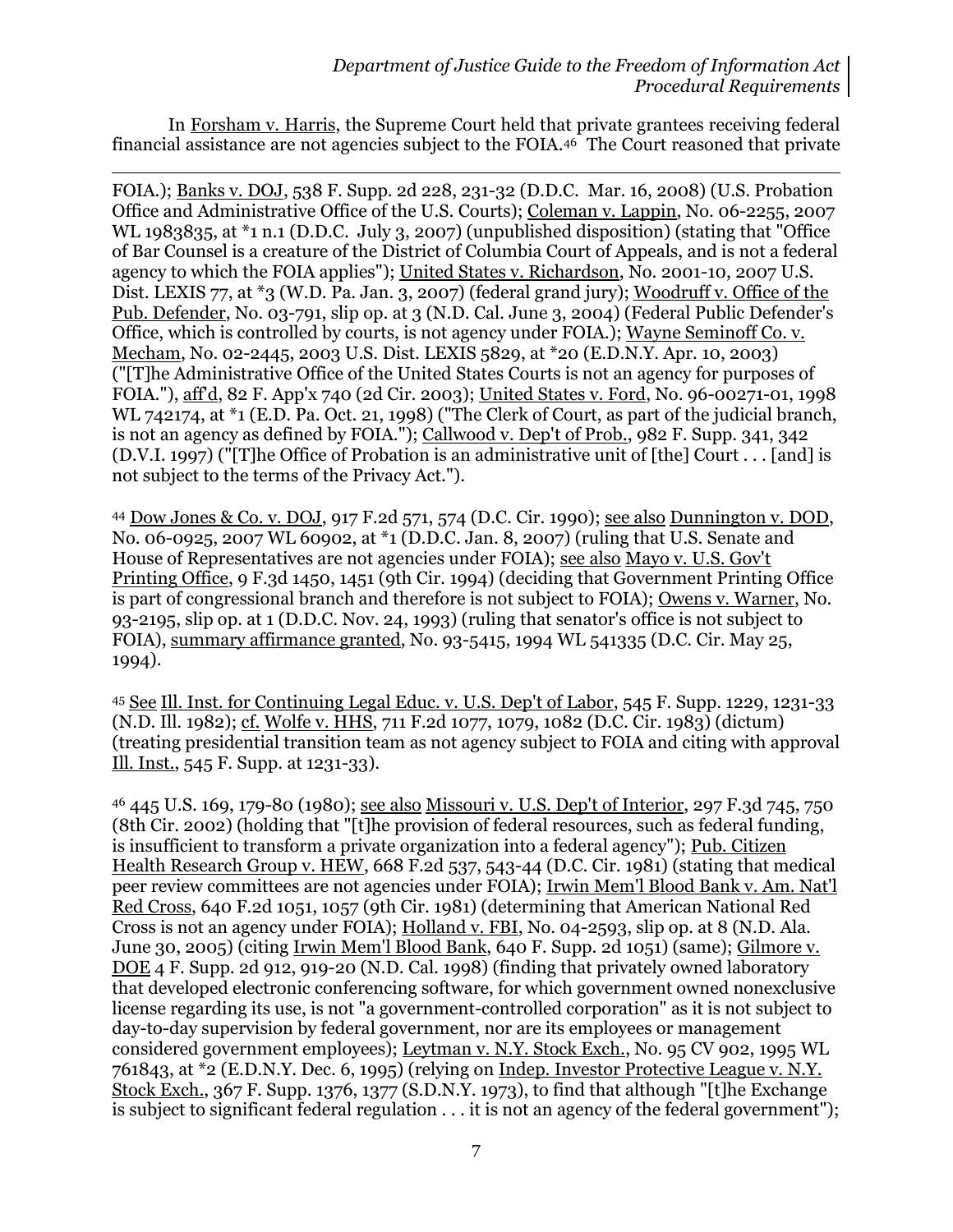grantees are not subject to the FOIA because Congress "exclud[ed] them from the definition of 'agency,' an action consistent with its prevalent practice of preserving grantee autonomy."<sup>47</sup> The Court observed that private grantees are not converted to government actors "absent extensive, detailed, and virtually day-to-day supervision."48 In addition, courts have held that private citizens and corporations,<sup>49</sup> and non-profit organizations<sup>50</sup> are not subject to the FOIA.

Rogers v. U.S. Nat'l Reconnaissance Office, No. 94-B-2934, slip op. at 7 (N.D. Ala. Sept. 13, 1995) (observing that "[t]he degree of government involvement and control over [private organizations which contracted with government to construct office facility is] insufficient to establish companies as federal agencies for purposes of the FOIA").

47 445 U.S. at 179.

 $\overline{a}$ 

<sup>48</sup> Id. at 180 (citing United States v. Orleans, 425 U.S. 807, 818 (1976)). But see OMB Circular A-110, "Uniform Administrative Requirements for Grants and Agreements with Institutions of Higher Education, Hospitals, and Other Non-Profit Organizations," 64 Fed. Reg. 54,926 (Oct. 8, 1999) (requiring agencies to make research data available to public through FOIA in response to "request for research data relating to published research findings produced under an award that were used by the [government] in developing an agency action that has the force and effect of law").

<sup>49</sup> See Henderson v. Office & Prof'l Employees Int'l Union, 143 F. App'x 741, 744 (9th Cir. 2005) (finding that "district court properly dismissed [FOIA claim] because union and union representative are not 'agencies' and therefore cannot be held liable under the FOIA"); Henderson v. Sony Pictures Entm't, Inc., 135 F. App'x 934, 935 (9th Cir. 2005) (same); Mitchell, 2003 WL 22999456, at \*1 (private attorney and law firms); In re Olsen, No. UT-98-088, 1999 Bankr. LEXIS 791, at \*11 (B.A.P. 10th Cir. June 24, 1999) (bankruptcy trustee); Buemi v. Lewis, 51 F.3d 271 (6th Cir. 1995) (unpublished table decision) (concluding that FOIA applies to federal agencies and not to private individuals); Rutland v. Santander Consumer USA, Inc., No. 11-15250, 2012 WL 3060949 (E.D. Mich. July 26, 2012) (finding private corporation not subject to FOIA); Jackson v. Ferrell, No. 09-00025, 2009 U.S. Dist. LEXIS 24893, at \*3 (E.D. Mo. Mar. 25, 2009) (finding that federal attorney is not an agency); Montgomery v. Sanders, No. 07-470, 2008 WL 5244758, at \*6 (S.D. Ohio Dec. 15, 2008) (analyzing defense contractor's relationship with agency and finding that contractor is not "government-controlled corporation" subject to FOIA); Few v. Liberty Mut. Ins. Co., 498 F. Supp. 2d 441, 452 (D.N.H. 2007) (private corporations and individuals); Furlong v. Cochran, No. 06-05443, 2006 WL 3254505, at \*1 (W.D. Wash. Nov. 9, 2006) (lawyer and law firm); Torres v. Howell, No. 03-2227, 2004 U.S. Dist. LEXIS, at \*8 (D. Conn. Dec. 6, 2004) (private business and nonfederal attorney); Allnutt v. DOJ, 99 F. Supp. 2d 673, 678 (D. Md. 2000) (private bankruptcy trustee), aff'd per curiam sub nom. Allnut v. Handler, 8 F. App'x 225 (4th Cir. 2001); Simon v. Miami County Incarceration Facility, No. 05-191, 2006 WL 1663689, at \*1 (S.D. Ohio May 5, 2006) (communications company); Germosen v. Cox, No. 98 Civ. 1294, 1999 WL 1021559, at \*20 (S.D.N.Y. Nov. 9, 1999) (private individuals); Allnutt v. U.S. Trustee, Region Four, No. 97-02414, slip op. at 6 (D.D.C. July 31, 1999) (private bankruptcy trustee), appeal dismissed for lack of jurisdiction, No. 99-5410 (D.C. Cir. Feb. 2, 2000).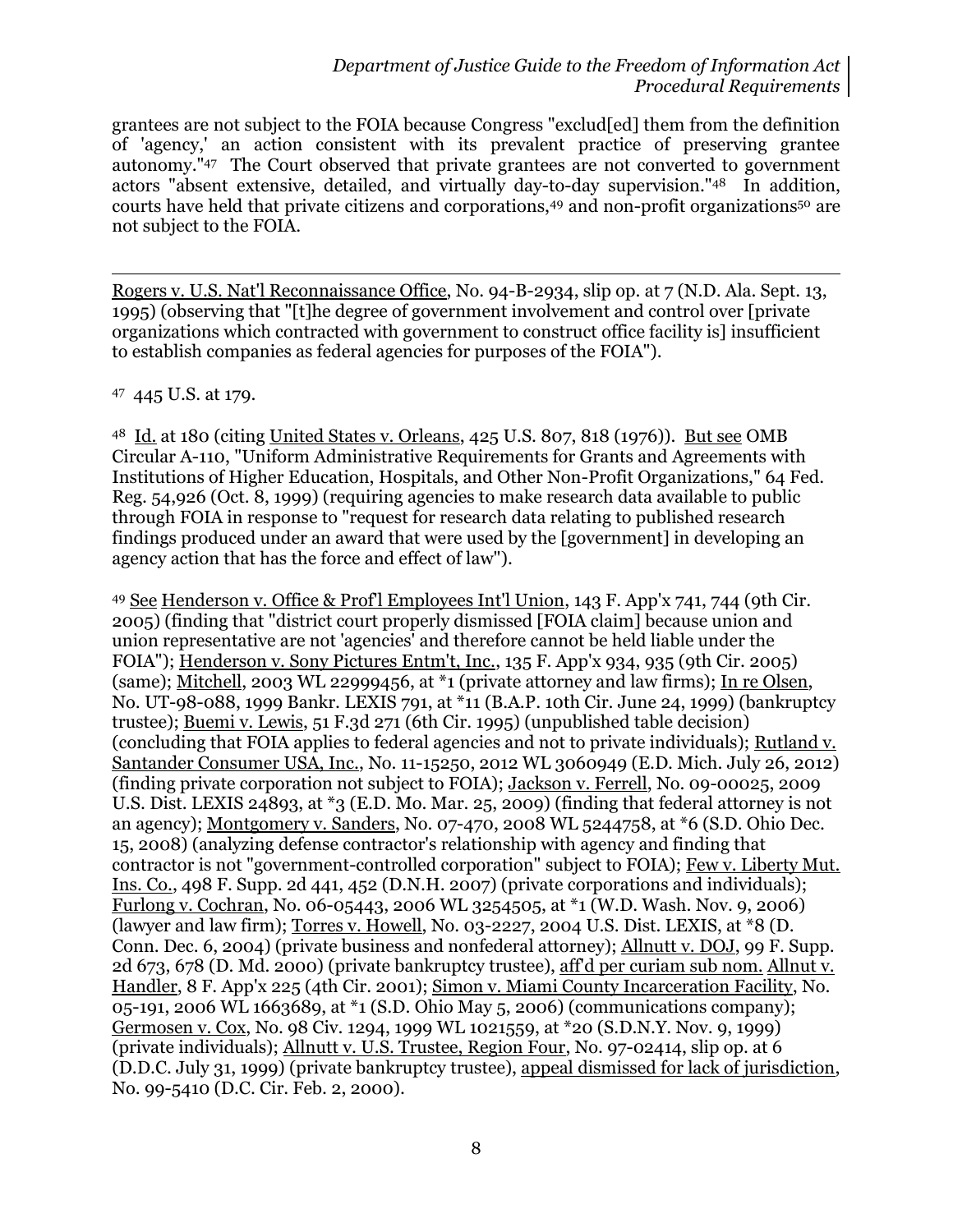Finally, certain operational files of some intelligence agencies are not within the scope of the FOIA. The Central Intelligence Agency Information Act of 1984 affords special FOIA treatment to CIA "operational files."<sup>51</sup> The National Defense Authorization Act for Fiscal Year 2006 placed the "operational files" of the Defense Intelligence Agency beyond the scope of the FOIA.52 Section 933(a) of that Act added a section to the National Security Act of 1947 that provides that "[t]he Director of the Defense Intelligence Agency, in coordination with the Director of National Intelligence, may exempt operational files of the Defense Intelligence Agency from the provisions of [the FOIA]."53 (For further discussion of this subject, see Exemption 3, "Operational Files" Provisions, below.)

### **"Agency Records"**

As the Supreme Court noted in Forsham v. Harris, the FOIA originally did not define the term "agency records."54 For context in defining the term, the Court in 1980 looked to the Records Disposal Act to determine Congress's intent regarding the definition of a "record."<sup>55</sup> The Records Disposal Act defines a record as "books, papers, maps, photographs, machine readable materials, or other documentary materials, regardless of physical form or characteristics, made or received by an agency."56 Regarding the types of documentary material considered records under the FOIA, one court has determined that

<sup>50</sup> Lazaridis v. DOJ, 713 F. Supp. 2d 64, 67-69 (D.D.C. 2010) (holding that National Center for Missing and Exploited Children and the International Centre for Missing and Exploited Children, both nonprofit organizations, were not subject to FOIA because their "seeming 'public authority' [are] 'entirely ancillary to its information and educational mission.'" (quoting Dong v. Smithsonian Inst., 125 F. 3d 877, 882 (D.C. Cir. 1997))).

<sup>51</sup> 50 U.S.C. § 431 (2006); see also Morley v. CIA, 508 F.3d 1108, 1116-19 (D.C. Cir. 2007) (concluding that request met criteria of exception to rule that CIA "[o]perational files are exempt from FOIA disclosure" and requiring agency to search such files upon remand since it had not initially done so); FOIA Update, [Vol. V, No. 4,](http://www.justice.gov/oip/foia_updates/Vol_V_4/page1.htm) at 1-2 (discussing statutory removal of CIA "operational files" from scope of FOIA as threshold matter).

<sup>52</sup> Pub. L. No. 109-163, § 933(a), 119 Stat. 34 (codified at 50 U.S.C. § 432c (2006)); see also 50 U.S.C. § 432b (2006) (providing same protective treatment to "operational files" of NSA).

<sup>53</sup> 50 U.S.C. § 432c.

<sup>54</sup> 445 U.S. 169, 182-183 (1980).

<sup>55</sup> Id.

l

<sup>56</sup> Id. at 183 (quoting Records Disposal Act, 44 U.S.C. § 3301 (1980)).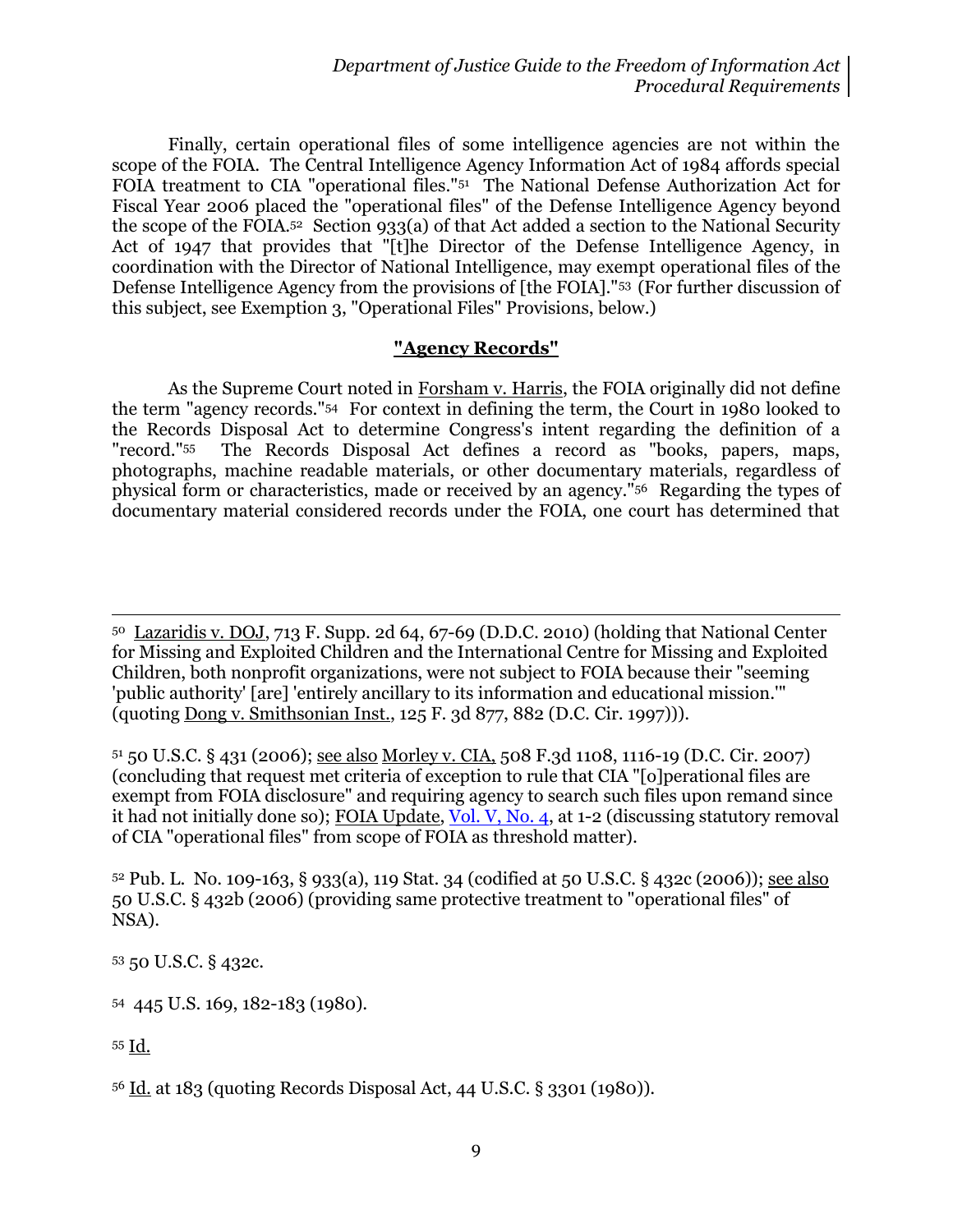"records" do not include tangible, evidentiary objects,<sup>57</sup> while other courts have found that audiotape and motion picture film are records.<sup>58</sup>

As a result of the 1996 amendments to the FOIA, <sup>59</sup> Congress included a definition of the term "records" in the FOIA, defining it as including "any information that would be an agency record . . . when maintained by an agency in any format, including an electronic format."60 The question of whether computer software is included within the definition has been decided according to the particular nature and functionality of the software at issue.<sup>61</sup>

In DOJ v. Tax Analysts, the Supreme Court articulated a two-part test for determining when a "record" constitutes an "agency record" under the FOIA: "Agency records" are records that are (1) either created or obtained by an agency, and (2) under agency control at the time of the FOIA request.<sup>62</sup> Inasmuch as the "agency record" analysis

<sup>57</sup> Nichols v. United States, 325 F. Supp. 130, 135-36 (D. Kan. 1971) (holding that archival exhibits consisting of guns, bullets, and clothing pertaining to assassination of President Kennedy are not "records"), aff'd on other grounds, 460 F.2d 671 (10th Cir. 1972).

<sup>58</sup> See N.Y. Times Co. v. NASA, 920 F.2d 1002, 1005 (D.C. Cir. 1990) (holding that audiotape of Space Shuttle *Challenger* astronauts is "record," as "FOIA makes no distinction between information in lexical and . . . non-lexical form"); Save the Dolphins v. U.S. Dep't of Commerce, 404 F. Supp. 407, 410-11 (N.D. Cal. 1975) (finding that motion picture film is "record" for purposes of FOIA).

<sup>59</sup> Electronic Freedom of Information Act Amendments of 1996, Pub. L. No. 104-231, 110 Stat. 3048.

 $60\overline{5}$  U.S.C. §  $552(f)(2)(A)$  (2006 & Supp. IV 2010).

l

<sup>61</sup> Compare Gilmore v. DOE, 4 F. Supp. 2d 912, 920-21 (N.D. Cal. 1998) (holding that video conferencing software developed by privately owned laboratory was not a record under FOIA because it was "not designed to be . . . responsive to any particular database" and "does not illuminate anything about [agency's] structure or decision-making process"), with Cleary, Gottlieb, Steen & Hamilton v. HHS, 844 F. Supp. 770, 781-82 (D.D.C. 1993) (concluding that software program was a record because it was "uniquely suited to its underlying database" such that "the software's design and ability to manipulate the data reflect the [agency's study]," thereby "preserving information and 'perpetuating knowledge.'" (quoting DiViaio v. Kelley, 571 F.2d 538, 542 (10th Cir. 1978))). Cf. Essential Info., Inc. v. USIA, 134 F.3d 1165, 1166 n.3 (D.C. Cir. 1998) (dictum) (suggesting that internet addresses are not records but merely means to access records).

 $62$  492 U.S. 136, 144-45 (1989) (holding that court opinions in agency files are agency records); see also Callaway v. Dep't of Treasury, No. 04-1506, 2012 U.S. Dist. LEXIS 141034, at \*14 (D.D.C. Sept. 30, 2012) (holding that FOIA "'only obligates [Customs] to provide access to those [records] which it in fact has created and retained,'" and, "need not produce records maintained by another federal government agency or obtain records from any other sources" (quoting Kissinger v. Reporters Comm. For Freedom of the Press, 445 U.S. 136, 153  $(1980))$ .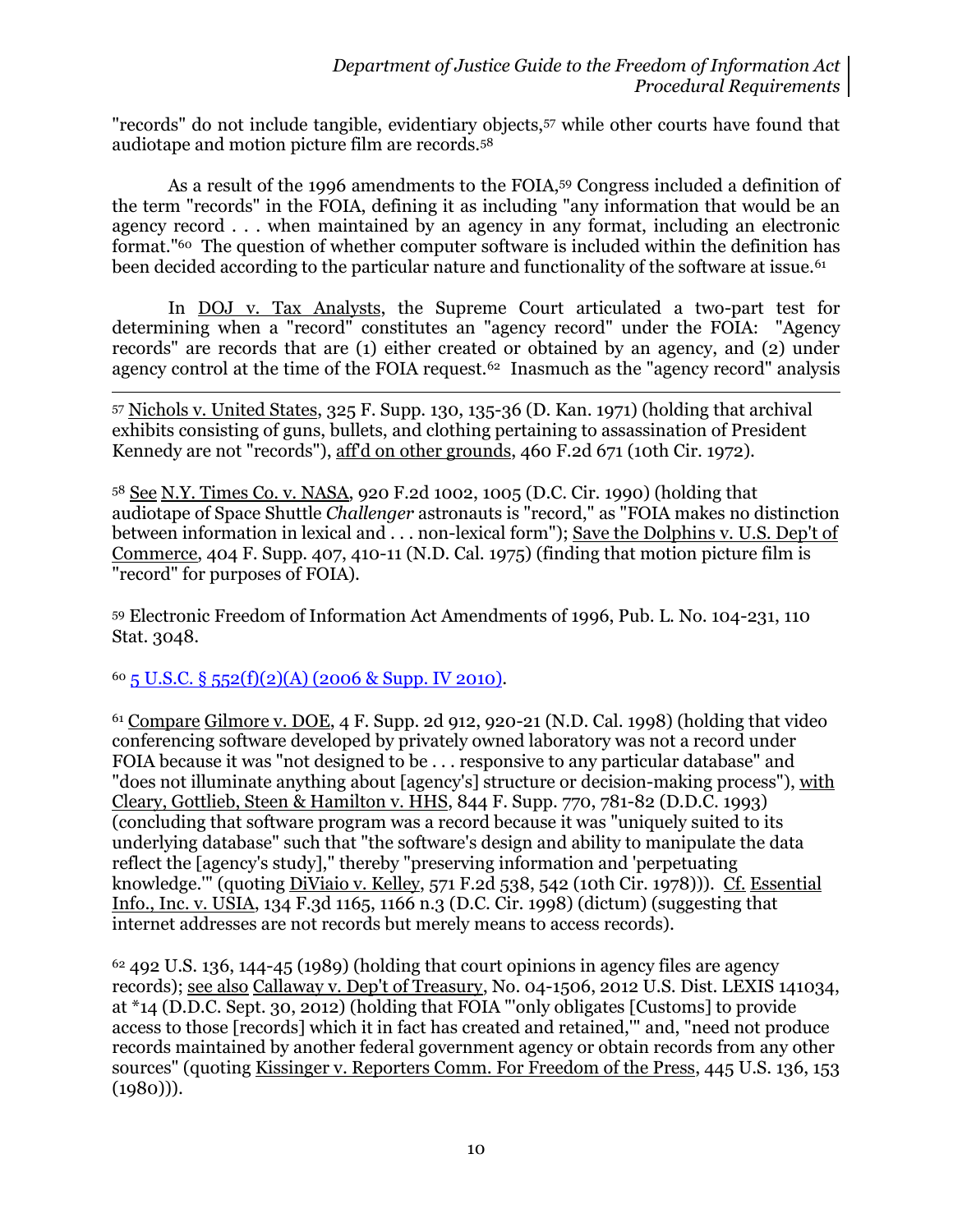typically hinges upon whether an agency has "control" over a record,<sup>63</sup> courts have identified four factors to consider when evaluating agency "control" of a record: "'(1) the intent of the document's creator to retain or relinquish control over the record[ ]; (2) the ability of the agency to use and dispose of the record as it sees fit; (3) the extent to which agency personnel have read or relied upon the document; and (4) the degree to which the document was integrated into the agency's record systems or files."<sup>64</sup> Agency "control" is the

 $\overline{a}$ <sup>63</sup> See, e.g., Fox News Network, LLC v. Bd. of Governors of the Fed. Reserve Sys., 601 F. 3d 158, 160-162 (2d Cir. 2010) (examining Board's regulations and authorizing statute to conclude that certain Federal Reserve Bank loan records were not agency records because they were not under Board control, but conversely that Bank administrative records are agency records); Int'l Bhd. of Teamsters v. Nat'l Mediation Bd., 712 F.2d 1495, 1496 (D.C. Cir. 1983) (determining that transitory possession of gummed-label mailing list, as required by court order, was not sufficient to give agency "control" over record); Am. Small Bus. League v. SBA, No. 08-00829, 2008 WL 3977780 (N.D. Cal. Aug. 26, 2008) (concluding that records in procurement database maintained by GSA were under SBA "control" because, inter alia, SBA directed GSA to analyze database and extract information for SBA use, and because fact that "a list was never printed out . . . or never exported and saved as a separate electronic file apart from the raw database" does not mean records were not "created" at time of FOIA request); McErlean v. DOJ, No. 97-7831, 1999 WL 791680, at \*11 (S.D.N.Y. Sept. 30, 1999) (finding that agency had no "control" over requested records because it agreed to restrictions on their dissemination and use that were requested by confidential source who provided them); KDKA v. Thornburgh, No. 90-1536, 1992 U.S. Dist. LEXIS 22438, at \*16-17 (D.D.C. Sept. 30, 1992) (concluding that Canadian Safety Board report of aircrash, although possessed by NTSB, is not under agency "control," because of restrictions on its dissemination imposed by Convention on International Civil Aviation); Teich v. FDA, 751 F. Supp. 243, 248-49 (D.D.C. 1990) (holding that documents submitted to FDA in "'legitimate conduct of its official duties'" are agency records notwithstanding FDA's presubmission review regulation allowing submitters to withdraw their documents from agency's files (quoting Tax Analysts, 492 U.S. at 145)); Rush v. Dep't of State, 716 F. Supp. 598, 600 (S.D. Fla. 1989) (finding that correspondence between former ambassador and Henry Kissinger (then Assistant to the President) were agency records of Department of State as it exercised control over them); McCullough v. FDIC, No. 79-1132, 1980 U.S. Dist. LEXIS 17685, at \*6 (D.D.C. July 28, 1980) (concluding that state report transmitted to FDIC remains under state's control and is not agency record in light of state confidentiality statute, but that other reports transmitted to agency by state regulatory authorities might be agency records because "it is questionable whether [state authorities] retained control" over them); see also Baizer v. U.S. Dep't of the Air Force, 887 F. Supp. 225, 228-29 (N.D. Cal. 1995) (holding that database of Supreme Court decisions, used for reference purposes or as research tool, is not agency record); *FOIA Post*, ["FOIA Counselor Q&A"](http://www.justice.gov/oip/foiapost/2006foiapost3.htm) (posted 1/24/06) (advising that "electronic databases to which an agency has no more than 'read only' access" -- e.g., "LexisNexis, Westlaw, and other such data services" -- are not "agency records" under FOIA); FOIA Update, [Vol. XIII, No. 3,](http://www.justice.gov/oip/foia_updates/Vol_XIII_3/page_3.htm) at 5 (advising that records subject to "protective order" issued by administrative law judge remain within agency control and are subject to FOIA).

<sup>64</sup> Burka v. HHS, 87 F.3d 508, 515 (D.C. Cir. 1996) (quoting Tax Analysts v. DOJ, 845 F.2d 1060, 1069 (D.C. Cir. 1988)); see also Judicial Watch v. Fed. Hous. Fin. Agency, 646 F. 3d 924, 928 (D.C. Cir. 2011) ("[W]here an agency has neither created nor referenced a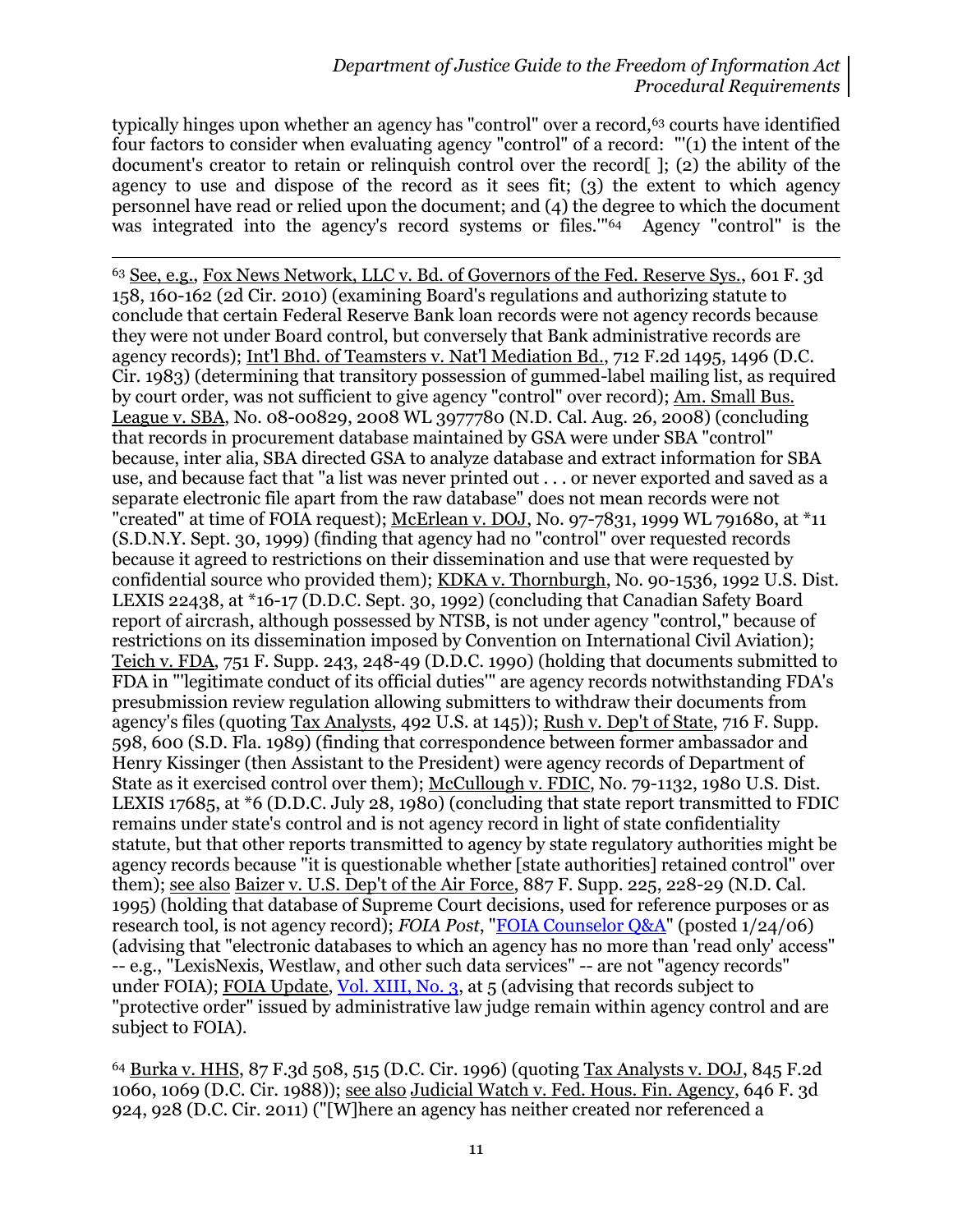predominant consideration in determining whether records generated or maintained by a government contractor are "agency records" under the FOIA.<sup>65</sup> The FOIA's definition of

 $\overline{a}$ document in the 'conduct of its official duties,' the agency has not exercised the degree of control required to subject the document to disclosure under FOIA" (quoting Tax Analysts, 492 U.S. at 145)); Consumer Fed'n of Am. v. USDA, 455 F.3d 283, 288 (D.C. Cir. 2006) (determining that agency employees' electronic calendars maintained on work computers were not agency records because they were not distributed to other employees so that they could perform their duties); Judicial Watch, Inc. v. DOE, 412 F.3d 125, 127 (D.C. Cir. 2005) (holding that "records created or obtained by employees detailed from an agency to the NEPDG [an advisory group within Office of the Vice President] are not 'agency records' subject to disclosure under the FOIA"); Missouri v. U.S. Dep't of Interior, 297 F.3d 745, 750- 51 (8th Cir. 2002) (holding that records maintained in agency office by agency employee who was acting as full-time coordinator of nonprofit organization that had "cooperative" relationship with agency were not "agency records," because they were not integrated into agency files and were not used by agency in performance of its official functions); Katz v. NARA, 68 F.3d 1438, 1442 (D.C. Cir. 1995) (holding that autopsy x-rays and photographs of President Kennedy, created and handled as personal property of Kennedy estate, are presidential papers, not records of any agency); Gen. Elec. Co. v. NRC, 750 F.2d 1394, 1400- 01 (7th Cir. 1984) (determining that agency "use" of internal report submitted in connection with licensing proceedings renders report an agency record); Wolfe v. HHS, 711 F.2d 1077, 1079-82 (D.C. Cir. 1983) (holding that transition team records, although physically maintained within "four walls" of agency, were not agency records under FOIA); Judicial Watch, Inc. v. U.S. Secret Service, 803 F. Supp. 2d 51, 56-60 (D.D.C. 2011) (analyzing four "control" factors to find that agency controls White House visitor access records despite agency's stated intent otherwise, as "intent" factor is "substantially outweighed" by other three factors); Reich v. DOE, 784 F. Supp. 2d 15, 21-23 (D. Mass. 2011) (applying control factors to conclude that contractor's constraints placed on documents and lack of reliance and integration render report not agency record), aff'd on reh'g, 811 F. Supp. 2d 52 (D. Mass. 2011); Marzen v. HHS, 632 F. Supp. 785, 801 (N.D. Ill. 1985) (declaring that records created outside federal government which "agency in question obtained without legal authority" are not agency records), aff'd on other grounds, 825 F.2d 1148 (7th Cir. 1987).

<sup>65</sup> Compare Burka, 87 F.3d at 515 (finding data tapes created and possessed by contractor to be agency records because of extensive supervision exercised by agency, which evidenced "constructive control"), Hercules, Inc. v. Marsh, 839 F.2d 1027, 1029 (4th Cir. 1988) (holding that army ammunition plant telephone directory prepared by contractor at government expense, bearing "property of the U.S." legend, is agency record), In Def. of Animals v. NIH, 543 F. Supp. 2d 83, 100-01 (D.D.C. 2008) (finding agency had control over chimpanzee clinical records located at contractor-operated facility where agency owned facility, chimpanzees, and chimpanzee clinical files, and contract provided for agency access to clinical records created and maintained on-site), Los Alamos Study Group v. DOE, No. 97-1412, slip op. at 4 (D.N.M. July 22, 1998) (determining that records created by contractor are agency records because government contract "establishes [agency] intent to retain control over the records and to use or dispose of them as they see fit" and agency regulation "reinforces the conclusion that [agency] intends to exercise control over the material"), and Chi. Tribune Co. v. HHS, No. 95-C-3917, 1997 WL 1137641, at \*15-16 (N.D. Ill. Mar. 28, 1997) (finding that notes and audit analysis file created by independent contractor are agency records because they were created on behalf of (and at request of) agency and agency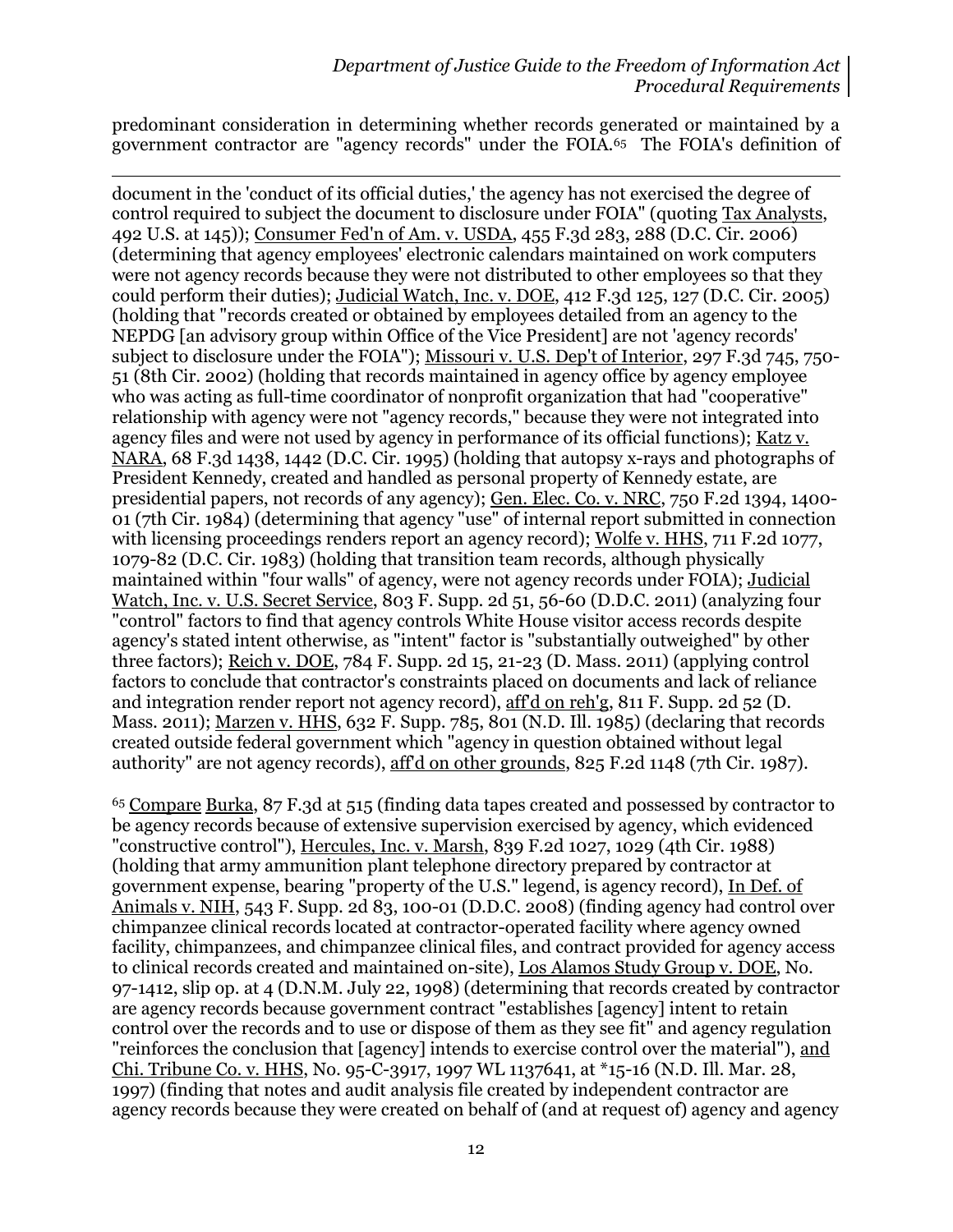"record" expressly provides that the term includes information that qualifies as a record under the FOIA and "is maintained for an agency by an entity under government contract, for the purposes of records management."<sup>66</sup>

On a related note, in Forsham v. Harris, the Supreme Court held that certain research data generated through federal grants are not considered agency records subject to the FOIA.<sup>67</sup> Nevertheless, agencies processing a FOIA request for grantee research data should review OMB Circular A-110 which sets forth uniform requirements for certain grants, including a requirement to make certain research data available to the public "through the procedures established under the FOIA." 68

l "effectively controls" them), with Amer. Small Bus. League v. SBA, 623 F. 3d 1052, 1053 (9th Cir. 2010) (reasoning that wireless provider's records were not agency records because no evidence supported that agency "extensively supervised or was otherwise entangled with [provider's] production and management of the records"), Ctr. for Medicare Advocacy v. HHS, No. 3:10cv645, 2011 WL 2119226, at \*3 (D. Conn. May 26, 2011) (concluding that records maintained by sponsors of Medicare Advantage Plans under Medicare Part C are not agency records because they are not considered as such under agency regulations, nor are they created, obtained, or controlled by agency), Tax Analysts v. DOJ, 913 F. Supp. 599, 607 (D.D.C. 1996) (finding that electronic legal research database contracted by agency is not an agency record because licensing provisions specifically precluded agency control), aff'd, 107 F.3d 923 (D.C. Cir. 1997) (unpublished table decision), and Rush Franklin Publ'g, Inc. v. NASA, No. 90-CV-2855, slip op. at 10 (E.D.N.Y. Apr. 13, 1993) (finding that computer tape maintained by contractor is not an agency record in absence of agency control). See generally Sangre de Cristo Animal Prot., Inc. v. DOE, No. 96-1059, slip op. at 3-6 (D.N.M. Mar. 10, 1998) (holding that records that agency neither possessed nor controlled and that were created by entity under contract with agency, although not agency records, were accessible under agency regulation, 10 C.F.R. § 1004.3 (currently 2011), that specifically provided for public availability of contractor records).

 $66\frac{1}{5}$  U.S.C. § 552(f)(2)(B); see, e.g. Am. Small Bus. League, 623 F.3d at 1053-54 (holding that wireless provider's records were not agency "records" because records were not "'maintained for an agency by an entity under Government contract, for the purposes of records management'" (quoting 5 U.S.C. § 552(f)(2)(B)); see also *FOIA Post*, ["Treatment of](http://www.justice.gov/oip/foiapost/agencyrecords.htm)  [Agency Records Maintained for an Agency by a Government Contractor for Purposes of](http://www.justice.gov/oip/foiapost/agencyrecords.htm)  [Records Management"](http://www.justice.gov/oip/foiapost/agencyrecords.htm) (posted 9/09/08) (advising that term "records" includes agency records maintained for agency by government contractor for purposes of records management, even if such records are not physically in possession of agency).

67 445 U.S. at 186; see also ExxonMobil v. Dept. of Commerce, 828 F. Supp. 2d 97, 105-106 (D.D.C. 2011) (concluding that where agency served in "a limited, ministerial role" on behalf of Trustee Council, did not appropriate funds to private researchers, and studies were not conducted on agency's behalf, research data are not agency records).

<sup>68</sup> See OMB Circular A-110, ["Uniform Administrative Requirements](http://www.whitehouse.gov/omb/circulars_a110) for Grants and [Agreements with Institutions of Higher Education, Hospitals, and Other Non-Profit](http://www.whitehouse.gov/omb/circulars_a110)  [Organizations,](http://www.whitehouse.gov/omb/circulars_a110)" 64 Fed. Reg. 54,926 (Oct. 8, 1999) (codified at 2 C.F.R. § 215.36(d)(1)(2012)); see also [Am. Chemistry Council, Inc. v. HHS, No. 12-1156, 2013 WL](http://blogs.justice.gov/court-decisions/archives/185)  [524447,](http://blogs.justice.gov/court-decisions/archives/185) at \*5 (D.D.C. Feb. 13, 2013) (noting that Circular A-110's requirements impose "a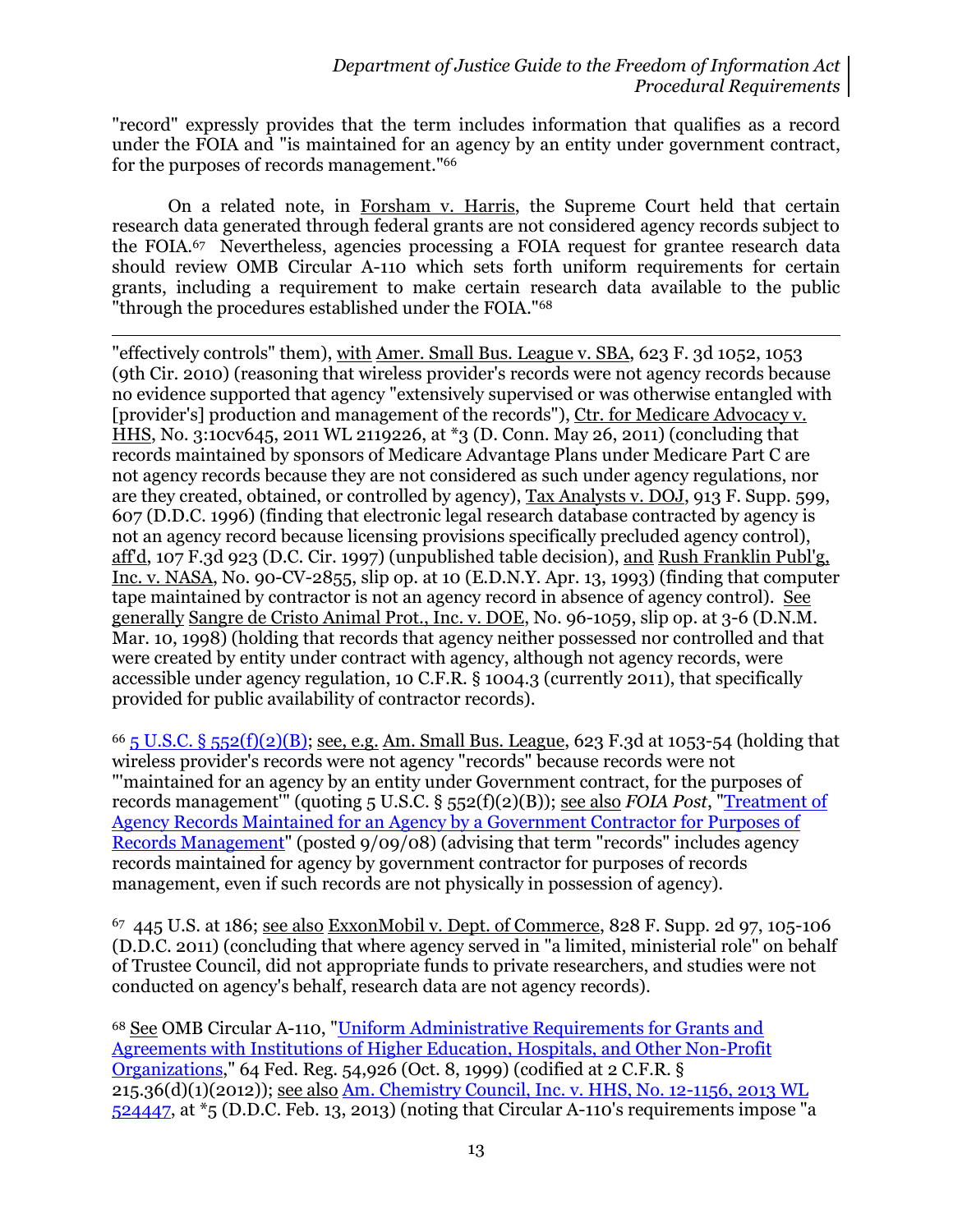Unlike "agency records," which are subject to the FOIA, "congressional records" are not.69 "Congressional records" may include records received by an agency from Congress,<sup>70</sup> or records generated by an agency in response to a confidential congressional inquiry.<sup>71</sup> Ascertaining whether records in an agency's possession are "agency records" or "congressional records" depends upon whether Congress manifested an intent to exert control over those records<sup>72</sup> and on the particular contours of that reservation of control.73 Congress's intent to exert control over particular records must be evident from the circumstances surrounding their creation or transmittal,<sup>74</sup> rather than accomplished on a

 $\overline{a}$ dual responsibility upon agencies . . . [n]ot only must they produce their own responsive 'records,' but they must also request 'research data' from the grantees of the pertinent federally funded research study"); FOIA Update, [Vol. XIX, No. 4,](http://www.justice.gov/oip/foia_updates/Vol_XIX_4/page2.htm) at 2 (discussing grantee records subject to FOIA under Circular A-110's definition of "research data").

<sup>69</sup> See, e.g., United We Stand Am. v. IRS, 359 F.3d 595, 597 (D.C. Cir. 2004) (observing that "[t]he Freedom of Information Act does not cover congressional documents").

<sup>70</sup> See, e.g., Goland v. CIA, 607 F.2d 339, 347 (D.C. Cir. 1978) (holding that agency acted merely "as a 'trustee' for Congress" in retaining copy of hearing transcript over which Congress "plainly" manifested intent to control by denominating it as "'secret'"); Hall v. CIA, No. 98-1319, slip op. at 15 (D.D.C. Aug. 10, 2000) (finding that Senate committee "unequivocally" stated its intent in writing to retain control over committee documents that it entrusted to National Archives).

<sup>71</sup> See Holy Spirit Ass'n v. CIA, 636 F.2d 838, 842-43 (D.C. Cir. 1980) (recognizing that agency-created records can become "congressional records"), vacated in part on other grounds, 455 U.S. 997 (1982); Judicial Watch, Inc. v. Clinton, 880 F. Supp. 1, 12 (D.D.C. 1995) ("Even documents created by the agencies themselves may elude FOIA's reach if prepared on request of Congress with confidentiality restrictions."), aff'd, 76 F.3d 1232 (D.C. Cir. 1996).

<sup>72</sup> See, e.g., Paisley v. CIA, 712 F.2d 686, 693 (D.C. Cir. 1983) (noting that if "Congress has manifested its own intent to retain control [of records in agency's possession], then the agency -- by definition -- cannot lawfully 'control' the documents . . . and hence they are not 'agency records'"), vacated in part on other grounds, 724 F.2d 201 (D.C. Cir. 1984) (per curiam).

<sup>73</sup> See United We Stand Am., 359 F.3d at 604 (concluding that only certain portions of agency-created response to confidential congressional inquiry were "congressional records" not subject to FOIA, "because Congress manifested its intent [to exert control] with respect to at most only a part" of those records).

<sup>74</sup> See United We Stand Am., 359 F.3d at 600 (holding that "under all of the circumstances surrounding the [agency's] creation and possession of the documents," there were "sufficient indicia of congressional intent to control" certain portions of those documents); see also Paisley, 712 F.2d at 694 ("[W]e find that neither the circumstances surrounding the creation of the documents nor the conditions under which they were transferred to the agencies manifests a clear congressional intent to maintain control."); Holy Spirit Ass'n, 636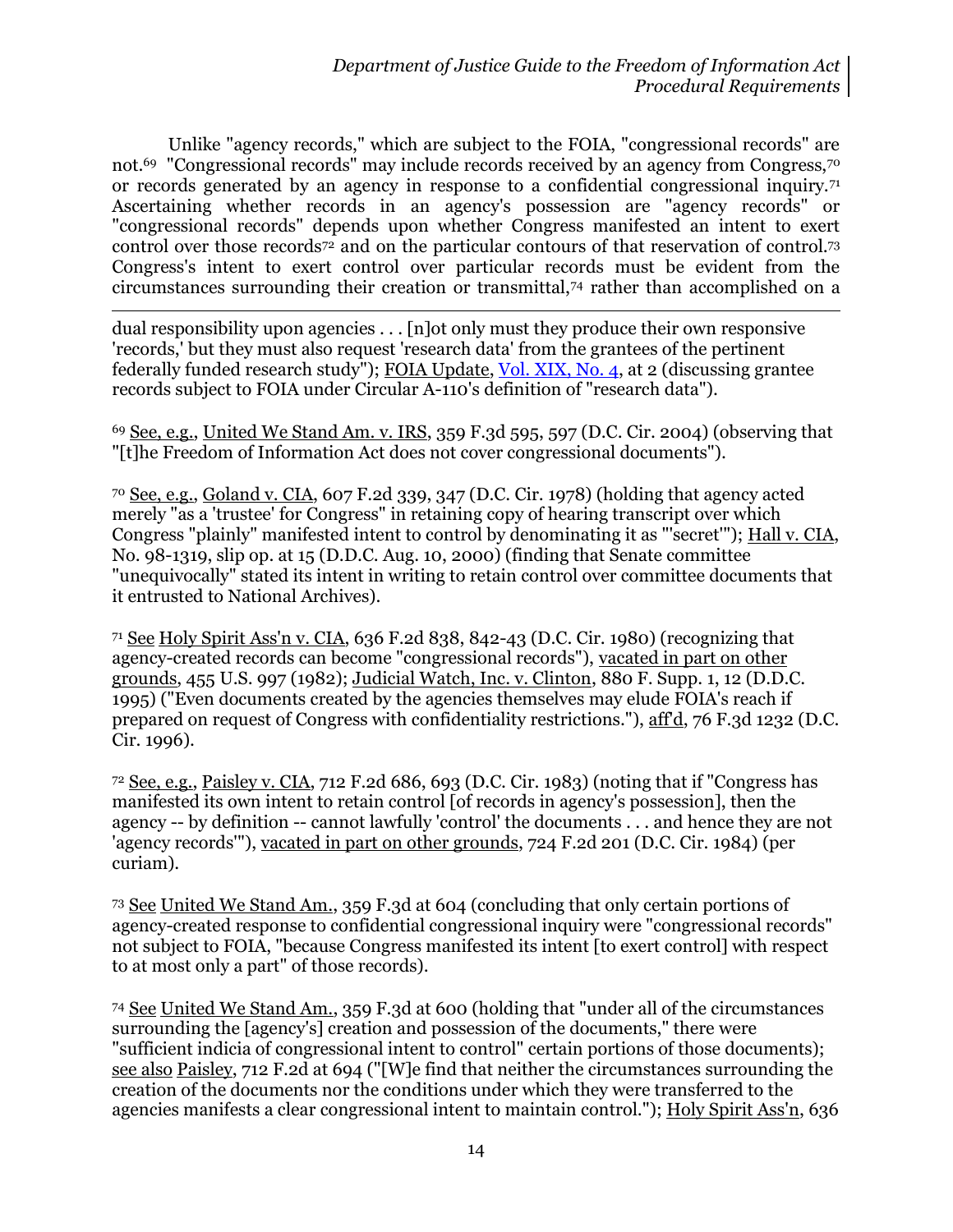"post hoc" basis "long after the original creation [or] transfer of the requested documents."<sup>75</sup> Absent evidence of such intent, the records may not be found to be "congressional records" and, accordingly, will be within the reach of the FOIA.<sup>76</sup>

In a similar vein, "agency records" are distinguishable from "personal records" - records that might be physically maintained by agency employees at the agency, but that are not subject to the FOIA. In determining whether a record is a "personal record," an agency should examine "the totality of the circumstances surrounding the creation, maintenance, and use" of the record.<sup>77</sup> Factors relevant to this inquiry include, among others, (1) the purpose for which the document was created; (2) the degree of integration of the record into the agency's filing system; and (3) the extent to which the record's author or other employees used the record to conduct agency business.<sup>78</sup>

 $\overline{a}$ 

F.2d at 842 ("Nothing here either in the circumstances of the documents' creation or in the conditions under which they were sent to the [agency] indicates Congress' intent to retain control over the records."); Goland, 607 F.2d at 348 (holding that congressional hearing transcript maintained by agency was "not an 'agency record' but a Congressional document to which FOIA does not apply . . . because we believe that on all the facts of the case Congress' intent to retain control of the document is clear"); Judicial Watch, 880 F. Supp. at 11-12 (following Wash. Post v. DOD, 766 F. Supp. 1, 17 (D.D.C. 1991), to find that transcript of congressional testimony provided "solely for editing purposes," with cover sheet restricting dissemination, is not agency record), aff'd on other grounds, 76 F.3d 1232 (D.C. Cir. 1996); Ctr. for Nat'l Sec. Studies v. CIA, 577 F. Supp. 584, 586-90 (D.D.C. 1983) (holding that agency report, prepared "at the direct request of Congress" with intent that it remain secret and transferred to agency with congressionally imposed "conditions" of secrecy, is not agency record, nor is duplicate copy of report maintained in agency's files).

<sup>75</sup> United We Stand Am., 359 F.3d at 602; see Holy Spirit Ass'n, 636 F.2d at 843 (concluding that Congress's "post hoc" assertion of control, which came about "as a result of . . . the FOIA request and this litigation long after the actual transfer" of requested records, was "insufficient evidence of Congress' intent to retain control over th[o]se records").

<sup>76</sup> See, e.g., Paisley, 712 F.2d at 692-93 ("In the absence of any manifest indications that Congress intended to exert control over documents in an agency's possession, the court will conclude that such documents are not congressional records.").

<sup>77</sup> Bureau of Nat'l Affairs, Inc. v. DOJ, 742 F.2d 1484, 1492; see also Consumer Fed'n of Am., 455 F.3d at 287-88 (considering "[record] creation, location/possession, control, and use" - the "principal factors" identified in Bureau of Nat'l Affairs -- and deciding that "use [of the records] is the decisive factor here" (emphasis added)); Spannaus v. DOJ, 942 F. Supp. 656, 658 (D.D.C. 1996) (finding that "'personal' files" of attorney no longer employed with agency were "beyond the reach of FOIA" if they were not turned over to agency at end of employment); Forman v. Chapotan, No. 88-1151, 1988 WL 524934, at \*6 (W.D. Okla. Dec. 12, 1988) (rejecting contention that materials distributed to agency officials at privately sponsored seminar are agency records), aff'd, No. 89-6035 (10th Cir. Oct. 31, 1989); FOIA Update, [Vol. V, No. 4,](http://www.justice.gov/oip/foia_updates/Vol_V_4/page5.htm) at 3-4 ("OIP Guidance: 'Agency Records' vs. 'Personal Records'").

<sup>78</sup> See, e.g., Consumer Fed'n of Am., 455 F.3d at 288-93 (reasoning that five officials' calendars were agency records where calendars were electronically distributed to staff and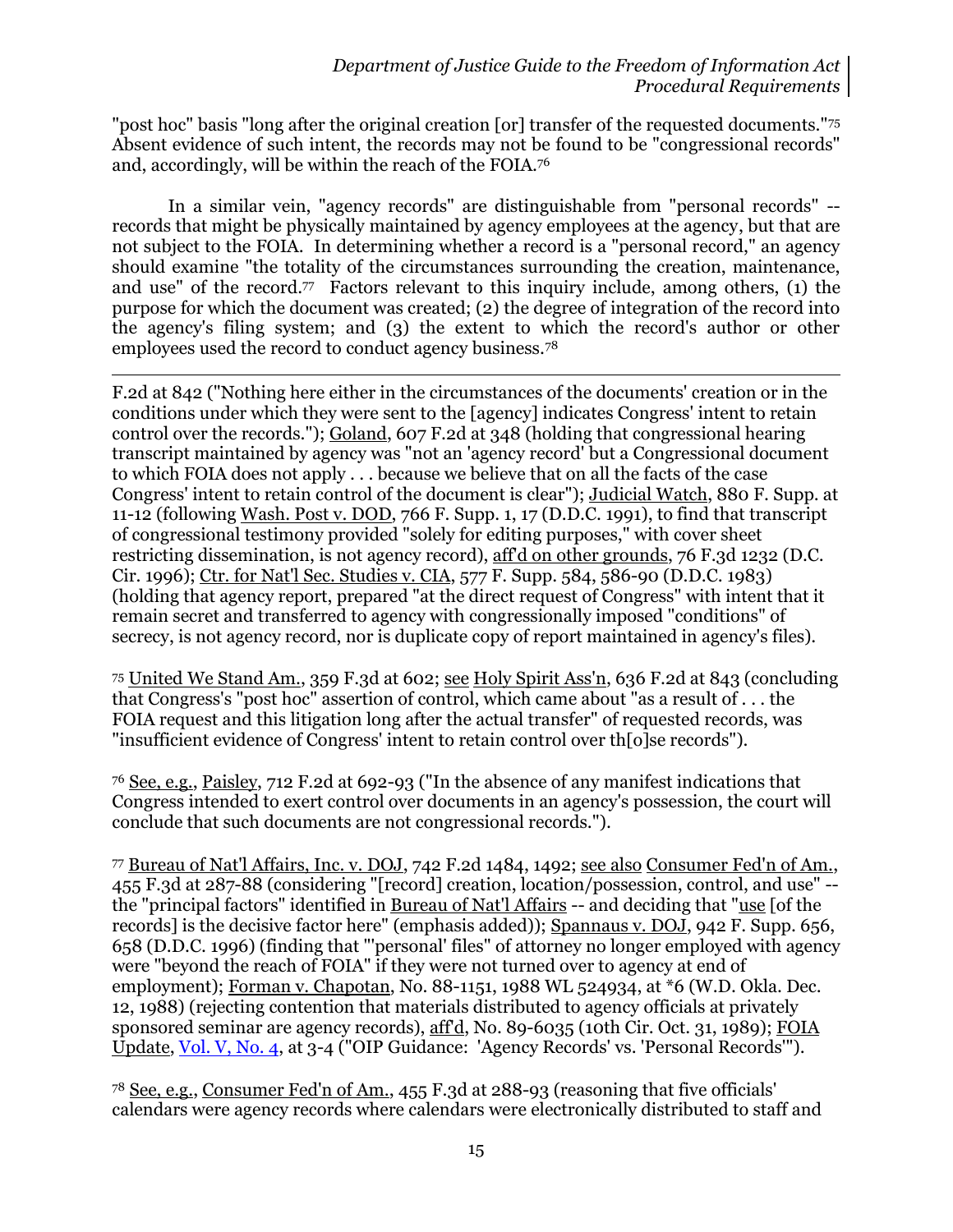## **FOIA Requesters**

The FOIA generally requires federal agencies to make records "available to any person."79 Although the FOIA does not itself define the term "person," it incorporates the

l

relied upon for business use, but that sixth officials' calendar was personal record because it was created and used for his convenience and distributed only to his secretarial staff); Gallant v. NLRB, 26 F.3d 168, 171-72 (D.C. Cir. 1994) (ruling that letters written on agency time and equipment by board member seeking renomination, which were reviewed by other agency employees but not integrated into agency record system and over which author had not relinquished control, are not agency records); Bureau of Nat'l Affairs, 742 F.2d at 1489- 96 (holding that officials' uncirculated appointment calendars and telephone message slips were personal records, used for personal convenience, whereas official's daily agendas were agency records as they were created for distribution to top agency staff to facilitate scheduling of agency business); Media Research Ctr. v. DOJ, 818 F. Supp. 2d 131, 140, (D.D.C. 2011) (holding that correspondence "created or received by the [Solicitor General] in her capacity as a judicial nominee" was not relied upon by the agency "in carrying out its business, but rather was used for a purely personal objective" and therefore were not agency records); Families for Freedom v. U.S. Customs & Border Prot., No. 10 Civ. 2705, 2011 WL 4599592, at \*6 (S.D.N.Y. Sept. 30, 2011) (finding that notes taken by Assistant Chief Border Patrol Agent during meeting were agency records because document "memorialize[d] the discussion and outcomes of the meeting" and, therefore, "[took] the form of meeting minutes"); Fortson v. Harvey, 407 F. Supp. 2d 13, 16 (D.D.C. 2005) (finding that officer's investigation notes were personal records because notes were used only to refresh officer's memory and were neither integrated into agency files nor relied on by other agency employees), appeal dismissed, No. 05-5193, 2005 WL 3789054, at \*1 (D.C. Cir. Oct. 31, 2005); Bloomberg, L.P. v. SEC, 357 F. Supp. 2d 156, 163-67 (D.D.C. 2004) (concluding that computer calendar, telephone logs, and message slips of SEC Chairman, and meeting notes of Chairman's chief of staff, were personal records where they were created for personal use of Chairman or chief of staff, were not incorporated into SEC files, and were not under SEC control, even though some records were maintained by SEC personnel and were automatically "backed-up" onto SEC computer server at regular intervals); Inner City Press/Cmty. on the Move v. Bd. of Governors of the Fed. Reserve Sys., No. 98-4608, 1998 WL 690371, at \*6 (S.D.N.Y. Sept. 30, 1998) (ruling that handwritten notes neither shared with other agency employees nor placed in agency files were not "agency records" even though they may have furthered their author's performance of his agency duties), aff'd, 182 F.3d 900 (2d Cir. 1999) (unpublished table decision); Dow Jones & Co. v. GSA, 714 F. Supp. 35, 39 (D.D.C. 1989) (determining that agency head's recusal list, shared only with personal secretary and chief of staff, is not agency record); AFGE v. U.S. Dep't of Commerce, 632 F. Supp. 1272, 1277 (D.D.C. 1986) (finding that employee logs created voluntarily to facilitate work are not agency records even though they contained substantive information), aff'd, 907 F.2d 203 (D.C. Cir. 1990); see also FOIA Update, Vol. V, No. 4, at 3-4 ("OIP Guidance: 'Agency Records' vs. 'Personal Records'") (recognizing ten criteria "that should be evaluated by agencies in making all 'agency record/personal record' determinations").

<sup>79</sup> [5 U.S.C. § 552\(a\)\(3\)\(A\) \(2006 & Supp IV 2010\);](http://www.justice.gov/oip/amended-foia-redlined-2010.pdf) see also [5 U.S.C. § 552\(a\)\(3\)\(E\)](http://www.justice.gov/oip/amended-foia-redlined-2010.pdf) (prohibiting elements of intelligence community from disclosing records to foreign governments or their representatives).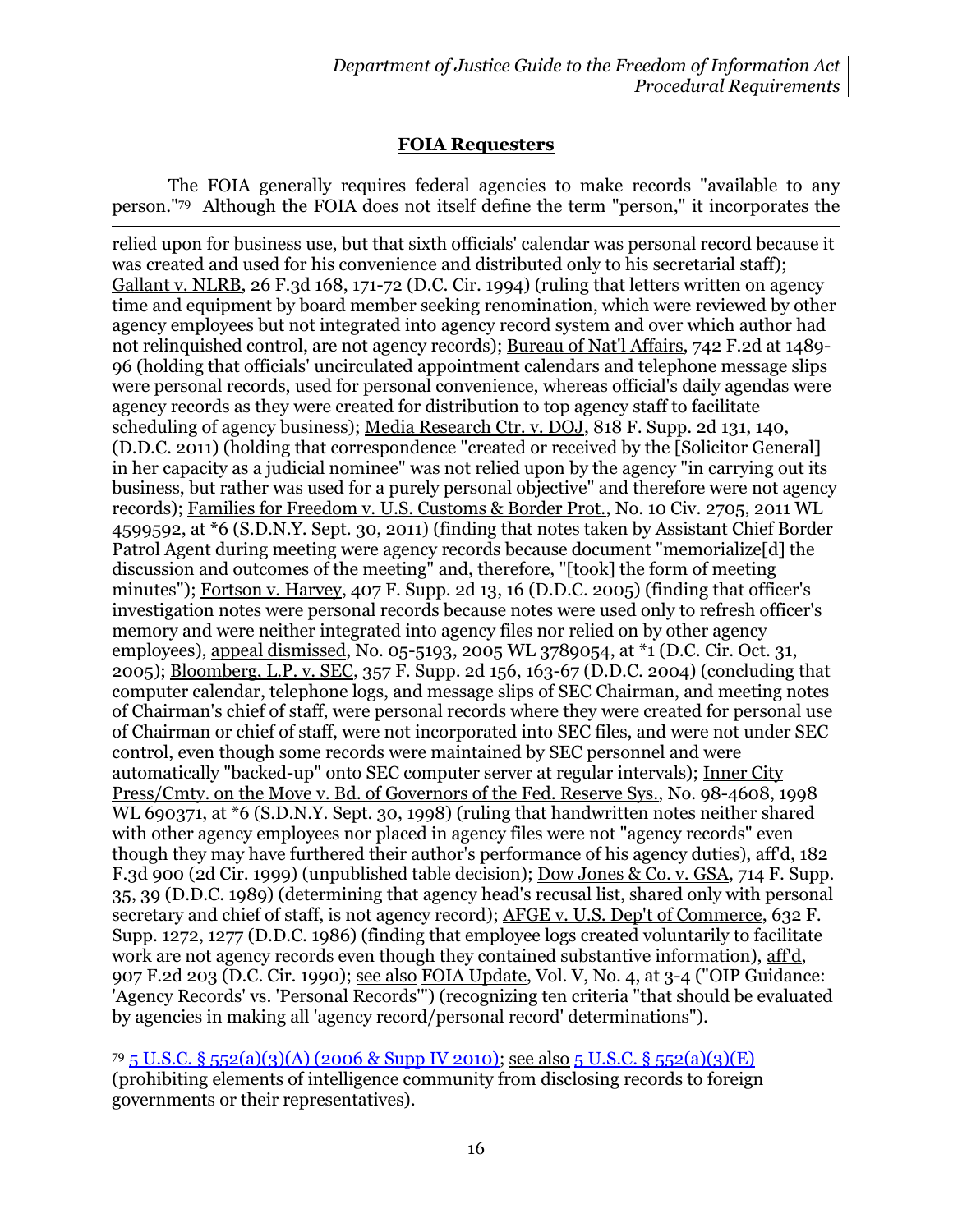definition of "agency" from the Administrative Procedure Act,<sup>80</sup> which in turn defines the term "person" as "an individual, partnership, corporation, association, or public or privacy organization other than an agency."<sup>81</sup> Courts rely on this definition of "person" in the FOIA context.<sup>82</sup>

An attorney or other representative may make a request on behalf of "any person."<sup>83</sup> The Court of Appeals for the District of Columbia Circuit has held that if a FOIA requester

<sup>80</sup> See [5 U.S.C. § 552\(f\)\(1\)](http://www.justice.gov/oip/amended-foia-redlined-2010.pdf) (incorporating definition of "agency" from Administrative Procedure Act, 5 U.S.C. § 551(1)(2006 & Supp. IV 2010), and providing further definition of term under FOIA).

<sup>81</sup> Administrative Procedure Act, 5 U.S.C. § 551(2).

 $\overline{a}$ 

<sup>82</sup> See SAE Prods., Inc. v. FBI, 589 F. Supp. 2d 76, 80 (D.D.C. 2008) (stating that "[a] 'person,' as defined under FOIA, includes a corporation" and citing Administrative Procedure Act); see also Arevalo-Franco v. INS, 889 F.2d 589, 591 (5th Cir. 1989) (holding that meaning of "person" under FOIA is not restricted to American citizens); Stone v. Exp.-Imp. Bank, 552 F.2d 132, 136-37 (5th Cir. 1977) (holding that Bank for Foreign Trade, agency of Soviet Union, was a "person" under FOIA's Exemption 4 and declaring that Administrative Procedure Act definition of "person" does not suggest "intention to limit [itself] ... to American individuals and 'public or private' organization[s]"); O'Rourke v. DOJ, 684 F. Supp. 716, 718 (D.D.C. 1988) (concluding that requester's status as an alien did not exclude him from access to documents under the FOIA as he falls within statute's "any person"); cf. Judicial Watch v. DOJ, 102 F. Supp. 2d 6, 10 (D.D.C. 2000) (holding that because two related organizations "are separate corporations, . . . each is entitled to request documents under FOIA in its own right").

<sup>83</sup> See, e.g., Constangy, Brooks & Smith v. NLRB, 851 F.2d 839, 840 n.2 (6th Cir. 1988) (recognizing standing of attorney to request documents on behalf of client). See generally Burka v. HHS, 142 F.3d 1286, 1290 (D.C. Cir. 1998) (holding that when attorney makes request in his own name without disclosing that he is acting on behalf of a client, he may not later seek attorney fees for his legal work); McDonnell v. United States, 4 F.3d 1227, 1237-38 (3d Cir. 1993) (holding that person whose name does not appear on request does not have standing); Brown v. EPA, 384 F. Supp. 2d 271, 276-78 (D.D.C. 2005) (finding that plaintiff has standing where request stated that attorney was making request on behalf of client, and where "other correspondence . . . confirm[ed]" that all parties understood attorney to be acting on behalf of client); Mahtesian v. OPM, 388 F. Supp. 2d 1047, 1050 (N.D. Cal. 2005) (finding that lawyer's "reference to an anonymous client in a FOIA request, can not [sic], alone, confer standing on that client"); Hall v. CIA, No. 04-00814, 2005 WL 850379, at  $*_{4}$ (D.D.C. Apr. 13, 2005) (finding that requester organization was party to request where request letter stated that organization was "joining" request, even though organization's attorney did not sign letter); Three Forks Ranch Corp. v. Bureau of Land Mgmt., 358 F. Supp. 2d 1, 3 (D.D.C. 2005) (finding that corporation lacked standing to pursue FOIA action where its attorney did not indicate specifically that he was making FOIA request "on behalf of" corporation); Scaife v. IRS, No. 02-1805, 2003 WL 23112791, at \*2-3 (D.D.C. Nov. 20, 2003) (finding that powers-of-attorney submitted with FOIA request were insufficient to vest requester with right to receive requested records); Dale v. IRS, 238 F. Supp. 2d 99, 107 (D.D.C. 2002) ("A party's counsel is not the 'requester' for purposes of a fee waiver.");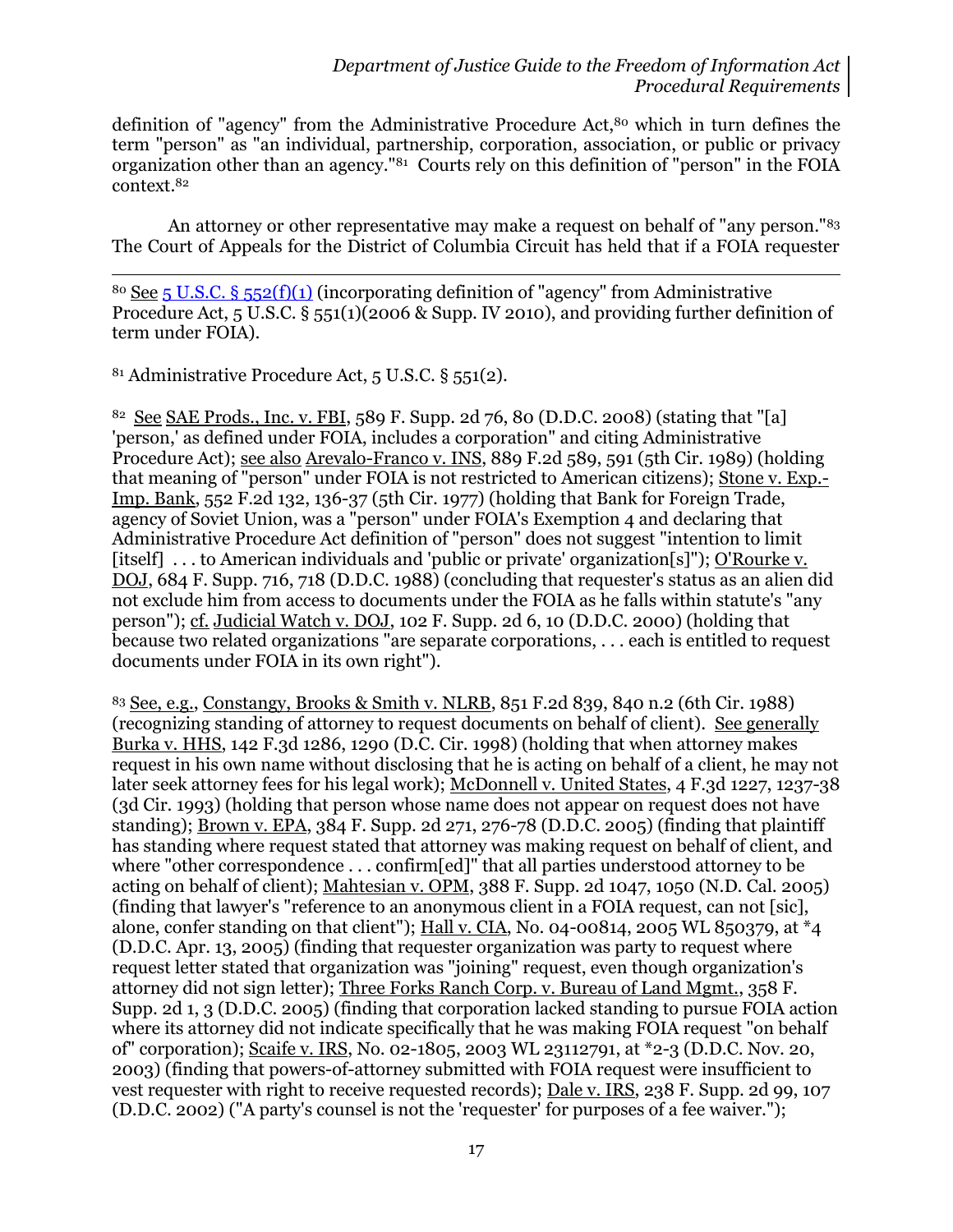dies while his or her FOIA claim is in litigation, under some circumstances the FOIA claim may survive.84 Further, individual members of Congress possess the same rights of access as those guaranteed to "any person."<sup>85</sup>

As mentioned, the FOIA incorporates the definition of "agency" as defined in the Administrative Procedure Act,<sup>86</sup> and that statute excludes federal agencies from the definition of "person,"<sup>87</sup> which thus precludes federal agencies from being FOIA requesters.88 States and state agencies may, however, make FOIA requests.<sup>89</sup>

There are, however, three narrow exceptions to this broad "any person" standard. First, courts have denied relief under the FOIA to fugitives from justice if the requested

l MAXXAM, Inc. v. FDIC, No. 98-0989, 1999 WL 33912624, at \*2 (D.D.C. Jan. 29, 1999) (finding that corporate plaintiff whose name did not appear on FOIA request made by its attorney "'has not administratively asserted a right to receive [requested records] in the first place'" (quoting McDonnell, 4 F.3d at 1237)).

<sup>84</sup> See Sinito v. DOJ, 176 F.3d 512, 513 (D.C. Cir. 1999) (holding that FOIA claim can survive death of original requester and remanding case for determination regarding who could properly be substituted for decedent); see also D'Aleo v. Dep't of the Navy, No. 89-2347, 1991 U.S. Dist. LEXIS 3884, at \*4 (D.D.C. Mar. 21, 1991) (allowing decedent's executrix to be substituted as plaintiff). <u>But see Hayles v. DOJ</u>, No. H-79-1599, slip op. at 3 (S.D. Tex. Nov. 2, 1982) (dismissing case upon death of plaintiff because no timely motion for substitution was filed).

<sup>85</sup> See FOIA Update, [Vol. V, No. 1,](http://www.justice.gov/oip/foia_updates/Vol_V_1/page3.htm) at 3-4 (distinguishing between individual members of Congress and Congress as an institutional entity, which exercises its authority through its committee chairs); Frederick M. Kaiser, Walter J. Oleszek, Todd B. Tatelman, Cong. Research Serv., RL 30240, Congressional Oversight Manual (2011), at 55-57 (advising that congressional committees of jurisdiction can request agency information through "constitutionally-based right of access," but that members acting in individual capacity have access rights of "any person" under the FOIA); Application of Privacy Act Congressional-Disclosure Exception to Disclosures to Ranking Minority Members, Op. Off. Legal Counsel (Dec. 5, 2001), available at [http://www.justice.gov/olc/2001/privacy\\_act\\_opinion.pdf](http://www.justice.gov/olc/2001/privacy_act_opinion.pdf) (discussing congressional access under Privacy Act).

<sup>86</sup> [5 U.S.C. § 552\(f\)](http://www.justice.gov/oip/amended-foia-redlined-2010.pdf) (incorporating definition of "agency" from Administrative Procedure Act, 5 U.S.C. § 551(1), and providing further definition of term under FOIA).

<sup>87</sup> See Administrative Procedure Act, 5 U.S.C. § 551(2).

<sup>88</sup> See Fed. Open Mkt. Comm. of Fed. Reserve Sys. v. Merrill, 443 U.S. 340, 360 (1979) (stating, in context of FOIA's Exemption 4, that "person" is someone outside federal government and citing  $5$  U.S.C.  $\S$   $551(2)$ ).

<sup>89</sup> See, e.g., Texas v. ICC, 935 F.2d 728, 729 (5th Cir. 1991); Massachusetts v. HHS, 727 F. Supp. 35, 35 (D. Mass. 1989).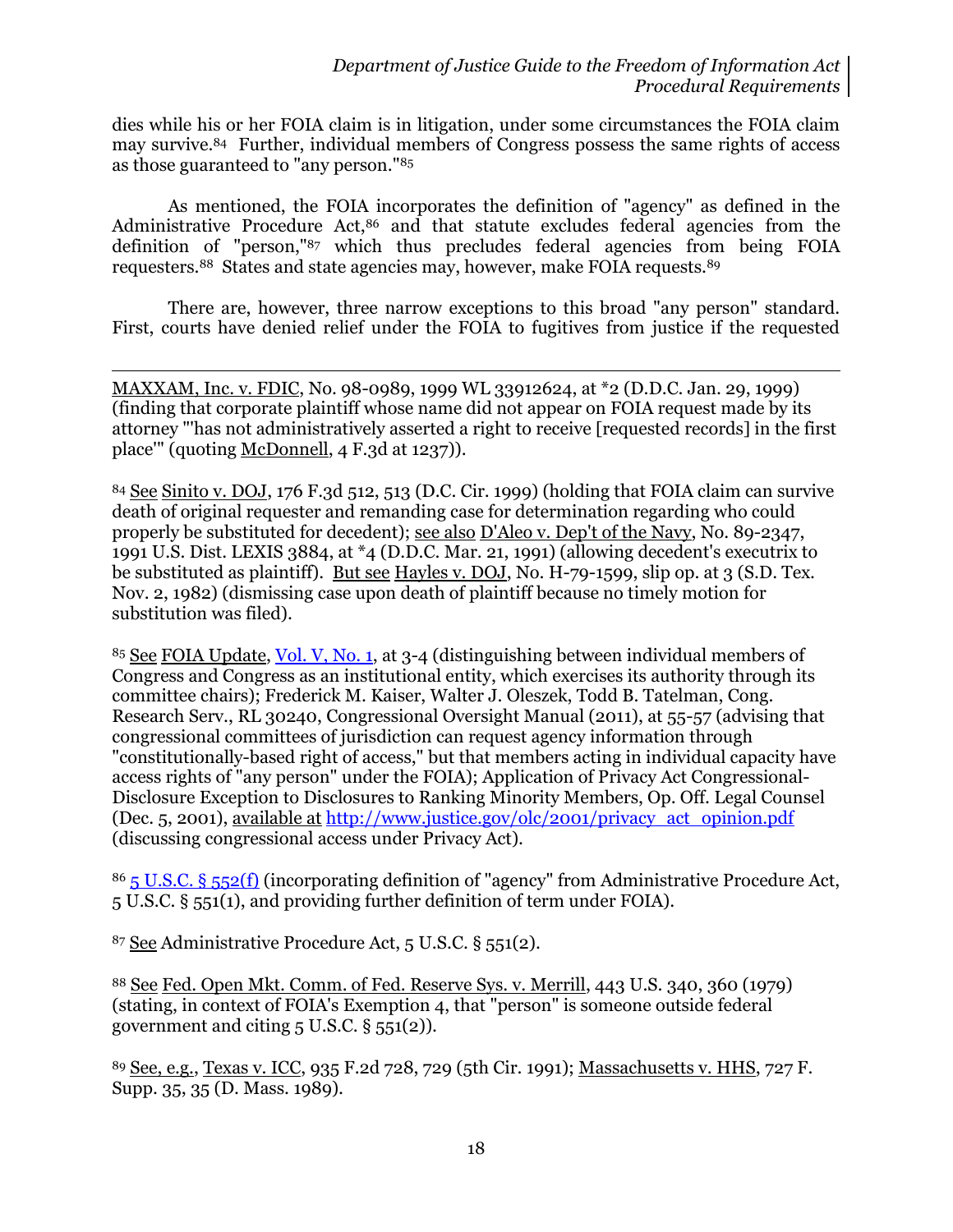records relate to the requester's fugitive status.90 Second, as amended by the Intelligence Authorization Act for Fiscal Year  $2003$ ,<sup>91</sup> the FOIA precludes agencies of the intelligence community<sup>92</sup> from disclosing records in response to FOIA requests made by any foreign government or international governmental organization, either directly or through a representative.93 Finally, courts have held that a requester who has waived by plea

 $\overline{a}$ <sup>90</sup> See Maydak v. U.S. Dep't of Educ., 150 F. App'x 136, 138 (3d Cir. 2005) (affirming district court's dismissal with prejudice as "there was enough of a connection between Maydak's fugitive status and his FOIA case"); Maydak, No. 02-5168, slip op. at 1 (D.C. Cir. Dec. 11, 2003) (refusing to dismiss because "[t]here is no substantial connection between [requester's] alleged fugitive status and his current [FOIA] action," which was filed four years before requester became a fugitive) (citing Daccarett-Ghia v. IRS, 70 F.3d 621, 626 & n.4 (D.C. Cir. 1995)); Doyle v. DOJ, 668 F.2d 1365, 1365-66 (D.C. Cir. 1981) (holding that fugitive is not entitled to enforcement of FOIA's access provisions because he cannot expect judicial aid in obtaining government records related to sentence that he was evading); Lazaridis v. DOJ, 713 F. Supp. 2d 64, 69-70 (D.D.C. 2010) (finding that agency failed to establish connection between requester's fugitive status and FOIA proceedings); Meddah v. Reno, No. 98-1444, slip op. at 2 (E.D. Pa. Dec. 3, 1998) (dismissing escapee's FOIA claim because escapee "request[ed] documents which were used to determine that he should be detained"); Javelin Int'l, Ltd. v. DOJ, 2 Gov't Disclosure Serv. (P-H) ¶ 82,141, at 82,479 (D.D.C. Dec. 9, 1981) (dismissing plaintiff corporation's FOIA claim because it was acting as agent on behalf of fugitive from justice); see also Daccarett-Ghia v. IRS, 70 F.3d 621, 626 & n.4 (D.C. Cir. 1995) (limiting applicability of "fugitive disentitlement doctrine" generally, but explaining that "holding in this case does not disturb that aspect of Doyle" in which court "recognize[d] one universally applied constraint on fugitive disentitlement doctrine" - namely, that "[d]ismissal was appropriate in part because fugitive's [FOIA] suit sought records that were 'not devoid of a relationship' to criminal charges pending against him") (non-FOIA case). But cf. O'Rourke v. DOJ, 684 F. Supp. 716, 718 (D.D.C. 1988) (holding that convicted criminal, fugitive from his home country and undergoing U.S. deportation proceedings, qualified as "any person" for purpose of making FOIA request); Doherty, 596 F. Supp. at 424-29 (same).

<sup>91</sup> Pub. L. No. 107-306, 116 Stat. 2383 (2002).

 $92$  See 50 U.S.C. § 401a(4) (2006 & Supp. IV 2010) (provision of National Security Act of 1947, as amended, that specifies federal agencies and agency subparts deemed to be "elements of the intelligence community").

93 5 U.S.C. § [552\(a\)\(3\)\(E\);](http://www.justice.gov/oip/amended-foia-redlined-2010.pdf) see All Party Parliamentary Grp. on Extraordinary Rendition v. DOD, 851 F. Supp. 2d 169, 174-77 (D.D.C. 2012) (dismissing plaintiff's claim upon finding that Parliamentary group was "government entity," member of Parliament was "representative" of "government entity" for purposes of FOIA, and therefore member's "request [was] barred by FOIA"); see also *FOIA Post*, ["FOIA Amended by Intelligence](http://www.justice.gov/oip/foiapost/2002foiapost38.htm)  [Authorization Act"](http://www.justice.gov/oip/foiapost/2002foiapost38.htm) (posted 12/23/02) (advising that "for any FOIA request that by its nature appears as if it might have been made by or on behalf of a non-U.S. governmental entity, a covered agency may inquire into the particular circumstances of the requester in order to properly implement this new FOIA provision").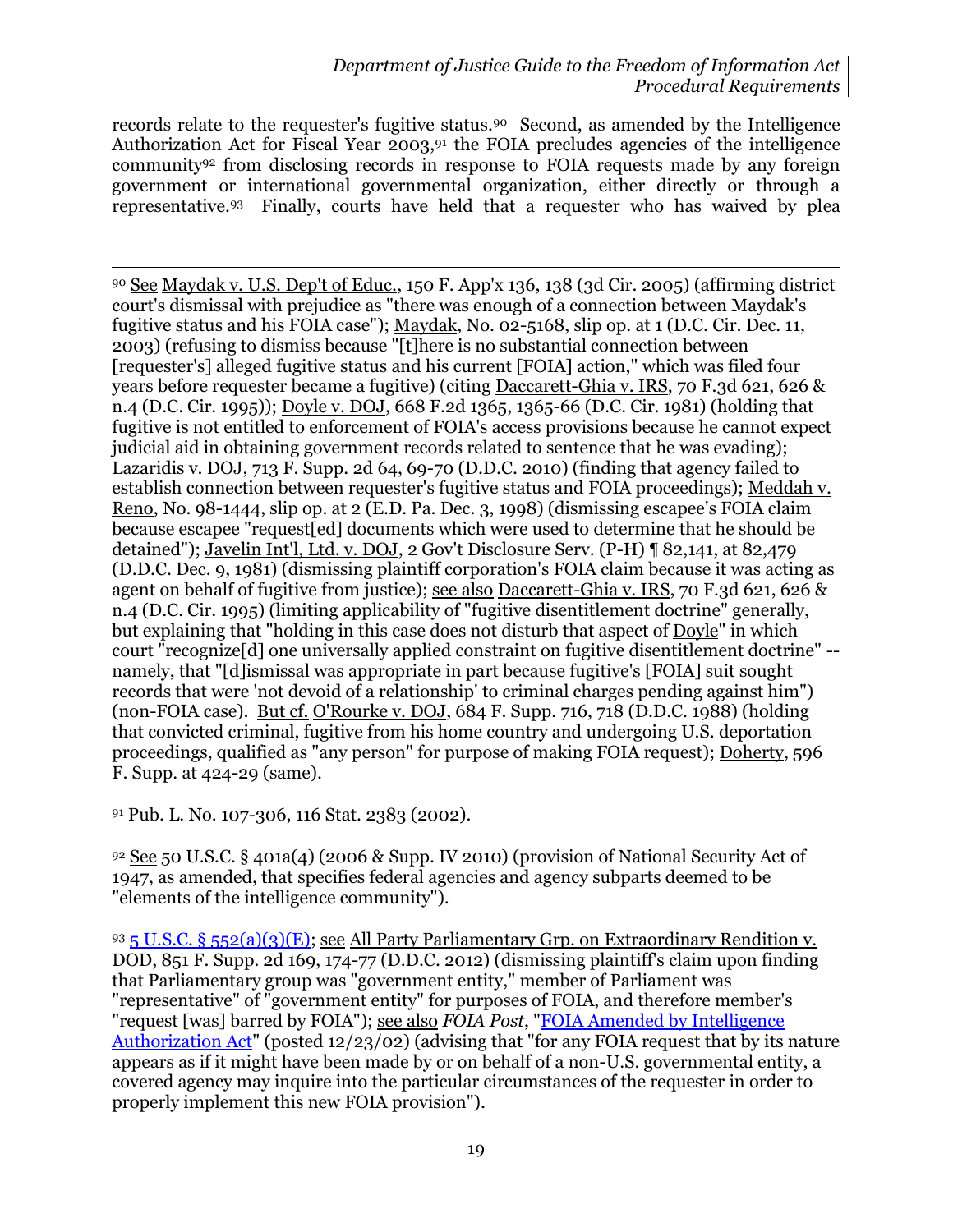agreement his or her FOIA rights is precluded from making a FOIA request concerning any waived subject.<sup>94</sup>

In keeping with the broad "any person" standard, FOIA requesters generally do not have to justify or explain their reasons for making requests.<sup>95</sup> The Supreme Court has observed that a FOIA requester's identity generally "has no bearing on the merits of his or her FOIA request."<sup>96</sup> Moreover, the Supreme Court has held that a requester's basic access rights are neither increased nor decreased based upon the requester's particular interest in the records sought.<sup>97</sup> Although requesters have occasionally invoked the FOIA successfully

 $\overline{a}$ 

94 See Boyce v. U.S., No. 08-535, 2010 WL 2691609, at \*1 (W.D.N.C. July 6, 2010) (finding that waiver in plaintiff's plea agreement, whereby he waived his rights to receive any investigation and prosecution records related to his criminal case, precludes his access under FOIA); Caston v. EOUSA, 572 F. Supp. 2d 125, 129 (D.D.C. 2008) (granting agency's motion to dismiss because "'use of a FOIA waiver in a valid and binding plea agreement is an enforceable provision'" that bars plaintiff's FOIA claim for records regarding his criminal case (quoting Patterson v. FBI, No. 08-186, 2008 WL 2597656, at\*2 (E.D. Va. June 27, 2008))).

95 See, e.g., NARA v. Favish, 541 U.S. 157, 172 (2004) ("[A]s a general rule, when documents are within FOIA's disclosure provisions, citizens should not be required to explain why they seek the information.").

<sup>96</sup> DOJ v. Reporters Comm. for Freedom of the Press, 489 U.S. 749, 771 (1989); see Favish, 541 U.S. at 170 ("As a general rule, withholding information under FOIA cannot be predicated on the identity of the requester."); see also Lynch v. Dep't of the Treasury, 210 F.3d 384, at \*4 (9th Cir. 2000) (unpublished table opinion) (upholding district court's decision to not consider identity of requester in determining whether records were properly withheld under Exemption 7(A)); Parsons v. Freedom of Info. Act Officer, No. 96-4128, 1997 WL 461320, at \*1 (6th Cir. Aug. 12, 1997) ("[T]he identity of the requestor is irrelevant to the determination of whether an exemption applies."); United Techs. v. FAA, 102 F.3d 688, 692 (2d Cir. 1996) (rejecting plaintiff's argument that Exemption 4 should be applied "on a requester-specific basis," because "[u]nder that rule, the Government would be required in every FOIA case to conduct an inquiry regarding the identity of the requester and the circumstances surrounding its request," and "[t]he FOIA was not intended to be applied on such an individualized basis"); Swan v. SEC, 96 F.3d 498, 499 (D.C. Cir. 1996) ("Whether [a particular exemption] protects against disclosure to 'any person' is a judgment to be made without regard to the particular requester's identity."); Durns v. BOP, 804 F.2d 701, 706 (D.C. Cir. 1986) ("Congress granted the scholar and the scoundrel equal rights of access to agency records."), cert. granted, judgment vacated on other grounds & remanded, 486 U.S. 1029 (1988); FOIA Update, [Vol. VI, No. 3,](http://www.justice.gov/oip/foia_updates/Vol_VI_3/page5.htm) at 5 ("It is also well established that a FOIA requester cannot rely upon his status as a private party litigant -- in either civil or criminal litigation -- to claim an entitlement to greater FOIA access than would be available to the average requester").

<sup>97</sup> See NLRB v. Sears, Roebuck & Co., 421 U.S. 132, 143 n.10 (1975) (recognizing that a requester's "rights under the Act are neither increased nor decreased by reason of the fact that [he or she] claims an interest in the [requested records] greater than that shared by the average member of the public"); see also Reporters Comm., 489 U.S. at 771 ("As we have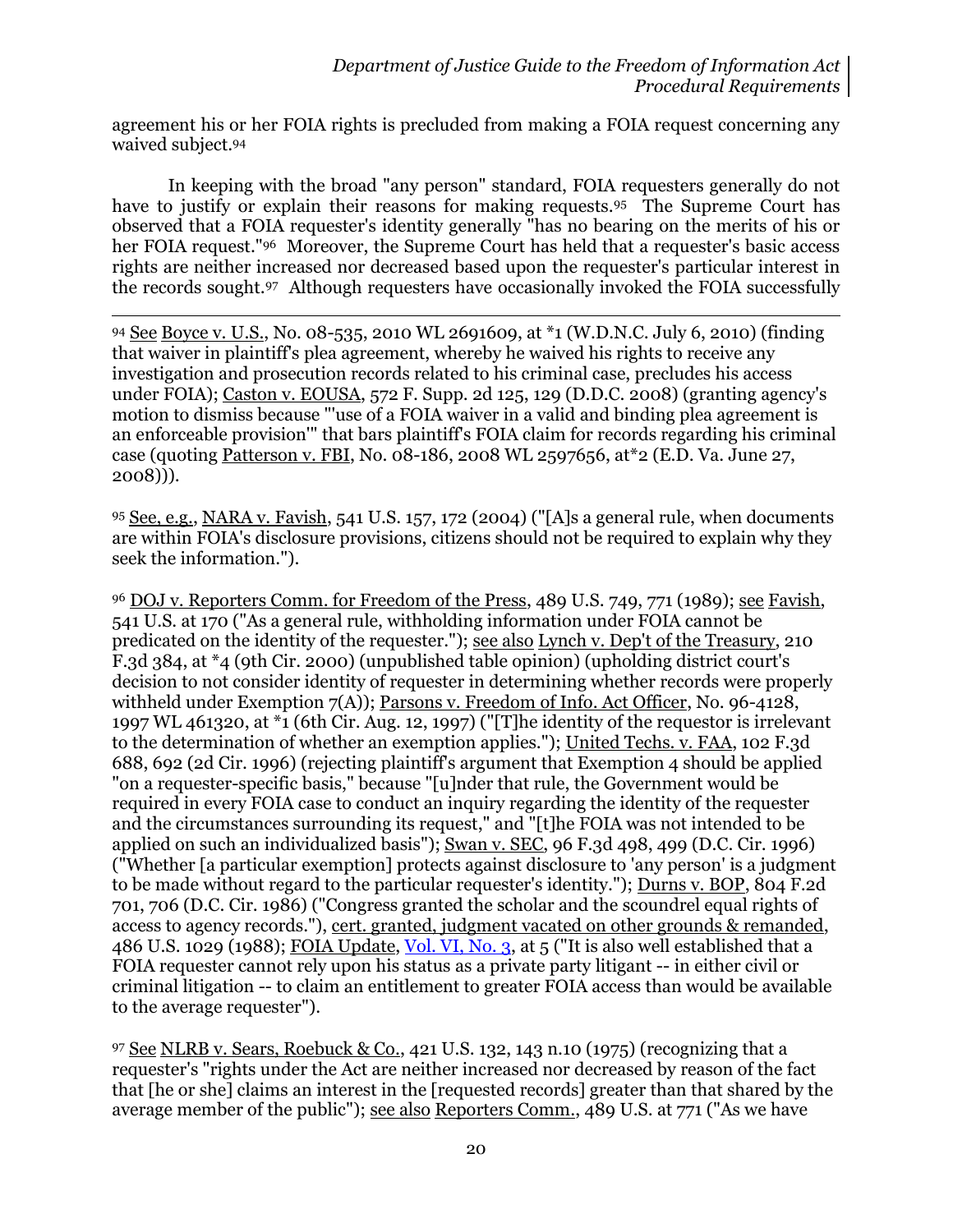as a substitute for, or a supplement to, document discovery in civil<sup>98</sup> and criminal<sup>99</sup> litigation, there are several Supreme Court admonitions for restraint<sup>100</sup> and multiple other decisions where courts have declared that "while documents obtained through FOIA requests may ultimately prove helpful in litigation by permitting a citizen to more precisely target his discovery requests, FOIA is not intended to be a substitute for discovery."<sup>101</sup>

 $\overline{\phantom{a}}$ repeatedly stated, Congress 'clearly intended' the FOIA 'to give any member of the public as much right to disclosure as one with a special interest [in a particular document]." (quoting Sears, 421 U.S. at 149)); EPA v. Mink, 410 U.S. 73, 86 (1973) (declaring that FOIA "is largely indifferent to the intensity of a particular requester's need"); North v. Walsh, 881 F.2d 1088, 1096 (D.C. Cir. 1989) ("In sum, [FOIA requester's] need or intended use for the documents is irrelevant."); cf. Parsons, 121 F.3d 709, at \*1 (rejecting plaintiff's argument that his "legitimate need for the documents superior to that of the general public or the press" warranted disclosure of exempt information).

98 See, e.g., Jackson v. First Fed. Sav., 709 F. Supp. 887, 889 (E.D. Ark. 1989) (declaring that "there is no rule that the parties to a lawsuit may only gather evidence through the formal discovery devices" and "it is ordinarily unnecessary for the party seeking the material to take steps to compel what will be given freely"); see also In re F&H Barge Corp., 46 F. Supp. 2d 453, 454-55 (E.D. Va. 1998) (noting that "courts have allowed private litigants to obtain documents in discovery via the FOIA"); FOIA Update, [Vol. III, No. 1,](http://www.justice.gov/oip/foia_updates/Vol_III_1/page6.htm) at 10 (acknowledging that "[u]nder present law there is no statutory prohibition to the use of FOIA as a discovery tool").

<sup>99</sup> See, e.g., North, 881 F.2d at 1096 (rejecting defendant's argument that, because plaintiff was using FOIA as an "adjunct discovery device" for his criminal case, Criminal Rule 16 materiality and relevance requirements should apply to his FOIA request, and holding that discovery limitations do not apply "when FOIA requests are presented in a discrete civil action" because plaintiff's "need or intended use for the documents is irrelevant to his FOIA action"); Bright v. Attorney Gen. John Ashcroft, 259 F. Supp. 2d 502, 503 & n.1 (E.D. La. 2003) (concluding that Brady v. Maryland "demands" that information withheld under Exemption 7(D) of FOIA be released to plaintiff).

<sup>100</sup> See United States v. Weber Aircraft Corp., 465 U.S. 792, 801-02 (1984) (rejecting construction of FOIA that would allow FOIA to be used to supplement discovery); Baldrige v. Shapiro, 455 U.S. 345, 360 n.14 (1982) (noting that "primary purpose of the FOIA was not ... to serve as a substitute for civil discovery"); NLRB v. Robbins Tire & Rubber Co., 437 U.S. 214, 242 (1978) (noting that "FOIA was not intended to function as a private discovery tool"); <u>Renegotiation Bd. v. Bannercraft Clothing Co.</u>, 415 U.S. 1, 24 (1974) (noting that "discovery for litigation purposes is not an expressly indicated purpose of the Act").

<sup>101</sup> Comer v. IRS, No. 97-76329, 2000 WL 1566279, at \*2 (E.D. Mich. Aug. 17, 2000); see, e.g., U.S. v. U.S. Dist. Court, Cent. Dist. of Cal., 717 F.2d 478, 480 (9th Cir. 1983) (holding that FOIA does not expand scope of criminal discovery permitted under Rule 16 of Federal Rules of Criminal Procedure); Martinez v. EEOC, No. 04-0391, 2004 WL 2359895, at \*6 (W.D. Tex. Oct. 19, 2004) (concluding that requester "may not use the FOIA to circumvent the discovery process and thereby frustrate the investigative procedures of the EEOC"); Cantres v. FBI, No. 01-1115, slip op. at 5 (D. Minn. June 21, 2002) (magistrate's recommendation) (avouching that "[a] FOIA request is not a substitute for discovery in a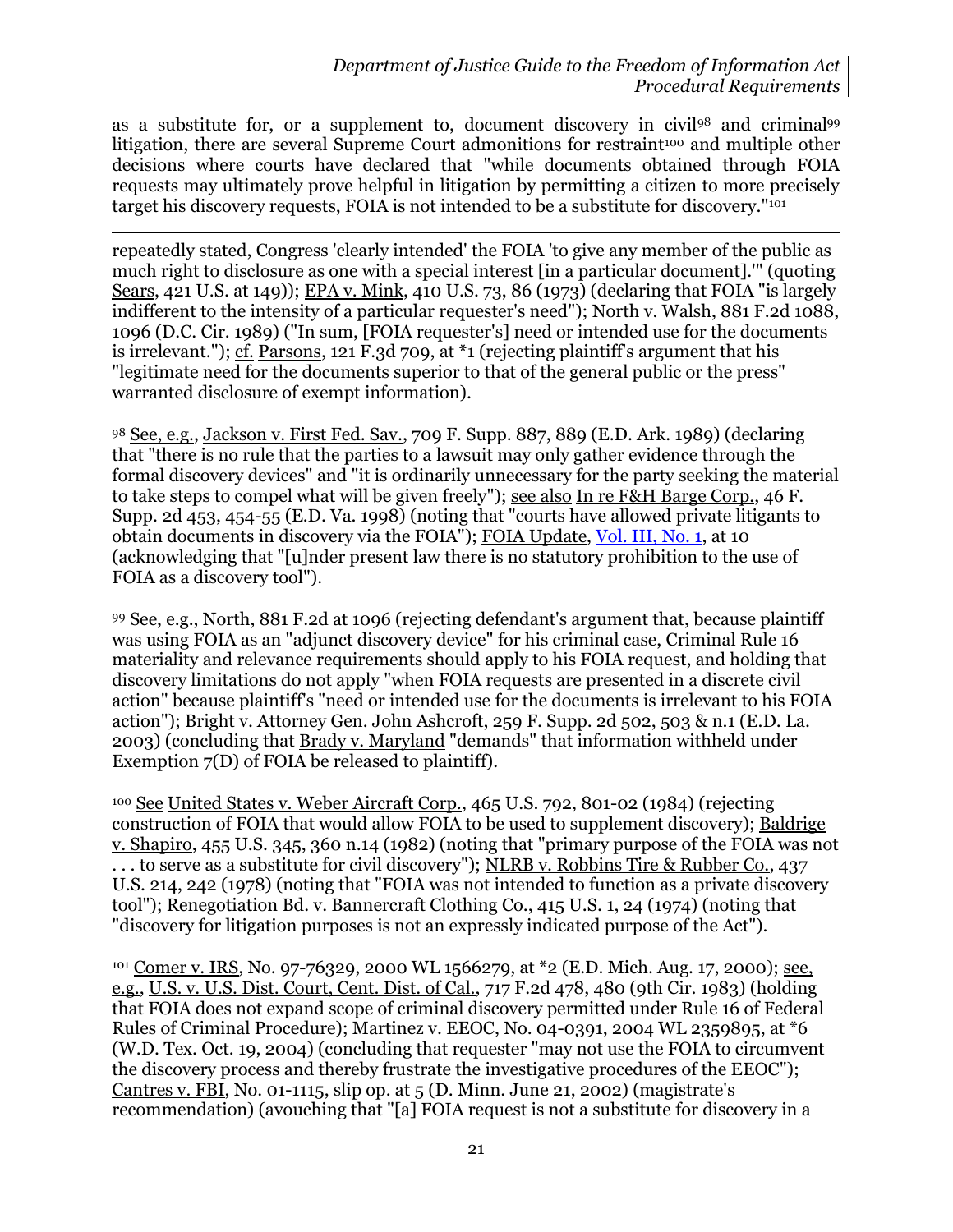The requester's reason for making a FOIA request may, however, be considered in the context of certain procedural decisions made during the course of processing a request, such as when the agency determines whether to grant expedited processing, or to waive fees, or when a court decides whether to award attorney fees and costs to a successful FOIA plaintiff.<sup>102</sup>

#### **Proper FOIA Requests**

The FOIA specifies two requirements for an access request: It must "reasonably describe[]" the records sought and it must be "made in accordance with published rules stating the time, place, fees (if any), and procedures to be followed."103 The key to determining whether a request satisfies the first requirement is the ability of agency staff to reasonably ascertain exactly which records are being requested and to locate them.<sup>104</sup>

habeas case," nor was FOIA "designed to supplement the rules of civil discovery"), adopted, No. 01-1115, slip op. (D. Minn. July 16, 2002); Envtl. Crimes Project v. EPA, 928 F. Supp. 1, 2 (D.D.C. 1995) (ordering stay of FOIA case "pending the resolution of the discovery disputes" in parties' related lawsuit in order to foreclose requester's attempt to "end run" or interfere with discovery); U.S. v. Agunbiade, No. 90-CR-610, 1995 WL 351058, at \*7 (E.D.N.Y. May 10, 1995) (stating that FOIA requester "cannot employ the statute as a means to enlarge his right to discovery<sup>"</sup> in his criminal case); Johnson v. DOJ, 758 F. Supp. 2, 5 (D.D.C. 1991) ("Resort to Brady v. Maryland as grounds for waiving confidentiality is . . . outside the proper role of FOIA."); Stimac v. DOJ, 620 F. Supp. 212, 213 (D.D.C. 1985) ("Brady v. Maryland . . . provides no authority for releasing material under FOIA."); cf. Jones v. FBI, 41 F.3d 238, 250 (6th Cir. 1994) ("FOIA's scheme of exemptions does not curtail a plaintiff's right to discovery in related non-FOIA litigation; but neither does that right entitle a FOIA plaintiff to circumvent the rules limiting release of documents under FOIA."); Injex Indus. v. NLRB, 699 F. Supp. 1417, 1419 (N.D. Cal. 1986) (holding that FOIA cannot be used to circumvent nonreviewable decision to impound requested documents); Morrison-Knudsen Co. v. U.S. Dep't of the Army, 595 F. Supp. 352, 356 (D.D.C. 1984) ("[T]he use of FOIA to unsettle well established procedures governed by a comprehensive regulatory scheme must be . . . viewed not only 'with caution' but with concern."), aff'd, 762 F.2d 138 (D.C. Cir. 1985) (unpublished table decision).

<sup>102</sup> See 5 U.S.C. § [552 \(a\)\(4\)\(A\), \(a\)\(6\)\(E\)](http://www.justice.gov/oip/amended-foia-redlined-2010.pdf) (taking into account "purpose" and "need" in fee waiver and expedited processing determinations); <u>see, e.g., Davy v. CIA</u>, 550 F.3d 1155 (D.C. Cir. 2008) (evaluating requester's interests in requested records as criteria in determining entitlement to attorney fees and costs).

#### $103\overline{5}$  U.S.C. §  $552(a)(3)(A)$  (2006 & Supp. IV 2010).

 $\overline{a}$ 

<sup>104</sup> See, e.g., Yeager v. DEA, 678 F.2d 315, 322, 326 (D.C. Cir. 1982) (holding request encompassing over 1,000,000 computerized records to be valid because "[t]he linchpin inquiry is whether the agency is able to determine 'precisely what records [are] being requested'" (quoting legislative history)); Marks v. DOJ, 578 F.2d 261, 263 (9th Cir. 1978) (declaring that "reasonable description relates not only to subject matter, but . . . also relates to place of search" and ruling that FBI was not required to search all field offices pursuant to request for all records "under [my] name" because such "broad, sweeping requests" do not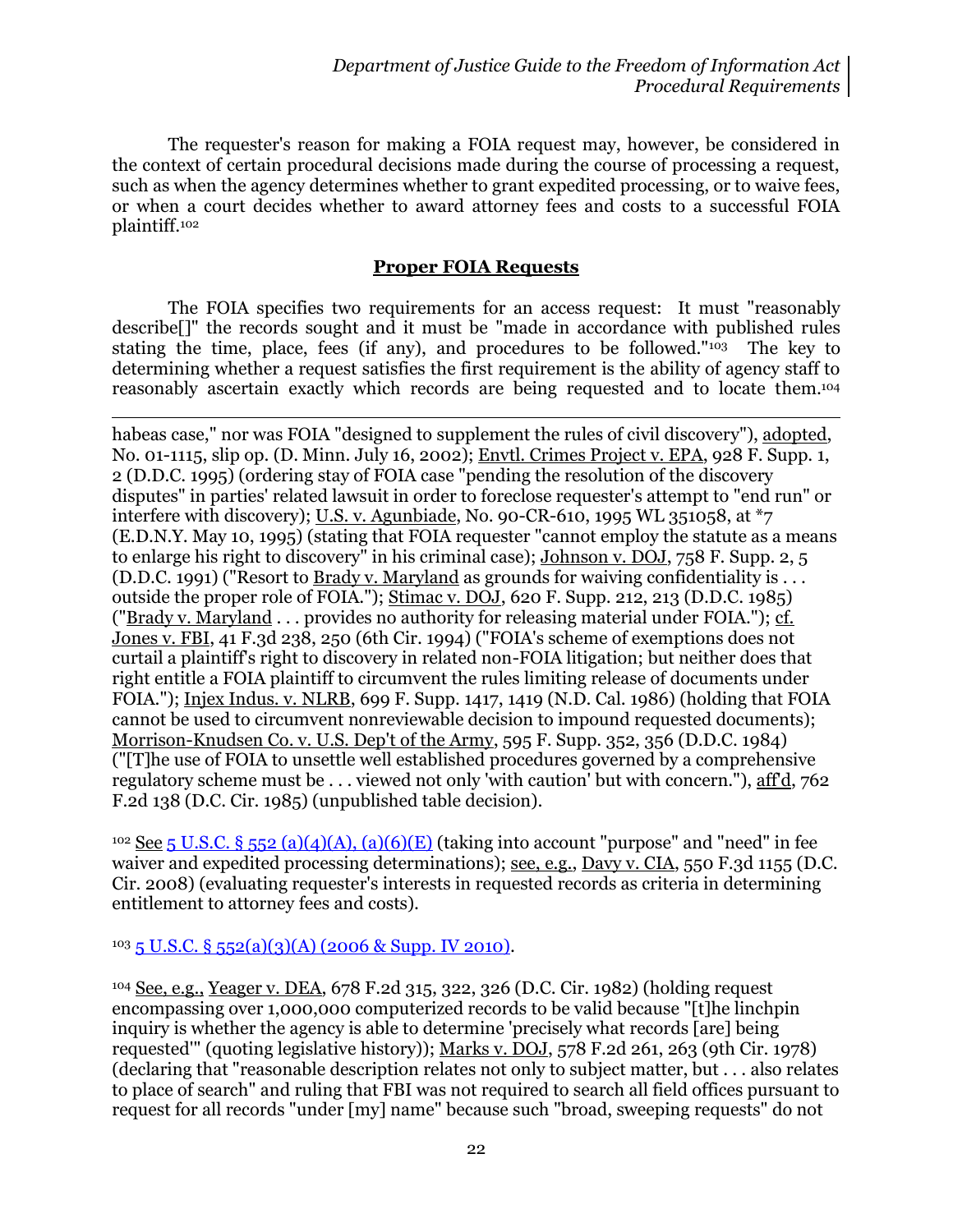Courts have recognized that the legislative history of the 1974 FOIA amendments indicates that a description of a requested record is sufficient if it enables a professional agency employee familiar with the subject area to locate the record with a "reasonable amount of effort."<sup>105</sup> Courts have also found that requests that are so broad and sweeping that they lack specificity are not reasonably described.<sup>106</sup>

Courts have explained that "[t]he rationale for this rule is that FOIA was not intended to reduce government agencies to full-time investigators on behalf of requesters,"<sup>107</sup> or to allow requesters to conduct "fishing expeditions" through agency

 $\overline{\phantom{a}}$ 

"reasonably describe" records sought); see also Wells v. U.S. Dep't of Educ. Office for Civil Rights, 450 Fed. Appx 431, 432 (5th Cir. 2011) ("As we cannot decipher which records the Appellants are seeking, we cannot say that the district court abused its discretion in dismissing the suit on this basis."); Stuler v. IRS, 216 F. App'x 240, 242 (3d Cir. 2007) (per curiam) (affirming district court's finding that requester failed to comply with agency regulations requiring "reasonably described" requests, where requester was not "clear in articulating the documents [she] sought"); Weewee v. IRS, No. 99-475, 2001 WL 283801, at \*12 (D. Ariz. Feb. 13, 2001) (finding that request for records related to each occurrence of specific actions related to requester's tax return "does not appear to be too broad" given that agency was previously able to process a request that was "identically worded").

<sup>105</sup> H.R. Rep. No. 93-876, at 6 (1974), reprinted in 1974 U.S.C.C.A.N. 6267, 6271; see, e.g., Truitt v. Dep't of State, 897 F.2d 540, 544-45 (D.C. Cir. 1990) (discussing legislative history of 1974 FOIA amendments as related to requirements for describing requested records); Ferri v. DOJ, 573 F. Supp. 852, 859 (W.D. Pa. 1983) (granting summary judgment where plaintiff failed to provide sufficient information to allow agency to retrieve requested information "with a reasonable amount of effort" (citing Marks, 578 F.2d at 263)).

<sup>106</sup> See, e.g., Gaunce v. Burnette, 849 F.2d 1475, 1475 (9th Cir. 1988) (affirming lower court's grant of summary judgment, and stating that request did not reasonably describe records sought, where it sought "'every scrap of paper wherever located within the agency''" related to requester's aviation activities (citing Marks, 578 F.2d at 263)); Marks, 578 F.2d at 263 (finding that even if plaintiff is considered to have requested search of every field office of FBI, "broad, sweeping requests lacking specificity are not permissible"); Freedom Watch, Inc. v. CIA, No. 12-0721, 2012 WL 4753281, at \*6 (D.D.C. Oct. 5, 2012) (holding that request for "anything 'relating to' [several nations]" is "'so broad as to impose an unreasonable burden upon the agency'" (quoting Am. Fed'n of Gov't Employees, Local 2782 v. U.S. Dep't of Commerce, 907 F.2d 203, 209 (D.C. Cir. 1990)); Exxon Mobil Corp. v. U.S. Dep't of Interior, No. 09-6732, 2010 WL 2653353, at \*8 (E.D. La June 29, 2010) (finding requests for "any and all documents, " "any documents," or "all documents" impermissibly broad).

<sup>107</sup> Assassination Archives & Research Ctr. v. CIA, 720 F. Supp. 217, 219 (D.D.C. 1989), aff'd in pertinent part, No. 89-5414, 1990 WL 123924 (D.C. Cir. Aug. 13, 1990) (per curiam); accord Nurse v. Sec'y of the Air Force, 231 F. Supp. 2d 323, 329 (D.D.C. 2002) (quoting Assassination Archives & Research Ctr., 720 F. Supp. at 219); see, e.g., Bloeser v. DOJ, 811 F. Supp. 2d 316, 321 (D.D.C. 2011) (reasoning that "[b]ecause 'FOIA' was not intended to reduce government agencies to full-time investigators on behalf of requesters, . . . [t]o the extent that plaintiff can identify documents which he believes exist in a particular office within [DOJ], such identifying information should have been included as part of his original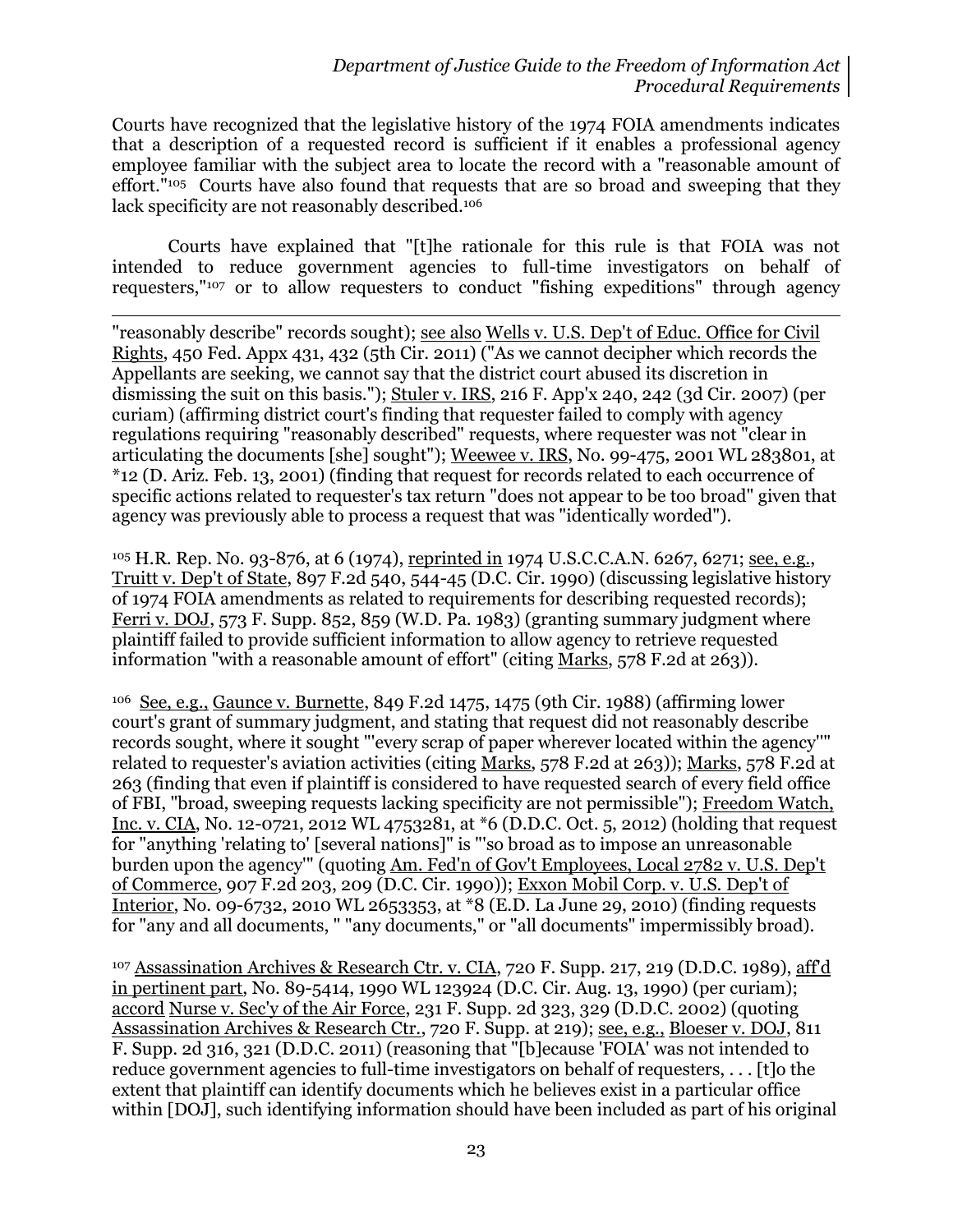files.108 Courts have recognized that an agency's FOIA staff is neither required to have "clairvoyant capabilities" to discern the requester's needs,<sup>109</sup> nor must they spend "countless" numbers of personnel hours seeking needles in bureaucratic haystacks."<sup>110</sup>

 $\overline{\phantom{a}}$ 

FOIA request"); Satterlee v. IRS, No. 05-3181, 2006 WL 3160963, at \*3 (W.D. Mo. Oct. 30, 2006) (finding that request was improper where it would require agency to "conduct legal research" and answer questions "disguised as . . . FOIA request"); Frank v. DOJ, 941 F. Supp. 4, 5 (D.D.C. 1996) (stating that agency is not required to "dig out all the information that might exist, in whatever form or place it might be found, and to create a document that answers plaintiff's questions"); Lamb v. IRS, 871 F. Supp. 301, 304 (E.D. Mich. 1994) (finding requests outside scope of FOIA when they require legal research, are unspecific, or seek answers to interrogatories); Trenerry v. Dep't of the Treasury, No. 92-5053, 1993 WL 26813, at \*3 (10th Cir. Feb. 5, 1993) (holding that agency not required to provide personal services such as legal research).

<sup>108</sup> Immanuel v. Sec'y of the Treasury, No. 94-884, 1995 WL 464141, at \*1 (D. Md. Apr. 4, 1995), aff'd, 81 F.3d 150 (4th Cir. 1996) (unpublished table decision); see also Dale v. IRS, 238 F. Supp. 2d 99, 104-05 (D.D.C. 2002) (concluding that request seeking "'any and all documents . . . that refer or relate in any way'" to requester failed to reasonably describe records sought and "amounted to an all-encompassing fishing expedition of files at [agency's] offices across the country, at taxpayer expense").

<sup>109</sup> Nurse v. Sec'y of the Air Force, 231 F. Supp. 2d 323, 330 (D.D.C. 2002); see also Amnesty Int'l USA v. CIA, 728 F. Supp. 2d 479, 499 (S.D.N.Y. 2010) (holding that plaintiffs cannot "rely on the argument that the CIA should have known what information Plaintiffs were seeking, for an agency receiving a FOIA request 'is not required to divine a requester's intent'") (quoting Landmark Legal Found. v. EPA, 272 F. Supp. 2d 59, at 64 (D.D.C. 2003); Benneville v. DOJ, No. 98-6137, slip op. at 10 (D. Or. June 11, 2003) (rejecting plaintiff's contention that agency should have provided him with information on all environmental groups, rather than just single group specifically named in request letter, because "the government should not be expected to determine [unnamed groups'] identit[ies] and determine if they should be involved in the search"); Malak v. Tenet, No. 01-3996, 2001 WL 664451, at \*1 (N.D. Ill. June 12, 2001) (concluding that request's "discursive narrative doesn't even begin to approach the necessary job to permit performance of [agency's] FOIA responsibilities"); Kubany v. Bd. of Governors of the Fed. Reserve Sys., No. 93-1428, slip op. at 6-8 (D.D.C. July 19, 1994) (holding that request relying on exhibits containing "multiple, unexplained references to hundreds of accounts, and various flowcharts, and schematics" is "entirely unreasonable").

<sup>110</sup> Devine v. Marsh, 2 Gov't Disclosure Serv. (P-H) ¶ 82,022, at 82,186 (E.D. Va. Aug. 27, 1981); see also Goldgar v. Office of Admin., 26 F.3d 32, 35 (5th Cir. 1994) (holding that agency not required to produce information sought by requester -- "the identity of the government agency that is reading his mind" -- that does not exist in record form); Keys v. DHS, No. 08-0726, 2009 WL 614755, at \*5 (D.D.C. Mar. 10, 2009) (stating that requester failed to reasonably describe records sought by not responding to agency's notice that he must specify which field offices he wanted agency to search); Satterlee, 2006 WL 3160963, at 3 (finding that requester did not reasonably describe records sought where his request asked IRS to "prove that it has jurisdiction over him"); Segal v. Whitmyre, No. 04-809795, 2005 WL 1406171, at \*2 (S.D. Fla. Apr. 6, 2005) (finding that court lacks jurisdiction under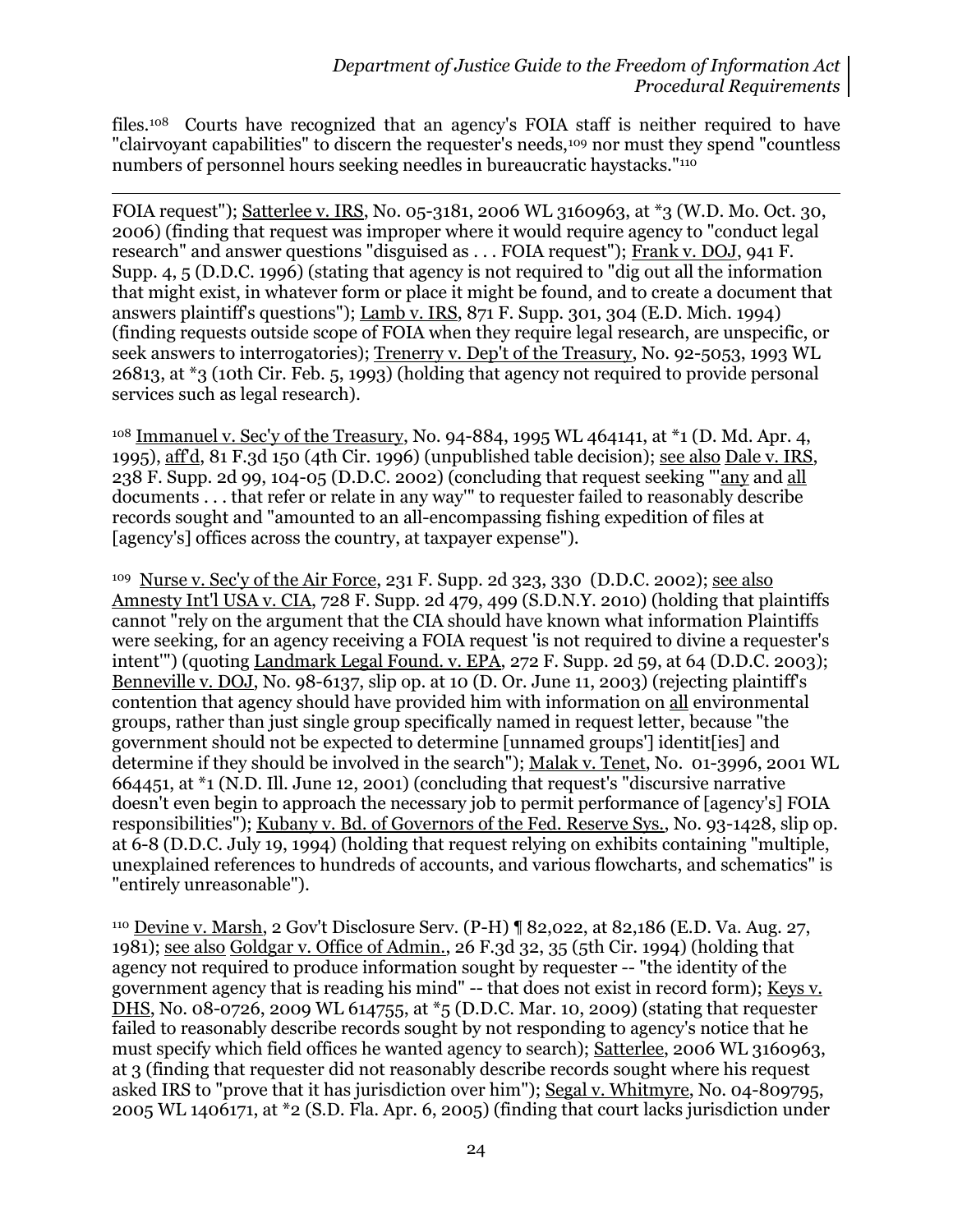As a corollary to the "reasonably described" inquiry, courts have held that agencies are not required to conduct wide-ranging, "unreasonably burdensome" searches for records.<sup>111</sup> (For a discussion of "unreasonably burdensome" searches, see Procedural Requirements, Searching for Responsive Records, below).

Even if the request "is not a model of clarity," an agency should carefully consider the nature of each request and give a reasonable interpretation to its terms and overall content.112 Courts have at times required agencies to clarify the scope of the request with

 $\overline{a}$ FOIA because request "failed to assert exactly what records/documents" requester sought, but instead asked for "proof/documentation" that requester was not entitled to IRS tax hearing), aff'd on other grounds sub nom. Segal v. Comm'r, 177 F. App'x 29 (11th Cir. 2006); Judicial Watch v. Exp.-Imp. Bank, 108 F. Supp. 2d 19, 27-28 (D.D.C. 2000) (ruling that request did not reasonably describe records sought because plaintiff "fail[ed] to state its request with sufficient particularity, [and] it also declined [agency's] repeated attempts to clarify the request"); Graphics of Key W. v. United States, No. 93-718, 1996 WL 167861, at  $*$ 7 (D. Nev. Feb. 5, 1996) (finding plaintiff's request letters to be "more arguments than clear requests for information"). But cf. Doolittle v. DOJ, 142 F. Supp. 2d 281, 285 (N.D.N.Y. 2001) (concluding that if description of records sought is otherwise reasonable, agency cannot refuse to search for records simply because requester did not identify them by date on which they were created).

<sup>111</sup> See, e.g., Nation Magazine v. U.S. Customs Serv., 71 F.3d 885, 892 (D.C. Cir. 1995) (agreeing that search requiring review of twenty-three years of unindexed files would be unreasonably burdensome, but disagreeing that search through chronologically indexed agency files for dated memorandum would be burdensome); AFGE v. U.S. Dep't of Commerce, 907 F.2d 203, 209 (D.C. Cir. 1990) (holding that "while [plaintiff's requests] might identify the documents requested with sufficient precision to enable the agency to identify them . . . it is clear that these requests are so broad as to impose an unreasonable burden upon the agency," because agency would have "to locate, review, redact, and arrange for [the] inspection [of] a vast quantity of material"); Weirich v. Bd. of Governors of the Fed. Reserve Sys., No. CV-10-5031, 2010 WL 4717211, at \*4 (E.D. Wash. Nov. 15, 2010) (determining that not only do requests for "'any documents'" by "'any members'" concerning "'emergency funds'" for "'commercial banks which were nearly insolvent'" lack specificity, but plaintiff's request would "unduly burden the FOI Office and significantly interfere with the Board's operations"); Bailey v. Callahan, No. 3:09MC10, 2010 WL 924251, at \*4-5 (E.D. Va. March 11, 2010) (holding that request is so overbroad that only if requester specified particular component of interest could agency conduct a search without an "unreasonable amount of effort"). But see Ruotolo v. DOJ, 53 F.3d 4, 9-10 (2d Cir. 1995) (finding that although request would require 803 files to be searched by "begin[ing] with the most current . . . and work[ing] backward in time," it was "reasonably described" and not "unreasonably burdensome"); FOIA Update, [Vol. IV, No. 3,](http://www.justice.gov/oip/foia_updates/Vol_IV_3/page5.htm) at 5 ("The sheer size or burdensomeness of a FOIA request, in and of itself, does not entitle an agency to deny that request on the ground that it does not 'reasonably describe' records within the meaning of [the FOIA].").

<sup>112</sup> LaCedra v. EOUSA, 317 F.3d 345, 347-48 (D.C. Cir. 2003) (concluding that agency failed to "liberally construe" request for "all documents pertaining to [plaintiff's] case" when it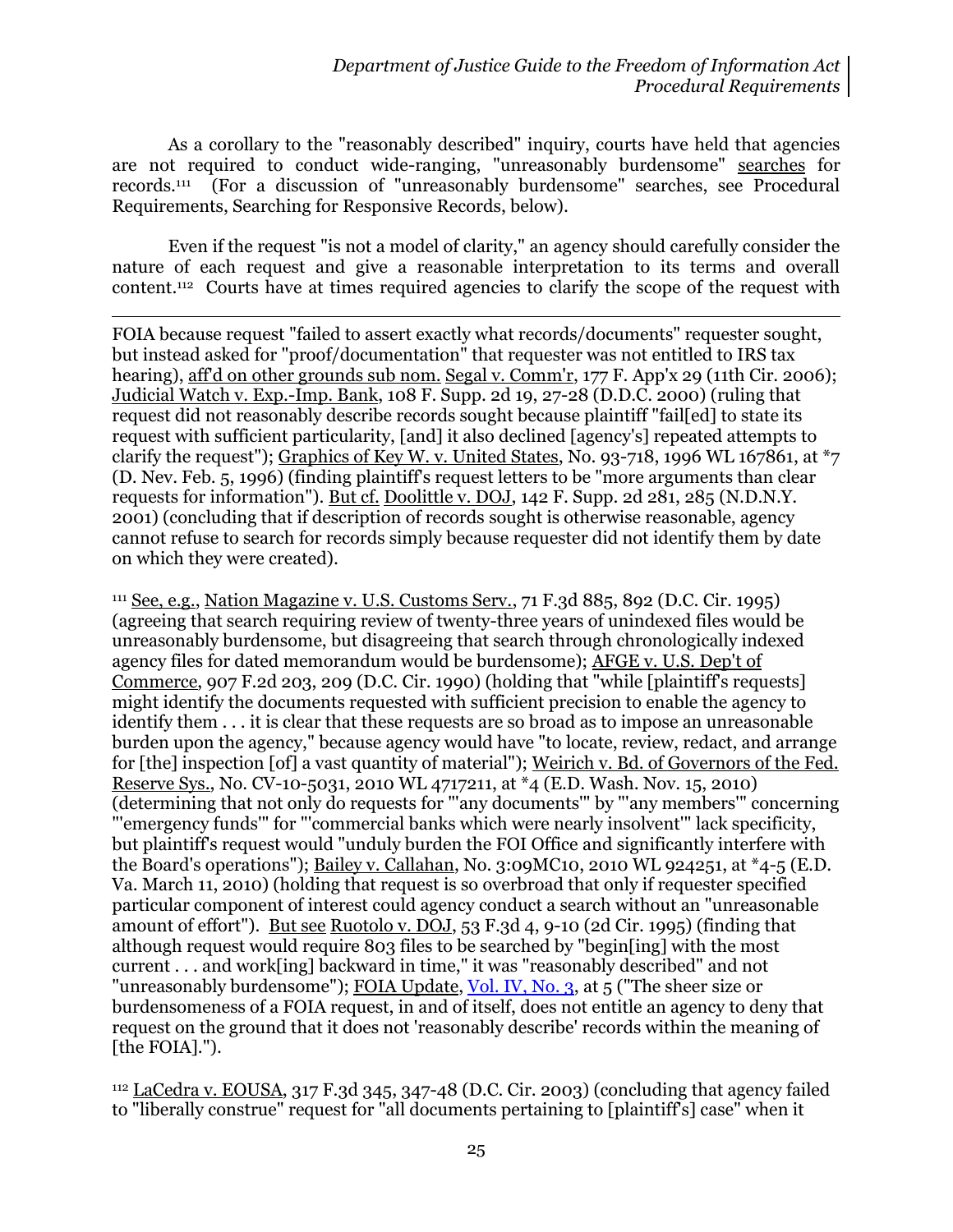the requester, particularly when doing so is required by the agency's regulations.113 Such communication is also encouraged as a matter of sound administrative policy.<sup>114</sup>

 $\overline{a}$ limited that request's scope to only those records specifically and individually listed in request letter, because "drafter of a FOIA request might reasonably seek all of a certain set of documents while nonetheless evincing a heightened interest in a specific subset thereof" (citing Nation Magazine, 71 F.3d at 890)); see, e.g., Miller v. Casey, 730 F.2d 773, 777 (D.C. Cir. 1984) (emphasizing that agency is required to read FOIA request as drafted, "not as either [an] agency official or [requester] might wish it was drafted"); Keys v. DHS, 570 F. Supp. 2d 59, 68-69 (D.D.C. 2008) (finding withholding improper where agency to which records were referred nonetheless still required requester to file additional request for public records even though such records were responsive to original request and were part of referred documents); Lawyers' Comm. for Civil Rights v. Dep't of the Treasury, 534 F. Supp. 2d 1126, 1135-36 (N.D. Cal. 2008) (ordering disclosure of records responsive to requests for "[t]he number and nature of complaints" because requests must be "interpreted liberally and . . . an agency cannot withhold a record that is reasonably within the scope of the request on the grounds that the record has not been specifically named by the requester"); Lawyer's Comm. for Civil Rights v. Dep't of the Treasury, No. 07-2590, 2008 WL 4482855, at \*6 (N.D. Cal. Sept. 30, 2008) (finding that requester's "inartfully written" requests when "liberally construed" seek subject records); Martinez v. SSA, No. 07-01156, 2008 WL 486027, at \*3 (D. Colo. Feb. 18, 2008) (finding that "request for aggregate data was encompassed within the Plaintiffs' FOIA request, even if the word 'aggregate' does not appear in it"); Landes v. Yost, No. 89-6338, 1990 WL 45054, at \*3 (E.D. Pa. Apr. 12, 1990) (finding that request was "reasonably descriptive" when it relied on agency's own outdated identification code), aff'd, 922 F.2d 832 (3d Cir. 1990) (unpublished table decision); FOIA Update, [Vol. XVI, No. 3,](http://www.justice.gov/oip/foia_updates/Vol_XVI_3/page3.htm) at 3 (advising agencies on interpretation of terms of FOIA requests). See generally [Presidential Memorandum for Heads of Executive Departments](http://www.justice.gov/oip/foia_guide09/presidential-foia.pdf)  [and Agencies Concerning the Freedom of Information Act,](http://www.justice.gov/oip/foia_guide09/presidential-foia.pdf) 74 Fed. Reg. 4683 (Jan. 21, 2009) (directing agencies to respond to FOIA requests "in a spirit of cooperation").

<sup>113</sup> See, e.g., Ruotolo, 53 F.3d at 10 (stating that agency failed to perform its "duty" to assist requester in reformulating request); Stockton E. Water Dist. v. United States, No. 08-0563, 2008 WL 5397499, at \*2 (E.D. Cal. Dec. 19, 2008) (noting that if defendants believed request did not sufficiently describe records sought, they were required to contact plaintiff to clarify what records were sought); Pub. Citizen Health Research Group v. FDA, No. 94- 0018, slip op. at 2-3 (D.D.C. Feb. 9, 1996) (criticizing agency for failing to seek narrowing of request as required by agency regulations, and ordering parties to "seek to agree" on search breadth).

<sup>114</sup> *FOIA Post*, "OIP Guidance: [The Importance of Good Communication with FOIA](http://www.justice.gov/oip/foiapost/2010foiapost5.htm)  [Requesters](http://www.justice.gov/oip/foiapost/2010foiapost5.htm)" (posted 3/1/10) (explaining that "good communication with requesters can also be exceedingly helpful in those instances where an agency is uncertain about the scope of what is being requested" because "[m]any times FOIA requesters do not know how agency records are organized or what might be involved in searching for the records they seek" and "[b]y engaging in a dialogue with the requester, both parties can ensure that they have a common understanding of what records are being sought").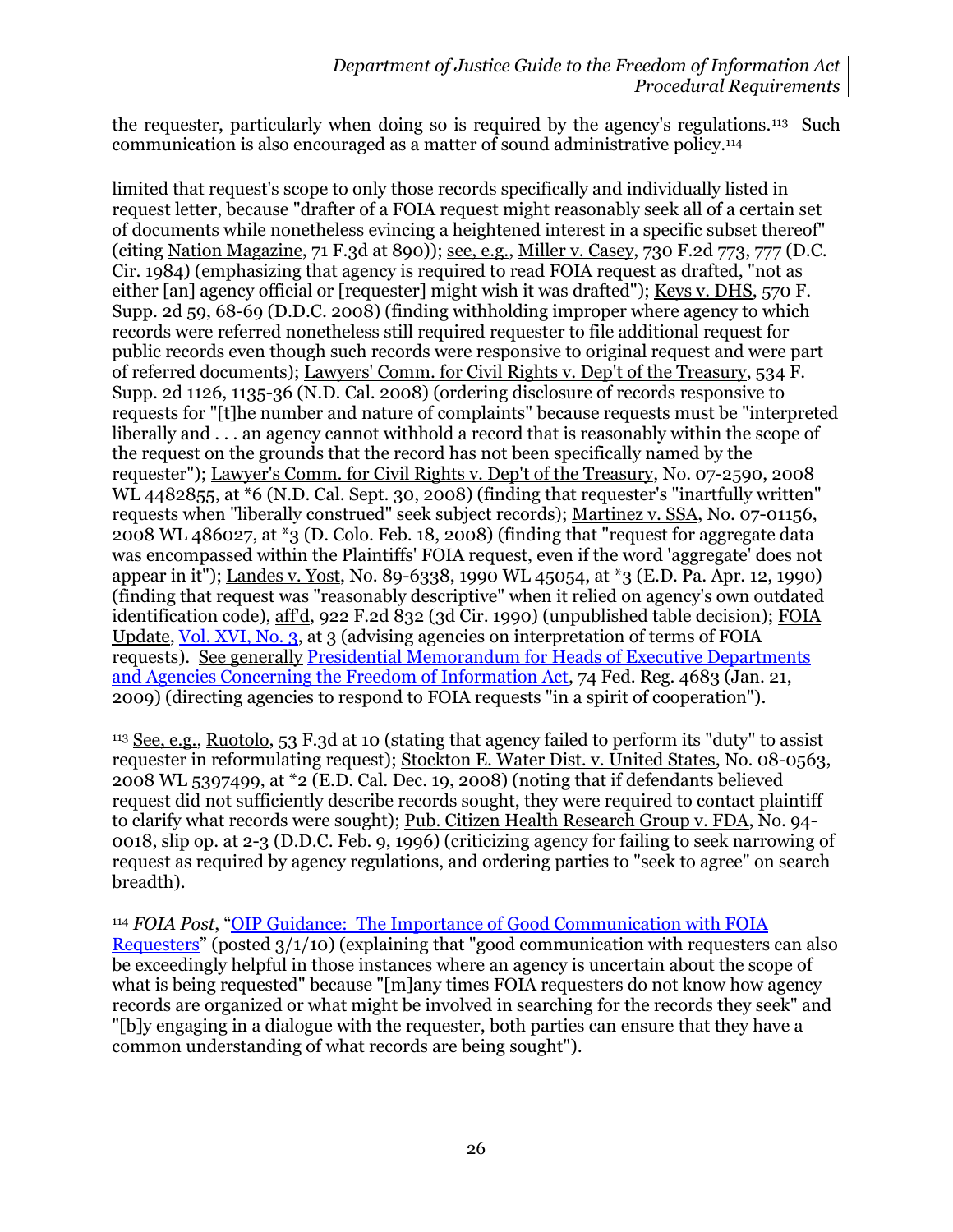The District Court for the District of Columbia has held that, "a person need not title a request for government records a 'FOIA request,'"<sup>115</sup> and, as a matter of policy, agencies should use sound judgment when determining the nature of an access request.<sup>116</sup> For example, as a matter of sound administrative policy, a first-party access request that cites only the Privacy Act of 1974<sup>117</sup> should be processed under both that statute and under the FOIA.118 Likewise, an agency "must be careful not to read [a] request so strictly that the requester is denied information the agency well knows exists in its files, albeit in a different form from that anticipated by the requester."119 Courts have, nevertheless, upheld agency decisions to limit the scope of a request when the agency acted reasonably in interpreting what the request sought.<sup>120</sup> Courts have also allowed agencies to "consider the configuration"

<sup>115</sup> Newman v. Legal Servs. Corp., 628 F. Supp. 535, 543 (D.D.C. 1986). <u>But see Blackwell v.</u> EEOC, No. 2:98-38, 1999 WL 1940005, at \*2 (E.D.N.C. Feb. 12, 1999) (finding that request was not properly made because plaintiff failed to follow agency regulation requiring that request be denominated explicitly as request for information under FOIA).

<sup>116</sup> See FOIA Update, [Vol. VII, No. 1,](http://www.justice.gov/oip/foia_updates/Vol_VII_1/page5.htm) at 6 (advising that "agencies are expected to honor a requester's obvious intent").

<sup>117</sup> 5 U.S.C. § [552a \(2006 & Supp. IV 2010\).](http://www.justice.gov/oip/amended-foia-redlined-2010.pdf)

 $\overline{a}$ 

<sup>118</sup> See FOIA Update, [Vol. VII, No. 1,](http://www.justice.gov/oip/foia_updates/Vol_VII_1/page5.htm) at 6 (advising that it is "good policy for agencies to treat all first-party access requests as FOIA requests" regardless of whether FOIA is cited by requester).

119 Hemenway v. Hughes, 601 F. Supp. 1002, 1005 (D.D.C. 1985); <u>see also Allen v. BOP,</u> No. 00-342, slip op. at 7-9 (D.D.C. Mar. 1, 2001) (concluding that agency took "an extremely constricted view" of plaintiff's FOIA request for all "records or transcripts" of intercepted phone calls by failing to construe audiotape recordings of those calls as being within request's scope), aff'd, 89 F. App'x 276 (D.C. Cir. 2004); Horsehead Indus. v. EPA, No. 94- 1299, slip op. at 4 n.2 (D.D.C. Jan. 3, 1997) (ruling that "[b]y construing the FOIA request narrowly, [agency] seeks to avoid disclosing information").

<sup>120</sup> See, e.g., McLaughlin v. DOJ, 598 F. Supp. 2d 62, 66 (D.D.C. 2009) (concluding "[n]o reasonable fact finder could imply agency bad faith" from practice of generally treating requests as requests for non-public records and requiring submission of additional request for responsive public records); Adamowicz v. IRS, 552 F. Supp. 2d 355, 362 (S.D.N.Y. 2008) (finding agency's interpretation of request reasonable when agency determined that request seeking records pertaining to tax audit did not include records pertaining to appeal of tax audit); Mogenhan v. DHS, No. 06-2045, 2007 WL 2007502, at \*3 (D.D.C. July 10, 2007) (stating that agency reasonably determined that scope of request for investigative file did not include employment file); Judicial Watch, Inc. v. DOD, No. 05-00390, 2006 WL 1793297, at \*3 (D.D.C. June 28, 2006) (concluding that agency need not construe request for names of corporations related to particular subject to be request for all records related to that subject); Nat'l Ass'n of Criminal Def. Lawyers v. DOJ, No. 04-0697, 2006 WL 666938, at \*2 (D.D.C. Mar. 15, 2006) (concluding that agency "reasonably" read request as seeking "'any reports or studies'" and that requester's attempt to narrow request resulted in request that is "substantially different" from original request).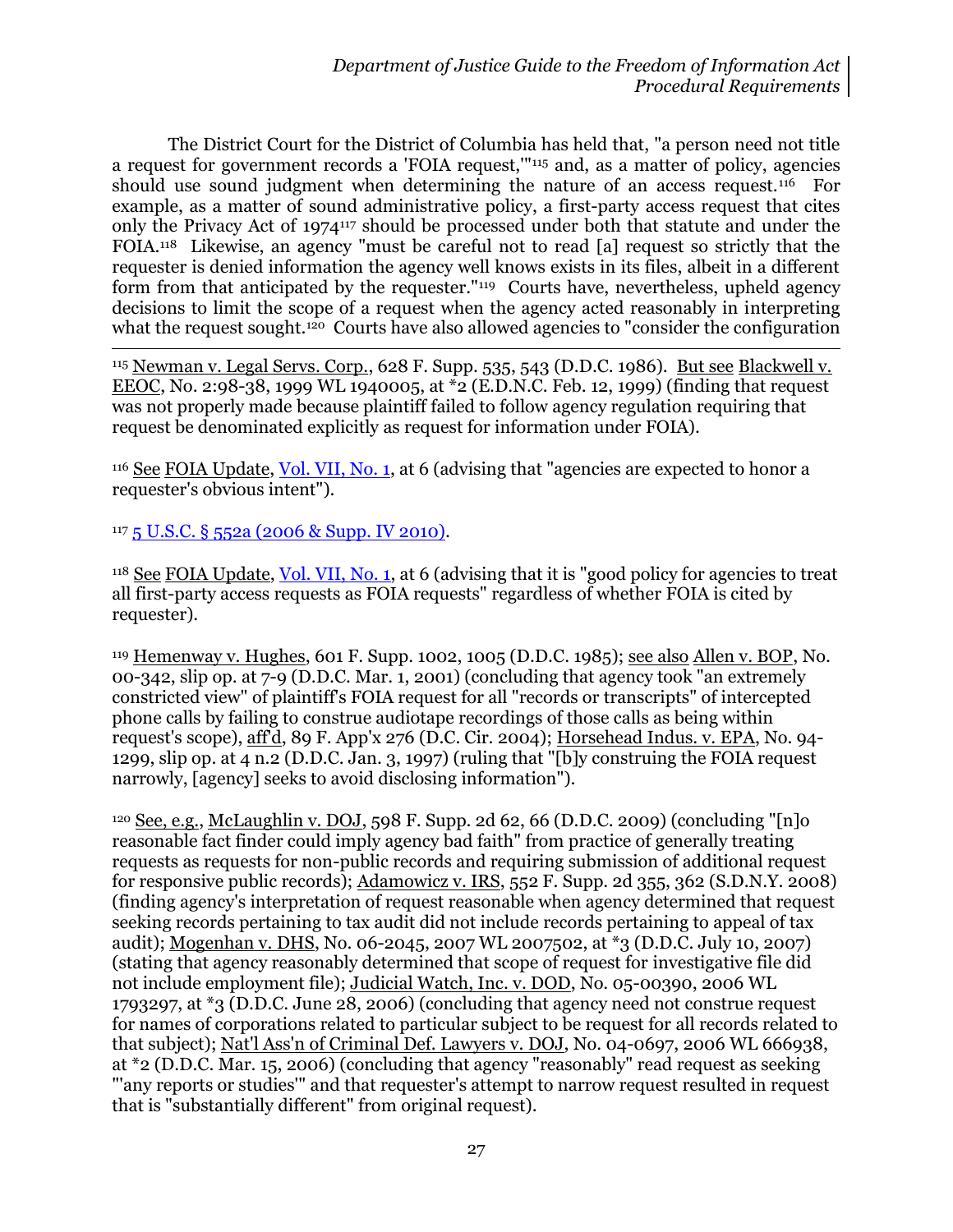of their records systems in deciding whether a FOIA request 'reasonably describes' the records sought."<sup>121</sup>

When determining the scope of a FOIA request, courts have generally held that agencies are not required to answer questions posed as FOIA requests,<sup>122</sup> nor are they

<sup>121</sup> National Security Counselors v. CIA, Nos. 11-443, 11-444, 11-445, 2012 WL 4903377, at \*26 (D.D.C. Oct. 17, 2012) (noting that agency is permitted to consider configuration of records system because "[a]n agency is not required to reorganize its files in the response to a plaintiff's request" (citing Goland v. CIA, 607 F.2d 339, 353 (D.C. Cir. 1978))).

 $\overline{a}$ 

<sup>122</sup> See, e.g., Zemansky v. EPA, 767 F.2d 569, 574 (9th Cir. 1985); DiViaio v. Kelley, 571 F.2d 538, 542-43 (10th Cir. 1978); Jean-Pierre v. BOP, No. 12-78, 2012 WL 3065377, at \*6 (D.D.C. July 30, 2012) (concluding that request for objective pieces of information, such as "who gave the order" and "on what day," are not "cognizable under FOIA, because they ask questions calling for specific pieces of information rather than records"); Rodriguez-Cervantes v. HHS, 853 F. Supp. 2d 114, 116-17 (D.D.C. 2012) ("As [plaintiff's] letters merely pose questions . . . or ask for assistance in applying for Social Security benefits, they do not constitute valid FOIA requests."); Thomas v. Comptroller of the Currency, 684 F. Supp. 2d 29, 33 (D.D.C. 2010) ("To the extent that plaintiff's FOIA requests were questions or requests for explanations of policies or procedures, these are not proper FOIA requests requiring the OCC's response."); Amnesty Int'l v. CIA, No. 07-5435, 2008 WL 2519908, at \*12-13 (S.D.N.Y. June 19, 2008) (rejecting claim that agency has duty to compile list of persons it deems subjects of "secret detention" and search for records related to them in order to respond to request for "secret detention" records because, in essence, request seeks answer to question); Francis v. FBI, No. 06-0968, 2008 WL 1767032, at \*5-6 (E.D. Cal. Apr. 16, 2008) (magistrate's recommendation) (finding absence of proper FOIA request where requester asked agency to identify person in photograph); Stuler v. DOJ No. 03-1525, 2004 WL 1304040, at \*3 (W.D. Pa. June 30, 2004) (concluding that FOIA does not give requester "opportunity to relitigate his criminal case," and that agency was not obligated to answer requester's questions), aff'd, 216 F. App'x at 242 (per curiam); Gillin v. Dep't of the Army, No. 92-325, slip op. at 10 (D.N.H. May 28, 1993) ("FOIA creates only a right of access to records, not a right to require an agency to disclose its collective reasoning behind agency actions, nor does FOIA provide a mechanism to challenge the wisdom of substantive agency decisions."), aff'd, 21 F.3d 419 (1st Cir. 1994) (unpublished table decision); Patton v. U.S. R.R. Ret. Bd., No. ST-C-91-04, slip op. at 3 (W.D.N.C. Apr. 26, 1991) (stating that FOIA "provides a means for access to existing documents and is not a way to interrogate an agency"), aff'd, 940 F.2d 652 (4th Cir. 1991) (unpublished table decision). But see Ferri v. Bell, 645 F.2d 1213, 1220 (3d Cir. 1981) (declaring that request "inartfully presented in the form of questions" could not be dismissed, partly because agency conceded that it could provide requester with records containing information he sought); Lawyers' Comm. for Civil Rights, 534 F. Supp. 2d at 1135-36 (ordering disclosure of records responsive to requests for "[t]he number and nature of complaints" because requests must be "interpreted liberally and . . . an agency cannot withhold a record that is reasonably within the scope of the request on the grounds that the record has not been specifically named by the requester"); FOIA Update, Vol. V, No. 1, at 5 (advising that "while agencies do not have to create or compile new records in response to FOIA requests (whether formulated in question form or not), they should make good faith efforts to assist requesters in honing any requests for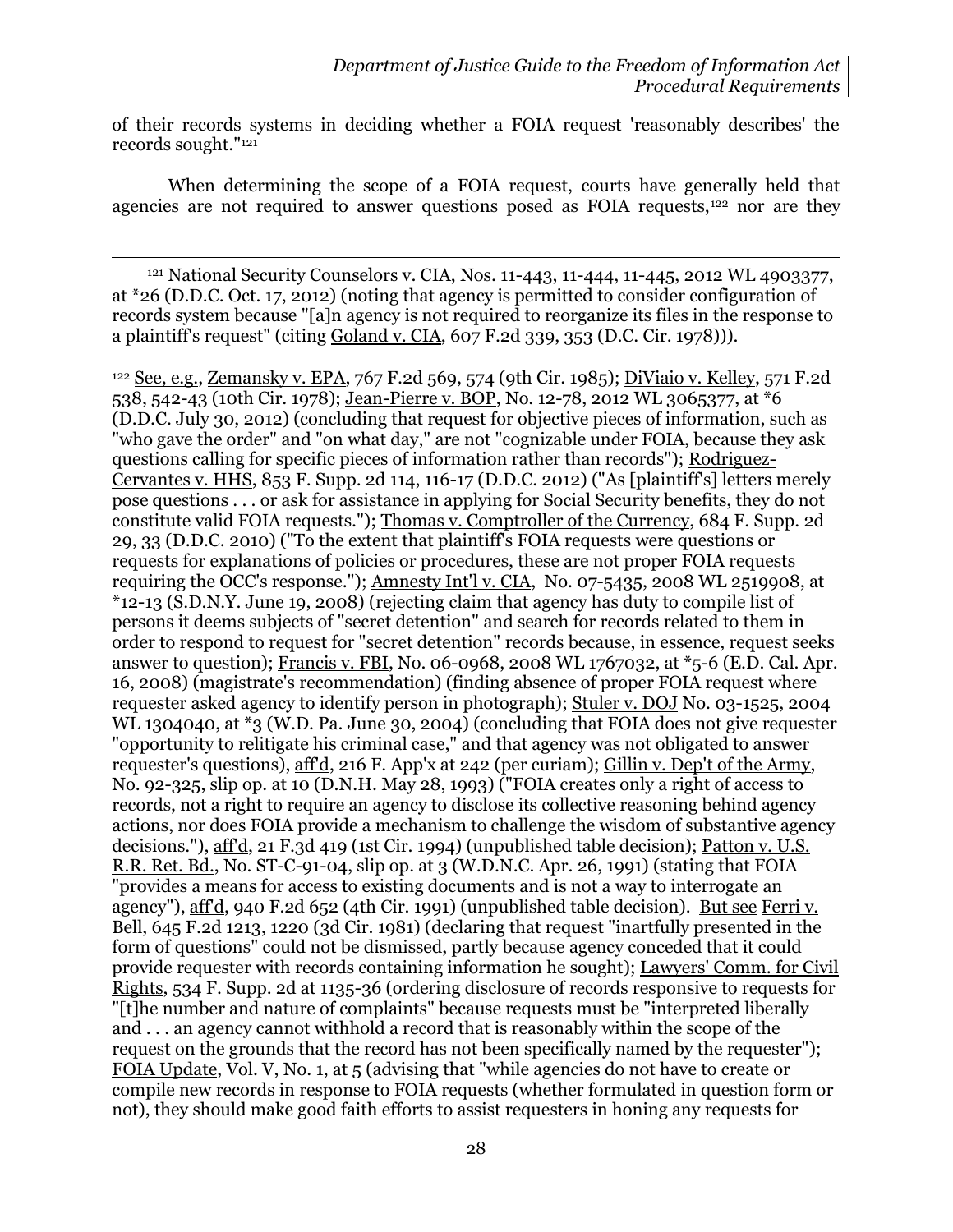required to respond to requests by creating records,<sup>123</sup> such as by modifying exempt information in order to make it disclosable.124 Courts have long held that agencies are not

readily accessible records which are 'inartfully presented in the form of questions'" (quoting Ferri, 645 F.2d at 1220)).

l

<sup>123</sup> See, e.g., LaRoche v. SEC, 289 F. App'x 231, 231 (9th Cir. 2008) (explaining that agency was not required to create new documents to satisfy FOIA request when it could not readily reproduce records sought in searchable electronic format requested); Poll v. U.S. Office of Special Counsel, No. 99-4021, 2000 WL 14422, at \*5 n.2 (10th Cir. Jan. 10, 2000) (recognizing that FOIA does not require agency "'to create documents or opinions in response to an individual's request for information'" (quoting Hudgins v. IRS, 620 F. Supp. 19, 21 (D.D.C. 1985))); Sorrells v. United States, No. 97-5586, 1998 WL 58080, at \*1 (6th Cir. Feb. 6, 1998) (advising that agency is not required to compile document that "contain[s] a full, legible signature"); Krohn v. DOJ, 628 F.2d 195, 197-98 (D.C. Cir. 1980) (finding that agency "cannot be compelled to create the [intermediary records] necessary to produce" information sought); Schoenman v. FBI, No. 04-2202, 2009 WL 763065, at \*17-18 (D.D.C. Mar. 19, 2009) (rejecting plaintiff's request for search slips, created by agency after date-ofsearch cut-off date, holding that "FOIA 'does not obligate agencies to create or retain documents; it only obligates them to provide access to those which it in fact has created or retained'" (quoting Schoenman v. FBI, 573 F. Supp. 2d 119, 140 (D.D.C. 2008))); Moore v. Bush, 601 F. Supp. 2d 6, 15 (D.D.C. 2009) (finding that agency properly refused to issue various statements regarding brain wave technology because FOIA does not require creation of records); West v. Spellings, 539 F. Supp. 2d 55, 61 (D.D.C. 2008) (recognizing that Department of Education had no duty to create list of uninvestigated complaints to satisfy request); Ctr. for Pub. Integrity v. FCC, 505 F. Supp. 2d 106, 114 (D.D.C. 2007) (concluding that plaintiff's suggestion that agency delete some data and replace it with data suggested by plaintiff amounts to creation of new records, something not required under FOIA); Stuler v. IRS, No. 05-1717, 2006 WL 891073, at \*3 (W.D. Pa. Mar. 31, 2006) (stating that agency "is not required to create documents that don't exist"); Jones v. Runyon, 32 F. Supp. 2d 873, 876 (N.D. W. Va. 1998) (concluding that "because the FOIA does not obligate the [agency] to create records," it "acted properly by providing access to those documents already created"), aff'd, 173 F.3d 850 (4th Cir. 1999) (unpublished table decision); Bartlett v. DOJ, 867 F. Supp. 314, 316 (E.D. Pa. 1994) (ruling that agency is not required to create handwriting analysis). But cf. Martinez, 2008 WL 486027, at \*2-3 (requiring agency to produce aggregate data); Schladetsch v. HUD, No. 99-0175, 2000 WL 33372125, at \*3 (D.D.C. Apr. 4, 2000) ("Because [agency] has conceded that it possesses in its databases the discrete pieces of information which [plaintiff] seeks, extracting and compiling that data does not amount to the creation of a new record."), appeal dismissed voluntarily, No. 00- 5220 (D.C. Cir. Oct. 12, 2000); Int'l Diatomite Producers Ass'n v. SSA, No. 92-1634, 1993 WL 137286, at \*5 (N.D. Cal. Apr. 28, 1993) (giving agency choice of compiling responsive list or redacting existing lists containing responsive information), appeal dismissed, No. 93- 16723 (9th Cir. Nov. 1, 1993).

<sup>124</sup> See American Civil Liberties Union v. DOJ, 681 F.3d 61, 71 (2nd Cir. 2012) (reversing district court's decision requiring agency to substitute purportedly neutral phrase composed by court for exempt material because substitution would effectively force agency to create records); FlightSafety Servs. Corp. v. Dep't of Labor, 326 F.3d 607, 613 (5th Cir. 2003) (per curiam) (recognizing that plaintiff's demand that agency "simply insert new information in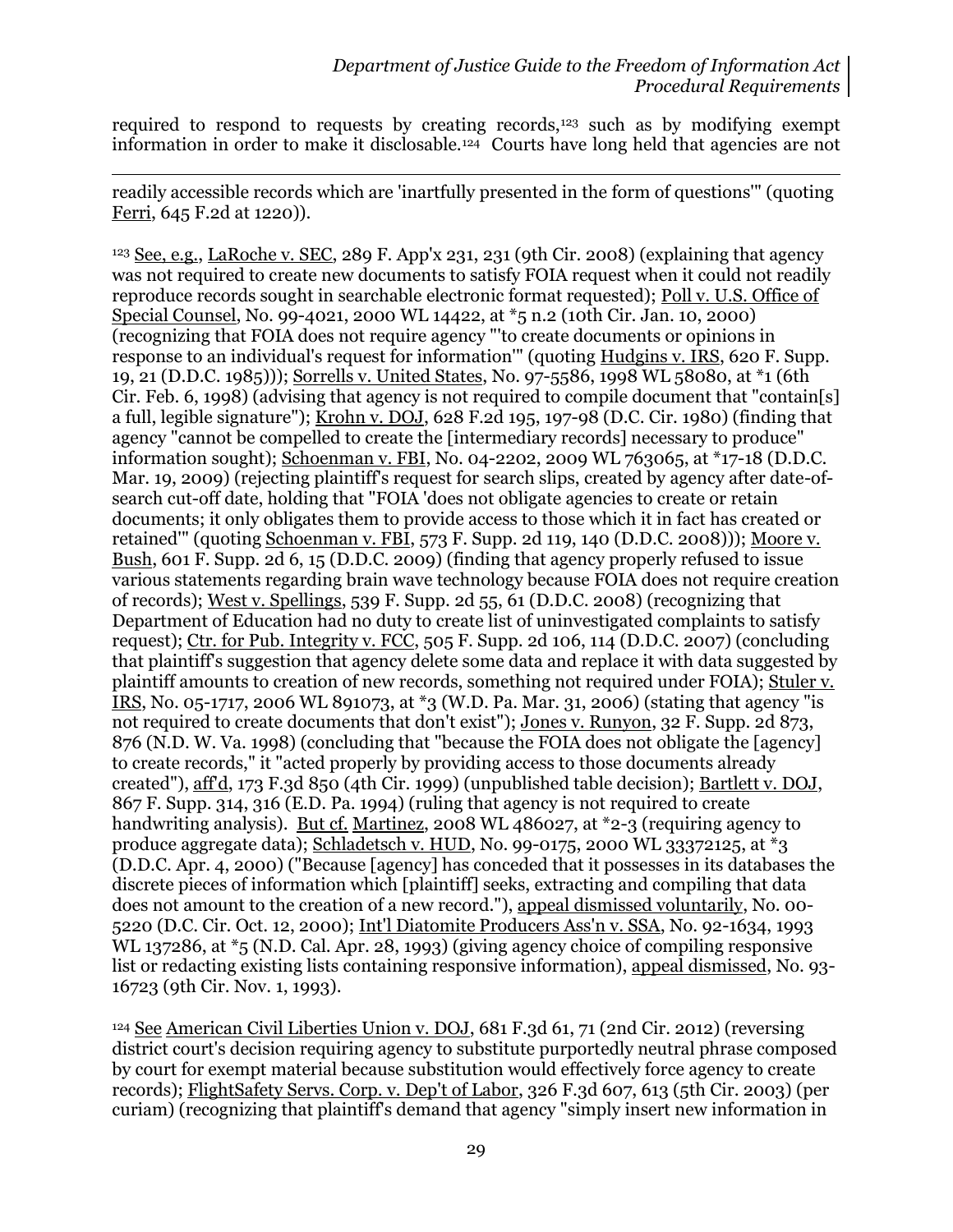required to make automatic releases of records as they are created, rather proper FOIA requests are for records already created.<sup>125</sup>

In addition to reasonably describing the records sought, a proper FOIA request must be made in accordance with an agency's "published rules stating the time, place, fees (if any), and procedures to be followed."126 The FOIA requires agencies to promulgate

 $\overline{\phantom{a}}$ the place of the redacted information requires the creation of new agency records, a task that the FOIA does not require the government to perform"); Students Against Genocide v. Dep't of State, 257 F.3d 828, 837 (D.C. Cir. 2001) (rejecting plaintiff's argument that "even" if the agencies do not want to disclose the photographs in their present state, they should produce new photographs at a different resolution in order to mask the [classified] capabilities of the reconnaissance systems that took them"). But see Nat'l Sec. Counselors, 2012 WL 4903377, at \*26 (holding that "sorting a pre-existing database of information to make information intelligible does not involve the creation of a new record," but is instead, "just another form of searching that is within the scope of an agency's duties in responding to FOIA requests"); Jones v. OSHA, No. 94-3225, 1995 WL 435320, at \*4 (W.D. Mo. June 6, 1995) (stating that agency must "retype," not withhold in full, documents required to be released by its own regulation, in order to delete FOIA-exempt information).

 $125$  See Tuchinsky v. Selective Serv. Sys., 418 F.2d 155, 158 (7th Cir. 1969) (holding that no automatic release is required of material related to occupational deferments until request is in hand; "otherwise, [agency] would be required to 'run [a] loose-leaf service' for every draft counselor in the country"); accord Mandel Grunfeld & Herrick v. U.S. Customs Serv., 709 F.2d 41, 43 (11th Cir. 1983) (determining that plaintiff not entitled to automatic mailing of materials as they are updated); Howard v. Sec'y of the Air Force, No. SA-89-CA-1008, slip op. at 6 (W.D. Tex. Oct. 2, 1991) (concluding that plaintiff's request for records on continuing basis would "create an enormous burden, both in time and taxpayers' money"); Lybarger v. Cardwell, 438 F. Supp. 1075, 1077 (D. Mass. 1977) (holding that "open-ended procedure" advanced by requester whereby records are automatically disclosed is not required by FOIA and "will not be forced" upon agency); see also Tax Analysts, 1998 WL 419755, at \*4 (recognizing that court could not order relief concerning documents not yet created and "for which a request for release has not even been made and for which administrative remedies have not been exhausted").

 $126$  [5 U.S.C. § 552\(a\)\(3\)\(A\);](http://www.justice.gov/oip/amended-foia-redlined-2010.pdf) see, e.g., Jones v. U.S., 412 Fed. Appx. 690, 691 (5th Cir. 2011) (affirming that request was not proper where plaintiff mailed request to address other than that specified in agency's FOIA regulations); Clemente v. FBI, 854 F. Supp. 2d 49, 56-57 (D.D.C. 2012) (granting summary judgment to agency because plaintiff failed to write directly to field office when seeking records from that office as required by agency's regulations); Davis v. FBI, 767 F. Supp. 2d 201, 204 (D.D.C. 2011) (granting agency's summary judgment motion where plaintiff "d[id] not refute [agencies'] evidence establishing that his request to those agencies failed to comply [with FOIA regulations]"); Ivey v. Snow, No. 05-1095, 2006 WL 2051339, at \*4 (D.D.C. 2006) (granting summary judgment to agency because plaintiff failed to exhaust administrative remedies when requests failed to comply with agency regulations); Wicks v. Coffrey, No. 01-3664, 2002 WL 1000975, at \*2 (E.D. La. May 14, 2002) ("The first step in exhausting administrative remedies under the FOIA is filing a proper FOIA request."). But see Gonzales & Gonzales Bonds & Ins. Agency, Inc. v. DHS, No. C 11-02267 DMR, 2012 WL 6680228, at \*7-\*8 (N.D.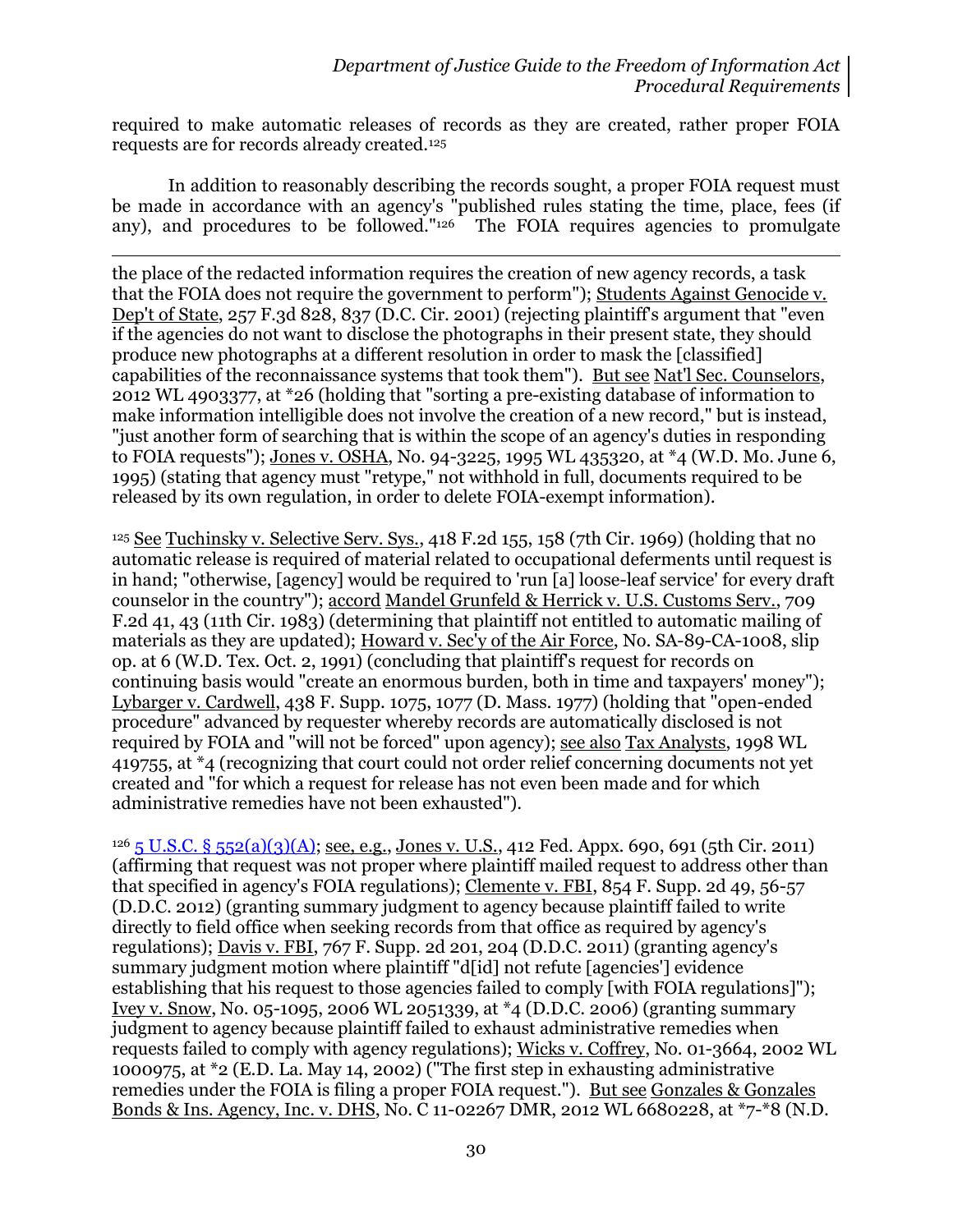regulations specifying the schedule of fees to be charged and establishing procedures for the waiver of such fees.127 The FOIA also requires regulations providing for expedited processing.128 Agencies may promulgate regulations providing for aggregation of requests and multi-track processing.<sup>129</sup>

Significantly, courts have held that the requirements of the FOIA do not begin to apply until an agency receives a proper FOIA request -- one that reasonably describes the records sought and complies with published rules regarding procedures to be followed.<sup>130</sup>

 $\overline{\phantom{a}}$ Cal. Dec. 21, 2012) (holding that provision of agency regulations which required provision of consent or proof of death when seeking records on third parties was not permissible).

 $127\overline{5}$  U.S.C. §  $552(a)(4)(A)$ .

 $128$  See id. [§ 552, \(a\)\(6\)\(E\).](http://www.justice.gov/oip/amended-foia-redlined-2010.pdf)

<sup>129</sup> See id. [§ 552\(a\)\(6\)\(B\)\(iv\), \(a\)\(6\)\(D\);](http://www.justice.gov/oip/amended-foia-redlined-2010.pdf) see also DOJ, OIP Guidance: Guidance for Further [Improvement from 2012 Chief FOIA Officer Report Review and Assessment \(2012\)](http://www.justice.gov/oip/foiapost/2012foiapost8.html) (encouraging agencies to utilize multi-track processing).

<sup>130</sup> See [5 U.S.C. § 552\(a\)\(3\)\(A\), \(a\)\(6\)\(A\);](http://www.justice.gov/oip/amended-foia-redlined-2010.pdf) Borden v. FBI, No. 94-1029, 1994 WL 283729, at \*1 (1st Cir. June 28, 1994) (per curiam) (affirming dismissal of case because request not proper where it failed to comply with agency regulations and did not reasonably describe records sought); Jean-Pierre v. BOP, 880 F. Supp. 2d 95 (D.D.C. 2012) (finding that plaintiff did not comply with all agency FOIA regulations and therefore he never properly initiated a FOIA request and his FOIA complaint is subject to dismissal); Moore v. FBI, No. 11-1067, 2012 WL 3264566, at \*6 (D.D.C. Aug.13, 2012) (holding that request to CIA for "'consciousness-altering technology'" was not "reasonably descriptive to trigger [agency's] disclosure obligations"); Weirich v. Bd. of Governors of the Fed. Reserve System, No. CV-10- 5031-EFS, 2010 WL 4717221, at \*5 (E.D. Wash. Nov. 15, 2010) (concluding that because plaintiff had not submitted proper FOIA request, agency was under no obligation to adhere to statutory time requirements); Wills v. DOJ, 581 F. Supp. 2d 57, 68 (D.D.C. 2008) (finding agency has no obligation to respond to request which it did not receive when plaintiff provided no evidence to support contention that he submitted request); Banks v. Lappin, 539 F. Supp. 2d 228, 235 (D.D.C. 2008) (finding that "[i]t cannot be said that an agency improperly withheld agency records if the agency did not receive a request for those records"); Willis v. DOJ, 581 F. Supp. 2d 57, 68 (D.D.C. 2008) (declaring "[i]t is axiomatic that an agency has no obligation to respond to a request that it did not receive"); Antonelli v. ATF, No. 04-1180, 2006 WL 141732, at \*2 (D.D.C. Mar. 17, 2006) (granting agency's motion for summary judgment because requester failed to comply with agency regulation requiring sufficient description of records sought in order that agency "with a reasonable amount of effort . . . [could] initiate a search" from among more than 100 systems of records); Hutchins v. DOJ, No. 00-2349, 2005 WL 1334941, at \*1-2 (D.D.C. June 6, 2005) (finding that where agency does not receive request, it has no duty to search for or produce records, nor to respond); Carbe v. ATF, No. 03-1658, 2004 WL 2051359, at \*8 (D.D.C. Aug. 12, 2004) (stating that agency "has no reason to search or produce records . . . and . . . has no basis to respond" if it does not receive FOIA request, even where requester claims to have submitted one); Wicks, 2002 WL 1000975, at \*2 (dismissing case where requester "failed to comply with the published regulations governing proper FOIA requests").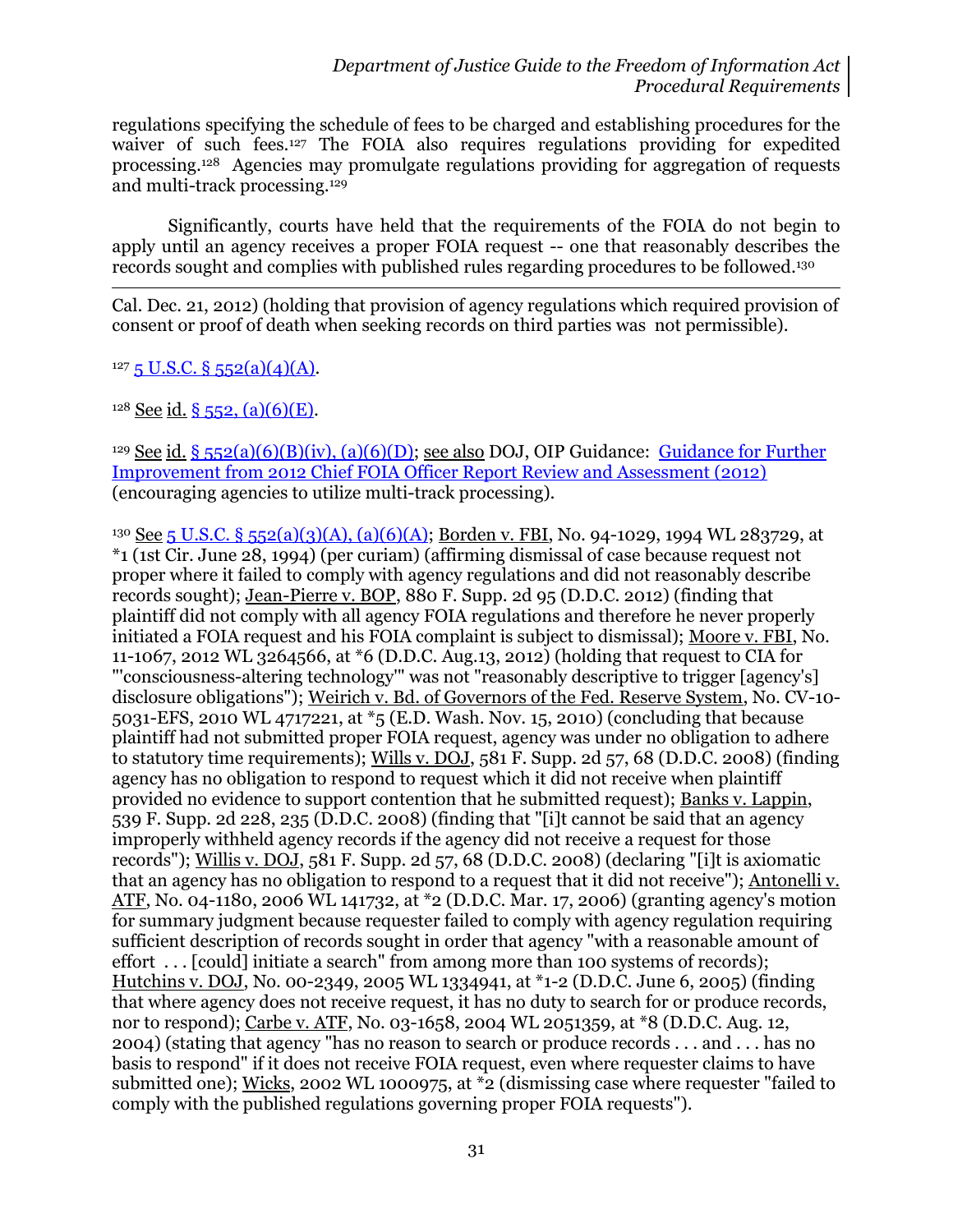# **Time Limits**

The FOIA provides that when an agency receives a proper FOIA request, it "must determine within twenty [working] days . . . whether to comply with such request."<sup>131</sup> The Court of Appeals for the District of Columbia Circuit has held that "in order to make a 'determination' within the statutory time periods and thereby trigger the administrative exhaustion requirement, the agency need not actually produce the documents within the relevant time period . . . [b]ut the agency must at least indicate within the relevant time period the scope of the documents it will produce and the exemptions it will claim with respect to any withheld documents." $132$  The FOIA also provides that "[u]pon any determination by an agency to comply with a request for records, the records shall be made promptly available to such person making such request."<sup>133</sup>

In "unusual circumstances," an agency can extend the twenty-day time limit for processing a FOIA request by written notice to the requester "setting forth the unusual circumstances for such extension and the date on which a determination is expected to be

#### l  $131\overline{5}$  U.S.C. §  $552(a)(6)(A)(i)$  (2006 & Supp. IV 2010).

<sup>132</sup> [CREW v. FEC, 711 F.3d 180, 189](http://blogs.justice.gov/court-decisions/archives/350) (D.C. Cir. 2013) (finding that if agency does not adhere to FOIA's explicit timelines, "'penalty'" is that agency cannot rely on administrative exhaustion requirement because statute: requires that agency immediately notify requester of determination of and reasons for whether to comply with request; requires that agency immediately notify requester of right to appeal to the head of the agency any adverse determination; creates unusual circumstances safety valve that permits agency to extend 20–working–day period for response by up to 10 additional working days; and provides that, once in court, agency may further extend its response time by means of exceptional circumstances safety valve). But see Dennis v. CIA, Nos. 12 CV 4207(JG), 12 CV 4208(JG), 12 CV 5334(JC), 2012 WL 5493377, at \*2 (E.D.N.Y. Nov. 13, 2012) (holding that "interim response informing [plaintiff] that [agency] is in the process of addressing [plaintiff's] inquiry is sufficient to satisfy the requirement that [agency] reply within the statutory time period); Carson v. U.S. Merit Sys. Protect. Bd., No. 11-399, 2012 WL 2562370, \*2 (E.D. Tenn. June 29, 2012) (dismissing complaint contending that agency failed to respond to request in timely manner because plaintiff submitted no evidence to suggest that agency was not acting in good faith and agency answered request prior to commencement of litigation).

<sup>133</sup> 5 U.S.C. § [552\(a\)\(6\)\(C\)\(i\);](http://www.justice.gov/oip/amended-foia-redlined-2010.pdf) see [CREW, 711 F.3d at 189](http://blogs.justice.gov/court-decisions/archives/350) (holding that, after processing FOIA request and making determination, agency may still need some additional time to physically redact, duplicate or assemble for production documents located, however, "agency must do so and then produce records 'promptly'"); S. Yuba River Citizens League v. Nat'l Marine Fisheries Serv., No. 06-2845, 2008 WL 2523819, at \*15 (E.D. Cal. June 20, 2008) (supporting practice of releasing documents "on a rolling basis" if necessary, as this respects statute's "prompt release" requirement). But see Manos v. U.S. Dep't of the Air Force, No. C-92-3986, 1993 U.S. Dist. LEXIS 1501, at \*14-15 (N.D. Cal. Feb. 10, 1993) (ruling that even mailing response within statutory time limit was insufficient and that requester must actually receive response within time limit).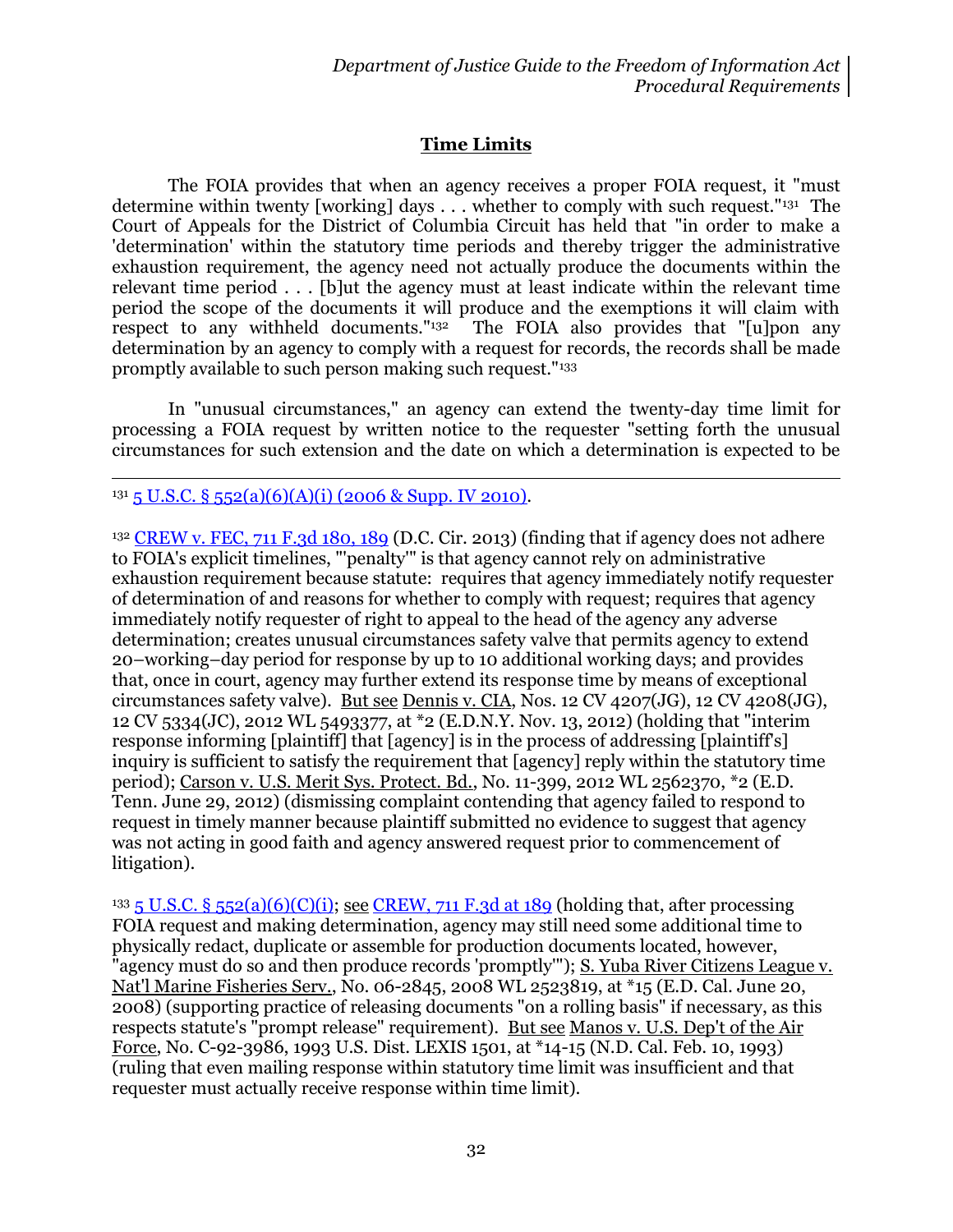dispatched." <sup>134</sup> The FOIA defines "unusual circumstances" as (1) the need to search for and collect records "from field facilities or other establishments that are separate from the office" processing the request; (2) the need to search for, collect, and examine "a voluminous amount" of records "demanded in a single request"; and (3) the need to consult with another agency or two or more agency components.<sup>135</sup> If the required extension exceeds ten days, the agency must allow the requester an opportunity to modify his or her request, or to arrange for an alternative time frame for completion of the agency's processing.136 Each agency is required to make available its FOIA Public Liaison to aid the requester in this regard and to "assist in the resolution of any disputes."<sup>137</sup>

The FOIA provides that the standard twenty-day time period begins on the date the request is first received by the appropriate agency component (or office), but no later than ten days after the request is first received by any component within the agency that is designated by the agency's regulations to receive FOIA requests.138 Accordingly, if a requester mistakenly sends a FOIA request to an agency component that is designated to receive FOIA requests, but is not itself the proper component within the agency to process that request, that receiving component is obligated to "route" the "misdirected" request to the appropriate component within that agency within ten days of receiving the request.139 If

l <sup>134</sup> 5 U.S.C. § [552\(a\)\(6\)\(B\)\(i\);](http://www.justice.gov/oip/amended-foia-redlined-2010.pdf) see [CREW, 711 F.3d at 189](http://blogs.justice.gov/court-decisions/archives/350) (D.C. Cir. April 2, 2013) (noting that agencies can extend twenty-working-day timeline to thirty-working-days if unusual circumstances delay ability to search for, collect, examine, and consult regarding responsive documents); Pub. Citizen, Inc. v. Dep't of Educ., No. 01-2351, slip op. at 17-23 (D.D.C. June 17, 2002) (ruling that because agency has discretion whether to invoke extension, agency is not obliged to send such notice unless it invokes extension).

<sup>135</sup> 5 U.S.C. § [552\(a\)\(6\)\(B\)\(iii\);](http://www.justice.gov/oip/amended-foia-redlined-2010.pdf) see also Sierra Club v. U.S. Dep't of Interior, 384 F. Supp. 2d 1, 31 (D.D.C. 2004) (finding that "onerous request" and requester's "refusal to reasonably modify it or to arrange an alternative timeframe for release of documents certainly constituted 'unusual circumstances' that relieved the [agency] of the normal timeliness for release of documents under FOIA"); Al-Fayed v. CIA, No. 00-2092, slip op. at 5 (D.D.C. Jan. 16, 2001) (recognizing that circumstances "such as an agency's effort to reduce the number of pending requests, the amount of classified material, the size and complexity of other requests processed by the agency, the resources being devoted to the declassification of classified material of public interest, and the number of requests for records by courts or administrative tribunals are relevant to the Courts' determination as to whether [unusual] circumstances exist"), aff'd, 254 F.3d 300 (D.C. Cir. 2001).

<sup>136</sup> 5 U.S.C. § [552\(a\)\(6\)\(B\)\(ii\);](http://www.justice.gov/oip/amended-foia-redlined-2010.pdf) cf. Al-Fayed, No. 00-2092, slip op. at 6 (D.D.C. Jan. 16, 2001) (observing that Act "places the onus of modification [of a request's scope] squarely upon the requester, and does not indicate that an equal burden rests with the agency to 'negotiate' an agreeable 'deadline'").

 $137.5$  U.S.C. § 552(a)(6)(B)(ii).

 $138$  Id. § [552\(a\)\(6\)\(A\)\(ii\).](http://www.justice.gov/oip/amended-foia-redlined-2010.pdf)

<sup>139</sup> See [id.;](http://www.justice.gov/oip/amended-foia-redlined-2010.pdf) see also *FOIA Post*, ["OIP Guidance: New Requirement to Route Misdirected](http://www.justice.gov/oip/foiapost/2008foiapost31.htm)  [FOIA Requests"](http://www.justice.gov/oip/foiapost/2008foiapost31.htm) (posted 11/18/08).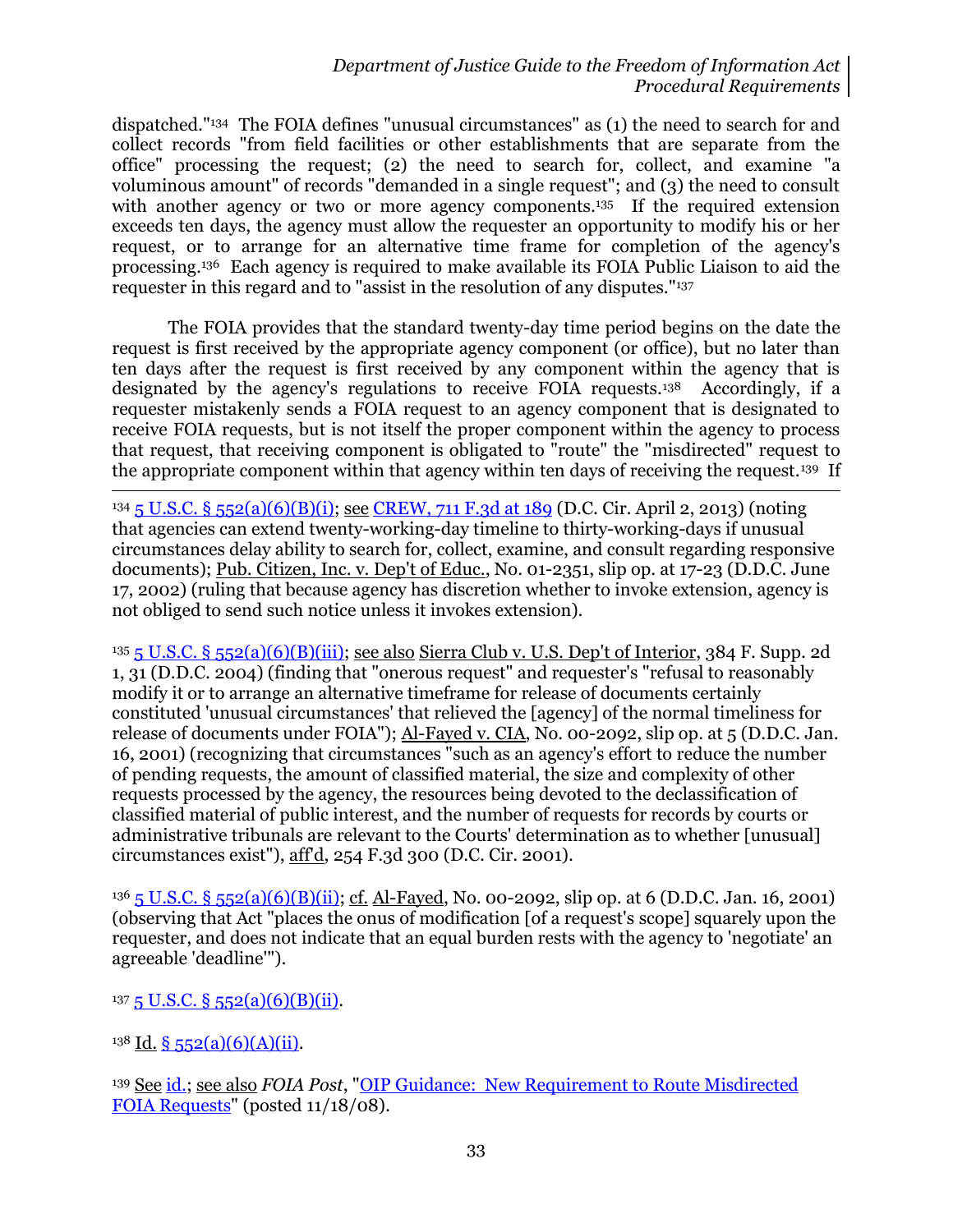the initial receiving component fails to route such a request to the proper component within ten days, the proper component's twenty-day time period to make a request determination begins to run nevertheless (provided that the request is otherwise a proper FOIA request).<sup>140</sup> The FOIA's routing requirement applies exclusively to components within an agency; it does not obligate components of an agency to route requests to components of a different agency.<sup>141</sup>

The FOIA permits agencies to toll the twenty-day time period (i.e., stop the clock) under two circumstances: (1) one time to obtain information from the requester; and (2) as "necessary" to clarify fee-related issues with the requester.142 The one-time tolling permitted to seek information is limited to situations where the agency is awaiting information that it has "reasonably requested" from the requester.143 While an agency may only toll once while seeking information from the requester, as a matter of sound administrative practice, an agency is not prohibited from contacting a requester as many times as needed to facilitate processing the request.<sup>144</sup>

An agency may also toll the time period "if necessary" to clarify with the requester issues pertaining to fee assessment.<sup>145</sup> Unlike the first circumstance, provided that tolling is necessary to clarify fee assessment issues, there is no statutory limit on the number of times an agency may toll for that purpose.146 In either circumstance, the agency's receipt of the requester's response ends the tolling period and the response time clock resumes.<sup>147</sup>

 $\overline{a}$ <sup>140</sup> See 5 U.S.C. § [552\(a\)\(6\)\(A\)\(ii\);](http://www.justice.gov/oip/amended-foia-redlined-2010.pdf) see also *FOIA Post*, ["OIP Guidance: New Requirement to](http://www.justice.gov/oip/foiapost/2008foiapost31.htm)  [Route Misdirected FOIA Requests"](http://www.justice.gov/oip/foiapost/2008foiapost31.htm) (posted 11/18/08).

<sup>141</sup> See 5 U.S.C. § [552\(a\)\(6\)\(A\)\(ii\);](http://www.justice.gov/oip/amended-foia-redlined-2010.pdf) see also *FOIA Post*, ["OIP Guidance: New Requirement to](http://www.justice.gov/oip/foiapost/2008foiapost31.htm)  [Route Misdirected FOIA Requests"](http://www.justice.gov/oip/foiapost/2008foiapost31.htm) (posted 11/18/08).

 $142$  See 5 U.S.C. § [552\(a\)\(6\)\(A\)\(ii\).](http://www.justice.gov/oip/amended-foia-redlined-2010.pdf)

143 Id.  $\S$  552(a)(6)(A)(ii)(I).

<sup>144</sup> [Id.;](http://www.justice.gov/oip/amended-foia-redlined-2010.pdf) see *FOIA Post*, ["OIP Guidance: New Limitations on Tolling the FOIA's Response](http://www.justice.gov/oip/foiapost/2008foiapost29.htm)  [Time"](http://www.justice.gov/oip/foiapost/2008foiapost29.htm) (posted 11/18/08) (advising that if contacting requester for non-fee related information more than one time will facilitate processing of request, agency is free to do so, but clock will continue to run in that event); see also *FOIA Post*, "[OIP Guidance:](http://www.justice.gov/oip/foiapost/2010foiapost5.htm) The [Importance of Good Communication with FOIA Requesters](http://www.justice.gov/oip/foiapost/2010foiapost5.htm)" (posted 03/01/10) (noting that agencies should work "'in a spirit of cooperation'" with requesters and "'[u]necessary bureaucratic hurdles have no place in 'new era of open Government'").

<sup>145</sup> [5 U.S.C. § 552\(a\)\(6\)\(A\)\(ii\)\(II\);](http://www.justice.gov/oip/amended-foia-redlined-2010.pdf) see also *FOIA Post*, ["OIP Guidance: New Limitations on](http://www.justice.gov/oip/foiapost/2008foiapost29.htm)  [Tolling the FOIA's Response Time"](http://www.justice.gov/oip/foiapost/2008foiapost29.htm) (posted 11/18/08).

<sup>146</sup> See [5 U.S.C. § 552\(a\)\(6\)\(A\)\(ii\)\(II\);](http://www.justice.gov/oip/amended-foia-redlined-2010.pdf) see also *FOIA Post*, ["OIP Guidance: New Limitations](http://www.justice.gov/oip/foiapost/2008foiapost29.htm)  [on Tolling the FOIA's Response Time"](http://www.justice.gov/oip/foiapost/2008foiapost29.htm) (posted 11/18/08) (noting that fee issues may arise sequentially during processing of request and cannot always be resolved at one given point in time).

 $147$  See [5 U.S.C. § 552\(a\)\(6\)\(A\)\(ii\)\(II\).](http://www.justice.gov/oip/amended-foia-redlined-2010.pdf)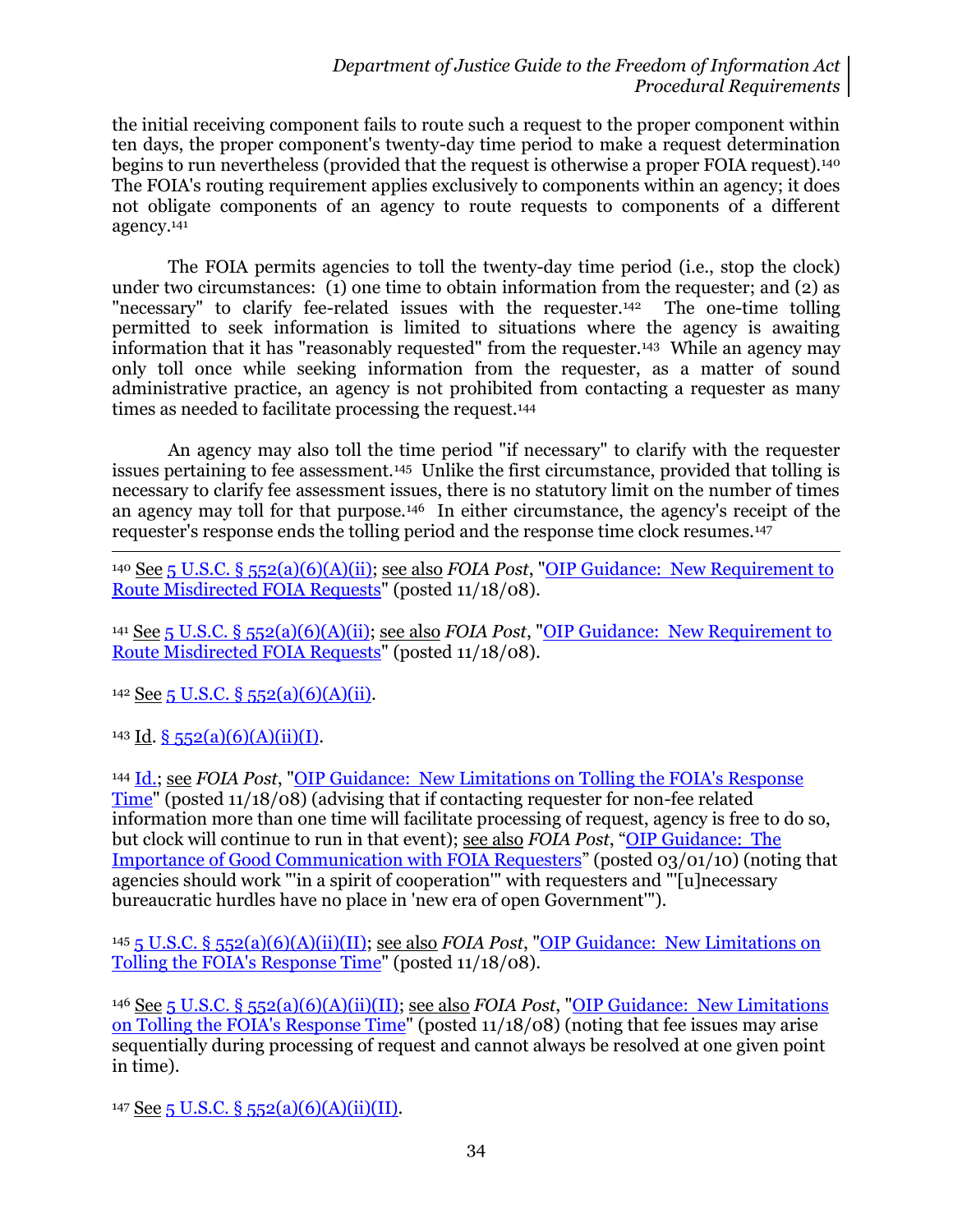The FOIA expressly authorizes agencies to promulgate regulations providing for "multitrack processing" of their FOIA requests -- which allows agencies to process requests on a first-in, first-out basis within each track, and also permits them to respond to relatively simple requests more quickly than requests involving complex and/or voluminous records.<sup>148</sup>

The FOIA provides that a requester is "deemed to have exhausted his administrative remedies with respect to such request if the agency fails to comply with the applicable time limit provisions."<sup>149</sup> In this situation, a requester may seek judicial review.<sup>150</sup> (For a discussion of the requirements of constructive exhaustion, see Litigation Considerations, Exhaustion of Administrative Remedies, below.) Once in court, the agency may receive additional time to process the request if it shows that its failure to meet the statutory time limits is the result of "exceptional circumstances" and that it has exercised "due diligence" in processing the request.<sup>151</sup>

Finally, the FOIA provides that "[a]n agency shall not assess search fees (or in the case of a requester [who is an educational or noncommercial scientific institution or a representative of the news media, shall not charge], duplication fees) . . . if the agency fails to comply with any time limit under paragraph (6) [of the FOIA], if no unusual or exceptional circumstances (as those terms are defined [under the FOIA]) apply to the

<sup>148</sup> 5 U.S.C. § [552\(a\)\(6\)\(D\);](http://www.justice.gov/oip/amended-foia-redlined-2010.pdf) see, e.g., [DOJ FOIA Regulations, 28](http://www.gpo.gov/fdsys/pkg/CFR-2012-title28-vol1/xml/CFR-2012-title28-vol1.xml#seqnum16.5) C.F.R. § 16.5(b) (2012); see also DOJ, OIP Guidance: [Guidance for Further Improvement from 2012 Chief FOIA Officer](http://www.justice.gov/oip/foiapost/2012foiapost8.html)  [Report Review and Assessment \(2012\)](http://www.justice.gov/oip/foiapost/2012foiapost8.html) (encouraging agencies to consider adopting multitrack system which could allow for improved timeliness for "simple" track requests and allow requesters option of tailoring their request to fit within "simple" track system); FOIA Update, [Vol. XVIII, No. 1,](http://www.justice.gov/oip/foia_updates/Vol_XVIII_1/page3.htm) at 6 (discussing multitrack processing for agencies with decentralized FOIA operations); cf. *FOIA Post*, "2008 [Guidelines for Agency Preparation of](http://www.justice.gov/oip/foiapost/guidance-annualreport-052008.pdf)  [Annual FOIA Reports"](http://www.justice.gov/oip/foiapost/guidance-annualreport-052008.pdf) (posted 5/22/2008) (reflecting reporting of multitrack-processing and data related to requests for expedited processing).

 $149\,5$  U.S.C. § 552(a)(6)(C)(i).

 $\overline{a}$ 

<sup>150</sup> See, e.g., [CREW, 711 F.3d at 189](http://blogs.justice.gov/court-decisions/archives/350) (holding that "if an agency does not adhere to certain statutory timelines in responding to a FOIA request, the requester is deemed by statute to have fulfilled the exhaustion requirement"); cf. Flaherty v. IRS, 468 Fed. Appx. 8, at 9 (D.C. Cir. 2012) (holding that administrative exhaustion requirement re-triggered by agency response after twenty-day limit, but before plaintiff filed complaint); Judicial Watch, Inc. v. U.S. Dep't of Energy, No. 11-2140, 2012 WL 3781865, at \*3 (D.D.C. Aug. 31, 2012) (same); Perez-Rodriguez v. DOJ, No. 11-0556, 2012 WL 3764763, at \*4 (D.D.C. Aug. 31, 2012) (same).

<sup>151</sup> See 5 U.S.C. § [552\(a\)\(6\)\(C\);](http://www.justice.gov/oip/amended-foia-redlined-2010.pdf) CREW, 711 F.3d at  $185$  (holding that "[i]f exceptional circumstances exist, then so long as 'the agency is exercising due diligence in responding to the request, the court may retain jurisdiction and allow the agency additional time to complete its review of the records.'" (quoting 5 U.S.C.  $\S$  552(a)(6)(C)(i))).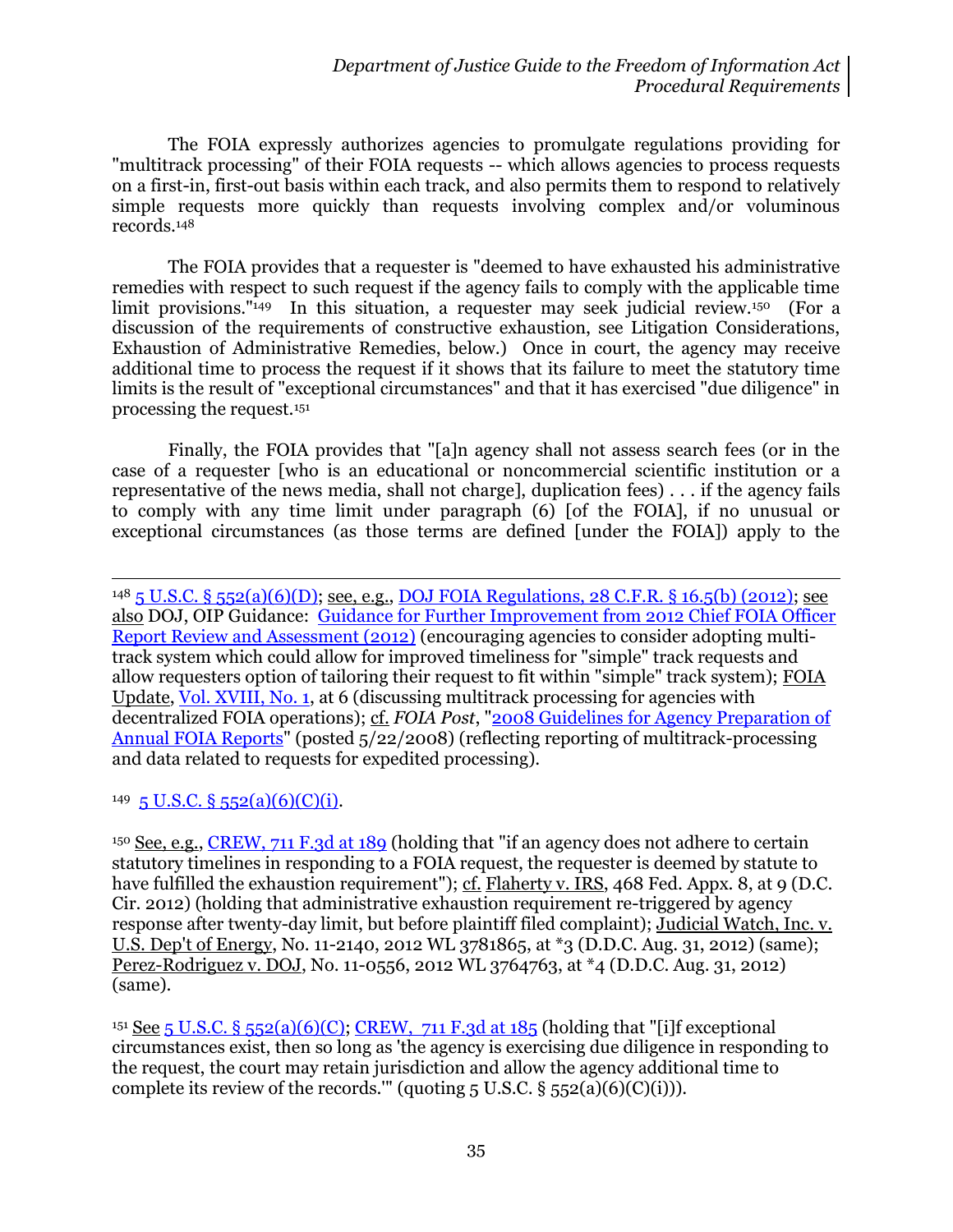processing of the request."152 In other words, in those situations where the request does not present unusual or exceptional circumstances, as described above, an agency is prohibited from assessing search fees (or duplication fees if the requester is an educational or noncommercial scientific institution or a representative of the news media) if the agency fails to comply with the FOIA's time limits.<sup>153</sup> Conversely, for those requests for which unusual or exceptional circumstances do exist, for example, when the request involves a voluminous amount of records or there is a need to search in separate facilities, agencies may assess appropriate fees.<sup>154</sup>

### **Expedited Processing**

The FOIA requires agencies to issue regulations that provide for the expedited processing of FOIA requests for requesters who demonstrate "compelling need,"<sup>155</sup> or for any other case deemed appropriate by the agency.156 Under the FOIA, a requester can show "compelling need" in one of two ways: (1) by establishing that his or her failure to obtain the records quickly "could reasonably be expected to pose an imminent threat to the life or physical safety of an individual;"<sup>157</sup> or, (2) if the requester is a "person primarily engaged in

<sup>152</sup> U.S.C. § 552(a)(4)(A)(viii); see also *FOIA Post*, ["OIP Guidance: New Limitations on](http://www.justice.gov/oip/foiapost/2008foiapost28.htm)  [Assessing Fees"](http://www.justice.gov/oip/foiapost/2008foiapost28.htm) (posted 11/18/08).

<sup>153</sup> 5 U.S.C. § 552(a)(4)(A)(viii); see also *FOIA Post*, ["OIP Guidance: New Limitations on](http://www.justice.gov/oip/foiapost/2008foiapost28.htm)  [Assessing Fees"](http://www.justice.gov/oip/foiapost/2008foiapost28.htm) (posted  $11/18/08$ ).

<sup>154</sup> 5 U.S.C. § [552\(a\)\(4\)\(A\)\(viii\);](http://www.justice.gov/oip/amended-foia-redlined-2010.pdf) see [Rosenberg v. ICE, No. 12-452, 2013 WL 3803899,](http://blogs.justice.gov/court-decisions/archives/789) at \*6- 8 (D.D.C. July 31, 2013) (holding that agency was not "time-barred from requesting search fees" because agency's "need[] to search for and collect records" offsite constituted "unusual circumstances" allowing agency to charge search fees "despite failing to comply with [FOIA's] timing requirements," and further finding that such fees were chargeable even though agency "did not comply with the procedural requirements for seeking additional time," and concluding that "fact that a fee request was made after the Plaintiff commenced litigation does not excuse the Plaintiff from paying the requested fees"); see also *FOIA Post*, ["OIP Guidance: New Limitations on Assessing Fees"](http://www.justice.gov/oip/foiapost/2008foiapost28.htm) (posted 11/18/08).

 $155\,5$  U.S.C. § [552\(a\)\(6\)\(E\) \(2006 & Supp. IV 2010\).](http://www.justice.gov/oip/amended-foia-redlined-2010.pdf)

 $\overline{a}$ 

<sup>156</sup> See 5 U.S.C. § [552\(a\)\(6\)\(E\)\(i\)\(II\);](http://www.justice.gov/oip/amended-foia-redlined-2010.pdf) see also, e.g., DOJ FOIA Regulations, 28 C.F.R. § 16.5(d)(1)(iii), (iv) (2012) (providing that requests will be granted expedited processing if they involve "[t]he loss of substantial due process rights" or "a matter of widespread and exceptional media interest in which there exist possible questions about the government's integrity which affect public confidence"); Dep't of State Regulation, 22 C.F.R. § 171.12(b)(1) (2011) (providing for expedited processing if "[f]ailure to obtain requested information on an expedited basis could reasonably be expected to . . . harm substantial humanitarian interests").

<sup>157</sup> 5 U.S.C. § [552\(a\)\(6\)\(E\)\(v\)\(I\);](http://www.justice.gov/oip/amended-foia-redlined-2010.pdf) see Lawyers Comm. for Civil Rights of the San Francisco Bay Area v. U.S. Dep't of the Treasury, No. 07-2590, 2009 WL 2905963, at \*2 (N.D. Cal. Sept. 8, 2009) (denying request for expedited processing because plaintiff "failed to adequately develop the arguments and authority in support of such a request"); Judicial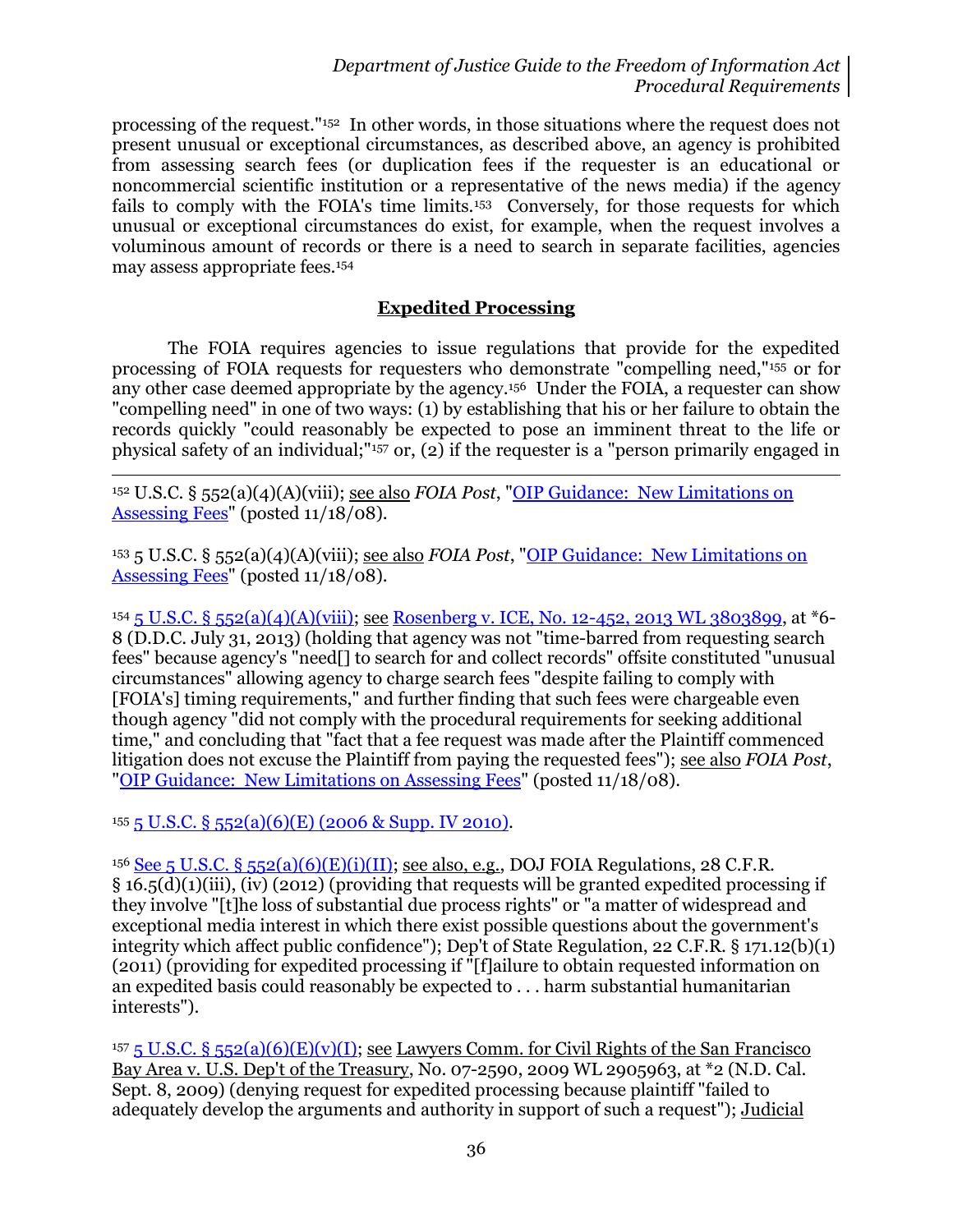disseminating information,"<sup>158</sup> by demonstrating that there exists an "urgency to inform the public concerning actual or alleged Federal Government activity." 159

Watch, Inc. v. Rossotti, No. 01-2672, 2002 WL 31962775, at \*2 n.8 (D. Md. Dec. 16, 2002) (denying plaintiff's request for expedited processing because its allegations "that it was the victim of ongoing criminal activity" and that "it would be unable to vindicate its rights without the requested documents . . . . do<sup>[]</sup> not meet the statutory definition of 'compelling' need'"), aff'd sub nom. Judicial Watch, Inc. v. United States, 84 F. App'x 335 (4th Cir. 2004).

 $\overline{a}$ 

 $158\,5\,$  U.S.C. § [552\(a\)\(6\)\(E\)\(v\)\(II\);](http://www.justice.gov/oip/amended-foia-redlined-2010.pdf) see also, e.g., Landmark Legal Found. v. EPA, No. 12-1726, 2012 WL 6644362, at  $*$ 4 (D.D.C. Dec. 21, 2012) (holding that information dissemination as "'part of [plaintiff's] mission,'" is not sufficient to demonstrate that plaintiff is "primarily, and not just incidentally, engaged in information dissemination"); Leadership Conference on Civil Rights v. Gonzales, 404 F. Supp. 2d 246, 260 (D.D.C. 2005) (concluding that "plaintiff is primarily engaged in disseminating information . . . regarding civil rights"), appeal dismissed, No. 06-5055 (D.C. Cir. Apr. 28, 2006); Tripp v. DOD, 193 F. Supp. 2d 229, 241 (D.D.C. 2002) ("To be sure, plaintiff has been the object of media attention and has at times provided information to the media, but there is no evidence . . . that she is 'primarily' engaged in such efforts.").

 $159\overline{5}$  U.S.C. §  $552(a)(6)(E)(v)(II)$ ; see, e.g., [DOJ FOIA Regulations, 28](http://www.gpo.gov/fdsys/pkg/CFR-2012-title28-vol1/xml/CFR-2012-title28-vol1.xml#seqnum16.5) C.F.R. § 16.5(d)(ii) [\(2012\);](http://www.gpo.gov/fdsys/pkg/CFR-2012-title28-vol1/xml/CFR-2012-title28-vol1.xml#seqnum16.5) see also Bloomberg, L.P v. FDA, 500 F. Supp. 2d 371, 377-78 (S.D.N.Y. 2008) (stating that information may "concern" government activity even if agency records did not originate within agency, and that urgency of public's need is not lessened by public's alleged inability to understand certain raw data contained in records); Long v. DHS, 436 F. Supp. 2d 38, 43 (D.D.C. 2006) (finding that requester failed to link need for records to "imminent action" that would affect usefulness of records); ACLU v. DOD, No. 06-1698, 2006 WL 1469418, at \*7-8 (N.D. Cal. May 25, 2006) (finding that requesters established "public's need to know" as well as "urgency of the news" related to Pentagon intelligence program, and stating that "extensive media interest usually is a fact supporting not negating urgency"); IEEE Spectrum v. DOJ, No. 05-0865, slip op. at 2 (D.D.C. Feb. 16, 2006) (finding that requester failed to establish "'current exigency'" when it merely demonstrated its own desire to publish the requested information, "a self-serving assertion that carries very little weight"); Leadership Conference on Civil Rights, 404 F. Supp. 2d at 260 (finding that "[p]laintiff's FOIA requests could have a vital impact on development of the substantive record" related to issue of re-authorization of provisions of Voting Rights Act); Elec. Privacy Info. Ctr. v. DOD, 355 F. Supp. 2d 98, 101 (D.D.C. 2004) (finding that, by demonstrating public interest in only general topic rather than specific subject of its requests, requester failed to demonstrate "urgency to inform"); Tripp, 193 F. Supp. 2d at 241 (holding that plaintiff's "job application to the Marshall Center and the resulting alleged Privacy Act violations by DOD are not the subject of any breaking news story"); FOIA Update, [Vol. XIX,](http://www.justice.gov/oip/foia_updates/Vol_XIX_4/page2.htm)  [No. 4,](http://www.justice.gov/oip/foia_updates/Vol_XIX_4/page2.htm) at 2 (discussing Nazi War Crimes Disclosure Act, 5 U.S.C. § 552 note (2006), which does not directly amend the FOIA, but which does "impact[] directly on the FOIA [in that it provides] that any person who was persecuted by the Nazi government of Germany or its allies 'shall be deemed to have a compelling need' under 'section  $552(a)(6)(E)$  of title 5, United States Code'" in making requests for access to classified Nazi war-criminal records (quoting 5 U.S.C. § 552 note, § 4)).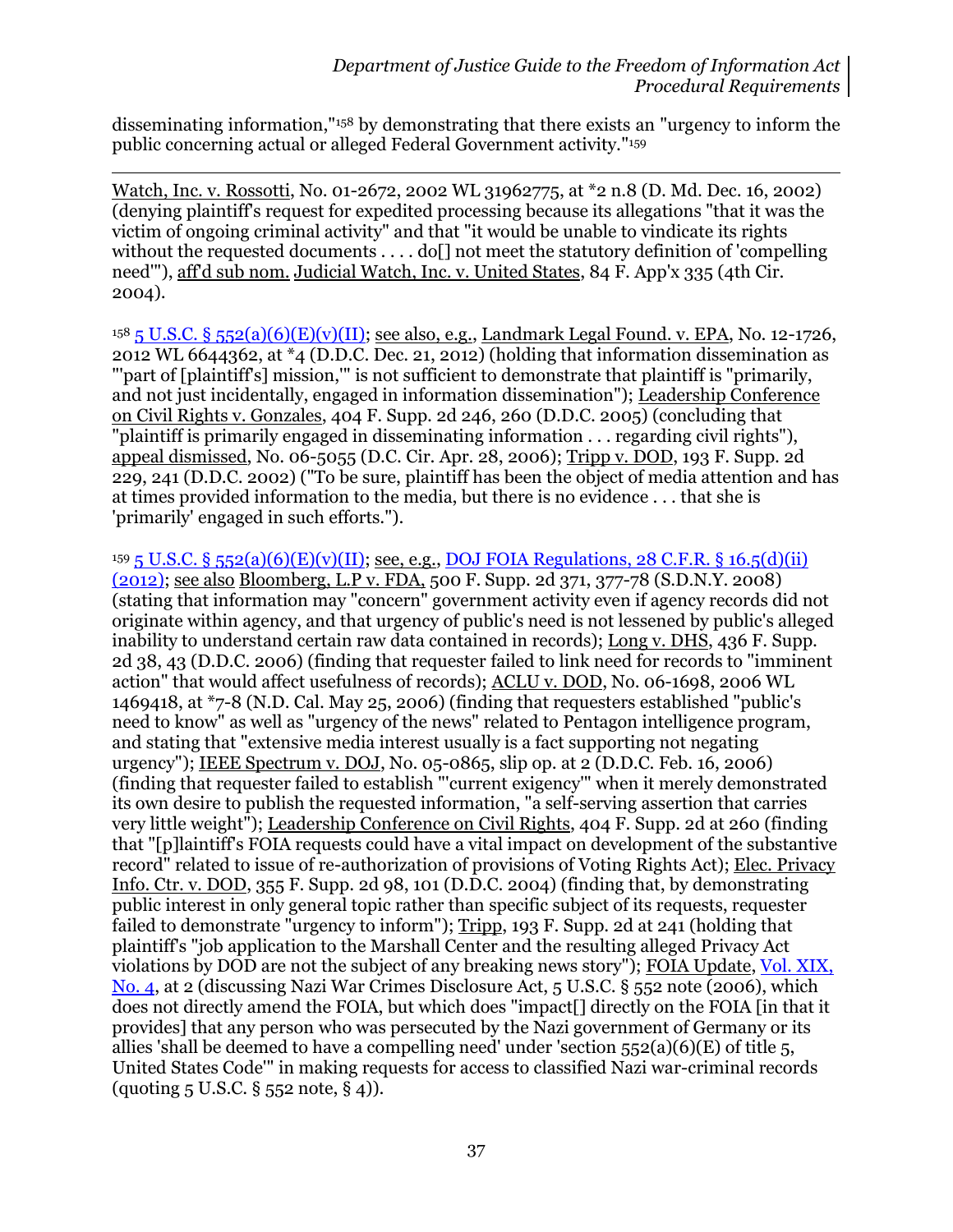The Court of Appeals for the District of Columbia Circuit has explained that the FOIA requires the consideration of several factors to determine if the "urgency to inform" standard is satisfied.160 The factors for consideration include whether a request concerns a "matter of current exigency to the American public," whether the consequences of delaying a response would "compromise a significant recognized interest," whether the request concerns "federal government activity," and the credibility of the requester's "allegations regarding governmental activity."<sup>161</sup> In this regard, courts have found a distinction between the general public interest in the overall subject matter of a FOIA request and the public interest that might be served by disclosure of the actual records sought or those responsive to a particular FOIA request.<sup>162</sup>

Agencies must make a determination whether to grant a request for expedited access within ten calendar days of its receipt.163 Agency denials of requests for expedited processing and the failure to respond timely to such a request are subject to judicial review.<sup>164</sup>

l <sup>160</sup> Al-Fayed v. CIA, 254 F.3d 300, 310 (D.C. Cir. 2001).

 $161 \underline{Id.}$ 

<sup>162</sup> See, e.g., Electronic Privacy Info. Ctr. v. DOD, 355 F. Supp. 2d 98, 102 (D.D.C. 2004) (upholding denial of expedited processing when requester had "failed to present the agency with evidence that there is a 'substantial interest' in the 'particular aspect' of [its] FOIA request," finding that, "[t]he fact that [the requester] has provided evidence that there is some media interest in data mining as an umbrella issue does not satisfy the requirement that [it] demonstrate interest in the specific subject of [its] FOIA request"); Landmark Legal Found., 2012 WL 6644362, at \*4 (rejecting notion that matter is urgent merely because it is of public interest or concerns public health and economic well-being because, "such a justification would likely sweep almost any FOIA request into the ambit of 'urgency' since FOIA requests are regularly designed to elicit information about how the government is performing its work"); ACLU of N. Cal. v. DOJ, No. 04-4447, 2005 WL 588354, at  $*13$  (N.D. Cal. Mar. 11, 2005) (ruling in "expedited processing" context that "it was not sufficient for the plaintiffs to show [public] interest in only the general subject area of the request"); see also *FOIA Post*, "FOIA Counselor Q&A" (posted 1/24/06) (advising on "the meaning of an 'umbrella issue' [under the FOIA," and n](http://www.justice.gov/oip/foiapost/2006foiapost3.htm)oting that "[t]he term 'umbrella issue' is . . . one that has been used by agencies and courts alike to make important distinctions when considering public interest issues" in FOIA decisionmaking).

<sup>163</sup> 5 U.S.C. § 552(a)(6)(E)(ii)(I); see, e.g., DOJ FOIA Regulations, 28 C.F.R. § 16.5(d)(4); Dep't of [Interior FOIA Regulatio](http://www.justice.gov/oip/amended-foia-redlined-2010.pdf)ns, 43 C.F.R. § 2.14(d).

<sup>164</sup> Id. [§ 552\(a\)\(6\)\(E\)\(iii\);](http://www.justice.gov/oip/amended-foia-redlined-2010.pdf) <u>see ACLU v. DOJ</u>, 321 F. Supp. 2d 24, 29 (D.D.C. 2004) (stating that requester's failure to appeal agency's decision denying expedited processing "does not preclude judicial review of the decision").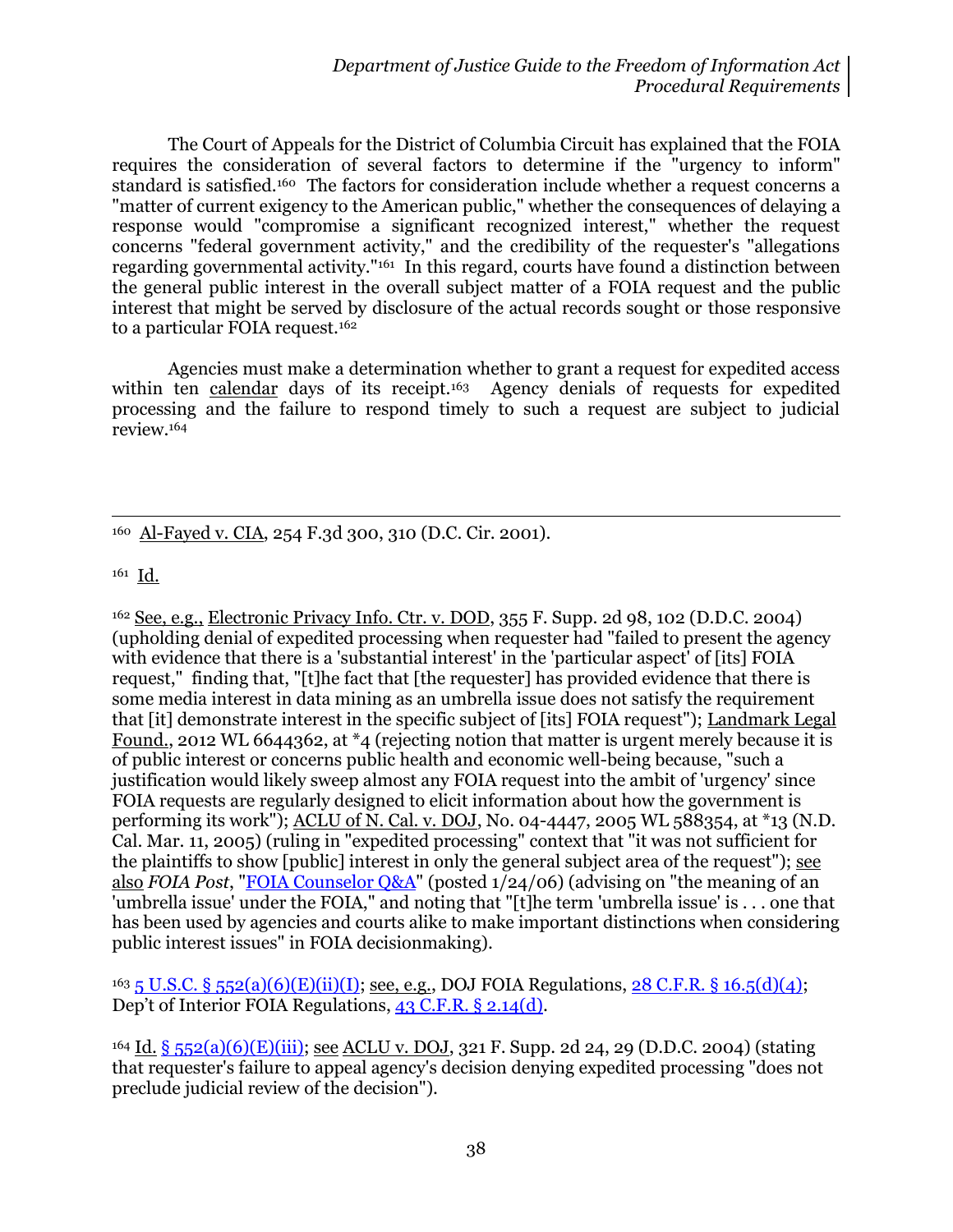An agency that grants expedited processing of a request must process it "as soon as practicable."<sup>165</sup> Some courts have held that an agency's failure to process such a request within the twenty-day non-expedited time limit raises a rebuttable presumption that the agency has failed to process the request "as soon as practicable."<sup>166</sup>

#### **Searching for Responsive Records**

The FOIA defines the term "search" as "to review, manually or by automated means, agency records for the purpose of locating those records which are responsive to a request."<sup>167</sup> As a general rule, courts require agencies to undertake a search that is "reasonably calculated to uncover all relevant documents."168 The Court of Appeals for the

l <sup>165</sup> [5 U.S.C. § 552\(a\)\(6\)\(E\)\(iii\);](http://www.justice.gov/oip/amended-foia-redlined-2010.pdf) see Elec. Privacy Info. Ctr. v. DOJ, 416 F. Supp. 2d 30, 39 (D.D.C. 2006) ("The legislative history of the amendments makes clear that, although Congress opted not to impose a specific deadline on agencies processing expedited requests, its intent was to 'give the request priority for processing more quickly than otherwise would occur.'" (quoting S. Rep. No. 104-272, at 17 (1996))); Gerstein v. CIA, No. 06-4643, 2006 WL 3462658, at \*8 (N.D. Cal. Nov. 29, 2006) (noting that "FOIA does not set forth a specific deadline by which expedited processing . . . must be concluded," but rather provides that requests granted expedited processing shall be processed "as soon as practicable"); ACLU v. DOD, 339 F. Supp. 2d 501, 503-04 (S.D.N.Y. 2004) ("While it would appear that expedited processing would necessarily require compliance in fewer than 20 days, Congress provided that the executive was to 'process as soon as practicable' any expedited request."  $(citing § 552(a)(6)(E)(iii)).$ 

<sup>166</sup> See, e.g., Elec. Frontier Found. v. Office of the Dir. of Nat'l Intelligence, 542 F. Supp. 2d 1181, 1186 (N.D. Cal. 2008) (finding that agency processing expedited request "presumptively" failed to meet its expedited processing obligations when it failed to meet the standard twenty-day deadline (citing Elec. Privacy Info. Ctr., 416 F. Supp. 2d at 37-39)); Elec. Privacy Info. Ctr., 416 F. Supp. 2d at 37-39 (discussing presumption and stating that agencies can rebut it by presenting "credible evidence" that twenty-day time limit is "truly not practicable").

 $167 5$  U.S.C. § [552\(a\)\(3\)\(D\)\(2006 & Supp. IV 2010\).](http://www.justice.gov/oip/amended-foia-redlined-2010.pdf)

<sup>168</sup> See Weisberg v. DOJ, 705 F.2d 1344, 1351 (D.C. Cir. 1983); Campbell v. SSA, 446 F. App'x 477, 480 (3d Cir. June 3, 2011) (same) (citing Weisberg, 705 F.2d at 1351); see also Anderson v. DOJ, 326 F. App'x 591, 592 (2d Cir. 2009) (finding search reasonable and adequate where agency conducted two searches, and described in detail how it did so, including operation of database used); Miccosukee Tribe of Indians of Fla. v. United States, 516 F.3d 1235, 1257-58 (11th Cir. 2008) (reiterating that agency is obligated to show search was reasonably calculated to uncover all relevant documents, but rejecting assertion that this requires agency to provide testimony from each person involved in search, and declining to establish "what inference [as to search adequacy], if any, can be . . . drawn from the late production . . . of FOIA documents"); Lee v. U.S. Attorney, 289 F. App'x 377, 380-81 (11th Cir. 2008) (concluding that agency's search was reasonably calculated to uncover requested records and explaining that "FOIA does not require an agency to exhaust all files which conceivably could contain relevant information" (emphasis added) (quoting Ray v. DOJ, 908 F.2d 1549, 1558-59 (11th Cir. 1990), rev'd on other grounds, 502 U.S. 164 (1991)));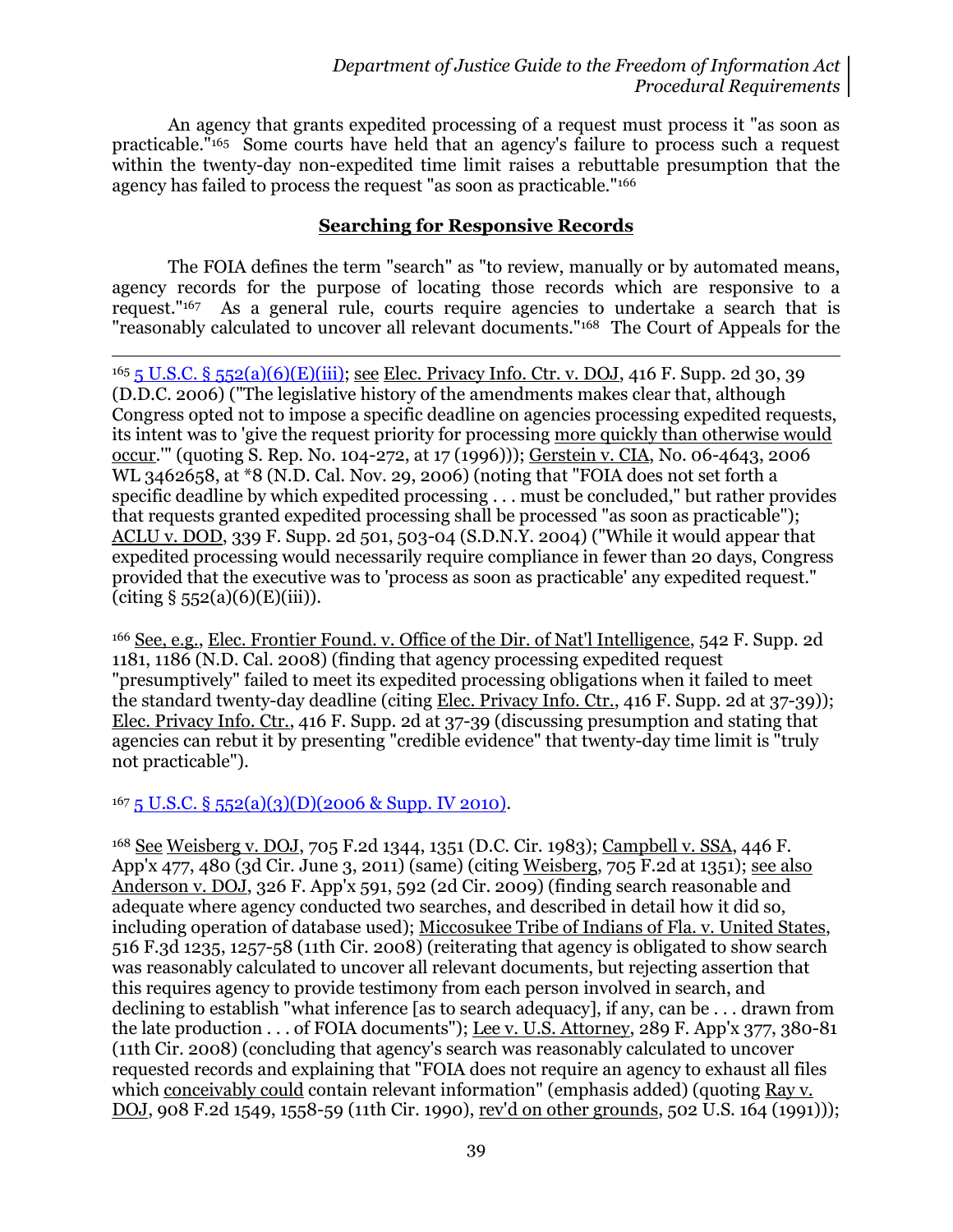District of Columbia has held that "'the adequacy of a FOIA search is generally determined not by the fruits of the search, but by the appropriateness of the methods used to carry out the search.'" <sup>169</sup> The adequacy of an agency's search is judged by a test of "reasonableness," which will vary from case to case.<sup>170</sup> Courts have found searches to be reasonable when, among other things, they are based on a reasonable interpretation of the scope of the subject matter of the request.<sup>171</sup> Relatedly, courts have held that an agency's search is reasonable

l Williams v. DOJ, 177 F. App'x 231, 233 (3d Cir. 2006) (recognizing that an agency "has a duty to conduct a reasonable search for responsive records" (citing Oglesby v. U.S. Dep't of the Army, 920 F.2d 57, 68 (D.C. Cir. 1990))); Johnston v. DOJ, 163 F.3d 602, at \*1 (8th Cir. 1998) (unpublished table opinion) (concluding that agency demonstrated that it conducted search reasonably calculated to uncover all responsive documents); Miller v. U.S. Dep't of State, 779 F.2d 1378, 1383 (8th Cir. 1985) (recognizing that search must be "'reasonably calculated to uncover all relevant documents'" (quoting Weisberg, 705 F.2d at 1351)); Media Research Ctr. v. DOJ, 818 F. Supp. 2d 131, 138 (D.D.C. 2011) (concluding that search was reasonably calculated because search terms would uncover responsive e-mail documents, even if all possible e-mail accounts were not searched); Kortlander v. Bureau of Land Mgmt., 816 F. Supp. 2d 1001, 1008 (D. Mont. 2011) (determining that twenty-one agency employees who searched eight offices, including multiple paper and electronic file systems, conducted reasonably calculated search for responsive records); Bonilla v. DOJ, 798 F. Supp. 2d 1325, 1330 (S.D. Fla. 2011) (finding search reasonably calculated when paralegal sent email to all personnel seeking responsive records, asked for records from attorney assigned to case, and conducted electronic search for documents using multiple search terms); Judicial Watch, Inc. v. DOJ, 806 F. Supp. 2d 74, 77-79 (D.D.C. 2011) (finding that agency's three-pronged search of emails, network and local files was reasonably calculated to return all responsive records); Allen v. U.S. Secret Serv., 335 F. Supp. 2d 95, 99 (D.D.C. 2004) (concluding that agency's search of its "comprehensive [Master Central Index] system is a search method that could be 'reasonably expected to produce the information requested'" (citing Oglesby v. U.S. Dep't of the Army, 920 F.2d 57, 68 (D.C. Cir. 1990))); cf. Comer v. IRS, No. 97-76329, 2000 WL 1566279, at \*2 (E.D. Mich. Aug. 17, 2000) ("[T]he government is not required to expend the same efforts under FOIA that it would in response to a litigation-specific document request.").

<sup>169</sup> Jennings v. DOJ, 230 F. App'x 1, 1 (D.C. Cir. 2007) (quoting Iturralde v. Comptroller of Currency, 315 F.3d 311, 315 (D.C. Cir. 2003)); Delorme v. EOUSA, No. 12-0535, 2012 WL 5839513, at \*1 (D.D.C. Nov. 16, 2012) (same).

<sup>170</sup> See Zemansky v. EPA, 767 F.2d 569, 571-73 (9th Cir. 1985) (observing that the reasonableness of an agency search depends upon the facts of each case (citing Weisberg, 705 F.2d at 1351)).

<sup>171</sup> See, e.g., Larson v. Dep't of State, 565 F.3d 857, 869 (D.C. Cir. 2009) (affirming adequacy of search based on agency's reasonable determination regarding records being requested and searched accordingly); Rein v. U. S. Patent & Trademark Office, 553 F.3d 353, 363 (4th Cir. 2009) (ruling that agency's "decision to use the searches conducted in response to [prior, similar] requests as the starting point for responding to [current] requests was not inherently unreasonable and appears to be a practical and common-sense approach" because "[t]he requests sought similar information related to the same subject matter"); Hayden v. DOJ, No. 03-5078, 2003 WL 22305071, at \*1 (D.C. Cir. Oct. 6, 2003) (per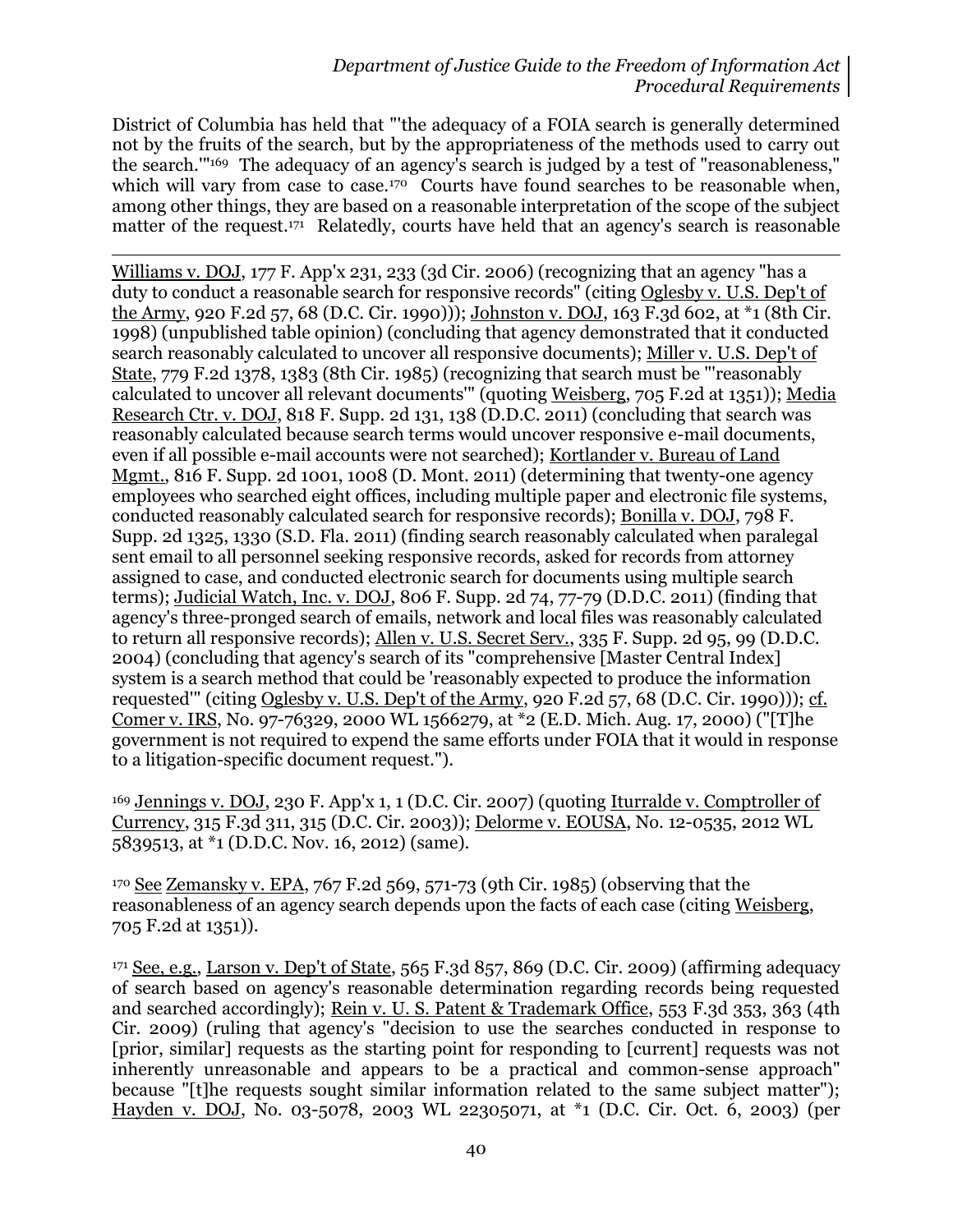when it focused on the records specifically mentioned in the request.<sup>172</sup> At times the particular records custodians chosen by the agency to search are examined by the court,

 $\overline{a}$ curiam) (rejecting plaintiff's argument that agency should have searched for records about him in case file of another individual who was mentioned during his criminal trial, because "[b]ased on [plaintiff's] FOIA requests, the [agency] reasonably limited the scope of its search to [his own] criminal case file"); Coal. on Political Assassinations v. DOD, 12 F. App'x 13, 13-14 (D.C. Cir. 2001) (finding that agency conducted reasonable search pursuant to "limited request" and "specific code words" later provided by requester); Williams v. Comm'r of Internal Revenue, No. 08-522-JJB-CN, 2010 U.S. Dist. LEXIS 128385, at \*2 (M.D. La. Dec. 3, 2010) (concluding that agency conducted reasonable search when it located correct case file despite incorrect information provided by requester); Amnesty Int'l v. CIA, No. 07-5435, 2008 WL 2519908, at \*13 (S.D.N.Y. June 19, 2008) (rejecting claim that search was too narrow, stating that where agency had no doubt about what request sought, agency not obligated to "'search anew based upon a subsequent clarification,'" as to do so would allow requester additional requests with same priority as original (quoting Kowalczyk v. DOJ, 73 F.3d 386, 388 (D.C. Cir. 1996)); Kidder v. FBI, 517 F. Supp. 2d 17, 23- 24 (D.D.C. 2007) (holding that "based on plaintiff's clear request [that did not reference aliases], agency is under no obligation to search . . . any names other than [name stated in request]"); Rothschild v. DOE, 6 F. Supp. 2d 38, 40 (D.D.C. 1998) (declaring that agency is not required to search for records that "do not mention or specifically discuss" subject of request).

<sup>172</sup> See Ledesma v. U.S. Marshals Serv., No. 05-5150, 2006 U.S. App. LEXIS 11218, at \*2 (D.C. Cir. Apr. 19, 2006) (finding that search was adequate where requester did not "specifically mention" cellblock video and agency did not conduct search for video); Gilliland v. BOP, No. 03-5251, 2004 WL 885222, at \*1 (D.C. Cir. Apr. 23, 2004) (rejecting requester's claim that agency "should have contacted the federal officials connected with [the] allegedly missing documents," because his FOIA requests "did not specify these officials or otherwise indicate that they might have responsive records"); Halpern v. FBI, 181 F.3d 279, 289 (2d Cir. 1999) (holding cross-referenced files to be beyond scope of request because once agency "had requested such clarification [about requester's interest in receiving such records], it could then in good faith ignore the cross-referenced files until it received an affirmative response" from requester); Kowalczyk, 73 F.3d at 389 (finding search limited to headquarters' files reasonable because plaintiff sent request there and description of records sought did not alert agency that he sought records from field office); Maynard v. CIA, 986 F.2d 547, 560 (1st Cir. 1993) (finding that agency's search was properly limited to records about named individual, with no requirement that secondary references or variant spellings be checked); White v. DOJ, 840 F. Supp. 2d 83, 89-91 (D.D.C. 2012) (reasoning that EOUSA was not required to contact FBI to research criminal case number, instead EOUSA conducted adequate search based on FBI file number provided in request); Petit-Frere v. U.S. Attorney's Office for the S. Dist. of Fla., 800 F. Supp. 2d 276, 279-280 (D.D.C. 2011) (affirming agency's search using only variations of plaintiff's name, stating that request did not ask agency to search using names of plaintiff's co-defendants from his criminal trial); Truesdale v. DOJ, 803 F. Supp. 2d 44, 51 (D.D.C. 2011) (affirming agency's decision to search system of records specifically mentioned in plaintiff's clarification of his request); Antonelli v. ATF, No. 04-1180, 2006 WL 367893, at \*7 (D.D.C. Feb. 16, 2006) (concluding that FBI's search of Central Records System was reasonable and that FBI was not obliged under FOIA to search its computer hard drives for preliminary work product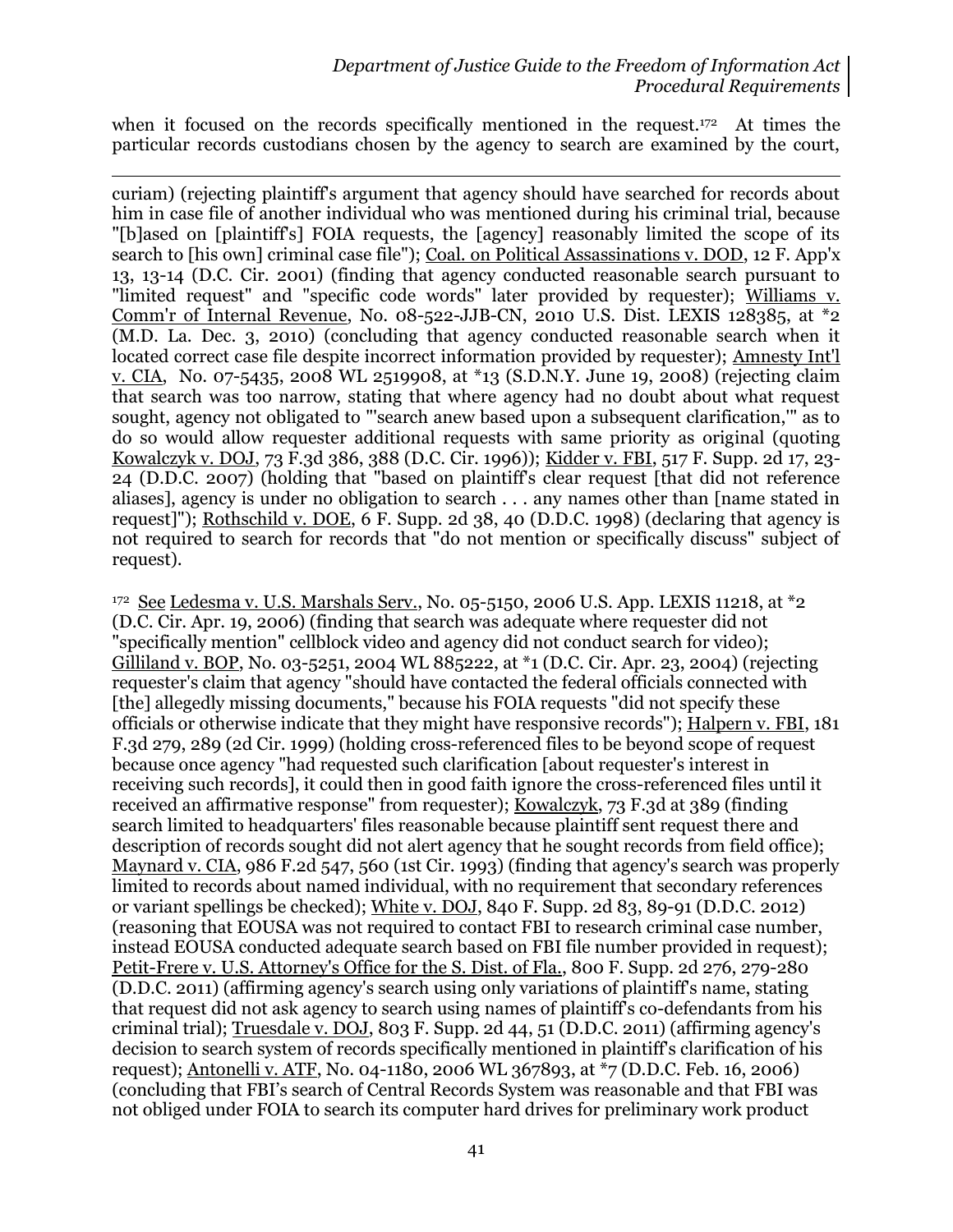with searches found to be reasonable when the selection was adequately explained,<sup>173</sup> but found to be unreasonable when it was not.<sup>174</sup>

 $\overline{a}$ 

when requester did not specifically request search of FBI's "I" drives); Hamilton Sec. Group v. HUD, 106 F. Supp. 2d 23, 27 (D.D.C. 2000) (finding that "[g]iven the exchange of correspondence between counsel and the agency relating to the scope of the request, there is no basis for plaintiff's claim that defendant should have understood that the request for a [single, specific record] was meant to include additional [records]"), aff'd per curiam, No. 00-5331, 2001 WL 238162 (D.C. Cir. Feb. 23, 2001); Murphy v. IRS, 79 F. Supp. 2d 1180, 1185-86 (D. Haw. 1999) (holding that agency "conducted a reasonable search in light of the fact that Plaintiff gave no indication as to what types of files could possibly contain documents responsive to this request or where they might be located"); cf. Ahanmisi v. U.S. Dep't of Labor, 859 F. Supp. 2d 7, 10-11 (D.D.C. 2012) (noting that although agency did not search using one variation of plaintiff's name, agency's search using multiple other name variations constituted reasonable search).

<sup>173</sup> See Adamowicz v. IRS, 402 F. App'x 648, 651 (2d Cir. 2010) (finding agency's search for records with "'sole employee'" who conducted investigation was "'reasonably calculated to discover the requested documents"') (citing Grand Cent. P'ship Inc. v. Cuomo, 166 F.3d 473, 489 (2d Cir. 1999); Rugiero v. DOJ, 257 F.3d 534, 547-48 (6th Cir. 2001) (rejecting plaintiff's contention that "agent [who] testified against him at trial" must have records about him given that agency established that employee who testified had no such records); Judicial Watch v. DOD, 857 F. Supp. 2d 44, 53-55 (D.D.C. 2012) (affirming DOD's search for records, noting that because request concerns "the most highly classified operation that this government has undertaken in many, many years . . . [i]f DOD has possession of these records, the relevant individuals are well aware of that fact"); Pub. Emps. for Envtl. Responsibility v. U.S. Section Int'l Boundary and Water Comm'n., 839 F. Supp. 2d 304, 317- 18 (D.D.C. 2012) (concluding that agency's search was reasonable where its legal affairs staff assessed request and forwarded it to correct division, and employee with "significant experience" in the subject matter conducted search for responsive documents); Amnesty Int'l USA v. CIA, 728 F. Supp. 2d 479, 499-500 (S.D.N.Y. 2010) (concluding that "a search that included having the person most knowledgeable regarding [subject of request] inquire into the existence of [the records]" was thorough), aff'd in part, rev'd in part & remanded on other grounds, 539 F.3d 1143 (9th Cir. 2008); Blanton v. DOJ, 182 F. Supp. 2d 81, 85 (D.D.C. 2002) ("[T]he FOIA does not impose an obligation on defendant to contact former employees to determine whether they know of the whereabouts of records that might be responsive to a FOIA request."), aff'd on other grounds, 64 F. App'x 787 (D.C. Cir. 2003); Vigneau v. O'Brien, No. 99-37ML, slip op. at 5 (D.R.I. Aug. 3, 1999) (magistrate's recommendation) (finding search adequate when agency employee who plaintiff alleged wrote requested records provided affidavit stating that no such records ever existed); cf. Chilingirian v. U.S. Attorney Executive Office, 71 F. App'x 571, 572 (6th Cir. 2003) ("The record shows that defendants went beyond the requirements of a reasonable search by contacting the attorneys who might know of the existence of the [requested] records, even though they were no longer employed by defendants."); Atkin v. IRS, No. 04-0080, 2005 WL 1155127, at \*3 (N.D. Ohio Mar. 30, 2005) (stating that "additional efforts to contact a former employee are irrelevant under the appropriate standard of reasonable effort" (citing Chilingirian, 71 F. App'x at 571, 572).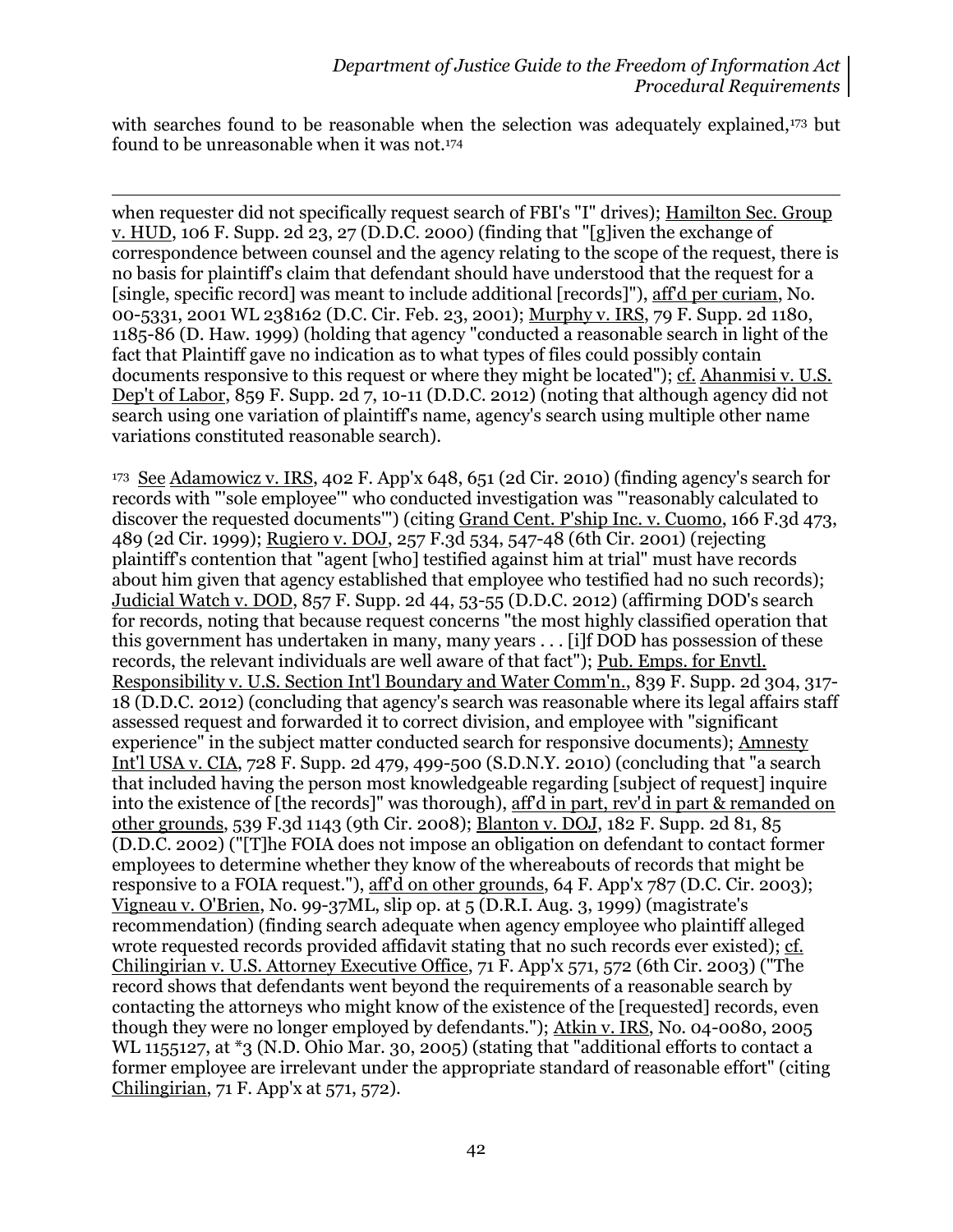Courts have disfavored searches that are based on unreasonable interpretations of the scope of the request,<sup>175</sup> or which exclude files where records might have been located.176 In

l <sup>174</sup> See Valencia-Lucena v. U.S. Coast Guard, 180 F.3d 321, 328 (D.C. Cir. 1999) (finding that because requester provided agency with name of agency employee who possessed requested records during requester's criminal trial, "[w]hen all other sources fail to provide leads to the missing records, agency personnel should be contacted if there is a close nexus, as here, between the person and the particular record"); Houghton v. U.S. Dep't of State, No. 11-869, 2012 WL 2855868, at \*6 (D.D.C. July 12, 2012) (holding that search was inadequate because it did not include email account of individual who "may have been treated as an employee of State in some ways," and therefore, court could not rule out possibility that individual might have held State Department email account); Hardy v. DOD, No. 99-523, 2001 WL 34354945, at \*5 (D. Ariz. Aug. 27, 2001) (requiring agency "to locate the presumably few witnesses who were responsible for operating the closed circuit television system, the robots, and any other video sources" who might have created requested tapes); Comer v. IRS, No. 97-76329, 1999 WL 1022210, at \*1 (E.D. Mich. Sept. 30, 1999) (rejecting agency's assertion that it conducted a reasonable search when plaintiff "listed a small number of specific persons who might have knowledge of [requested documents] and specific places where they might be found" and agency did not indicate that it searched there).

<sup>175</sup> See, e.g., Ctr. for Biological Diversity v. Office of the U.S. Trade Representative, 450 Fed. Appx. 605, 607 (9th. Cir. 2011) (concluding that agency's limitation of search to documents from particular time period was unreasonable when request asked for documents likely generated before date restriction of agency search); Truitt v. Dep't of State, 897 F.2d 540, 544-46 (D.C. Cir. 1990) (stating that when request was "reasonably clear as to the materials desired," agency failed to conduct adequate search as it did not include file likely to contain responsive records); Nat'l Sec. Counselors v. CIA, 549 F. Supp. 2d 6, 12-13 (D.D.C. 2012) (agreeing that agency might have unreasonably limited scope of request because search results indicated that agency was aware that plaintiff sought records related to particular subject); Pub. Emps. For Envtl. Responsibility v. U.S. Int'l Boundary & Water Comm'n, 842 F. Supp. 2d 219, 224-26 (D.D.C. 2012) (noting that agency improperly limited scope of request when it responded to question not asked by plaintiff, and did not search for "all documents" related to request's subject); Amnesty Int'l USA, 728 F. Supp. 2d at 499 (finding that despite plaintiff's use of incorrect terminology in its request, "the accompanying definition [in attached memoranda] was sufficient to put the CIA on notice of the documents Plaintiffs requested"); Amnesty Int'l, 2008 WL 2519908, at \*14-15 (noting that electronic searches "designed to return documents containing [for example] the phrase 'CIA detainees' but not 'CIA detainee' or 'detainee of the CIA'" are unreasonable); Jackson v. U.S. Attorney's Office, Dist. of N.J., 362 F. Supp. 2d 39, 42 (D.D.C. 2005) (concluding that agency's search was inadequate where, inter alia, it sought records pertaining to requester instead of records pertaining to investigation that requester wanted initiated); Wilderness Soc'y v. U.S. Bureau of Land Mgmt., No. 01-2210, 2003 WL 255971, at \*5 (D.D.C. Jan. 15, 2003) (concluding that agency's search was inadequate because "responsive documents [possibly maintained] in the locations searched may not have been produced as a result of the [agency's] narrow interpretation of plaintiffs' request"); Doolittle v. DOJ, 142 F. Supp. 2d 281, 285 (N.D.N.Y. 2001) (concluding that as long as description of records sought is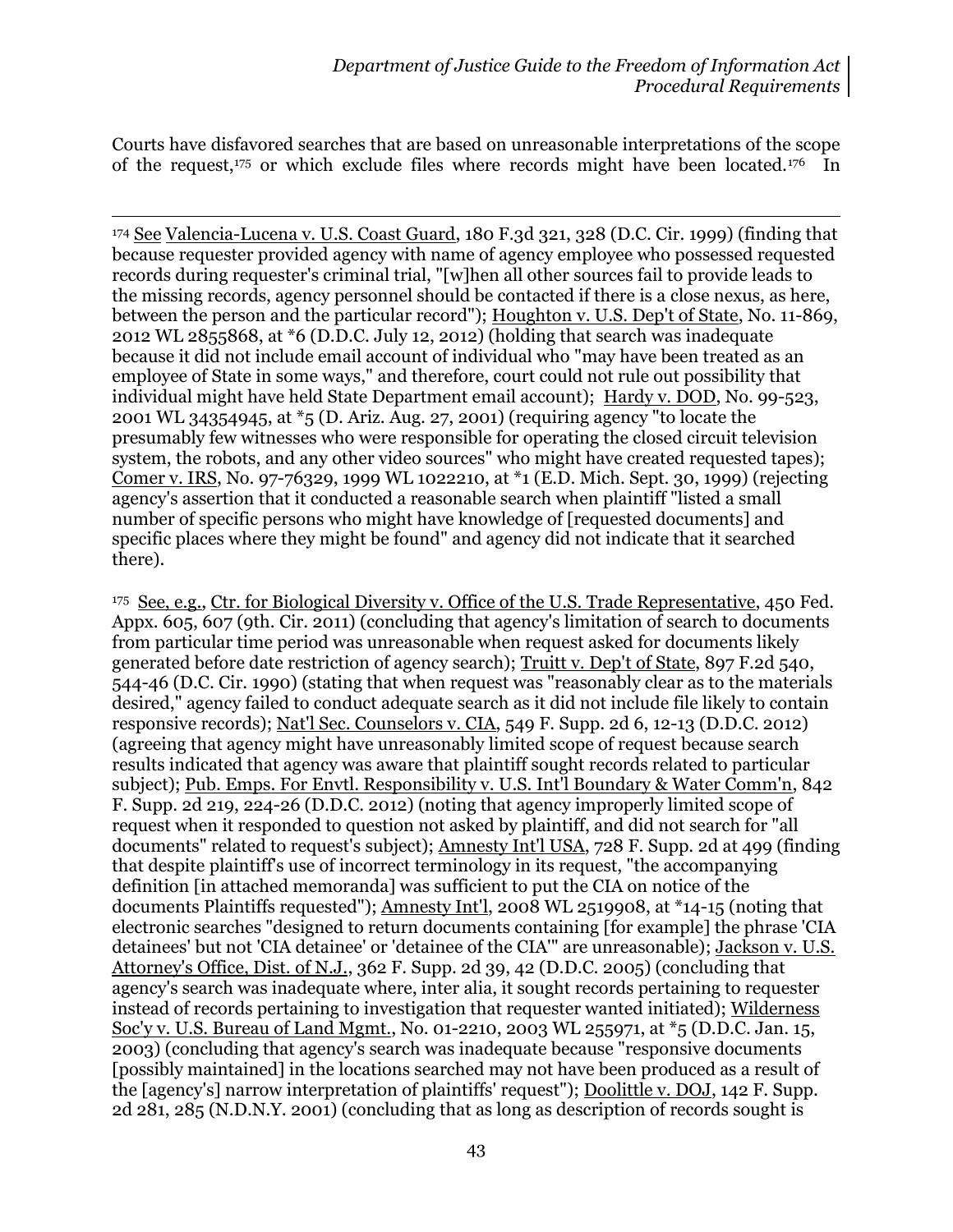addition, the reasonableness of an agency's search can depend on whether the agency properly determined where responsive records were likely to be found, and searched those locations,<sup>177</sup> or whether the agency improperly limited its search to certain record systems.<sup>178</sup>

 $\overline{a}$ otherwise reasonable, agency cannot refuse to search for records simply because requester did not also identify them by date on which they were created).

<sup>176</sup> See, e.g., Miccosukee, 516 F.3d at 1252-55 (stating that agency's "self-imposed limitations on its search were unreasonable and inaccurately depicted what the Tribe really sought" where agency excluded from its search all publicly available documents when Tribe merely desired no voluminous publicly available records it already had); Info. Network for Responsible Mining v. Bureau of Land Mgmt., 611 F. Supp. 2d 1178, 1184-85 (D. Colo. 2009) (concluding that agency's search was not reasonable where agency searched project file of one employee despite fact that request identified twenty-four employees in four offices likely to have responsive records, and agency located only six responsive documents in project file); Wheeler v. EOUSA, No. 05-1133, 2008 WL 178451, at \*8-9 (D.D.C. Jan. 17, 2008) (finding search unreasonable because agency did not search requester's co-defendant's files where request was for records related to criminal case, not just requester, and where requester also notified agency of this search deficiency); Jefferson v. BOP, No. 05-00848, 2006 WL 3208666, at  $*6$  (D.D.C. Nov. 7, 2006) (finding search not reasonable when agency searched only its Central Records System database, where breadth of request warranted search of "I" drive database); <u>Kennedy v. DOJ</u>, No. 03-CV-6077, 2004 WL 2284691, at \*4 (W.D.N.Y. Oct. 8, 2004) (finding search inadequate where agency did not search field office when request specifically mentioned that field office); Summers v. DOJ, 934 F. Supp. 458, 461 (D.D.C. 1996) (notwithstanding fact that plaintiff's request specifically sought access to former FBI Director J. Edgar Hoover's "commitment calendars," finding agency's search inadequate because agency did not use additional search terms such as "appointment" or "diary"); Canning v. DOJ, 919 F. Supp. 451, 460-61 (D.D.C. 1994) (indicating that when agency was aware that subject of request used two names, it should have conducted search under both names).

<sup>177</sup> See, e.g., Karantsalis v. DOJ, 635 F. 3d 497, 500-501 (11th Cir. 2011) (affirming district court's determination that agency searched for records in system most likely to store responsive records and described how it retrieved records from system); Lechliter v. Rumsfeld, 182 F. App'x 113, 115 (3d Cir. 2006) (concluding that agency fulfilled duty to conduct a reasonable search when it searched two offices that it "determined to be the only ones likely to possess responsive documents" (citing Oglesby v. U.S. Dep't of the Army, 920 F.2d 57, 68 (D.C. Cir. 1990))); McKinley v. Bd. of Governors of the Fed. Reserve Sys., 849 F. Supp. 2d 47, 55-56 (D.D.C. 2012) (concluding that agency's search was reasonable because agency determined that all responsive records were located in particular location created for express purpose of collecting records related to subject of request and searched that location); Performance Coal Co. v. U.S. Dep't of Labor, 847 F. Supp. 2d 6, 12-13 (D.D.C. 2012) (finding agency's search "reasonably tailored" when it identified two of eighteen regional offices most likely to maintain responsive records and it searched those offices' paper, electronic, and archived files); James Madison Project v. CIA, 605 F. Supp. 2d 99, 108 (D.D.C. 2009) (concluding that "search method could reasonably be expected to produce the information requested" because all agency regulations requested were maintained in one records system and agency searched that system for responsive records);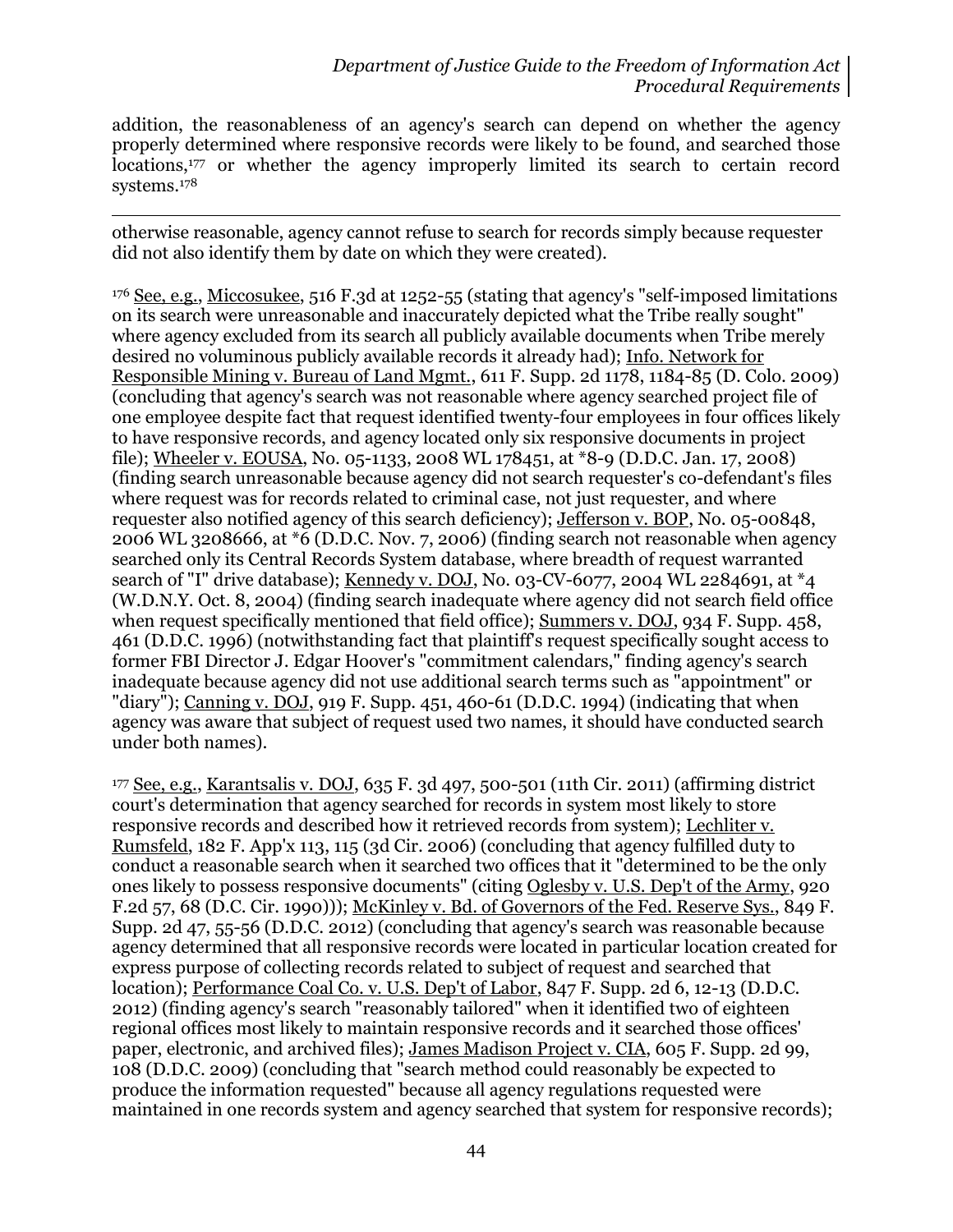$\overline{a}$ Brehm v. DOD, 593 F. Supp. 2d 49, 50 (D.D.C. 2009) (finding search was adequate where agency searched two systems likely to have responsive records and where agency also declared other systems were unlikely to have responsive records); Callaway v. Dep't of Treasury, 577 F. Supp. 2d 1, 1-3 (D.D.C. 2008) (concluding that search for proffer statement was not inadequate since not limited to documents titled "proffer statement," as previously believed, but rather included examination of document content); Knight v. NASA, No. 04- 2054, 2006 WL 3780901, at \*5 (E.D. Cal. Dec. 21, 2006) (stating that "there is no requirement that an agency search all possible sources in response to a FOIA request when it believes all responsive documents are likely to be located in one place"); Sakamoto v. EPA, 443 F. Supp. 2d 1182, 1198 (N.D. Cal. 2006) (finding agency's search within one region to be adequate when agency "reasonably concluded" that responsive documents would "most likely" be there); Blanton v. DOJ, 63 F. Supp. 2d 35, 41 (D.D.C. 1999) (noting that even though agency did not search individual informant files for references to requester, any responsive information in such files would have been identified by agency's "crossreference" search using requester's name); Hall v. DOJ, 63 F. Supp. 2d 14, 17-18 (D.D.C. 1999) (finding that agency need not search for records concerning subject's husband even though such records may have also included references to subject); Iacoe v. IRS, No. 98-C-0466, 1999 WL 675322, at \*4 (E.D. Wis. July 23, 1999) (recognizing that agency "diligently searched for the records requested in those places where [agency] expected they could be located"); Nation Magazine v. U.S. Customs Serv., No. 94-00808, slip op. at 8, 13-14 (D.D.C. Feb. 14, 1997) (stating that reasonable search did not require agency to search individual's personnel file in effort to locate substantive document drafted by him).

<sup>178</sup> See, e.g., Calloway v. U.S. Dep't of Treasury, No. 08-5480, 2009 U.S. App. LEXIS 11941, at \*3 (D.C. Cir. June 2, 2009) (finding that agency "should not have limited its search to the [plaintiff's] criminal investigative files, when the request appears to encompass additional material, which may not be located in a criminal investigative file"); Morley, 508 F.3d at 1119-20 (holding that because agency "retained copies of the records transferred to NARA and concedes that some transferred records are likely to be responsive, it was obligated to search those records in response to [request]"); Jefferson v. DOJ, 168 F. App'x 448, 450 (D.C. Cir. 2005) (reversing district court's finding of reasonable search when agency "offered no plausible justification" for searching only its investigative database and agency "essentially acknowledged" that responsive files might exist in separate database); Oglesby v. U.S. Dep't of the Army, 920 F.2d 57, 68 (D.C. Cir. 1990) (holding that agency may not limit search to one record system if others are likely to contain responsive records); Families for Freedom v. U.S. Customs & Border Prot., No. 10 Civ. 2705, 2011 WL 4599592, at \*5 (S.D.N.Y. Sept. 30, 2011) (finding that agency inappropriately limited scope of search when it determined that "child" attachments, but not "parent" e-mails, were responsive to request); Concepcion v. U.S. Customs & Border Prot., 767 F. Supp. 2d 141,146 (D.D.C. 2011) (denying summary judgment for agency because it did "not demonstrate that responsive documents would not reasonably be found in other record systems or that it searched any other potential sources but found no responsive records"); Negley v. FBI, 658 F. Supp. 2d 50, 57-8 (D.D.C. 2009) (denying summary judgment for agency because it "refus[ed] to search" database most likely to contain responsive records); Islamic Shura Council of S. Cal. v. FBI, No. 07-01088, slip op. at 6-7 (C.D. Cal. Apr. 20, 2009) (ordering search of electronic surveillance indices and cross-reference search where agency had initially searched only Central Records System); Friends of Blackwater v. U.S. Dep't of the Interior, 391 F. Supp. 2d 115, 121 (D.D.C. 2005) (finding that search was inadequate because agency had evidence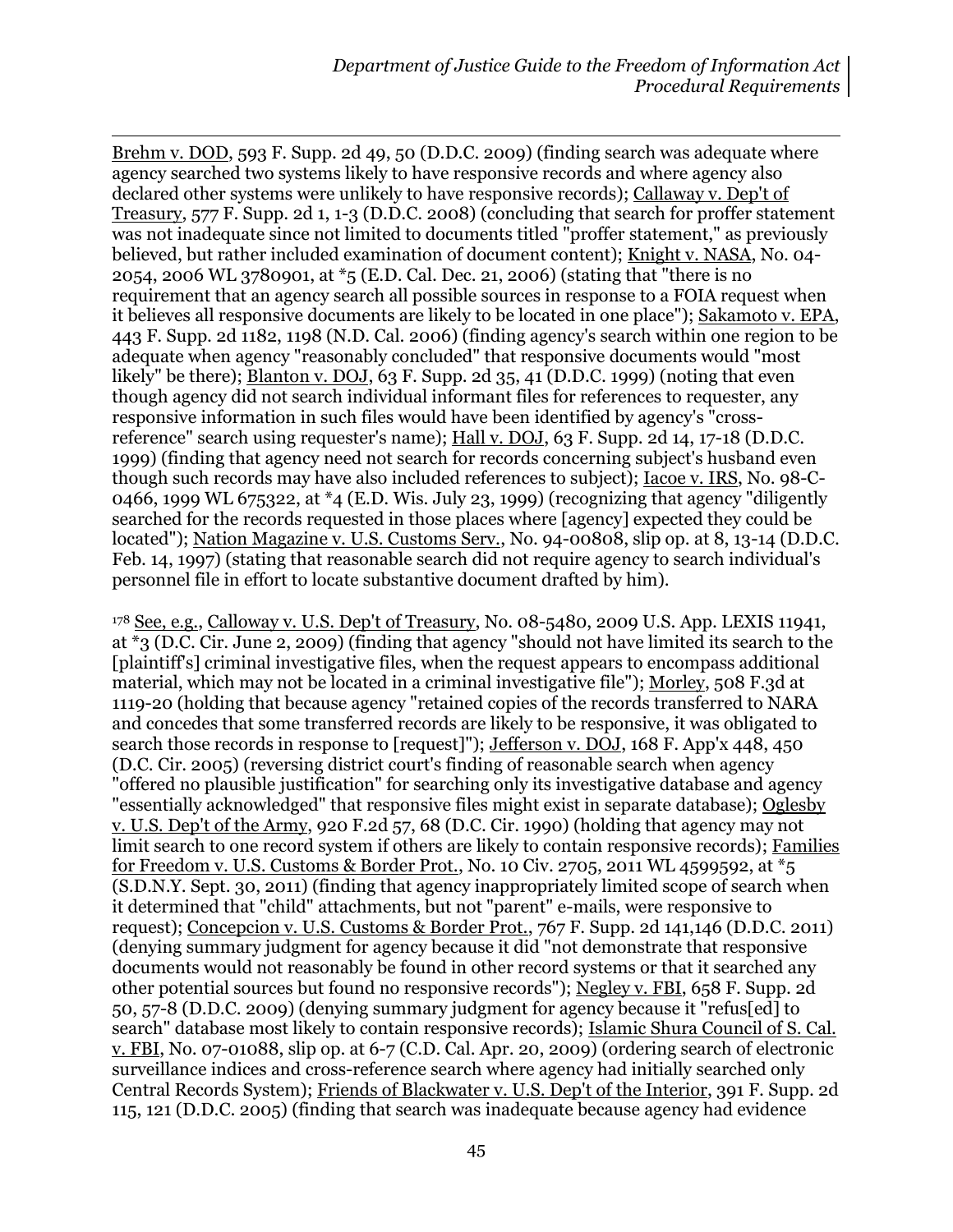An agency generally "is not obligated to look beyond the four corners of the request for leads to the location of responsive documents,"<sup>179</sup> but courts have found that an agency does "need to pursue a lead it cannot in good faith ignore, i.e., a lead that is both clear and certain."180 Additionally, an agency is not generally required to conduct a search for records

 $\overline{a}$ that documents existed that originated in leadership office, but did not forward request to leadership office in accordance with agency's regulations); Wilderness Soc'y v. U.S. Dep't of the Interior, 344 F. Supp. 2d 1, 21 (D.D.C. 2004) (concluding that search was inadequate because agency failed to search Office of Solicitor in response to request for lawsuit and settlement records); Bennett v. DEA, 55 F. Supp. 2d 36, 39-40 (D.D.C. 1999) (holding search inadequate when agency failed to search investigatory files for cases in which subject of request acted as informant, even though agency did not track informant activity by case name, number, or judicial district), appeal dismissed voluntarily, No. 99-5300 (D.C. Cir. Dec. 23, 1999); cf. Davis v. DOJ, 460 F.3d 92, 105 (D.C. Cir. 2006) (remanding case "to provide the agency an opportunity to evaluate [search] alternatives" including nonagency internet search tools); Pena v. BOP, No. 06-2480, 2007 WL 1434869, at \*3 (E.D.N.Y. May 14, 2007) (finding, in case involving search that was initially done pursuant to subpoena during which NARA sent transferred records back to BOP and which BOP could not subsequently locate, that search will be deemed adequate "only if the BOP is unable to procure additional copies . . . [and that] if BOP can obtain [them] by making a request to the National Archives . . . it is obligated to do so"); People for the Am. Way Found. v. DOJ, 451 F. Supp. 2d 6, 15 (D.D.C. 2006) (ordering an agency to search a nonagency database because that database is "simply a tool to aid in identifying responsive records from [agency's] database of case files"); Peltier v. FBI, No. 02-4328, 2005 WL 1009595, at \*2 (D. Minn. Apr. 26, 2005) (finding it "inexcusable" that agency withheld trial transcripts without first placing "a quick phone call to the Clerk's office" to determine whether documents were publicly available).

<sup>179</sup> Kowalczyk, 73 F.3d at 389; see, e.g., White v. DOJ, No. 12-5067, 2012 U.S. App. LEXIS 14864 (D.C. Cir. July 19, 2012) (concluding that agency's "failure to locate documents responsive to [the] request appears to be a function of the limited information provided in [the] request, and [requester] has not demonstrated that [agency] had a duty to investigate and provide additional search terms"); Rein, 553 F.3d at 363-65 (rejecting argument that searches were inadequate merely because "responsive documents refer to other documents that were not produced" and agency did not pursue "leads" appearing in uncovered documents, explaining that search need only be "reasonably calculated to uncover all relevant documents" based upon request); Williams v. Ashcroft, 30 F. App'x 5, 6 (D.C. Cir. 2002) (deciding that agency need not look for records not sought in initial FOIA request); Sheridan v. Dep't of the Navy, 9 F. App'x 55, 56 (2d Cir. 2001) (finding that agency was "'not obliged to look beyond the four corners of the request for leads to the location of responsive documents"' (quoting Kowalczyk); Cooper v. DOJ, No. 99-2513, 2012 WL 3939231, at \*6-7 (D.D.C. Sept. 11, 2012) (finding search adequate because " as a matter of practice," agency does not "search for seized asset information unless [requested] or there is some indication in its records that assets were seized," and when, as here, agency followed "'clear and certain' leads after receiving additional information from [plaintiff],'" and "engaged in an ongoing effort to locate responsive documents" its search was reasonable).

<sup>180</sup> See, e.g., Kowalczyk, 73 F.3d at 389; Int'l Counsel Bureau v. DOD, 864 F. Supp. 2d 101, 108 (D.D.C. 2012) (finding search inadequate because agency did not provide "a satisfactory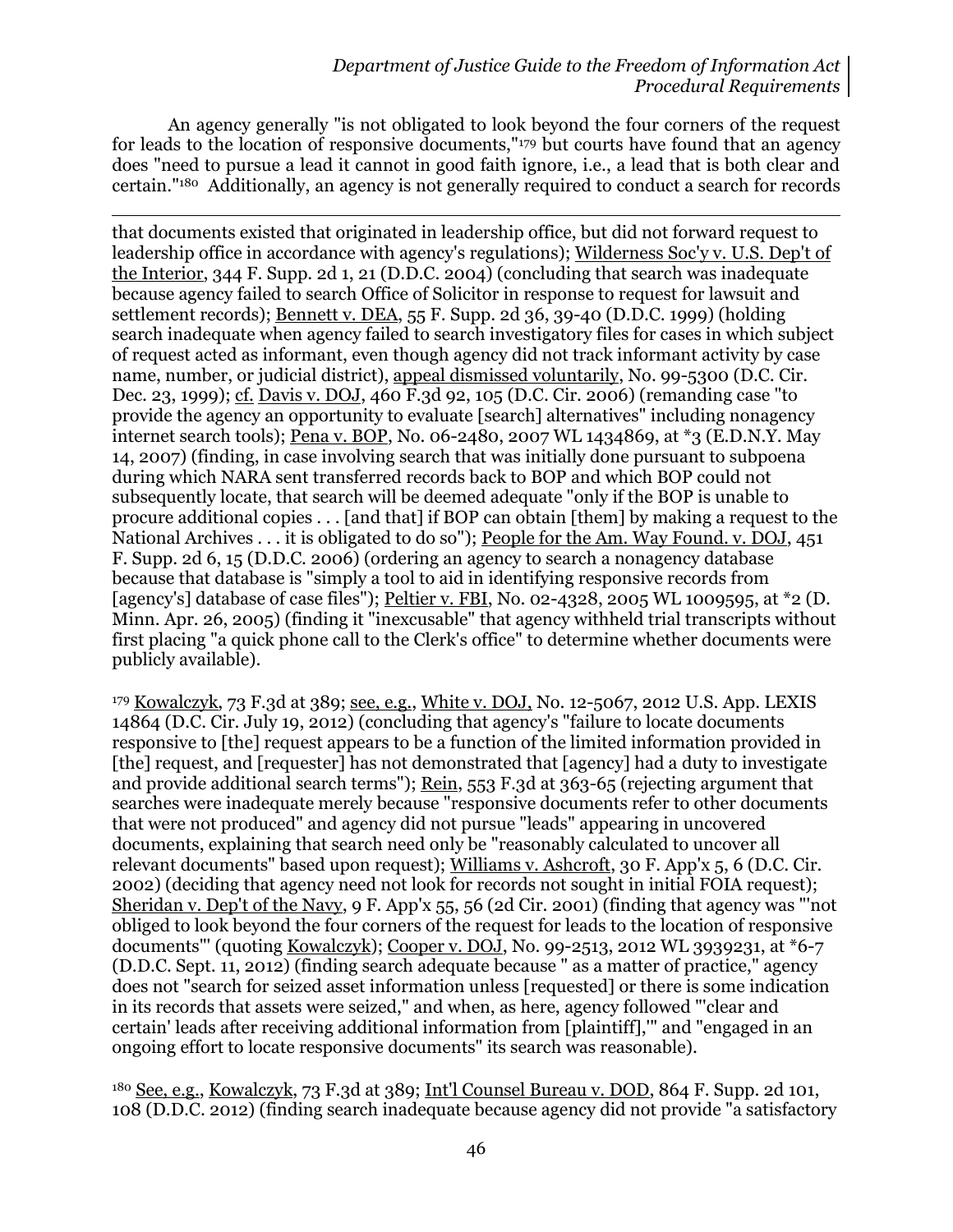outside its control.<sup>181</sup> Further, courts generally find that an agency's inability to locate every single responsive record does not undermine an otherwise reasonable search.<sup>182</sup> Finally,

 $\overline{a}$ response to [plaintiff's] contention that it should have searched for records using an alternate spelling of [a detainee's] name that [plaintiff] discovered from the Department's own records"); see also, e.g., Juda v. U.S. Customs Serv., No. 99-5333, 2000 WL 1093326, at \*1 (D.C. Cir. June 19, 2000) (per curiam) (concluding that agency improperly limited its search where it not only "fail[ed] to pursue clear leads to other existing records, but . . . [also] identified at least one other record system . . . likely to produce the information [plaintiff] requests"); Campbell v. DOJ, 164 F.3d 20, 28 (D.C. Cir. 1998) (holding that while "in any FOIA request, the existence of responsive documents is somewhat 'speculative,' . . . the proper inquiry is whether the requesting party has established a sufficient predicate to justify searching for a particular type of record"); El Badrawi v. DHS, 583 F. Supp. 2d 285, 302-03 (D. Conn. 2008) (finding search inadequate where agency did not search U.S. embassy in Beirut, but was aware that embassy likely had records, and where agency's other searches located records originating in embassy that suggested existence of additional embassy records); Natural Res. Def. Council, Inc. v. DOD, 388 F. Supp. 2d 1086, 1100-03 (C.D. Cal. 2005) (ordering new search where agency searched only one office and did not forward request to another office that agency knew to be lead office in subject area); Trentadue v. FBI, No. 04-772, slip op. at 5-6 (D. Utah May 5, 2005) (ordering additional search in part because agency conducted computer search only, even though agency previously limited ability of field offices to upload documents into computer database); Wolf v. CIA, 357 F. Supp. 2d 112, 119 (D.D.C. 2004) (ordering agency to conduct additional search of broader scope because agency failed to do so even though first search indicated that responsive records could be in another file), aff'd in part, rev'd in part & remanded on other grounds, 473 F.3d 370 (D.C. Cir. 2007); Ctr. for Nat'l Sec. Studies v. DOJ, 215 F. Supp. 2d 94, 110 (D.D.C. 2002) (holding that discovery of a document that "clearly indicates the existence of [other] relevant documents" creates an "obligation" for agency to conduct a further search for those additional documents), aff'd in part, rev'd in part & remanded on other grounds, 331 F.3d 918 (D.C. Cir. 2003); Tarullo v. DOD, 170 F. Supp. 2d 271, 275 (D. Conn. 2001) (declaring agency's search inadequate because "[w]hile hypothetical assertions as to the existence of unproduced responsive documents are insufficient to create a dispute of material fact as to the reasonableness of the search, plaintiff here has [himself provided copy of agency record] which appears to be responsive to the request"); Loomis v. DOE, No. 96-149, 1999 WL 33541935, at \*5 (N.D.N.Y. Mar. 9, 1999) (determining search inadequate in light of agency's admission that additional responsive records may exist in location not searched), aff'd, 199 F.3d 1322 (2d Cir. 1999) (unpublished table decision); Kronberg v. DOJ, 875 F. Supp. 861, 870-71 (D.D.C. 1995) (holding that search was inadequate when agency did not find records required to be maintained and plaintiff produced documents obtained by other FOIA requesters demonstrating that agency possessed files which may contain records sought); cf. Grace v. Dep't of the Navy, No. 99-4306, 2001 WL 940908, at \*5 (N.D. Cal. Aug. 13, 2001) (concluding that although agency apparently had misplaced records requested under FOIA, "[d]efendants have discharged their burden [by] making a good faith attempt to locate the missing files"), aff'd, 43 F. App'x 76 (9th Cir. 2002).

 $181$  See Jones-Edwards v. NSA, 196 F. App'x 36, 38 (2d Cir. 2006) (concluding that an "agency is not obliged to conduct a search of records outside its possession or control"); Skurow v. DHS, No. 11-1296, 2012 WL 4380895, at\*6 (D.D.C. Sept. 26, 2012) (holding that FBI is not a component of DHS, and thus, TSA was under no obligation to search for FBI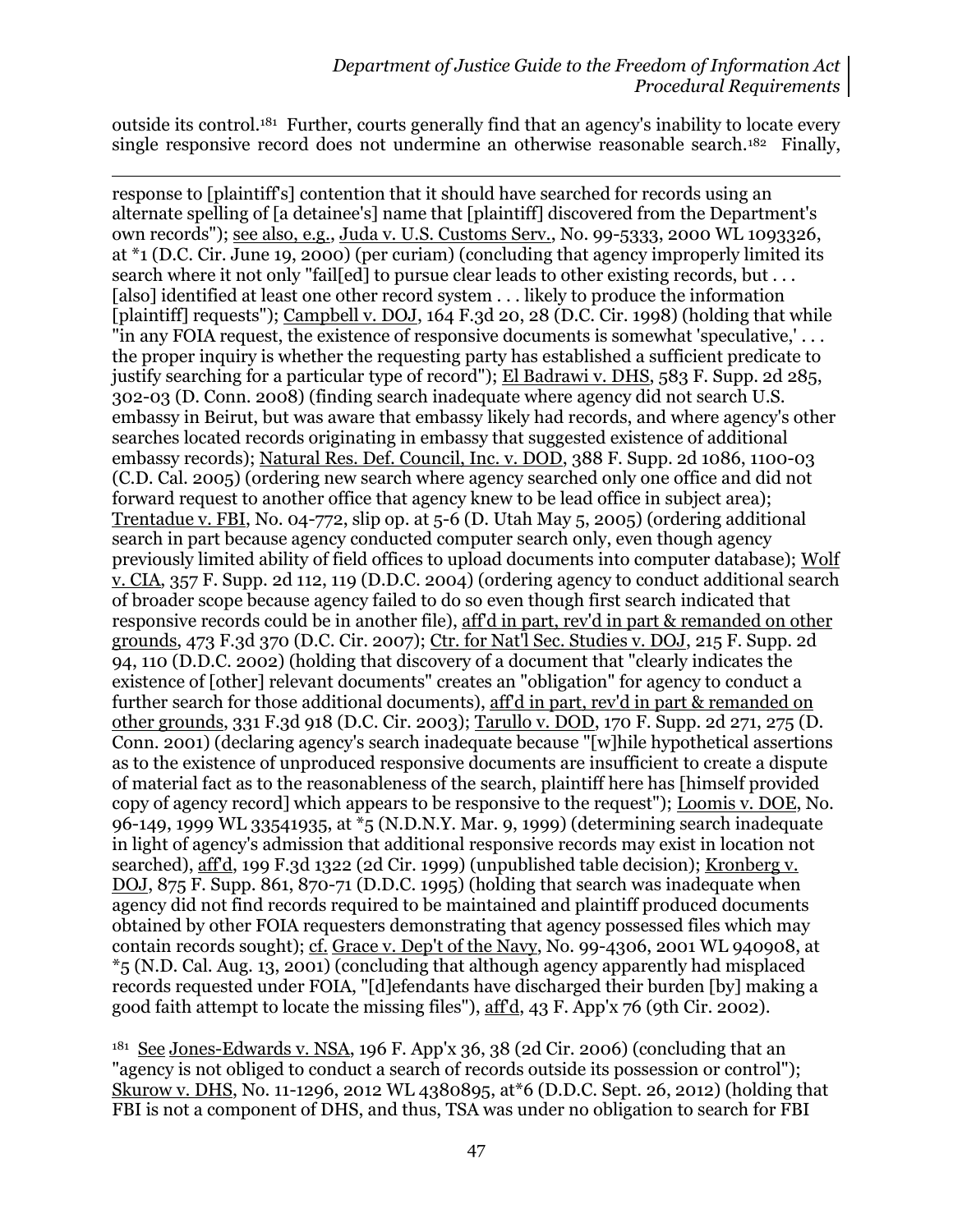$\overline{a}$ records); James v. U.S. Secret Serv., 811 F. Supp. 2d 351, 357-58 (D.D.C. 2011) (holding that search "was reasonable under the circumstances" because responsive records were destroyed at time of request and therefore not under agency control); Hussain v. DHS, 674 F. Supp. 2d 260, 265-66 (D.D.C. 2009) (finding agency's search adequate because portion of records sought were maintained by another agency component and agency regulations did not require forwarding the request to appropriate component); Lewis v. DOJ, 867 F. Supp. 2d 1, 12-13 (D.D.C. 2011) (holding that U.S. Attorney's Office was not obligated to search court files, but rather only those records in its custody and control at time of request); Antonelli v. U.S. Parole Comm'n, 619 F. Supp. 2d 1, 4 (D.D.C. 2009) (rejecting plaintiff's challenge to agency's search based on claim that additional records exist in files of other DOJ components, because "an agency component is obligated to produce only those records in its custody and control at the time of the FOIA request"); Bonaparte v. DOJ, No. 07-0749, 2008 WL 2569379, at \*1 (D.D.C. June 27, 2008) (finding search adequate when it revealed that records had been transferred to NARA, and stating that requester could request records from NARA); Jackson v. U.S. Dep't of Labor, No. 06-02157, 2008 WL 539925, at \*5 n.2 (E.D. Cal. Feb. 25, 2008) (magistrate's recommendation) (finding that agency "is not required to pursue any records that may exist and be in possession of a retired employee"), adopted, No. 06-2157, 2008 WL 4463897 (E.D. Cal. Oct. 2, 2008); Pena v. Customs & Border Patrol, No. 06-2482, 2007 WL 1434871, at \*2 (E.D.N.Y. May 14, 2007) (stating that "[i]ndeed, the [agency] is not required to procure documents not already in its possession" where it had no records and had referred request to other agency); Anderson v. DOJ, 518 F. Supp. 2d 1, 10 (D.D.C. 2007) (stating that an agency is not required to "retain or retrieve documents which previously had been in its possession"); Askew v. United States, No. 05- 00200, 2006 WL 3307469, at \*10 (E.D. Ky. Nov. 13, 2006) (rejecting plaintiff's contention that FOIA requires an agency to search another agency's files); Williams v. U.S. Attorney's Office, No. 03-674, 2006 WL 717474, at \*5 (N.D. Okla. Mar. 16, 2006) (stating that search obligations under FOIA require agency to search "its own records," not "records of third parties"). But see Parker v. EOUSA, 852 F. Supp. 2d 1, 9 (D.D.C. 2012) (finding that agency failed to conduct adequate search for records that may have been transferred to NARA because "no one has been able to inform plaintiff or the Court where the records are actually located . . . [a]nd, there does not appear to have been any serious effort made to track them down"); Chaplin v. Stewart, 763 F. Supp. 2d 1, 4 (D.D.C. 2011) (denying summary judgment for agency, noting that "[t]he fact that some records may have originated with [other entities] does not relieve EOUSA of its statutory obligation to search its files for any responsive records and to either release them to plaintiff or refer them to the [other agency] for further processing."); Citizens for Responsibility & Ethics in Washington v. DHS, 592 F. Supp. 2d 111, 117-19 (D.D.C. 2009) (granting summary judgment to requester and ordering agency to search for class of records not "'currently retained'" by agency but still under agency control).

<sup>182</sup> See Campbell v. SSA, 446 F. App'x 477, 480-81 (3rd. Cir. 2011) (noting that absence of particular documents, which plaintiff claims should be among responsive records, does not establish that agency's search was not reasonable); Batton v. Evers, 598 F.3d 169, 176 (5th Cir. 2010) (affirming district court's determination that search of locations most likely to hold responsive records was reasonable because "'the issue is not whether other documents may exist, but rather whether the search for undisclosed documents was adequate'" (quoting In re Wade, 969 F.2d 241, 249 n. 11 (7th Cir. 1992))); Moore v. FBI, 366 F. App'x 659, 661 (7th Cir. 2010) (noting that although agency had years earlier destroyed some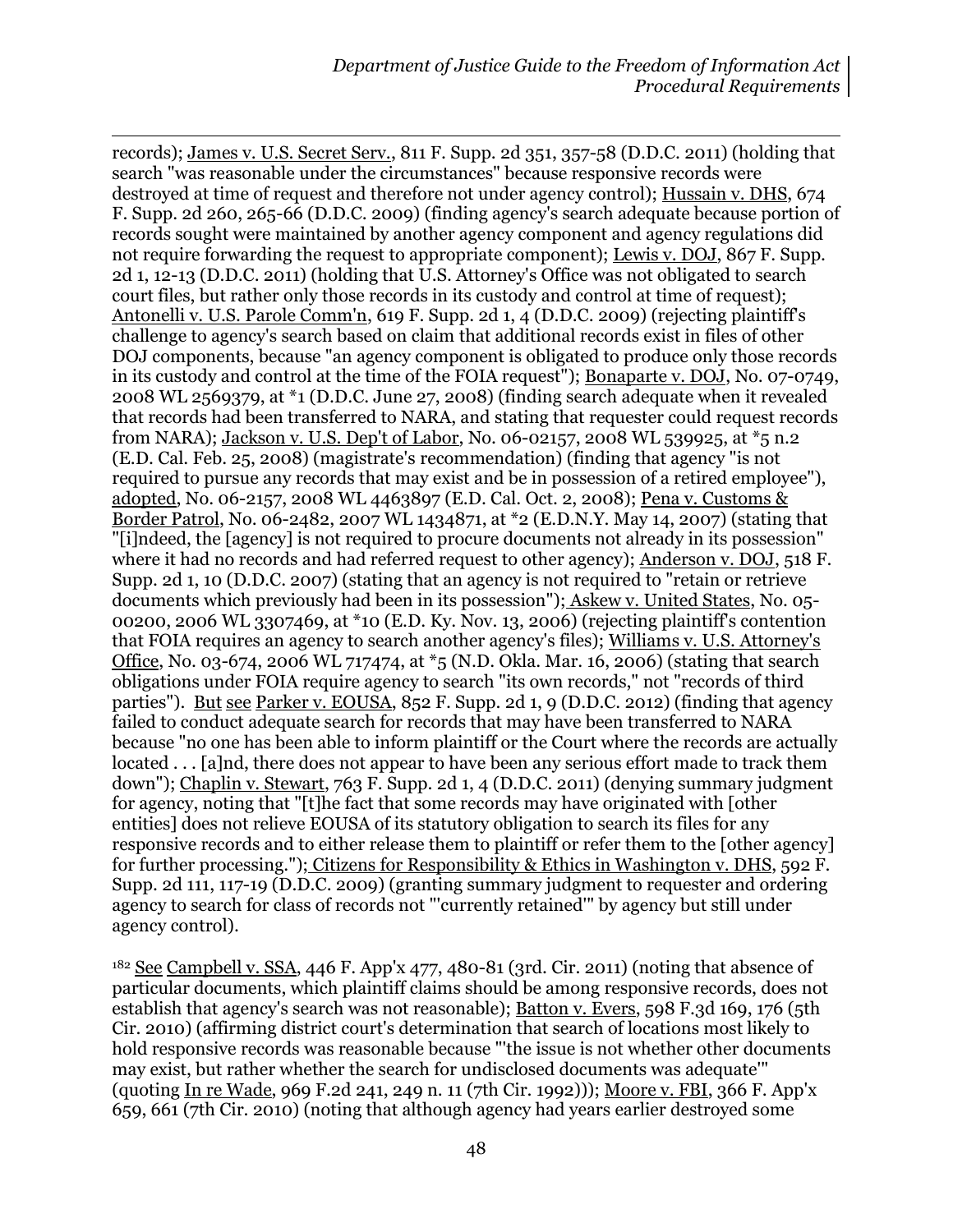potentially responsive records, that fact does not invalidate its search); Lahr v. NTSB, 569 F. 3d 964, 988 (9th Cir. 2009) ("[T]he failure to produce or identify a few isolated documents cannot by itself prove the searches inadequate."); Hoff v. DOJ, No. 07-4499, slip op. at 4 (6th Cir. July 23, 2008) (unpublished disposition) (finding search adequate even though agency did not locate certain records at initial request stage because, inter alia, records "were kept in a general administrative file, rather than a file bearing [requester's] name, and they were not indexed by her name"); Piper v. DOJ, 222 F. App'x 1, 1 (D.C. Cir. Feb. 23, 2007) (unpublished disposition) (affirming district court's conclusion that alleged record destruction prior to FOIA request has no bearing on whether agency search was adequate), cert. denied, 128 S. Ct. 66 (2007); Iturralde v. Comptroller of the Currency, 315 F.3d 311, 315 (D.C. Cir. 2003) ("[I]t is long settled that the failure of an agency to turn up one specific document in its search does not alone render a search inadequate . . . . After all, particular documents may have been accidentally lost or destroyed, or a reasonable and thorough search may have missed them."); Grand Cent. P'ship, Inc. v. Cuomo, 166 F.3d 473, 489 (2d Cir. 1999) (declaring that fact that "some documents were not discovered until a second, more exhaustive, search was conducted does not warrant overturning the district court's ruling" that agency conducted a reasonable search); Campbell, 164 F.3d at 28 n.6 (holding that "the inadvertent omission of three documents does not render a search inadequate when the search produced hundreds of pages that had been buried in archives for decades"); Schwarz v. FBI, 161 F.3d 18, at \*2 (10th Cir. 1998) (unpublished table opinion) (concluding that "the fact that the [agency's] search failed to turn up three documents is not sufficient to contradict the reasonableness of the FBI's search without evidence of bad faith"); Citizens Comm'n on Human Rights v. FDA, 45 F.3d 1325, 1328 (9th Cir. 1995) (determining that search was adequate when agency spent 140 hours reviewing relevant files, notwithstanding fact that agency was unable to locate 137 of 1000 volumes of records); Ethyl Corp. v. EPA, 25 F.3d 1241, 1246 (4th Cir. 1994) (reasoning that adequacy of search is not determined by "whether every single potentially responsive document has been unearthed"); Toensing v. DOJ, No. 11-1215, 2012 WL 4026099, at \*19 (D.D.C. Sept. 13, 2012) ("[T]he mere fact that an otherwise adequate search did not uncover [requested] recordings does not automatically render that search inadequate"); Int'l Counsel Bureau v. DOD, 864 F. Supp. 2d 101, 109 (D.D.C. 2012) ("failure to uncover [ ] four additional videos [does not] render the original search inadequate"); Negley v. FBI, 825 F. Supp. 2d 63, 69-70 (D.D.C. 2011) (concluding that "[p]laintiff is challenging the failure to locate one document, and that is not sufficient to defeat summary judgment" given previous finding that agency complied with court's order specifying kind of search agency was required to perform); Campaign for Responsible Transplantation v. FDA, 219 F. Supp. 2d 106, 111 (D.D.C. 2002) (upholding adequacy of agency's search by declaring that agency's belated production of fifty-five additional documents that it located using information contained in plaintiff's summary judgment motion "is a proverbial 'drop in the bucket'" relative to 27,000 documents that agency already had provided to plaintiff); cf. Corbeil v. DOJ, No. 04-2265, 2005 WL 3275910, at \*3 (D.D.C. Sept. 26, 2005) (declaring that "an agency's prompt report of the discovery of additional responsive materials may be viewed as evidence of its good faith efforts to comply with its obligations under the FOIA"); W. Ctr. for Journalism v. IRS, 116 F. Supp. 2d 1, 10 (D.D.C. 2000) (concluding that agency conducted reasonable search and acted in good faith by locating and releasing additional responsive records mistakenly omitted from its initial response, because "it is unreasonable to expect even the most exhaustive search to uncover every responsive file; what is expected of a law-abiding agency is that the agency admit and correct error when error is revealed"), aff'd, 22 F. App'x 14

 $\overline{a}$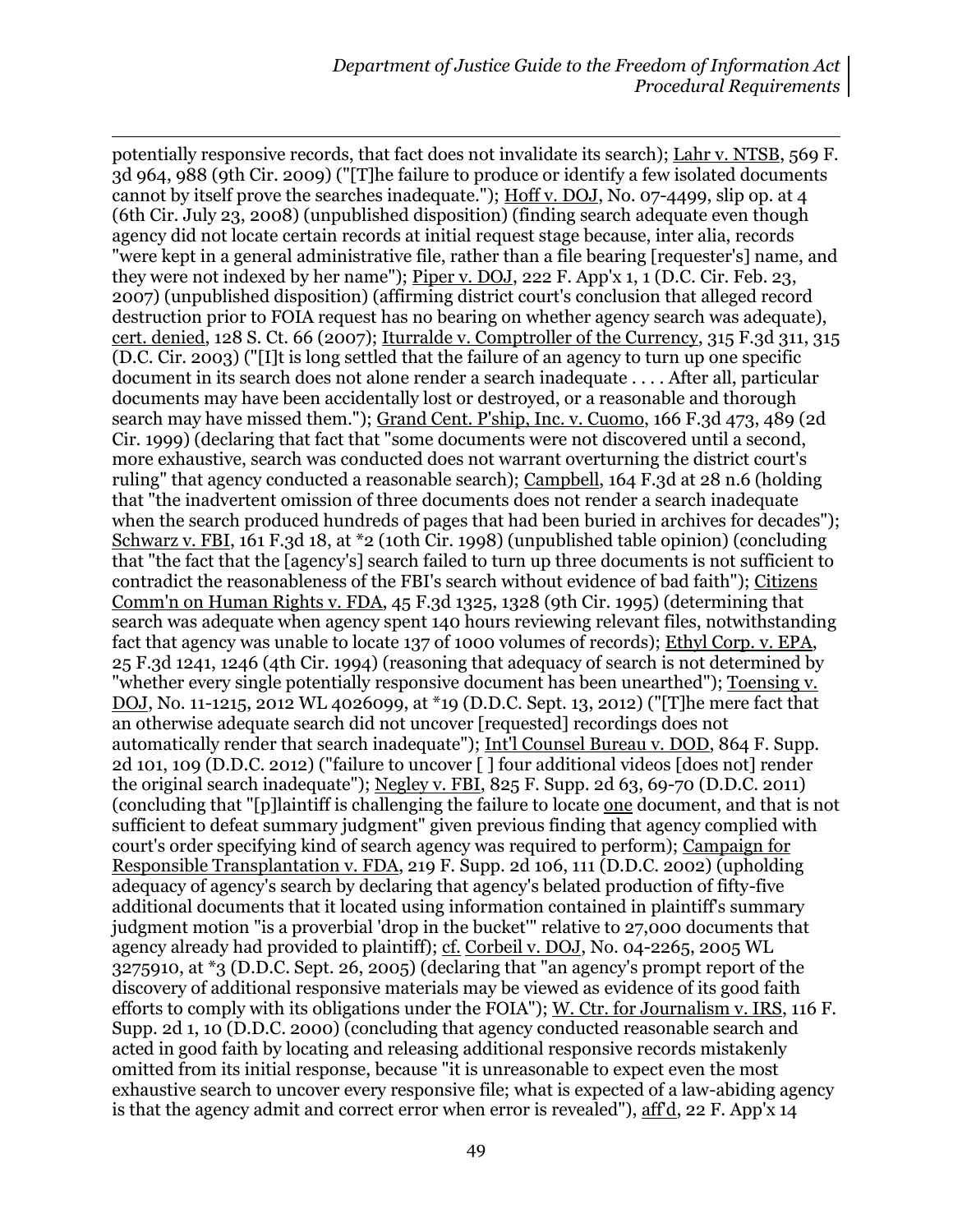courts have held that the FOIA does not require agencies to conduct "unreasonably burdensome" searches for records.<sup>183</sup>

(D.C. Cir. 2001). But see Oglesby v. U.S. Dep't of the Army, 79 F.3d 1172, 1185 (D.C. Cir. 1996) (acknowledging plaintiff's assertion that search was inadequate because of previous FOIA requester's claim that agency provided her with "well over a thousand documents," and holding that claim raises enough doubt to preclude summary judgment in absence of agency affidavit further describing its search); Hiken v. DOD, 521 F. Supp. 2d 1047, 1054 (N.D. Cal. 2007) (explaining that while search results are not focus of reasonableness inquiry, they are not entirely irrelevant, particularly where scope of request is broad and agency fails to produce any responsive documents).

 $\overline{a}$ 

<sup>183</sup> See Solar Sources, Inc. v. United States, 142 F.3d 1033, 1039 (7th Cir. 1998) (refusing to order agency to identify and segregate nonexempt documents from millions of pages of files in light of government's estimate that doing so would take eight work-years); Nation Magazine v. U.S. Customs Serv., 71 F.3d 885, 892 (D.C. Cir. 1995) (agreeing that search that would require review of twenty-three years of unindexed files would be unreasonably burdensome, but disagreeing that search through chronologically indexed agency files for dated memorandum would be burdensome); Van Strum v. EPA, Nos. 91-35404, 91-35577, 1992 WL 197660, at \*1 (9th Cir. 1992) (accepting agency justification denying or seeking clarification of overly broad requests because agency not required to conduct search which would place inordinate burden on agency resources); Ancient Coin Collectors Guild v. U.S. Dep't of State, 866 F. Supp. 2d 28, 33 (D.D.C. Jun 11, 2012) (finding that "although other archival and backup systems do exist, attempting additional searches would not only be unlikely to result in additional responsive material, but would also be costly and inconvenient"); Cuban v. SEC, 795 F. Supp. 2d 43, 48-51 (D.D.C. 2011) (concluding that requiring manual search of "206 linear feet of cabinet space" containing uncategorized forms constituted burdensome search, where agency already searched 145,000 forms electronically with no responsive results); Wilson v. DOT, 730 F. Supp. 2d 140, 150 (D.D.C. 2010) (finding "'unduly burdensome,' if not impossible, for [agency] to identify the records responsive to [plaintiff's] request" because records "simply do not exist in format he requests" (citing Nation Magazine, 71 F.3d at 891-92)); James Madison Project v. CIA, No. 1:08CV1323, 2009 WL 2777961, at \*4-5 (E.D. Va. Aug. 31, 2009) (holding that plaintiff's request created undue burden for agency because it would require each agency component to "tailor a search specific to that component's records system configuration"); Wolf v. CIA, 569 F. Supp. 2d 1, 9 (D.D.C. 2008) (holding that search of microfilm files requiring frameby-frame reel review that would take estimated 3675 hours and \$147,000 constitutes unreasonably burdensome search); Schrecker v. DOJ, 217 F. Supp. 2d 29, 35 (D.D.C. 2002) (finding "that to require an agency to hand search through millions of documents is not reasonable and therefore not necessary," as agency already had searched "the most likely place responsive documents would be located"), aff'd, 349 F.3d 657 (D.C. Cir. 2003); Burns v. DOJ, No. 99-3173, slip op. at 2 (D.D.C. Feb. 5, 2001) (concluding that "given the capacity of the reels and the absence of any index," a request for specific telephone conversations recorded on reel-to-reel tapes was "unreasonably burdensome" because "it would take an inordinate [amount of] time to listen to the reels in order to locate any requested conversations that might exist"); Blackman v. DOJ, No. 00-3004, slip op. at 5 (D.D.C. July 5, 2001) (declaring request that would require a manual search through 37 million pages to be "unreasonable in light of the resources needed" to process it), appeal dismissed for lack of prosecution, No. 01-5431 (D.C. Cir. Jan. 2, 2003); O'Harvey v. Office of Workers' Comp.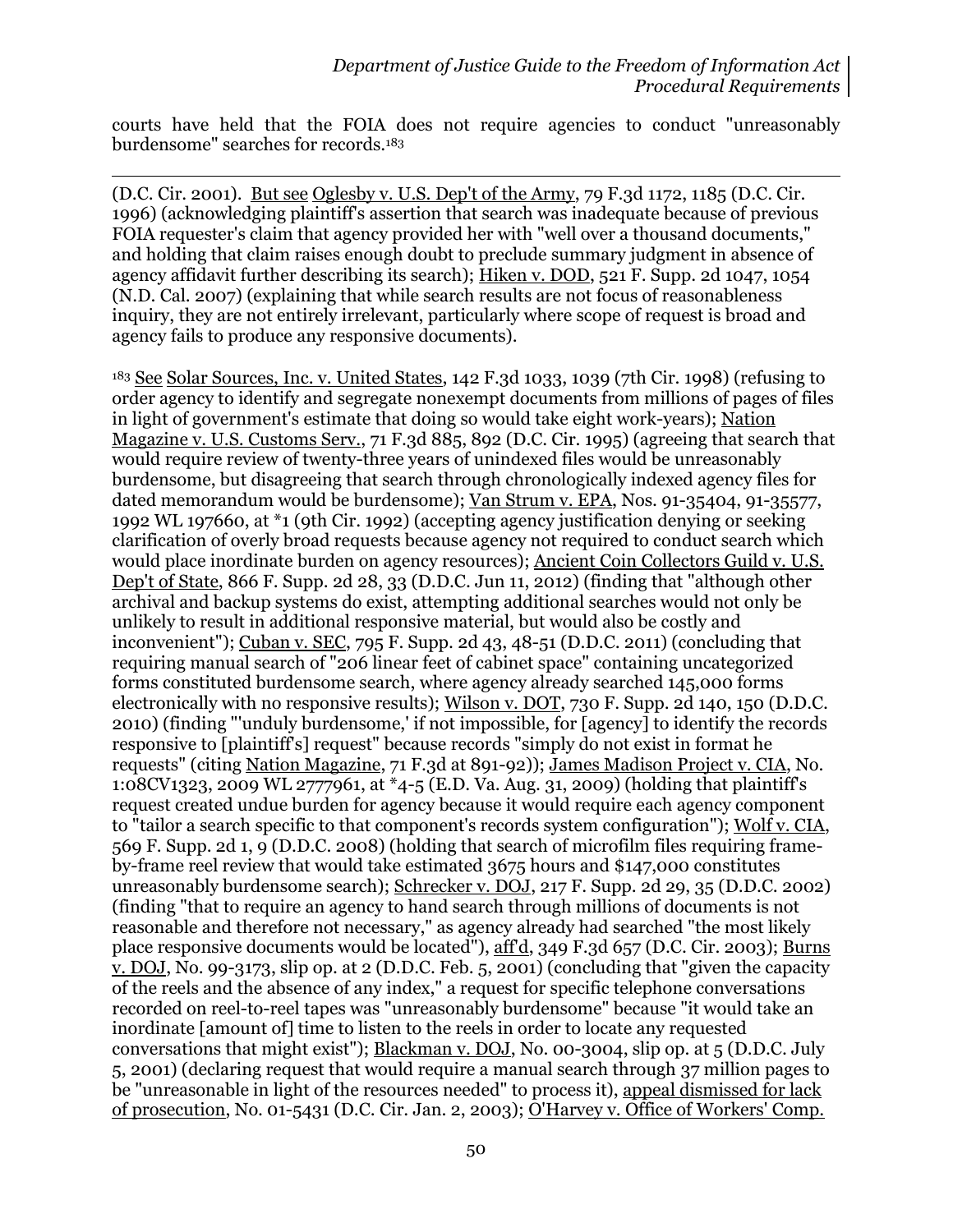With regard to electronic database searches, the FOIA requires agencies to make "reasonable efforts" to search for requested records in electronic form or format "except when such efforts would significantly interfere with the operation of the agency's automated information system."184 Courts differ in whether an agency's involvement of information

l Programs, No. 95-0187, slip op. at 3 (E.D. Wash. Dec. 29, 1997) (finding request to be unreasonably burdensome because search would require agency "to review all of the case files maintained by the agency" and "would entail review of millions of pages of hard copies"), aff'd sub nom. O'Harvey v. Comp. Programs Workers, 188 F.3d 514 (9th Cir. 1999) (unpublished table decision); Spannaus v. DOJ, No. 92-372, slip op. at 6 (D.D.C. June 20, 1995) (finding that agency is not required to determine all persons having ties to associations targeted in bankruptcy proceedings "and then search any and all civil or criminal files relating to those persons"), summary affirmance granted in pertinent part, No. 95-5267, 1996 WL 523814 (D.C. Cir. Aug. 16, 1996); cf. Stewart v. U.S. Dep't of the Interior , 554 F.3d 1236, 1243-44 (10th Cir. Feb. 2, 2009) (affirming fee waiver denial because search of 610 computer backup tapes "would be unduly burdensome given the speculative nature" of request, but also stating that requester could proceed if it paid for search); Peyton v. Reno, No. 98-1457, 1999 WL 674491, at \*1-2 (D.D.C. July 19, 1999) (finding that request for all records indexed under subject's name reasonably described records sought because agency failed to demonstrate that name search would be unduly burdensome). But see Dayton Newspapers, Inc. v. Dep't of the Air Force, 35 F. Supp. 2d 1033, 1035 (S.D. Ohio 1998) (preliminary ruling without entry of judgment) (concluding that an estimated fiftyone hours required to "assemble" requested information from an agency database "is a small price to pay" in light of FOIA's presumption favoring disclosure).

 $184\overline{5}$  U.S.C. §  $552(a)(3)(C)$ ; see Ancient Coin Collectors Guild v. U.S. Dep't of State, 866 F. Supp. 2d 28, 34 (D.D.C. 2012) (finding that agency's electronic backup system "was not designed to retain documents in an easily searchable form," and "therefore, any search efforts would 'significantly interfere' with the functioning of [agency's] entire information system"); Sun-Sentinel Co. v. DHS, 431 F. Supp. 2d 1258, 1276 (S.D. Fla. 2006) (stating that subsection (a)(3)(C) "addresses problems with searching for records as opposed to producing records," and deciding that evidentiary hearing is needed to determine whether agency's claim of significant interference relates to agency's "inability . . . to search for these records or to produce these records"); Baker & Hostetler LLP v. U.S. Dep't of Commerce, No. 02-2522, slip op. at 10-11 (D.D.C. Mar. 31, 2004) (finding database restoration would "significantly interfere with the operation of the agency's automated information system" where it would render servers unusable for other functions, and where database restoration attempts could fail due to absence of certain backup tapes), aff'd in pertinent part, 473 F.3d 312 (D.C. Cir. 2006); Schladetsch v. HUD, No. 99-0175, 2000 WL 33372125, at \*5 (D.D.C. Apr. 4, 2000) (rejecting as insufficient agency affidavit that failed to show how creation and use of computer program to perform electronic database search for responsive information would require "unreasonable efforts" or would "substantially interfere" with agency's computer system), appeal dismissed voluntarily, No. 00-5220 (D.C. Cir. Oct. 12, 2000); see also FOIA Update, Vol. XVII, No. 4, at 2 (discussing electronic search requirements); cf. Hoffman v. DOJ, No. 98-1733-A, slip op. at 10-11 (W.D. Okla. Dec. 15, 1999) (finding that agency is not required to conduct physical search of records "if other computer-assisted search procedures available to [the] agency are more efficient and serve the same practical purpose of reviewing hard copies of documents"). But see Pub. Citizen, Inc. v. Dep't of Educ., 292 F. Supp. 2d 1, 8 (D.D.C. 2003) ("While a computerized search may well be far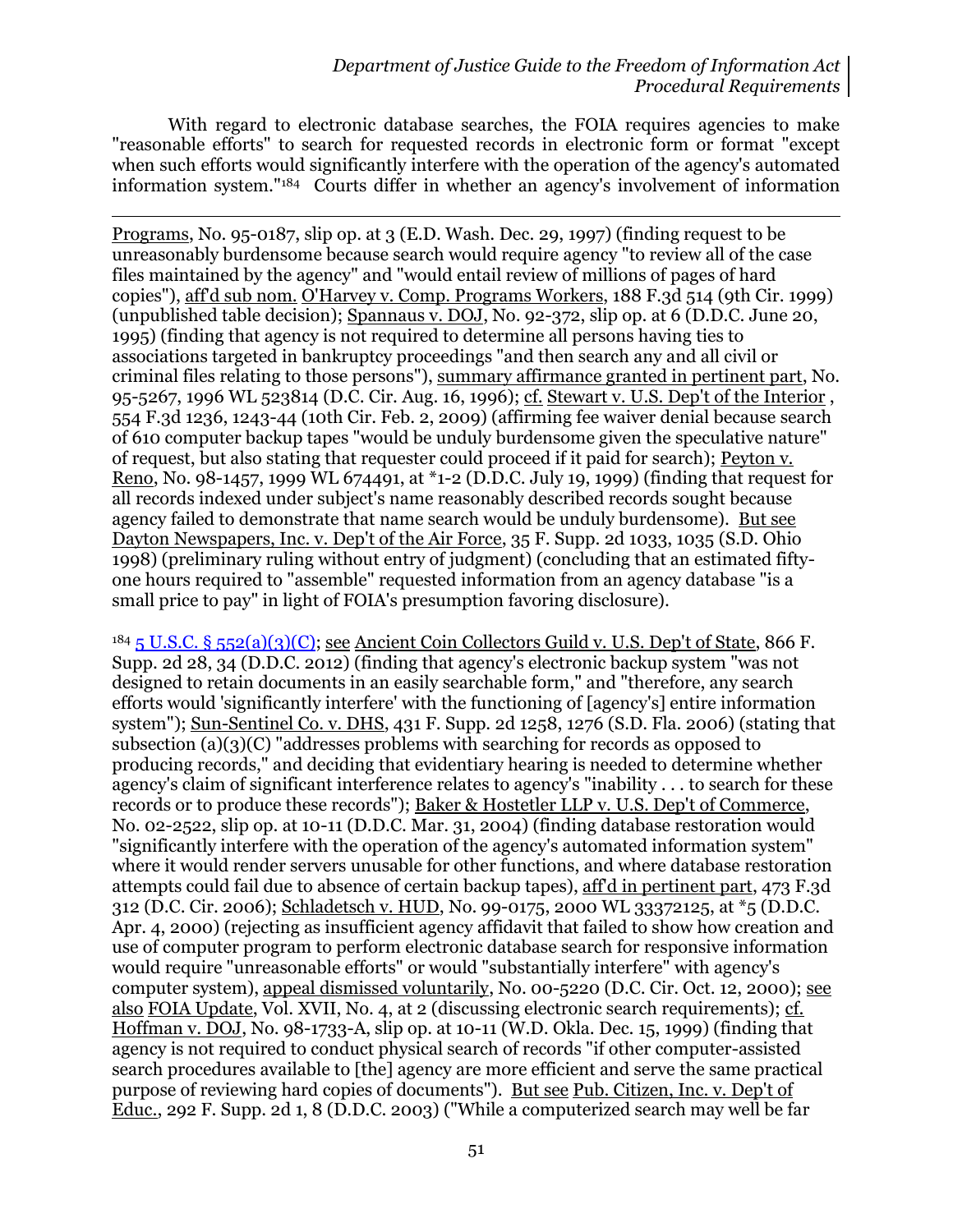technology professionals is required to perform a reasonable search for records,<sup>185</sup> but have recognized the challenge agencies face when conducting searches for records maintained in obsolete electronic media.186 The Court of Appeals for the District of Columbia Circuit has touched on the issue of searching backup tapes in Ancient Coin Collectors Guild v. U.S. Department of State, where it remanded the case back to the district court because the possibility existed that backup tapes could fill gaps in responsive records.<sup>187</sup> However, on remand, the district court found that although backup tapes did exist, searching this

more efficient and less costly than a manual search . . . it is apparent [under the facts of this particular case] that only the more cumbersome procedure is likely to turn up the requested information.").

 $\overline{a}$ 

<sup>185</sup> Compare Albino v. USPS, No. 01-C-563-C, 2002 WL 32345674, at \*7 (W.D. Wis. May 20, 2002) (declaring a search for responsive e-mail messages spanning five years to be inadequate because agency "did not enlist the help of information technology personnel . . . [who]... would have access to e-mail message archives" possibly containing requested records), with Fox News Network v. Bd. of Governors of the Fed. Reserve Sys., 639 F. Supp. 2d 384, 397 (S.D.N.Y. 2009) (holding that agency's "failure to use computer experts to search for [deleted] files does not render the search inadequate" (citing Baker & Hostetler LLP v. U.S. Dep't of Commerce, 473 F.3d 312 (D.C. Cir. 2006) and CareToLive v. FDA, 631 F.3d 336, 343-44 (6th Cir. 2011) (finding that because search of deleted emails "would merely be cumulative" of records already provided to plaintiff, agency "need not attempt to recover electronic data that has been deleted in order to . . . perform a reasonable search" because to adopt such a requirement "could potentially cripple agencies by requiring that after following their normal search procedures, they must have an information technology expert scan relevant computers and servers for additional information that might have been deleted").

<sup>186</sup> See Jennings v. FBI, No. 03-1651, slip op. at 8-9 (D.D.C. May 6, 2004) (finding that agency's search was adequate even when "faulty computer mechanism" rendered identifiable tape recordings of telephone conversations irretrievable); Burns, No. 99-3173, slip op. at 2 (D.D.C. Feb. 5, 2001) (concluding that an agency need not search through reelto-reel audiotapes containing requested recorded conversations, because "the equipment on which these reels could be played has broken and [has been] replaced with other, incompatible equipment," and agency is "not required to obtain new equipment to process [p]laintiff's FOIA request"); Lepelletier v. FDIC, No. 96-1363, transcript at 8 (D.D.C. Mar. 3, 2000) (refusing to require agency to undertake "an enormous effort that may not even work to try to convert [obsolete] computer files that nobody knows how to read now to provide information that [plaintiff] would like to have"), appeal dismissed as moot, 23 F. App'x 4 (D.C. Cir. 2001).

<sup>187</sup> 641 F.3d 504, 514-15 (D.C. Cir. 2011) (remanding for agency's explanation of "whether backup tapes of any potential relevance exist; if so whether their responsive material is reasonably likely to add to that already delivered; and, if these questions are answered affirmatively, whether there is any practical obstacle to searching them").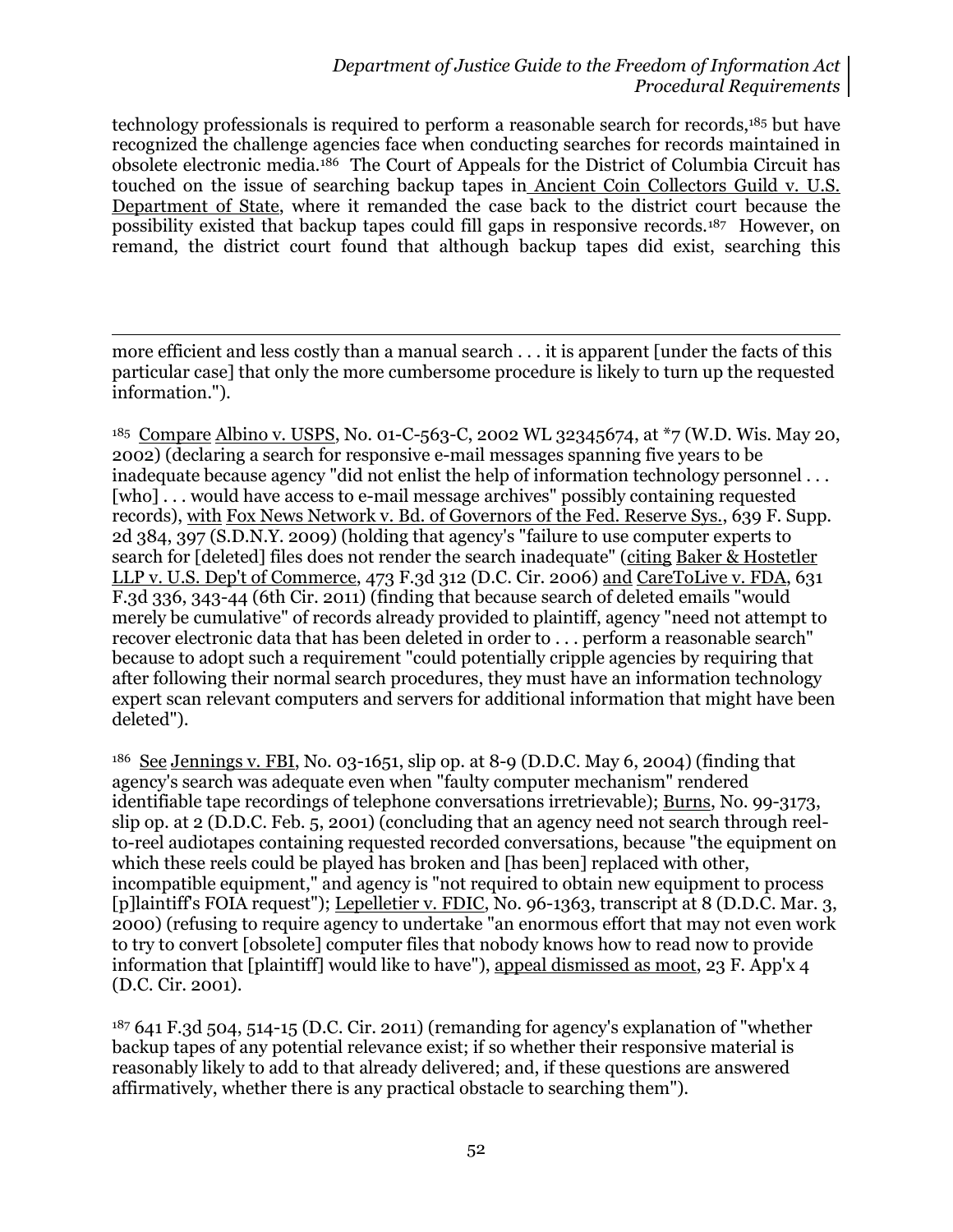material would be unlikely to result in responsive records and would be costly and inconvenient and so did not require it to be done. 188

A search for records has been found unnecessary when it was supported by an agency attestation that a person familiar with the records maintained by the agency had determined that no responsive records were, in fact, maintained.189 In the absence of such a showing, however, courts have required agencies to perform a search.<sup>190</sup>

Courts have held that agencies responding to FOIA requests need not process and disclose non-responsive records or non-responsive portions of otherwise responsive records.<sup>191</sup>

Finally, courts have recognized that an agency's search obligations for each request necessarily have a temporal limitation, or a "cut-off" date.192 Records created after the "cut-

<sup>188</sup> 866 F. Supp. 2d 28, 33 (D.D.C. 2012) (finding that "although other archival and backup systems do exist, attempting additional searches would not only be unlikely to result in additional responsive material, but would also be costly and inconvenient").

 $\overline{a}$ 

<sup>189</sup> See Espino v. DOJ, 869 F. Supp. 2d 25, 28 (D.D.C. 2012) (upholding agency's action in not searching for records when agency declarations stated that agency did not maintain requested records); Thomas v. Comptroller of the Currency, 684 F. Supp. 2d 29, 33 (D.D.C. 2010) (affirming agency's decision not to search when it determined that given its system of records, "there was no reasonable expectation of finding responsive documents"); American-Arab Anti-Discrimination Comm. v. DHS, 516 F. Supp. 2d 83, 87-88 (D.D.C. 2007) (finding sufficient agency's statement that it "does not maintain [requested] information" and ruling search "unnecessary" since affiant spoke to several ICE agents and as "Deputy Assistant Secretary for Operations, . . . [was] presumed able to familiarize himself with what statistics ICE does and does not maintain").

<sup>190</sup> See Robert v. DOJ, No. 05-2543, 2008 WL 2039433, at \*6-7 (E.D.N.Y. May 9, 2008) (ruling that agency's "conclusory statement that it does not maintain such documents" did not satisfy duty to search where unclear whether affiants had sufficient knowledge of agency practices and procedures to make such assertion); Defenders of Wildlife v. USDA, 311 F. Supp. 2d 44, 55 (D.D.C. 2004) (stating that an agency's "bare assertion that the Deputy Under Secretary saw the FOIA request and that he stated that he had no responsive documents is inadequate because it does not indicate that he performed any search at all").

<sup>191</sup> See [Pub. Investors Arb. Bar Ass'n v. S.E.C., 2013 WL 987769,](http://blogs.justice.gov/court-decisions/archives/286) at \*14 (D.D.C. 2013) (concluding that, " it is elementary that an agency's decision to withhold non-responsive material is not a violation of the FOIA"); Ctr. for Biological Diversity v. OMB, No. 07-04997, 2009 WL 1246690, at \*5 (N.D. Cal. May 5, 2009) (finding that agency "is not required to produce information that is not responsive to a FOIA request"); Cal. ex rel. Brown v. NHTSA, No. 06-2654, 2007 WL 1342514, at \*2 (N.D. Cal. May 8, 2007) (declining to order agency to disclose non-responsive information redacted from documents, and stating that "[a]n agency has no obligation to produce information that is not responsive to a FOIA request"); see also *FOIA Post*, ["FOIA Counselor Q&A"](http://www.justice.gov/oip/foiapost/2006foiapost3.htm) (posted 1/24/06) (addressing document "scoping" in context of e-mail).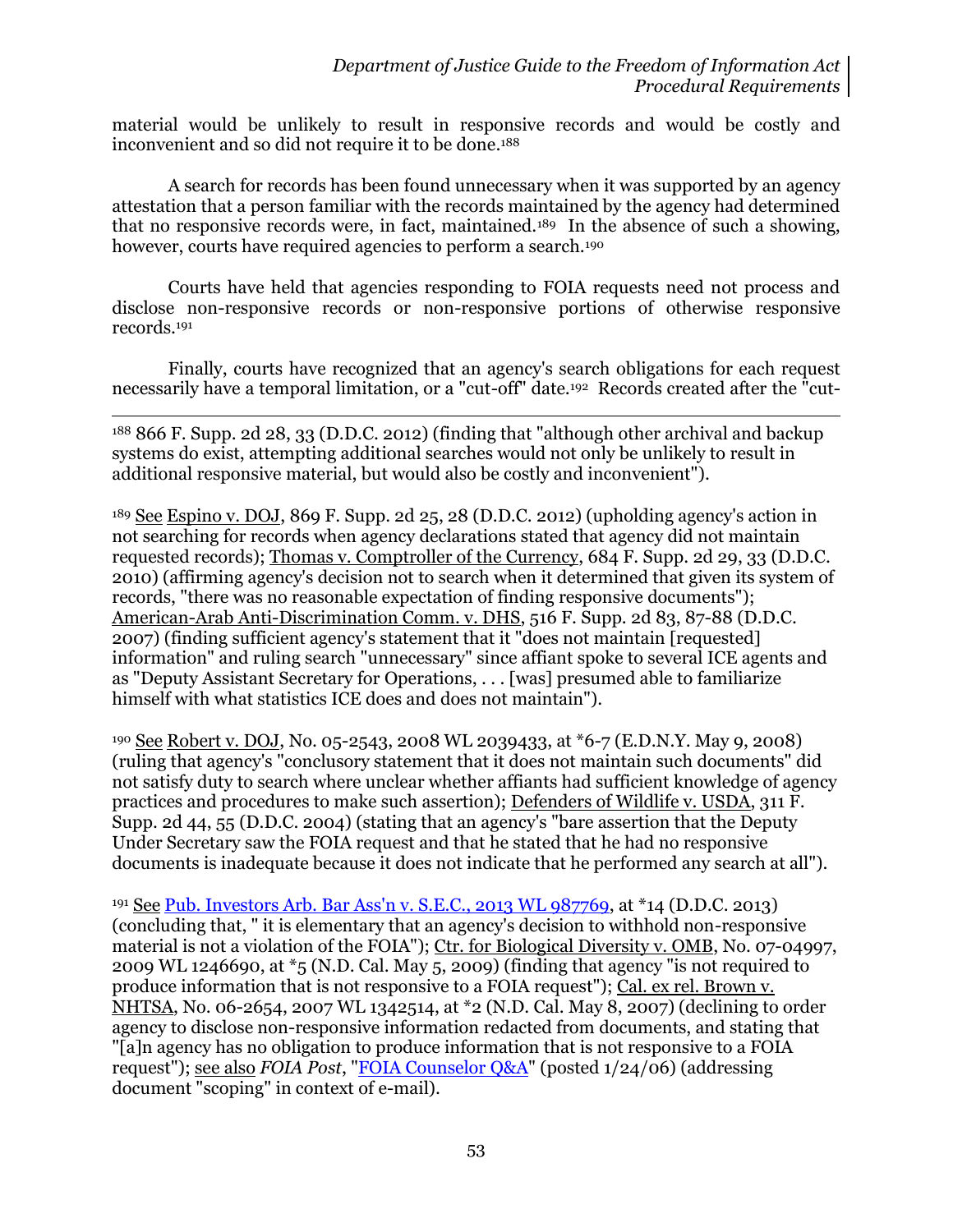off" date are treated as not responsive to the request.193 The D.C. Circuit declared that a cutoff date that is based on the date the agency conducts its search, "results in a much fuller search and disclosure" than a less inclusive "cut-off" date, such as one based on the date of the request or its receipt by the agency.194 While courts have found that an agency may choose not to use a "date-of-search cut-off" if "specific circumstances" warrant,<sup>195</sup> the agency

l <sup>192</sup> See Bonner v. U.S. Dept. of State, 928 F.2d 1148, 1152 (D.C. Cir. 1991) (finding that, "[t]o require an agency to adjust or modify its FOIA responses based on post-response occurrences could create an endless cycle of judicially mandated reprocessing"); Church of Scientology v. IRS, 816 F. Supp. 1138, 1148 (W.D. Tex. 1993) (observing that "there has to be a temporal deadline for documents that satisfy [a FOIA] request"), appeal dismissed by stipulation, No. 93-8431 (5th Cir. Oct. 21, 1993); see also *FOIA Post*, ["Use of 'Cut-Off' Dates](http://www.justice.gov/oip/foiapost/2004foiapost14.htm)  [for FOIA Searches"](http://www.justice.gov/oip/foiapost/2004foiapost14.htm) (posted 5/6/04) (explaining that "[t]he scope of a FOIA request has both substantive and temporal aspects").

<sup>193</sup> See Defenders of Wildlife v. U.S. Dep't of the Interior, 314 F. Supp. 2d 1, 12 n.10 (D.D.C. 2004) (recognizing that records created after date-of-search "cut-off" date specifically established by agency regulation "are not covered by [plaintiff's] request"); FOIA Update, [Vol. IV, No. 4,](http://www.justice.gov/oip/foia_updates/Vol_IV_4/page9.htm) at 14 (advising that records that "post-date" agency's "cut-off" date are not included within temporal scope of request); cf. James, 811 F. Supp. 2d at 358 (noting that agencies are not "require[d] to update or supplement a prior response to a request for records); Coven v. OPM, No. 07-1831, 2009 WL 3174423, at \*5-10 (D. Ariz. Sept. 29, 2009) (agreeing that agency is not obligated to continually provide daily, updated versions of records on ongoing basis, nor is it required to produce records created after agency responded).

<sup>194</sup> McGehee v. CIA, 697 F.2d 1095, 1104 (D.C. Cir. 1983), vacated on other grounds on panel reh'g & reh'g en banc denied, 711 F.2d 1076 (D.C. Cir. 1983); see Pub. Citizen v. Dep't of State, 276 F.3d 634, 644 (D.C. Cir. 2002) (favoring "date-of-search cut-off" because its use "might . . . result[] in the retrieval of more [responsive] documents" than would a cut-off based on date of request); Van Strum, 972 F.2d 1348, at \*2 (agreeing that date-of-search "cut-off" date is "the most reasonable date for setting the temporal cut-off in this case"); Ferguson v. U.S. Dep't of Educ., No. 09 Civ. 10057, 2011 WL 4089880, at \*10 (S.D.N.Y. Sept. 13, 2011) (ordering agency to conduct search for records between date-of-request and date-of-search cut-off dates because agency improperly limited temporal scope of first search to records dated prior to date of request); Vento v. IRS, No. 08-159, 2010 WL 1375279, at \*3 (D.V.I. March 31, 2010) (finding agency's regulations requiring date-ofrequest cut-off date unreasonable and favoring date-of-search cut-off date); Nielsen v. Bureau of Land Mgmt., 252 F.R.D. 499, 516 (D. Minn. 2008) (finding search not reasonable to extent agency employed date-of-request "cut-off" date); Edmonds Inst. v. U.S. Dep't of Interior, 383 F. Supp. 2d 105, 110-11 (D.D.C. 2005) (rejecting requester's call for use of dateof-release "cut-off" date in favor of date-of-search "cut-off" date, in accordance with agency's regulations).

<sup>195</sup> Pub. Citizen, 276 F.3d at 643; see, e.g., ACLU v. DHS, 738 F. Supp. 2d 93, 103-04 (D.D.C. 2010) (affirming agency's use of specific cut-off date agreed upon by plaintiff because it "did not appear under these circumstances to have been unreasonably utilized to improperly limit the scope of the plaintiff's request"); Jefferson v. BOP, 578 F. Supp. 2d 55, 60 (D.D.C. 2008) (recognizing that proper inquiry is "whether the cut-off date used was reasonable in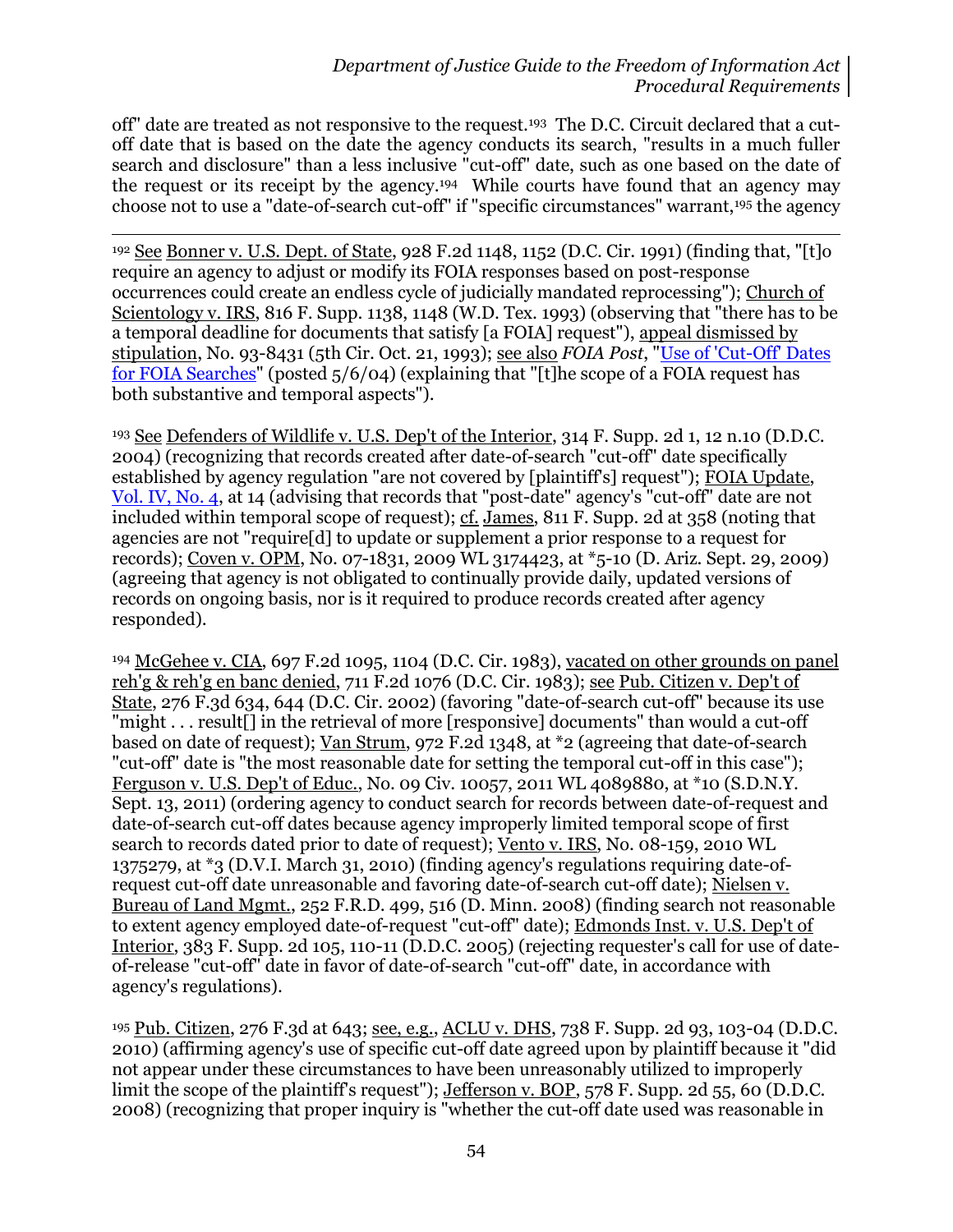may be required to articulate a "compelling justification" for doing so, <sup>196</sup> and searches have been found to be unreasonable when the requester was not made aware of the cut-off date being used. 197

#### **"Reasonably Segregable" Obligation**

The FOIA requires that "any reasonably segregable portion of a record" must be released "after deletion of the portions which are exempt" under the Act's nine exemptions.198 The Court of Appeals for the District of Columbia Circuit opined about the

 $\overline{a}$ light of the specific request" and concluding that date-of-request "cut-off" was reasonable because request sought records that had been created before request was made and that pertained to past events); Dayton Newspaper, Inc. v. VA, 510 F. Supp. 2d 441, 450-51 (S.D. Ohio 2007) (determining that date of 1995 final response was appropriate cut-off date "[i]n the absence of a record demonstrating the VA's cut-off date," because "at that point, Plaintiffs were put on notice that the VA was no longer searching for records"); Blazy v. Tenet, 979 F. Supp. 10, 17 (D.D.C. 1997) concluding that it was "reasonable under the circumstances" for agency to apply date-of-request "cut-off" to request that sought records concerning events that already had occurred (and records that already had been created) by time request was made), summary affirmance granted, No. 97-5330, 1998 WL 315583 (D.C. Cir. May 12, 1998); *FOIA Post*, ["Use of 'Cut-Off' Dates for FOIA Searches"](http://www.justice.gov/oip/foiapost/2004foiapost14.htm) (posted 5/6/04) (describing circumstances under which use of different "cut-off" dates may be reasonable). But see Or. Natural Desert Ass'n v. Gutierrez, 419 F. Supp. 2d 1284, 1288 (D. Or. 2006) (concluding that agency's date-of-request "cut-off" date regulation "is not reasonable on its face and violates FOIA").

<sup>196</sup> Pub. Citizen, 276 F.3d at 644; see, e.g., Ferguson, 2011 WL 4089880, at \*11 (ordering agency to conduct additional search because it failed to offer "more compelling justification" for using date-of-request cut-off date when performing search); In Def. of Animals v. NIH, 543 F. Supp. 2d 83, 98-99 (D.D.C. 2008) (finding search inadequate because agency failed to demonstrate reasonableness of date-of-search cut-off date that preceded final disclosure by eleven months, and ordering it to employ cut-off date no earlier than date of court's decision).

<sup>197</sup> See, e.g., In Def. of Animals, 543 F. Supp. 2d at 99 (finding search inadequate because, inter alia, agency failed to inform plaintiff of date-of-search cut-off date); Judicial Watch, Inc. v. DOE, 310 F. Supp. 2d 271, 305 (D.D.C. 2004) ("Because the [agency] imposed the ... cut-off date without informing [requester] of its intention to do so, the court must conclude that [agency's] search was inadequate."), aff'd in part, rev'd in part & remanded on other grounds, 412 F.3d 125 (D.C. Cir. 2005); cf. Techserve Alliance v. Napolitano, 803 F. Supp. 2d 16, 25-26 (D.D.C. 2011) (suggesting that agency should have informed requester of cutoff date, but finding that subsequent searches cured any defects related to limited time frame of initial search).

<sup>198</sup> 5 U.S.C. § [552\(b\) \(2006 & Supp. IV 2010\)](http://www.justice.gov/oip/amended-foia-redlined-2010.pdf) (sentence immediately following exemptions); see [Attorney General Holder's Memorandum for Heads of Executive Departments and](http://www.justice.gov/ag/foia-memo-march2009.pdf) [Agencies Concerning the Freedom of Information Act,](http://www.justice.gov/ag/foia-memo-march2009.pdf) 74 Fed. Reg. 51879 (Oct. 8, 2009) [hereinafter Attorney General Holder's FOIA Guidelines] (reminding agencies to "be mindful that the FOIA requires them to take reasonable steps to segregate and release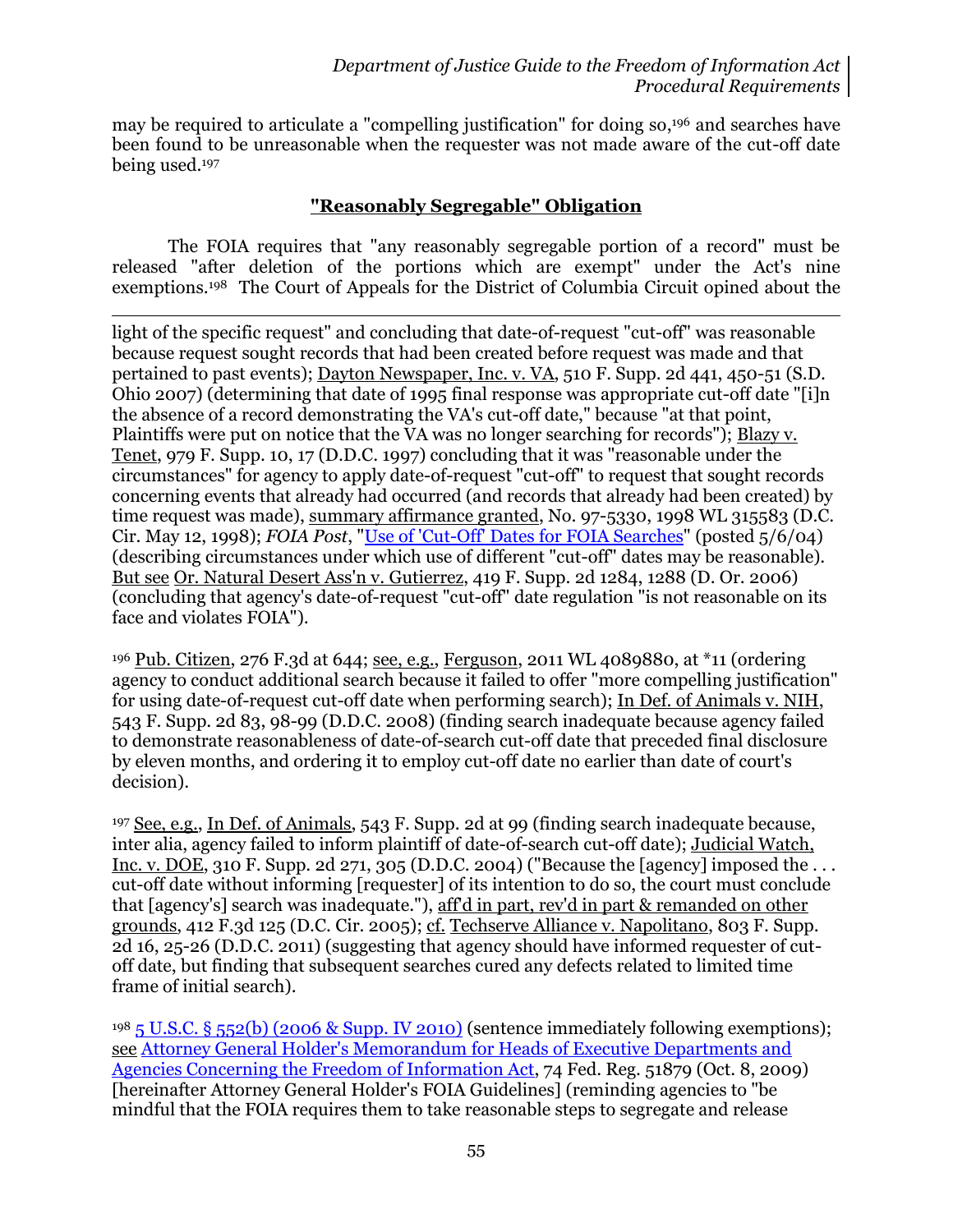meaning of the segregation obligation decades ago in Mead Data Center, Inc. v. U.S. Department of the Air Force.<sup>199</sup> There, the Court held that "a court may decline to order an agency to commit significant time and resources to the separation of disjointed words, phrases, or even sentences which taken separately or together have minimal or no information content."200 The D.C. Circuit also held in Mead Data that when nonexempt information is "inextricably intertwined" with exempt information, reasonable segregation is not possible.<sup>201</sup> The segregation analysis is frequently impacted by the volume of material

 $\overline{a}$ nonexempt information" and encouraging disclosure of portions of records that "may be covered [by a statutory exemption] only in a technical sense unrelated to the actual impact of disclosure"); see also *FOIA Post*, ["OIP Guidance: President Obama's FOIA Memorandum](http://www.justice.gov/oip/foiapost/2009foiapost8.htm)  [and Attorney General Holder's FOIA Guidelines -](http://www.justice.gov/oip/foiapost/2009foiapost8.htm) Creating a New Era of Open Government" (posted 4/17/09) ("Whether a release involves boxes of material, or only a few pages, it is important for agencies to remember that the increased transparency resulting from even a partial disclosure of records is worthwhile).

<sup>199</sup> 566 F.2d 242, 261 n.55 (D.C. Cir. 1977).

<sup>200</sup> Id.; accord Thomas v. DOJ, 260 F. App'x 677, 679 (5th Cir. 2007) (affirming denial of request for release of portions of audiotape transcripts reflecting requester's side of conversation while redacting third party's words because, given requester's interest in the third party's portion, release of solely requester's words would be "of little informational value" to requester (quoting FlightSafety Servs. v. Dep't of Labor, 326 F.3d 607, 613 (5th Cir. 2003))); Lead Indus. Ass'n v. OSHA, 610 F.2d 70, 86 (2d Cir. 1979) (noting "banalit[y]" and "uselessness" of information district court ordered to be segregated and disclosed, and reversing such order); The Shinnecock Indian Nation v. Kempthorne, 652 F. Supp. 2d 345, 370 (E.D.N.Y. 2009) ("In light of the substantial disclosure already undertaken by the government, the [c]ourt decline[d] to compel the disclosure, line-by-line, . . . which . . . in the end, provide no useful additional information to the plaintiff.").

<sup>201</sup> Mead Data Cent., Inc., 566 F.2d at 260; see, e.g., Pub. Emps. for Envtl. Responsibility v. U.S. Section Int'l Boundary & Water Comm'n., 839 F. Supp. 2d 304, 328-29 (D.D.C. 2012) (accepting agency's assertion that "'any records withheld in full were [protected by Exemption 5] with any non-exempt portions being inextricably intertwined with exempt portions"); Fischer v. DOJ, 723 F. Supp. 2d 104, 115 (D.D.C. 2010) ("Having shown both the highly sensitive nature of the exempt information and that non-exempt information is so intertwined with exempt information that the [agency] could not release any meaningful portion without disclosing exempt information, [the agency] has satisfied its segregability burden."); Durrani v. DOJ, 607 F. Supp. 2d 77, 88 (D.D.C. 2009) (declaring that to justify withholdings, agencies must show that "exempt and nonexempt information are 'inextricably intertwined,' such that excision of exempt information would impose significant costs on the agency and produce an edited document with little informational value" (citing Mays v. DEA, 234 F.3d 1324, 1327 (D.C. Cir. 2000) (quoting Neufeld v. IRS, 646 F.2d 661, 666 (D.C. Cir. 1981)))); The Shinnecock Indian Nation, 652 F. Supp. 2d at 372-73 (finding that "the facts as presented by the author . . . are done in a fashion that 'reveal[s] the evaluative process by which [he, as a member of the decision-making chain] arrived at [his] conclusions and what those predecisional conclusions are'" and holding that factual information could not be reasonably segregated) (citing Lead Indus., 610 F.2d at 83); James Madison Project v. CIA, 607 F. Supp. 2d 109, 131 (D.D.C. 2009) (approving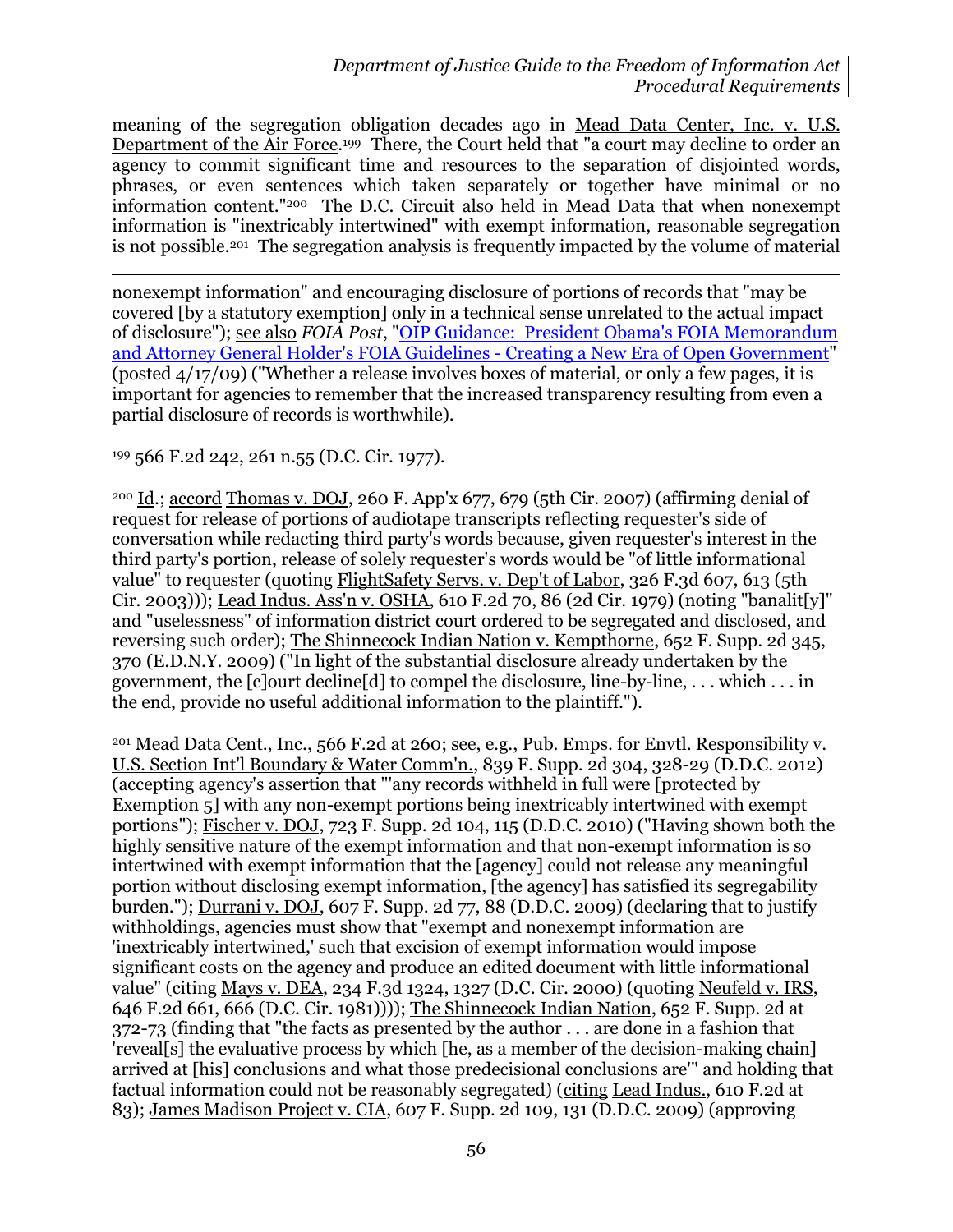at issue.202 However, the D.C. Circuit has also ruled that segregability should not be determined based on an evaluation of whether nonexempt portions of documents would be "helpful" to the requester if segregated and released.<sup>203</sup>

l

agency's determination that it could not reasonably segregate certain nonexempt material because it was "so inextricably intertwined" with exempt material consisting of classified information and information concerning intelligence sources and methods); Schoenman, 2009 WL 763065, at \*26 (approving agency's determination "that the 'fragmented' and 'isolated' occurrences of non-exempt material . . . are so 'inextricably intertwined with the exempt information' that the non-exempt material could not be reasonably segregated"); cf. L.A. Times Commc'ns LLC v. U.S. Dep't of Labor, 483 F. Supp. 2d 975, 986-7 (C.D. Cal. 2007) (finding that agency met its segregability obligation where Exemption 6 protected information pertaining to civilian contractors "currently residing in Iraq or Afghanistan," and agency databases contained no information to distinguish which contractors (or families) still resided in those countries and which ones resided elsewhere). But see Antonelli v. BOP, 623 F. Supp. 2d 55, 60 (D.D.C. 2009) (rejecting agency's assertion that it withheld documents in full because segregating information would "destroy[] the integrity of [requested] document as whole" because such a standard failed to demonstrate that exempt and non-exempt information were inextricably intertwined and could not be reasonably segregated).

<sup>202</sup> Mead Data Cent., Inc., 566 F.2d at 261 & n.55; see also FlightSafety Servs. Corp. v. Dep't of Labor, 326 F.3d 607, 613 (5th Cir. 2003) (per curiam) (concluding that documents contained no reasonably segregable information because, inter alia, "any disclosable information is so inextricably intertwined with the exempt, confidential information that producing it would require substantial agency resources and produce a document of little informational value"); Solar Sources, Inc. v. United States, 142 F.3d 1033, 1039 (7th Cir. 1998) (finding that because agency would require eight work-years to identify all nonexempt documents in millions of pages of files, very small percentage of documents that could be released were not "reasonably segregable"); Doherty v. DOJ, 775 F.2d 49, 53 (2d Cir. 1985) ("The fact that there may be some nonexempt matter in documents which are predominantly exempt does not require the district court to undertake the burdensome task of analyzing approximately 300 pages of documents, line-by-line."); Yeager v. DEA, 678 F.2d 315, 322 n.16 (D.C. Cir. 1982) (noting that it was appropriate to consider factors of "intelligibility" and "burden" imposed by segregation of nonexempt material); Lead Indus. Ass'n, 610 F.2d at 86 (holding that information is not reasonably segregable "if the proportion of nonexempt factual material is relatively small and is so interspersed with exempt material that separation by the agency and policing . . . by the courts would impose an inordinate burden"); Brown v. DOJ, 734 F. Supp. 2d, 99, 110-11 (D.D.C. 2010) (finding agency's withholdings of plaintiff's name, cities, and file numbers proper where "there is no indication that the [agency] acted in bad faith in segregating and releasing nonexempt information in the nearly 1,000 pages released to plaintiff" and "[agency] need not expend substantial time and resources to 'yield a product with little, if any, informational value'"); Schoenman, 2009 WL 763065, at \*26 (finding agency withholdings proper because, inter alia, "it makes little sense to require [agency] to spend time and resources redacting entire documents in order to provide Plaintiff with his name, dates he has already been provided, and the basic letterhead . . . of the document") (citing <u>Mead Data Cent., Inc.</u>, 566 F.2d at 261 n.55); Arizechi v. IRS, No. 06-5292, 2008 WL 539058, at \*5 (D.N.J. Feb. 25, 2008) (unpublished disposition) (stating that, regarding summonses, segregability requirement is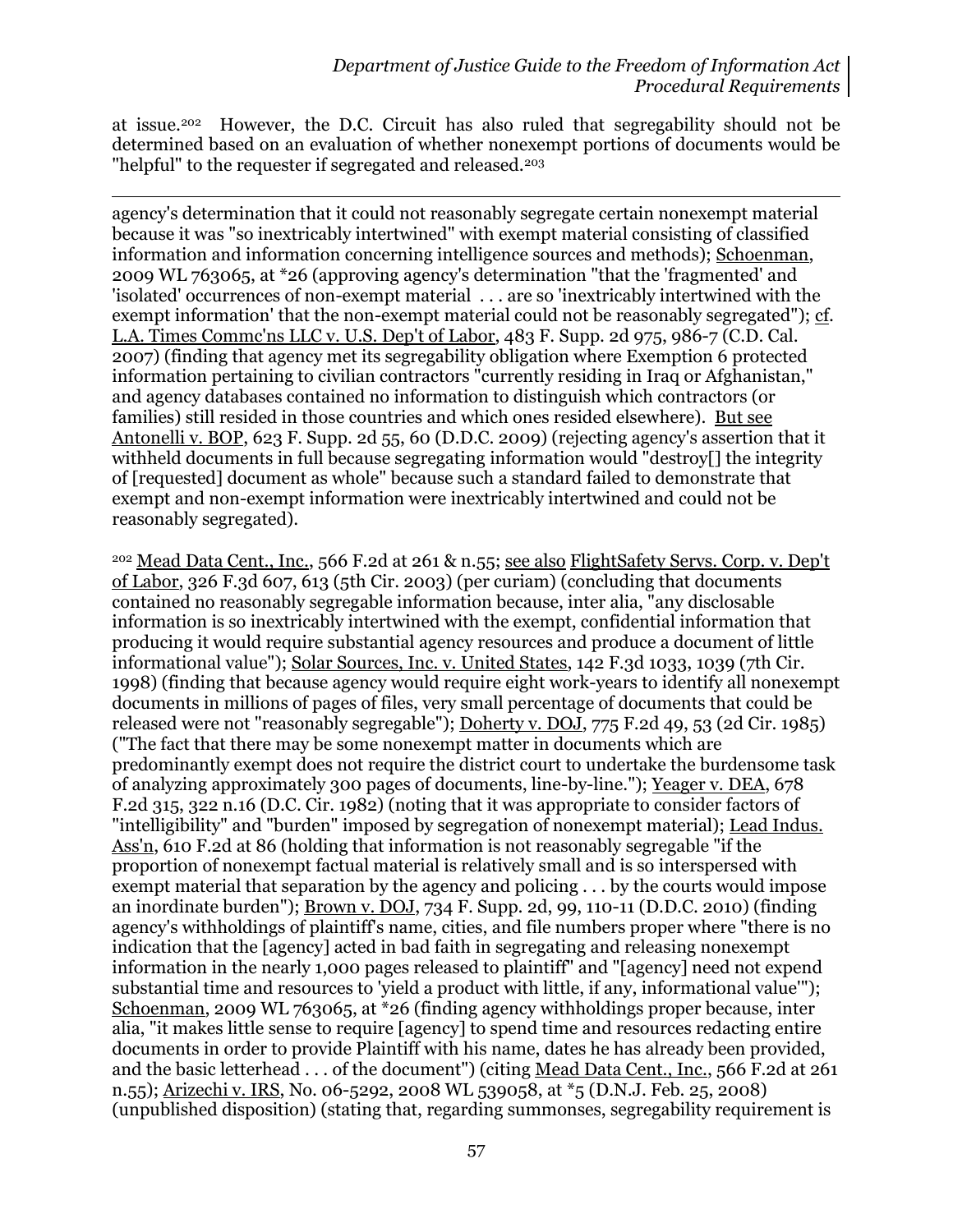Courts have required agencies to demonstrate that they have disclosed all reasonably segregable, nonexempt information, <sup>204</sup> with some courts finding that the agency failed to

 $\overline{a}$ "futile" because "[r]edaction of names and addresses of the witnesses and releasing a blank summons would serve no purpose and is not required"); Rugiero v. DOJ, 234 F. Supp. 2d 697, 707-09 (E.D. Mich. 2002) (concluding that "[i]n this case, the burden of segregation does not outweigh the significant value of the information to Plaintiff because it does not appear that the Government would have to expend a large amount of additional time and resources to provide Plaintiff with the segregable information" from 364 pages); Warren v. SSA, No. 98-0116, 2000 WL 1209383, at \*5 (W.D.N.Y. Aug. 22, 2000) (refusing to order segregation of standard forms containing personal information because "if the [agency] were to redact the requested documents in a manner that would remove all exempted . . . information, the resulting materials would be little more than templates"), aff'd in pertinent part, 10 F. App'x 20 (2d Cir. 2001); Eagle Horse v. FBI, No. 92-2357, slip op. at 5-6 (D.D.C. July 28, 1995) (finding disclosure of polygraph examination -- after protecting sensitive structure, pattern, and sequence of questions -- was not feasible without reducing product to "unintelligible gibberish").

 $203$  See Stolt-Nielsen Transp. Group, Ltd. v. United States, 534 F.3d 728, 734 (D.C. Cir. 2008) (rejecting agency's assertion that "the redacted documents without names and dates would provide no meaningful information," and declaring that information need not be "helpful to the requestee [to require that] the government must disclose it"); see also Mead Data Cent., Inc. v. U.S. Dep't of the Air Force, 566 F.2d 242, 261 n.55 (D.C. Cir. 1977) (stating that while "information content" is a legitimate consideration, it "does not mean that a court should approve an agency withholding because of the court's low estimate of the value to the requester of the information withheld"); Schoenman v. FBI, No. 04-2202, 2009 WL 763065, at \*26 (D.D.C. Mar. 19, 2009) (upholding agency's segregation efforts and noting that they were not based upon an "impermissible determination that the substantive content of the [nonexempt] information, although reasonably segregable, 'provides no meaningful information'" (quoting Stolt-Nielsen Transp. Group, Ltd., 534 F.3d at 734)).

<sup>204</sup> See, e.g., Schoenman v. FBI, 841 F. Supp. 2d 69, 80 (D.D.C. 2012) (finding that agency's "line-by-line review of each document in an attempt to identify and release non-exempt portions of each document" satisfies requirement to reasonably segregate nonexempt information); Gray v. U.S. Army Criminal Investigation Command, 742 F. Supp. 2d 68, 75-6 (D.D.C. 2010) (noting that "every single one of the roughly 40 documents . . . is accompanied by a statement that the document is withheld "in its entirety under Exemptions  $[(6), (7)(A)$  and  $(7)(C)]$ ""); Showing Respect to Animals v. U.S. Dept. of Interior, 730 F. Supp. 2d 180, 199 (D.D.C. 2010) (finding that FOIA officer's declaration that she "personally reviewed each of the documents . . . and conducted a thorough segregability analysis" and "detailed descriptions of each document and portions that [were] withheld either in part or in whole" show that agency met segregability obligations); cf. Elec. Frontier Found. v. DOJ, No. 07-00403, slip op. at 17 (D.D.C. Aug. 14, 2007) (concluding that although agency declarations never explicitly used term "segregability," statements "[c]onsidered as a whole," demonstrate agency's segregability analysis), reconsideration denied, 532 F. Supp. 2d 22 (D.D.C. 2008); Anderson v. CIA, 63 F. Supp. 2d 28, 30 (D.D.C. 1999) (declining, "especially in the highly classified context of this case," to "infer from the absence of the word 'segregable' [in the agency's affidavit] that segregability was possible");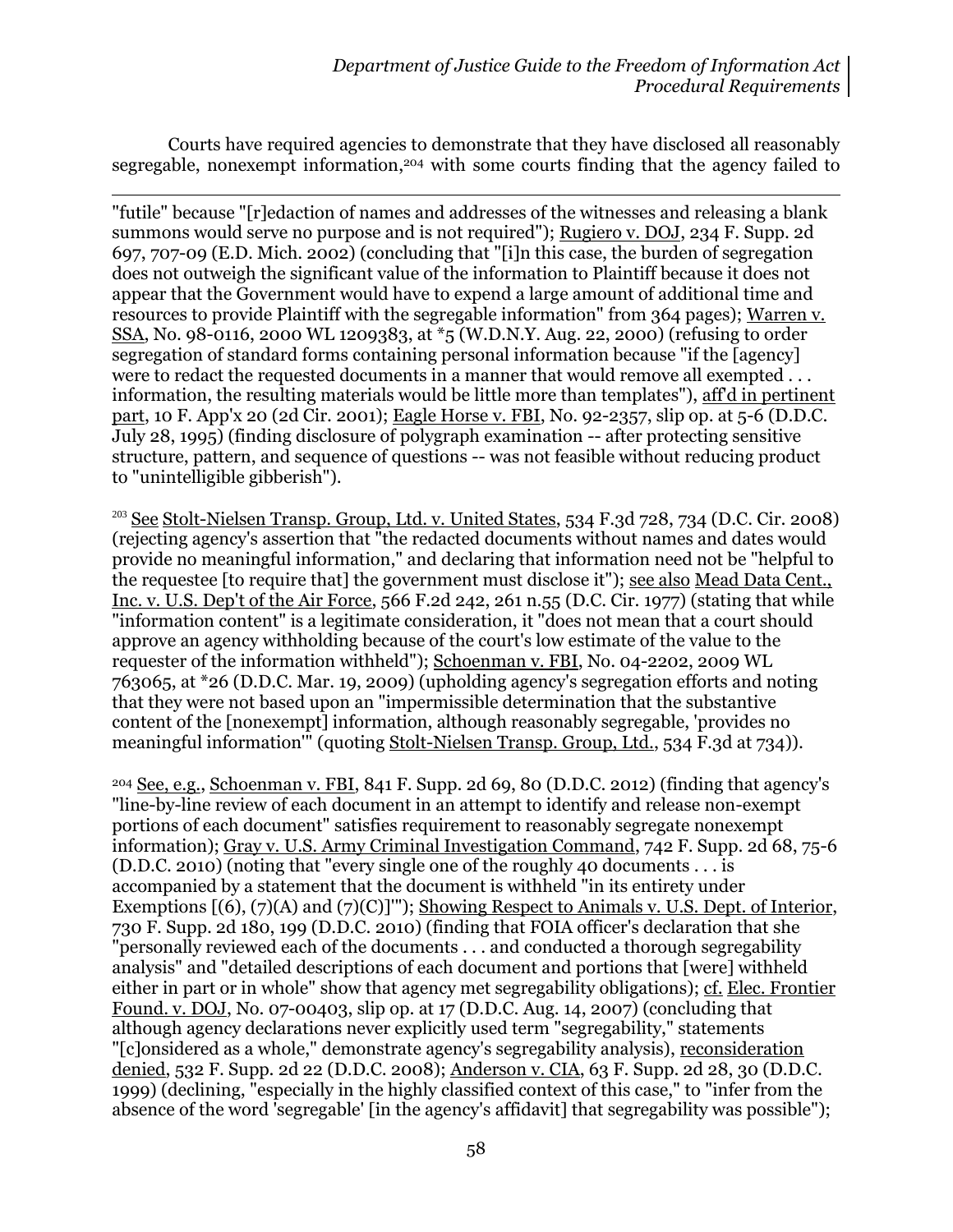make the required showing.<sup>205</sup> Appellate courts have addressed the issue either by making their own determination or remanding the case for findings on this point. <sup>206</sup>

see also FOIA Update, [Vol. XIV, No. 3,](http://www.justice.gov/oip/foia_updates/Vol_XIV_3/page7.htm) at 11-12 ("OIP Guidance: The 'Reasonable Segregation' Obligation").

l

<sup>205</sup> See Stolt-Nielsen Transp. Group, Ltd., 534 F.3d at 734 (finding agency official's declaration that paralegal reviewed pages line-by-line to assure himself that he was withholding only exempt information to be insufficient for court to accept agency's segregability determinations); Davin v. DOJ, 60 F.3d 1043, 1052 (3d Cir. 1995) ("The statements regarding segregability are wholly conclusory, providing no information that would enable [plaintiff] to evaluate the FBI's decisions to withhold."); Patterson v. IRS, 56 F.3d 832, 840 (7th Cir. 1995) (finding that an agency is not entitled to withhold an entire document if only "portions" contain exempt information); Wightman v. ATF, 755 F.2d 979, 983 (1st Cir. 1985) (holding that detailed "process of segregation" is not unreasonable for request involving thirty-six document pages); Bristol-Myers Co. v. FTC, 424 F.2d 935, 938 (D.C. Cir. 1970) (stating that "statutory scheme does not permit a bare claim of confidentiality to immunize agency [records] from scrutiny" in their entireties); Chesapeake Bay Found. v. U.S. Army Corps. of Eng'rs., 677 F. Supp. 2d 101, 109 (D.D.C. 2009) (requiring agency to supplement its declarations and exhibits because there was "no evidence to support" that agency complied with its segregability obligation and refusing "to take on faith" agency's assertions that it had complied); In Def. of Animals v. NIH, 543 F. Supp. 2d 83, 107-08 (D.D.C. 2008) (ordering agency to segregate and release subject matter of invoices and equipment purchase-related e-mails even where sub-contractor and vendor names and estimated costs might be properly withheld under Exemptions 4 and 5); United Am. Fin., Inc. v. Potter, 531 F. Supp. 2d 29, 44-45 (D.D.C. 2008) (rejecting agency's conclusory statement that all reasonably segregable material was released because it failed to explain why factual information in an e-mail reporting or summarizing a telephone call, which was otherwise properly exempt under deliberative process privilege, was not reasonably segregable);  $\overline{ACLU}$  v. FBI, 429 F. Supp. 2d 179, 193 (D.D.C. 2006) (finding that agency did not establish that factual portions of e-mail messages were inextricably intertwined with material exempt as deliberative); Mokhiber v. U.S. Dep't of the Treasury, 335 F. Supp. 2d 65, 70 (D.D.C. 2004) (granting plaintiff's motion for summary judgment when agency declarations failed to show that agency "even attempted" to meet segregability obligations); Neely v. FBI, No. 7:97-0786, Order at 1 (W.D. Va. Jan. 25, 1999) (finding that agency applied exemptions "in a wholesale fashion" and without adequate explanation), vacated & remanded on other grounds, 208 F.3d 461 (4th Cir. 2000); Church of Scientology v. IRS, 816 F. Supp. 1138, 1162 (W.D. Tex. 1993) ("The burden is on the agency to prove the document cannot be segregated for partial release.")

<sup>206</sup> See, e.g., Missouri Mo. Coal. for the Env't Found. v. U.S. Army Corps of Eng'rs, 542 F.3d 1204, 1211-13 (8th Cir. 2008) (declining to affirm application of exemption to all documents in their entireties and remanding case for segregability analysis because district court made no segregability findings); Stolt-Nielsen Transp. Group, Ltd., 534 F.3d at 734 (remanding for failure to make specific findings of segregability regarding withheld documents and stating that "[w]hile . . . we could conduct a further review in this court under our de novo standard, in the interest of efficiency" we "'leave it to the district court to determine on remand whether more detailed affidavits are appropriate or whether an alternative such as in camera review'" is best (quoting Krikorian v. Dep't of State, 984 F.2d 461, 467 (D.C. Cir.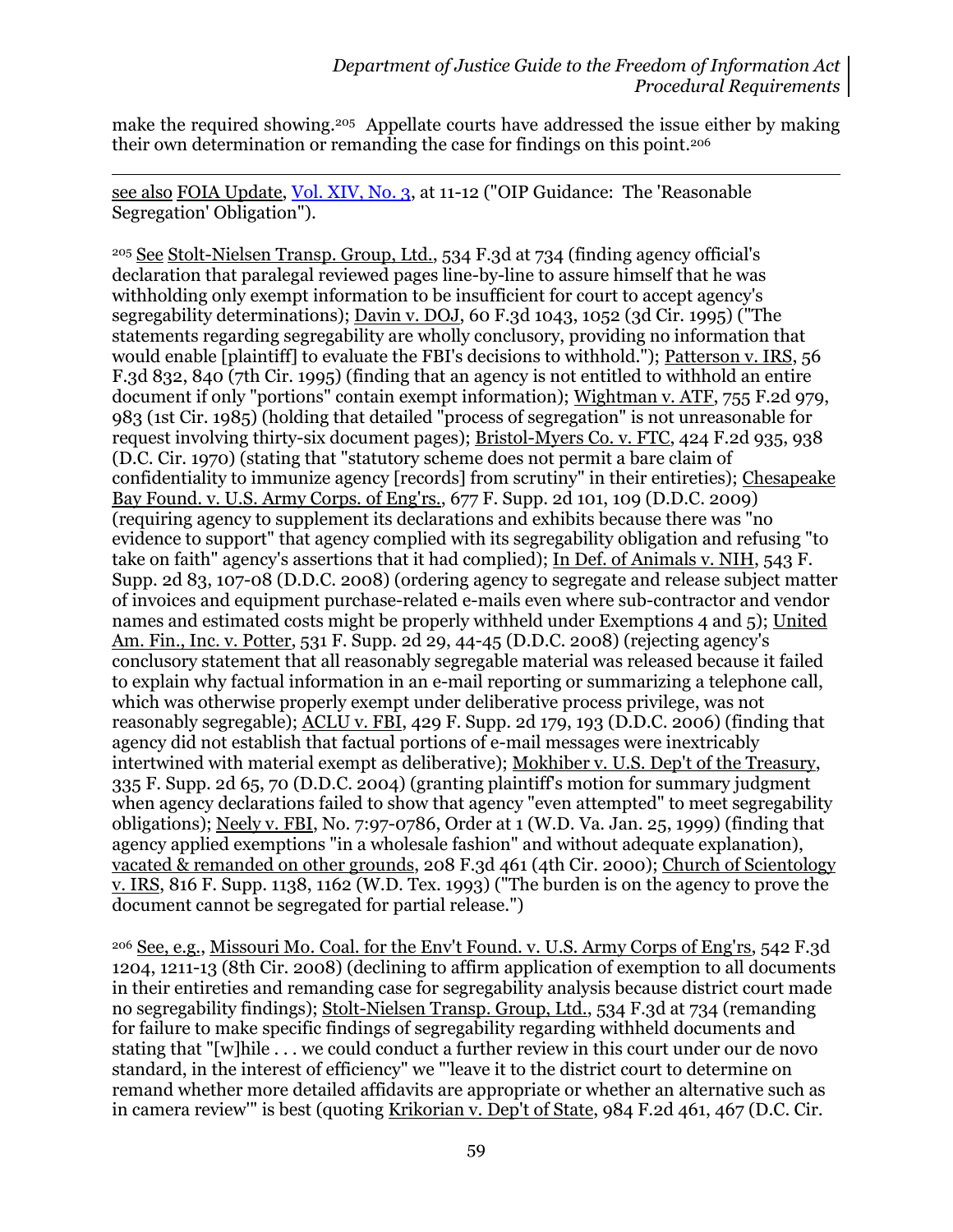When agencies demonstrate that the withheld records are exempt in their entireties, courts have upheld the determination that no segregation is possible.<sup>207</sup>

 $\overline{a}$ 1993))); Juarez v. DOJ, 518 F.3d 54, 60-61 (D.C. Cir. 2008) (relying on affidavits to conduct segregability analysis itself, stating "we need not prolong the case further by remanding it . . . [a]s we have the same record before us as did the district court," and concluding that nothing was improperly withheld); Morley v. CIA, 508 F.3d 1108, 1123 (D.C. Cir. 2007) (recognizing district court's affirmative duty to consider segregability issue sua sponte and remanding for segregability determination); Trentadue v. Integrity Comm., 501 F.3d 1215, 1230-31 (10th Cir. 2007) (finding that district court "erred in refusing to conduct a severability analysis"); Trans-Pac. Policing Agreement v. U.S. Customs Serv., 177 F.3d 1022, 1027-28 (D.C. Cir. 1999) (remanding case to district court for determination of releasability of "four or six digits" of ten-digit numbers withheld in full); Isley v. EOUSA, No. 98-5098, 1999 WL 1021934, at \*7 (D.C. Cir. Oct. 21, 1999) (remanding case to district court for segregability finding even though neither party raised segregability issue in district court).

<sup>207</sup> See, e.g., Judicial Watch, Inc. v. DOJ, 432 F.3d 366, 371-72 (D.C. Cir. 2005) (holding that because Exemption 5 protects from disclosure attorney work-product documents in full, including factual portions, such portions are not subject to segregability); Students Against Genocide v. Dep't of State, 257 F.3d 828, 837 (D.C. Cir. 2001) (declaring that an agency is not obligated to segregate and release images from classified photographs by "produc[ing] new photographs at a different resolution in order to mask the [classified] capabilities of the reconnaissance systems that took them"); ACLU v. CIA, No. 11-0933, 2012 WL 4356338, at \*14 (D.D.C. Sept. 25, 2012) (holding that court need not determine whether "limited purely factual portions" should be segregated because it has already found that information was properly withheld under Exemptions 1 and 3); Elec. Frontier Found. v. DOJ, No. 11-939, 2012 WL 4319901, at \*8 (D.D.C. Sept. 21, 2012) (finding that "although only portions of the OLC Opinion were withheld under Exemption 1, the entirety of the OLC Opinion was withheld under Exemption 5, leaving nothing significant that could be disclosed in a redacted format"); Jarvik v. CIA, 741 F. Supp. 2d 106, 121 (D.D.C. 2010) (holding that agency satisfied its burden of establishing that no portion of withheld documents could be segregated because "giving any information regarding the results of its search . . . 'would reveal sensitive intelligence capabilities and interests (or lack thereof)'"); The Shinnecock Indian Nation, 652 F. Supp. 2d at 370 ("With respect to the work product doctrine [under Exemption 5], because the protection applies to both factual and opinion-related material, no segregability issues arise."); Covington v. McLeod, 646 F. Supp. 2d 66, 72 (D.D.C. 2009) (noting that "the nature" of "an individual's statement or minutes of a grand jury proceeding" are "simply incompatible with segregation" under applicable exemptions), affirmed, No. 09-5336, 2010 WL 2930022, at \*1 (D.C. Cir. 2010) (per curiam); Makky v. Chertoff, 489 F. Supp. 2d 421, 441 n.23 (D.N.J. 2007) (noting that "[t]he Court is not in a position to second-guess agency decisions relating to the segregability of non-exempt information when the information implicates national security concerns"); Nat'l Sec. Archive Fund, Inc. v. CIA, 402 F. Supp. 2d 211, 221-22 (D.D.C. 2005) (concluding that agency's declaration "[t]aken in its entirety" shows that 2004 National Intelligence Estimate (NIE) on Iraq is summarization of classified material, and that NIE contains no "segregable portions that might sensibly be released"); Aftergood v. CIA, No. 02-1146, slip op. at 4 n.1 (D.D.C. Feb. 6, 2004) ("Because the plaintiff seeks the disclosure of a single [budget] number, the court concludes that it would be impossible to segregate information from this request."), motion to alter or amend judgment denied, 2004 U.S. Dist. LEXIS 27035, at \*8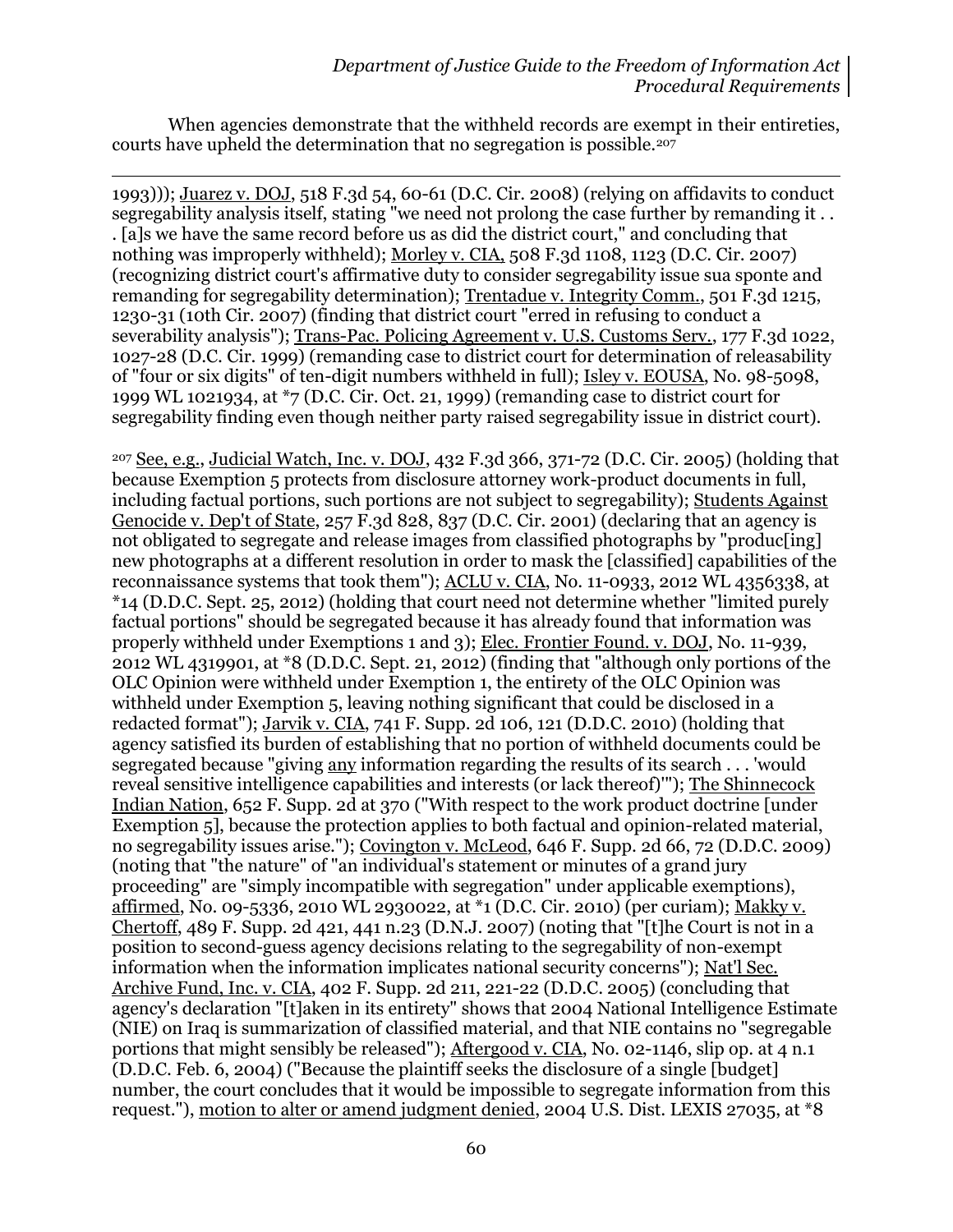On occasion, courts have addressed the issue of an agency's technological ability to segregate records maintained in non-traditional formats and have held that records "[are] not reasonably segregable where the agency attested that it lacked the technical capabilities to edit the records in order to disclose non-exempt portions."<sup>208</sup>

Finally, when an agency completes its segregability analysis and determines that portions of the responsive documents can be disclosed as nonexempt and other portions are appropriately withheld as exempt, the resulting partial record disclosure must satisfy statutory document marking obligations.<sup>209</sup> Agencies are required by the FOIA to mark partially-disclosed records so that the amount of deleted materials, and the exemption asserted are apparent, unless such markings would an interest protected by the exemption being asserted. <sup>210</sup> If technologically feasible, these markings should be placed in the record at the place where the deletion is made.<sup>211</sup>

## **Consultations and Referrals**

When an agency locates records responsive to a FOIA request, it should determine whether another agency or agency component has a "substantial interest" in any of the records or information contained in the records.212 As a matter of sound administrative

 $\overline{a}$ (D.D.C. Sept. 29, 2004); Schrecker v. DOJ, 74 F. Supp. 2d 26, 32 (D.D.C. 1999) (finding that confidential informant "source codes and symbols are assigned in such a specific manner that no portion of the code is reasonably segregable"), rev'd & remanded in part on other grounds, 254 F.3d 162 (D.C. Cir. 2001).

<sup>208</sup> Milton v. DOJ, 842 F. Supp. 2d 257, 259-61 (D.D.C. 2012) (explaining that segregability analysis focuses on "the agency's current technological capacity" and holding that responsive telephone conversations were not reasonably segregable because agency did not possess technological capacity to segregate non-exempt portions of requested records); see also Mingo v. DOJ, 793 F. Supp. 2d. 447, 454-55 (D.D.C. 2011) (concluding that nonexempt portions of recorded telephone calls are inextricably intertwined with exempt portions because agency "lacks the technical capability" to segregate information that is digitally recorded); Antonelli v. BOP, 591 F. Supp. 2d 15, 27 (D.D.C. 2008) (same); Swope v. DOJ, 439 F. Supp. 2d 1, 7 (D.D.C. 2006) (same).

<sup>209</sup> See [5 U.S.C. § 552\(b\)](http://www.justice.gov/oip/amended-foia-redlined-2010.pdf) (paragraph immediately following exemptions).

<sup>210</sup> [Id;](http://www.justice.gov/oip/amended-foia-redlined-2010.pdf) see *FOIA Post*, ["OIP Guidance: Segregating and Marking Documents for Release In](http://www.justice.gov/oip/foiapost/2008foiapost26.htm)  [Accordance With the OPEN Government Act"](http://www.justice.gov/oip/foiapost/2008foiapost26.htm) (posted 10/23/08).

<sup>211</sup> [5 U.S.C. § 552\(b\);](http://www.justice.gov/oip/amended-foia-redlined-2010.pdf) see *FOIA Post*, ["OIP Guidance: Segregating and Marking Documents](http://www.justice.gov/oip/foiapost/2008foiapost26.htm)  [for Release In Accordance With the OPEN Government Act"](http://www.justice.gov/oip/foiapost/2008foiapost26.htm) (posted 10/23/08).

<sup>212</sup> See 5 U.S.C. § [552\(a\)\(6\)\(B\)\(iii\)\(III\) \(2006 & Supp. IV 2010\)](http://www.justice.gov/oip/amended-foia-redlined-2010.pdf) (describing that one of three statutory circumstances where agencies can extend time to respond concerns "the need for consultation . . . with another agency [or among two or more agency components] having a substantial interest in the determination of the request").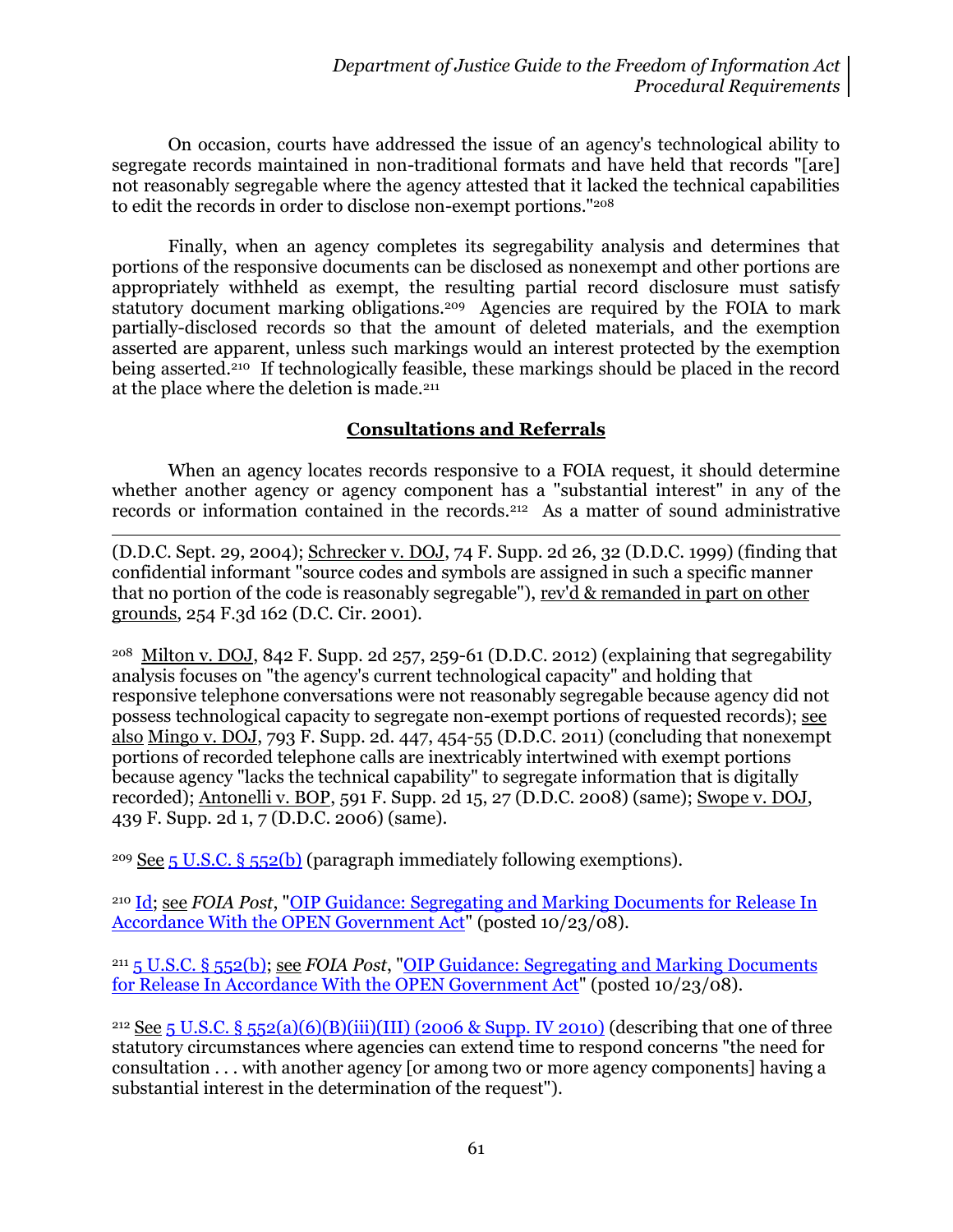practice, an agency should consult with any other agency or agency component whose information appears in the responsive records, especially if that other agency or component is better able to determine whether the information is exempt from disclosure.213 The Department of Justice has issued detailed guidance for agencies to follow when consulting with other entities.<sup>214</sup>

When an agency locates records that originated with another agency or component, as a matter of sound administrative practice it should ordinarily refer those records to their originator so that that agency can make a direct response to the requester on those records. 215 The referring agency ordinarily should advise the requester of the referral and of the name of the agency FOIA office to which it was made.<sup>216</sup>

In Sussman v. U.S. Marshals Service, the Court of Appeals for the District of Columbia Circuit ruled that although consultations are the only procedure expressly mentioned in the FOIA to address situations where another agency has an interest in the handling of requested records, it was permissible for agencies to refer records to their originator for direct response to the requester.<sup>217</sup> The D.C. Circuit found that referring documents for direct response is a reasonable procedure so long as it does not "lead to improper withholding."218 Additionally, the Department of Justice's guidance on referrals advises agencies not to refer records to an entity that is not itself subject to the FOIA.<sup>219</sup>

 $\overline{a}$ <sup>213</sup> See DOJ, OIP Guidance: [Referrals, Consultations, and Coordination: Procedures for](http://www.justice.gov/oip/foiapost/2011foiapost42.html)  [Processing Records when Another Agency or Entity Has an Interest in Them \(2011\);](http://www.justice.gov/oip/foiapost/2011foiapost42.html) cf. [DOJ](http://www.gpo.gov/fdsys/pkg/CFR-2012-title28-vol1/xml/CFR-2012-title28-vol1.xml#seqnum16.4)  [FOIA Regulations, 28](http://www.gpo.gov/fdsys/pkg/CFR-2012-title28-vol1/xml/CFR-2012-title28-vol1.xml#seqnum16.4) C.F.R. § 16.4(c)(1) (2012).

<sup>214</sup> DOJ, OIP Guidance: [Referrals, Consultations, and Coordination: Procedures for](http://www.justice.gov/oip/foiapost/2011foiapost42.html)  [Processing Records when Another Agency or Entity Has an Interest in Them \(2011\)](http://www.justice.gov/oip/foiapost/2011foiapost42.html) (advising that agencies should utilize time-efficient mechanisms in conducting consultations, should provide copies of material that would assist other agency in its analysis, should conduct consultations simultaneously rather than sequentially whenever possible, and should provide requesters updates on status of ongoing consultations).

<sup>215</sup> See [id.](http://www.justice.gov/oip/foiapost/2011foiapost42.html) (explaining that referrals foster efficiency and ensure consistency of responses, as well as ensure that agencies making release determinations are fully informed about the content of the records).

<sup>216</sup> See [id.](http://www.justice.gov/oip/foiapost/2011foiapost42.html) (explaining that providing this information ensures that requesters understand what has happened to the documents that are responsive to their requests, are not disadvantaged by the referral process, and have a point of contact should they have any questions about their request).

<sup>217</sup> 494 F.3d 1106, 1118 (D.C. Cir. 2007) (quoting McGehee v. CIA, 697 F.2d 1095, 1110 (D.C. Cir. 1983) and holding that "McGehee's admonition that the agency receiving the initial request 'cannot simply refuse to act on the ground that the documents originated elsewhere . . . imposes a duty on that agency, but the agency may acquit itself through a referral, provided the referral does not lead to improper withholding'").

<sup>218</sup> Id; see also Inst. for Pol'y Stud. v. CIA, 885 F. Supp 2d 120, 241 (D.D.C. 2012) (citing Sussman, 494 F.3d at 1108, and upholding referral, noting that "[o]nce defendant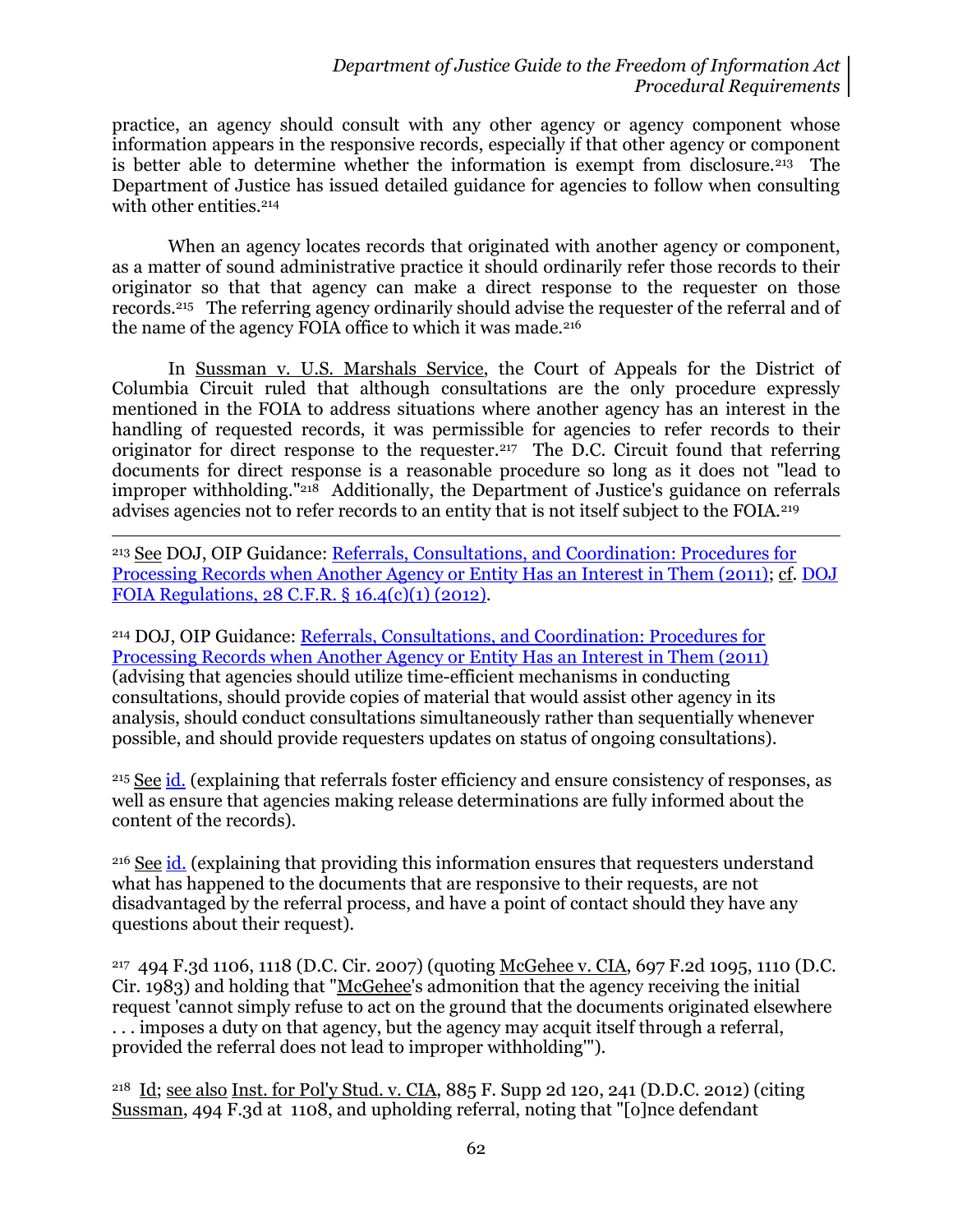As addressed in the Department of Justice guidance, it may sometimes be necessary for agencies to "coordinate" with another agency rather than refer records to avoid compromising sensitive law enforcement information that could invade an individual's personal privacy or damage national security interests. 220

Courts have held that even after agencies make referrals of records in response to FOIA requests, they retain the responsibility of defending any agency action taken on those

 $\overline{a}$ discovered that some of the requested records originated with other agencies, it followed standard procedure by referring these documents to [those agencies] for [] direct response);Wilson v. DOT, 730 F. Supp. 2d 140, 154 (D.D.C. 2010) (observing that agency's referral of records was consistent with its regulations which permit referral to another agency "that originated or is substantially concerned with the records"); Cozen O'Connor v. U.S. Dep't of Treasury, 570 F. Supp. 2d 749, 770 (E.D. Pa. 2008) (finding referral process "not exceptionally lengthy" in light of nature of documents involved and "necessity of coordination among . . . various agencies"); El Badrawi v. DHS, 583 F. Supp. 2d 285, 310 (D. Conn. 2008) (granting summary judgment on "propriety and reasonableness of . . . referrals of certain records . . . to [those] . . . records' originating agencies"); Or. Natural Desert Ass'n v. Gutierrez, 409 F. Supp. 2d 1237, 1250 (D. Or. 2006) (concluding that agency's referral regulation "does not significantly impair the ability to get records" and that that regulation is "reasonable"); Rzeslawski v. DOJ, No. 97-1156, slip op. at 6 (D.D.C. July 23, 1998) (observing that an agency's "referral procedure is generally faster than attempting to make an independent determination regarding disclosure" and that "by placing the request in the hands of the originating agency, discretionary disclosure is more likely"), aff'd, No. 00- 5029, 2000 WL 621299 (D.C. Cir. Apr. 4, 2000). But cf. Keys v. DHS, 570 F. Supp. 2d 59, 70 (D.D.C. 2008) (stating that referral was improper where agency referred records to incorrect agency and did not take steps to ensure that referred records were acted upon, and where second agency did not return incorrectly-referred records for nearly one year).

<sup>219</sup> See DOJ, OIP Guidance: Referrals, Consultations, and Coordination: Procedures for [Processing Records when Another Agency or Entity Has an Interest in Them \(2011\)](http://www.justice.gov/oip/foiapost/2011foiapost42.html) (stating that, prior to referring records to entity, agencies should ensure entity is subject to FOIA); see also EPIC v. NSA, 795 F. Supp. 2d 85, 94 (D.D.C. 2011) (holding that while "[i]t is true that agencies that receive FOIA requests and discover responsive documents that were created by another agency [they] may forward, or 'refer'" those documents to the originating agency, if the originating entity is not an agency subject to the FOIA, it "cannot unilaterally be made subject to the statute by any action of an agency, including referral"); Maydak v. DOJ, 254 F. Supp. 2d 23, 40 (D.D.C. 2003) (noting that agency's referral of records requested under FOIA to entity not subject to FOIA -- a United States Probation Office -- "raises a genuine legal issue about the propriety" of agency's action).

<sup>220</sup> See DOJ, OIP Guidance: [Referrals, Consultations, and Coordination: Procedures for](http://www.justice.gov/oip/foiapost/2011foiapost42.html)  [Processing Records when Another Agency or Entity Has an Interest in Them \(2011\)](http://www.justice.gov/oip/foiapost/2011foiapost42.html) (detailing administrative procedures for coordinating a response and stressing that agency in receipt of request is responsible for providing status updates to requester during pendency of coordination process).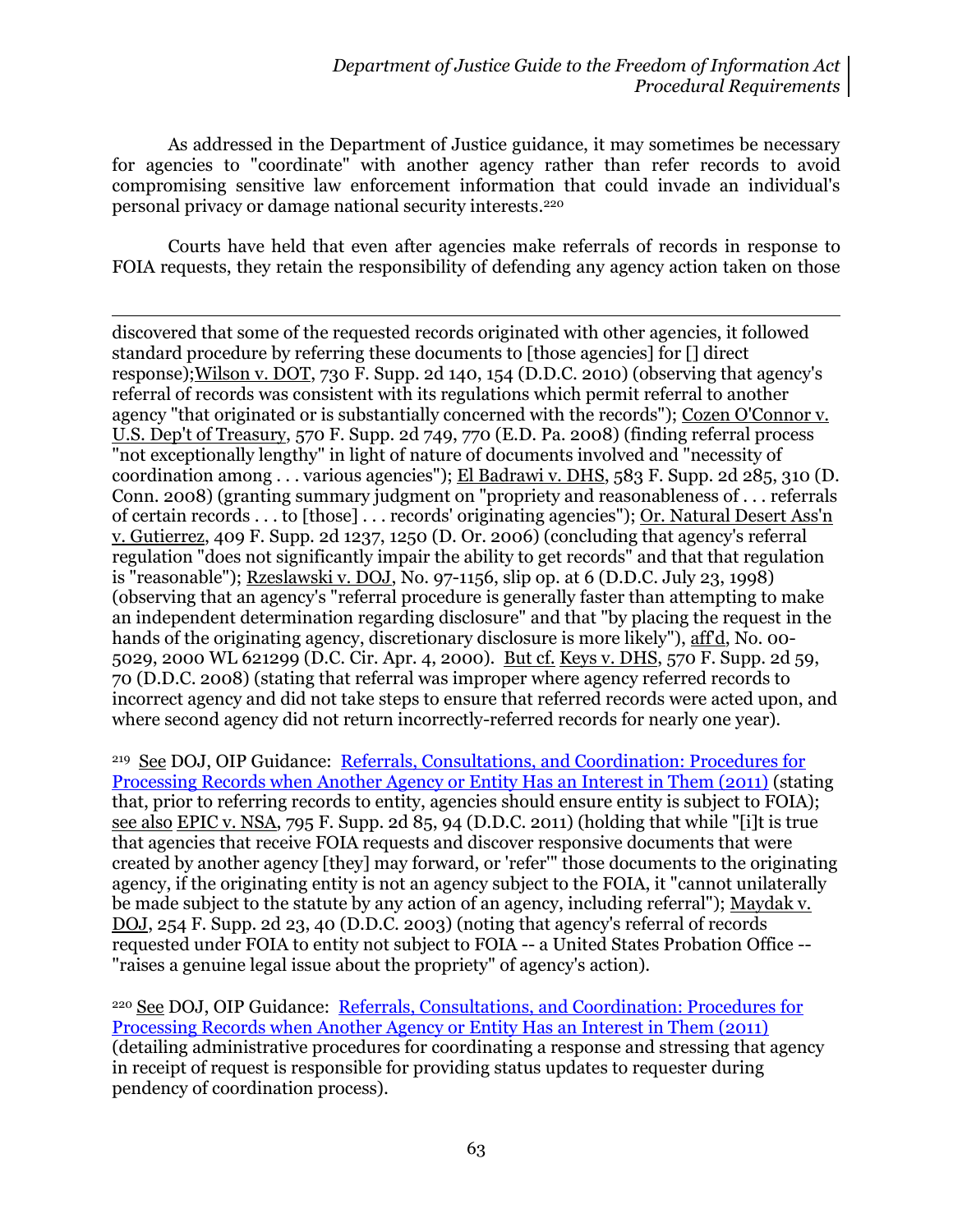records if the matter proceeds to litigation,<sup>221</sup> which is typically done by submitting a declaration from the agency which processed the referral.222 Additionally, as a matter of sound administrative practice agencies receiving referrals should handle them on a "first-in, first-out" basis among their other FOIA requests, according to the date of the request's initial receipt at the referring agency in order to avoid placing requesters at an unfair timing disadvantage through agency referral practices.<sup>223</sup>

Although a court has found that an agency generally is under no obligation to "forward" a request (which is distinct from "referring " records) to any other agency which might maintain records,<sup>224</sup> an agency has been found required to do so, when it obligated itself to through its own FOIA regulations.<sup>225</sup> As a matter of administrative discretion, an

 $\overline{a}$ <sup>221</sup> See, e.g., Hall v. CIA, 668 F. Supp. 2d 172, 182 (D.D.C. 2010) (instructing agency to "take affirmative steps to ensure that its referrals are being processed"); Skinner v. DOJ, 744 F. Supp. 2d 185, 216 (D.D.C. 2010) (denying summary judgment in part "[b]ecause the results of the [agency's] referral of records to [two agencies] have not been explained"); Schoenman v. FBI, 604 F. Supp. 2d 174, 203-04 (D.D.C. 2009) (requiring agency to submit a "comprehensive" Vaughn Index that will include "a complete accounting of all referrals made and indicate whether all documents so referred have been processed and released to Plaintiff"); Keys, 570 F. Supp. 2d at 68-69 (stating that withholding was improper where neither referring agency nor referee agency explained nature of pages withheld on referral, and where referring agency did not explain why referee agency required requester to submit additional request for responsive public records); Hronek v. DEA, 16 F. Supp. 2d 1260, 1272 (D. Or. 1998) (noting that with respect to records referred to nonparty agencies "the ultimate responsibility for a full response lies with the [referring] agencies"), aff'd, 7 F. App'x 591 (9th Cir. 2001).

<sup>222</sup> See, e.g., Hall v. CIA, No 04-814, 2012 WL 3143839, at \*6 (D.D.C. Aug. 3, 2012) (concluding that agency "fulfilled its burden as to the coordination" of certain documents where it processed its own responsive records and provided "supporting declarations from the coordinating agencies").

<sup>223</sup> See DOJ, OIP Guidance: [Referrals, Consultations, and Coordination: Procedures for](http://www.justice.gov/oip/foiapost/2011foiapost42.html)  [Processing Records when Another Agency or Entity Has an Interest in Them \(2011\)](http://www.justice.gov/oip/foiapost/2011foiapost42.html) (agency should order referral according to date FOIA request was first received by agency making referral, not according to date referral itself was received by agency); cf. Williams v. United States, 932 F. Supp. 354, 357 & n.7 (D.D.C. 1996) (urging agency to set up an "express lane" for referred records so as to not "tie up other agencies by taking an inordinate period of time to review referred records [and] unnecessarily inhibit[ing] the smooth functioning of the [other] agencies' well oiled FOIA processing systems").

<sup>224</sup> See Hardy v. DOD, No. 99-523, 2001 WL 34354945, at \*10 (D. Ariz. Aug. 27, 2001) (holding that an agency was not obligated to forward to OPM a FOIA request for personnel records that agency did not maintain itself).

<sup>225</sup> See Truesdale v. DOJ, 731 F. Supp. 2d 3, 6-8 (D.D.C. 2010) (denying in part defendant's motion for summary judgment because agency did not demonstrate compliance with own FOIA regulations concerning referrals).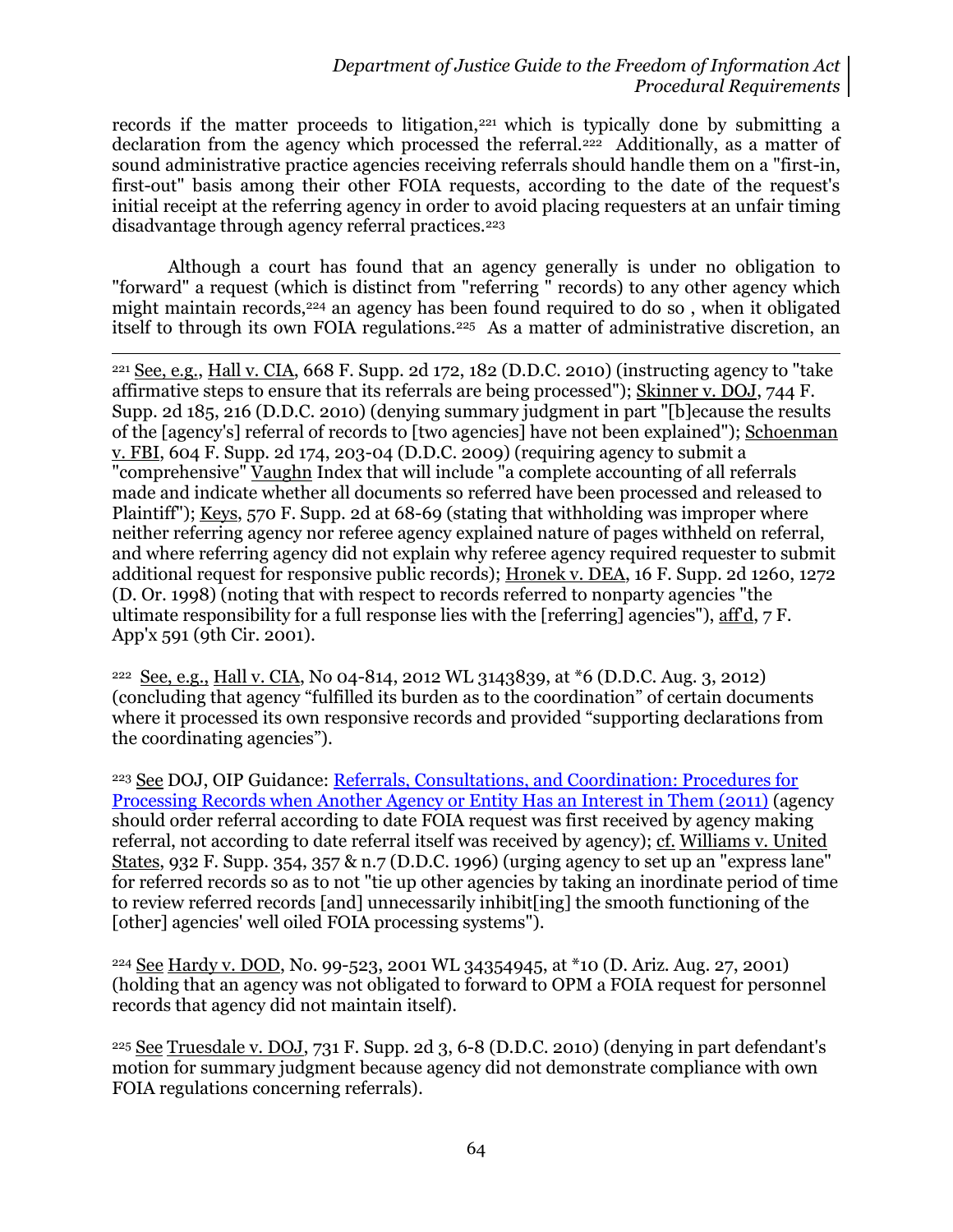agency may of course advise the requester of the name and address of other agencies that are likely to maintain records responsive to the request.<sup>226</sup>

Finally, the FOIA does impose a duty to route misdirected requests to the proper FOIA component within an agency.<sup>227</sup> Agency components must route misdirected requests within the agency within ten days of receipt, provided such requests are originally received by a component of the agency designated by the agency's regulations to receive FOIA requests.228 (See Procedural Requirements, Time Limits, above, for a discussion of the requirement to route misdirected requests.)

## **Responding to FOIA Requests**

The FOIA requires that each agency "shall make [disclosable] records promptly available" upon request.229 The FOIA does not provide for limited disclosure; rather, it "speaks in terms of disclosure and nondisclosure [and] ordinarily does not recognize degrees of disclosure, such as permitting viewing, but not copying, of documents."<sup>230</sup> Because the statute does not provide for limited disclosure, the Supreme Court has opined that there is also "no mechanism under [the statute] for a protective order allowing only the requester to see [the information] or for proscribing its general dissemination."<sup>231</sup> In short, "once there is disclosure, the information belongs to the general public."<sup>232</sup>

 $\overline{a}$ <sup>226</sup> See [Presidential Memorandum for Heads of Executive Departments and Agencies](http://www.justice.gov/oip/foia_guide09/presidential-foia.pdf)  [Concerning the Freedom of Information Act,](http://www.justice.gov/oip/foia_guide09/presidential-foia.pdf) 74 Fed. Reg. 4683 (Jan. 21, 2009) (directing agencies to respond to FOIA requests "in a spirit of cooperation").

<sup>227</sup> [5 U.S.C. § 552\(a\)\(6\)\(A\);](http://www.justice.gov/oip/amended-foia-redlined-2010.pdf) see also *FOIA Post*, ["OIP Guidance: New Requirement to Route](http://www.justice.gov/oip/foiapost/2008foiapost31.htm)  [Misdirected FOIA Requests"](http://www.justice.gov/oip/foiapost/2008foiapost31.htm) (posted 11/18/08).

<sup>228</sup> [5 U.S.C. § 552\(a\)\(6\)\(A\);](http://www.justice.gov/oip/amended-foia-redlined-2010.pdf) see also *FOIA Post*, ["OIP Guidance: New Requirement to Route](http://www.justice.gov/oip/foiapost/2008foiapost31.htm)  [Misdirected FOIA Requests"](http://www.justice.gov/oip/foiapost/2008foiapost31.htm) (posted 11/18/08).

 $229\overline{5}$  U.S.C. § [552\(a\)\(3\)\(A\) \(2006 & Supp. IV 2010\).](http://www.justice.gov/oip/amended-foia-redlined-2010.pdf)

<sup>230</sup> Julian v. DOJ, 806 F.2d 1411, 1419 n.7 (9th Cir. 1986), aff'd, 486 U.S. 1 (1988); see NARA v. Favish, 541 U.S. 157, 172 (recognizing that information disclosed under FOIA "belongs to citizens to do with as they choose"), reh'g denied, 541 U.S. 1057 (2004); Berry v. DOJ, 733 F.2d 1343, 1355 n.19 (9th Cir. 1984); see also Seawell, Dalton, Hughes & Timms v. Exp.- Imp. Bank, No. 84-241-N, slip op. at 2 (E.D. Va. July 27, 1984) (stating that there is no "middle ground between disclosure and nondisclosure"). <u>But see Antonelli v. ATF</u>, No. 04-1180, 2006 WL 3147675, at \*2 (D.D.C. Nov. 1, 2006) (finding that agency satisfied FOIA's requirements by making available for viewing inmate requester's presentence report); Chamberlain v. DOJ, 957 F. Supp. 292, 296 (D.D.C. 1997) (holding that FBI's offer to make "visicorder charts" available to requester for review at FBI Headquarters met FOIA requirements due to exceptional fact that charts could be damaged if photocopied), summary affirmance granted, 124 F.3d 1309 (D.C. Cir. 1997) (unpublished table decision).

<sup>231</sup> Favish, 541 U.S. at 174; see Maricopa Audubon Soc'y v. U.S. Forest Serv., 108 F.3d 1082, 1088-89 (9th Cir. 1997) (rejecting plaintiff's offer to receive requested documents under a confidentiality agreement due to rule that "FOIA does not permit selective disclosure of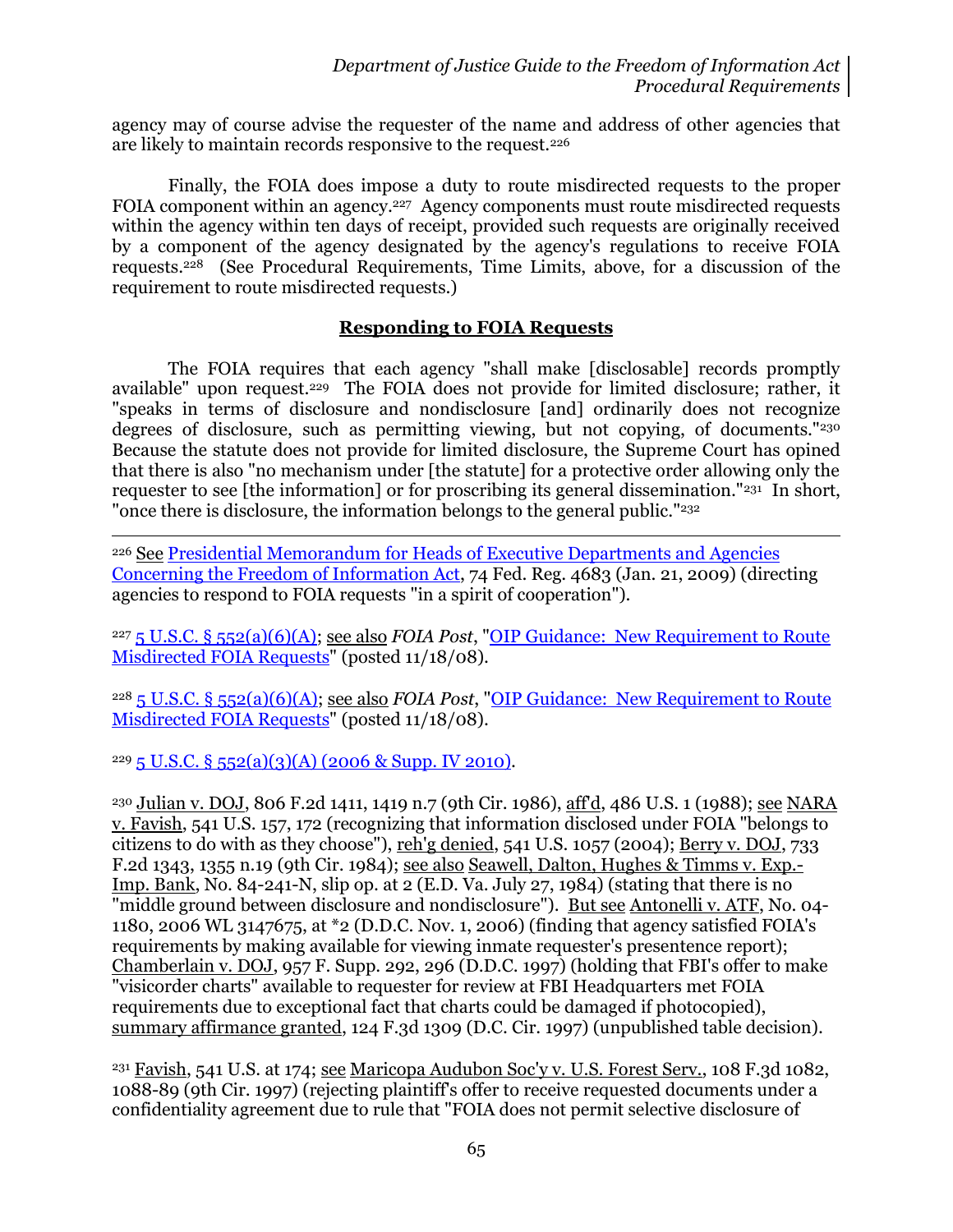Upon receipt of a request that will take longer than ten days to process, the FOIA requires agencies to provide the requesters with an individualized tracking numbers and to maintain a telephone line or Internet service to provide requesters with information about the status of the request, including the date the agency originally received the request and the estimated date of its completion.<sup>233</sup>

When responding to a request, the FOIA requires agencies to "provide the [requested] record in any form or format requested by the person if the record is readily reproducible by the agency in that form or format" and to also "make reasonable efforts to maintain its records in forms or formats that are reproducible" for such purposes.234 These statutory provisions require agencies to not only honor a requester's choice of format among existing formats of a record, but to also make "reasonable efforts" to disclose a record in a format not in existence, when so requested, if the record is "readily reproducible" in that new format<sup>235</sup> If records are not readily reproducible by the agency in the format requested, courts have not required agencies to release the records in that format.<sup>236</sup>

l information to only certain parties, and that once the information is disclosed to [plaintiff], it must be made available to all members of the public who request it"); Swan v. SEC, 96 F.3d 498, 500 (D.C. Cir. 1996) ("Once records are released, nothing in the FOIA prevents the requester from disclosing the information to anyone else. The statute contains no provisions requiring confidentiality agreements or similar conditions."); Schiffer v. FBI, 78 F.3d 1405, 1410 (9th Cir. 1996) (reversing district court's conditional disclosure order, which is "not authorized by FOIA"); cf. Arieff v. U.S. Dep't of the Navy, 712 F.2d 1462, 1469 (D.C. Cir. 1983) (refusing to grant protective order that would allow plaintiff's counsel and medical expert to review exempt information).

<sup>232</sup> Favish, 541 U.S. at 174; see also *FOIA Post*, ["Supreme Court Rules for 'Survivor Privacy'](http://www.justice.gov/oip/foiapost/2004foiapost12.htm)  [in Favish"](http://www.justice.gov/oip/foiapost/2004foiapost12.htm) (posted  $4/9/04$ ) ("The well-known maxim under the FOIA that 'release to one is release to all' was firmly reinforced in the Favish decision.").

<sup>233</sup> [5 U.S.C. § 552\(a\)\(7\)\(B\)\(ii\);](http://www.justice.gov/oip/amended-foia-redlined-2010.pdf) see Muttit v. U.S. Cent. Command, 813 F. Supp. 2d 221, 224, 226-30 (D.D.C. 2011) (noting requirement that agency provide status updates upon request); see also *FOIA Post*, ["OIP Guidance: Assigning Tracking Numbers and](http://www.justice.gov/oip/foiapost/2008foiapost30.htm) Providing [Status Information for Requests"](http://www.justice.gov/oip/foiapost/2008foiapost30.htm) (posted 11/18/08) (advising agencies of importance of providing FOIA requesters information on status of their requests so that they can readily learn when to expect response).

<sup>234</sup> 5 U.S.C. § [552\(a\)\(3\)\(B\);](http://www.justice.gov/oip/amended-foia-redlined-2010.pdf) see also FOIA Update, [Vol. XVII, No. 4,](http://www.justice.gov/oip/foia_updates/Vol_XVII_4/page1.htm) at 2 (discussing statutory provisions); cf. DOJ "Electronic Record" Report, reprinted in abridged form in FOIA Update, [Vol. XI, No. 3,](http://www.justice.gov/oip/foia_updates/Vol_XI_3/page%203.htm) at 3-6 (discussing "choice of format" issues regarding "electronic records").

<sup>235</sup> See Sample v. BOP, 466 F.3d 1086, 1087, 1089 (D.C. Cir. 2006) (finding that statutory language "unambiguously requires" agency to disclose records in requested electronic format even though agency's regulations prohibit an inmate from possessing such electronically formatted material, without making any finding with respect to inmate "access or possession" of such records, as those questions were "not before the court"); TPS, Inc. v. DOD, 330 F.3d 1191, 1195 (9th Cir. 2003) (stating, in light of particular agency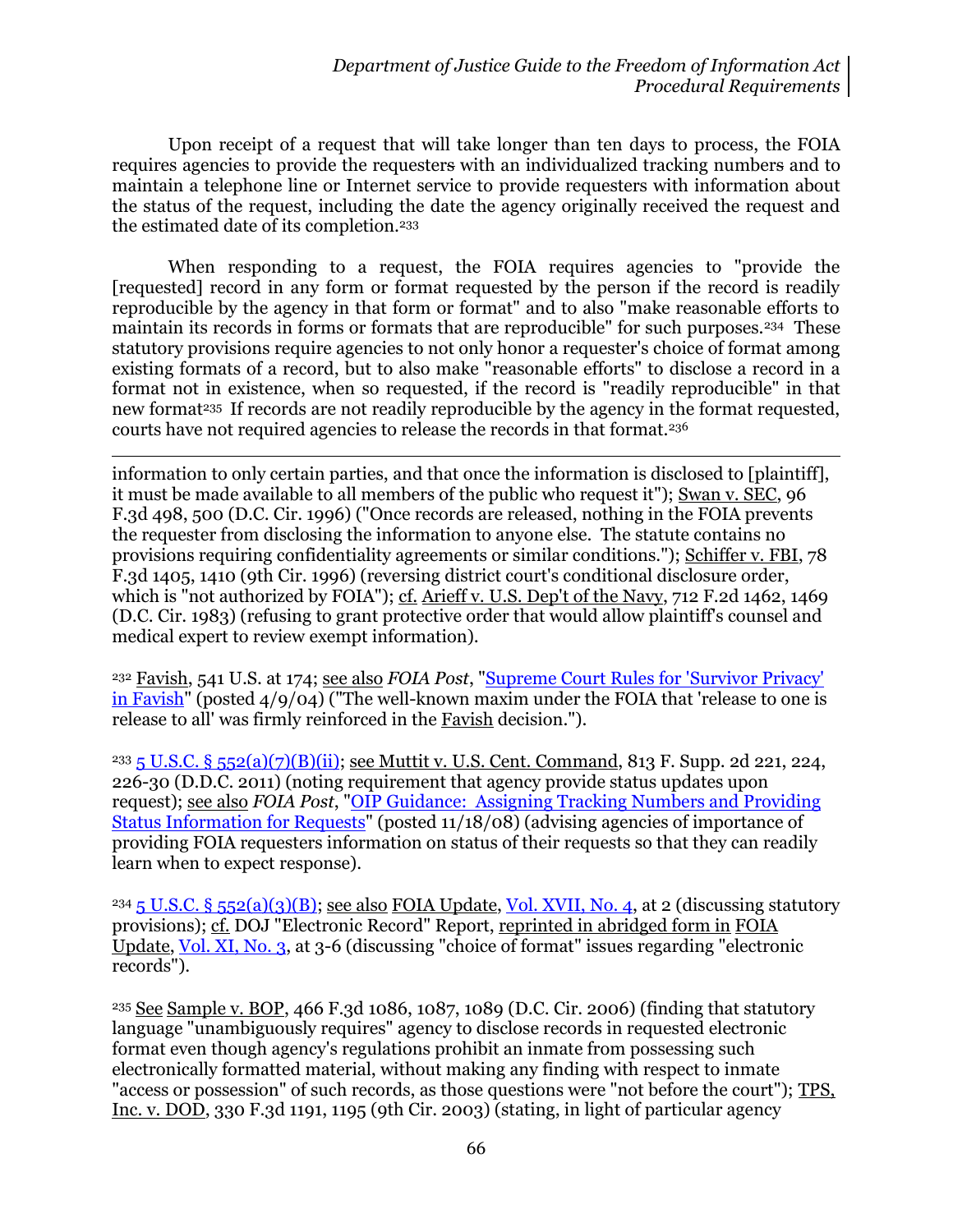When an agency denies a request in full or in part, the FOIA requires that it provide the requester with certain information about the action taken on the request. Agencies are required to "make a reasonable effort to estimate the volume" of any information withheld and should inform the requester of that estimate, unless doing so would harm an interest protected by an applied exemption.<sup>237</sup> For any records released in part, the FOIA requires that the released portions indicate the amount of information withheld and the exemption being asserted, unless doing so would harm an interest protected by the exemption being

l regulation, that the FOIA "requires that the agency satisfy a FOIA request [for the production of records in a certain format] when it has the capability to readily reproduce documents in the requested format"); see also FOIA Update, [Vol. XIX, No. 1,](http://www.justice.gov/oip/foia_updates/Vol_XIX_1/xixpage4.htm) at 6 (encouraging agencies to consider providing records in multiple forms as matter of administrative discretion if requested to do so); FOIA Update, [Vol. XVIII, No. 1,](http://www.justice.gov/oip/foia_updates/Vol_XVIII_1/page3.htm) at 5 (discussing agency obligations to produce records in requested forms or formats (citing H.R. Rep. No. 104-795, at 18, 21 (1996) (noting that amendments overrule Dismukes v. Dep't of the Interior, 603 F. Supp. 760, 761-63 (D.D.C. 1984), which previously allowed agency to choose format of disclosure if it chose "reasonably"))); cf. Snyder v. DOD, No. 03-4992, 2007 WL 951293, at \*4-5 (N.D. Cal. Mar. 27, 2007) (ordering agency to produce file that was available on agency website, but corrupted or incomplete when viewed, and to produce re-formatted version of another file that it previously disclosed, but was also corrupted, explaining that "[a]bsent exceptional circumstances, release of information is required unless it falls under one of nine statutory exemptions" and that "the prospect of compliance expenses is not one of those exceptions"); Landmark Legal Found. v. EPA, 272 F. Supp. 2d 59, 63 (D.D.C. 2003) (concluding that agency had not violated the FOIA's "readily reproducible" provision by failing to retain electronic copies of e-mails that were retained in paper form only, because "the agency may keep its files in a manner that best suits its needs").

<sup>236</sup> See LaRoche v. SEC, 289 F. App'x 231, 231 (9th Cir. 2008) (affirming summary judgment in favor of agency because records sought were not readily reproducible in searchable electronic format plaintiff requested); Jackson v. U.S. Dep't of Labor, No. 06-02157, 2008 WL 539925, at \*4, (E.D. Cal. Feb. 25, 2008) (magistrate's recommendation) (finding that "because [agency] has not developed a system to provide public online access, the records requested are not readily reproducible in that format"), adopted, No. 06-2157, 2008 WL 4463897, \*1 (E.D. Cal. Oct. 2, 2008); Chamberlain, 957 F. Supp. at 296 ("The substantial expense of reproducing the visicorder charts, as well as the possibility that the visicorder charts might be damaged if photocopied, make the Government's proposed form of disclosure [i.e., inspection] even more compelling.").

<sup>237</sup> See 5 U.S.C. § [552\(a\)\(6\)\(F\);](http://www.justice.gov/oip/amended-foia-redlined-2010.pdf) see also Mobley v. DOJ, 845 F. Supp. 2d 120, 123-24 (D.D.C. 2012) ("The plain text of the statute does not require agencies to provide a list of withheld documents, but only to make a reasonable effort to estimate the volume of the documents withheld."); FOIA Update, [Vol. XVIII, No. 2,](http://www.justice.gov/oip/foia_updates/Vol_XVIII_2/page2.htm) at 2 (discussing alternative methods of satisfying obligation to estimate volume of deleted or withheld information, including "forms of measurement" to be used).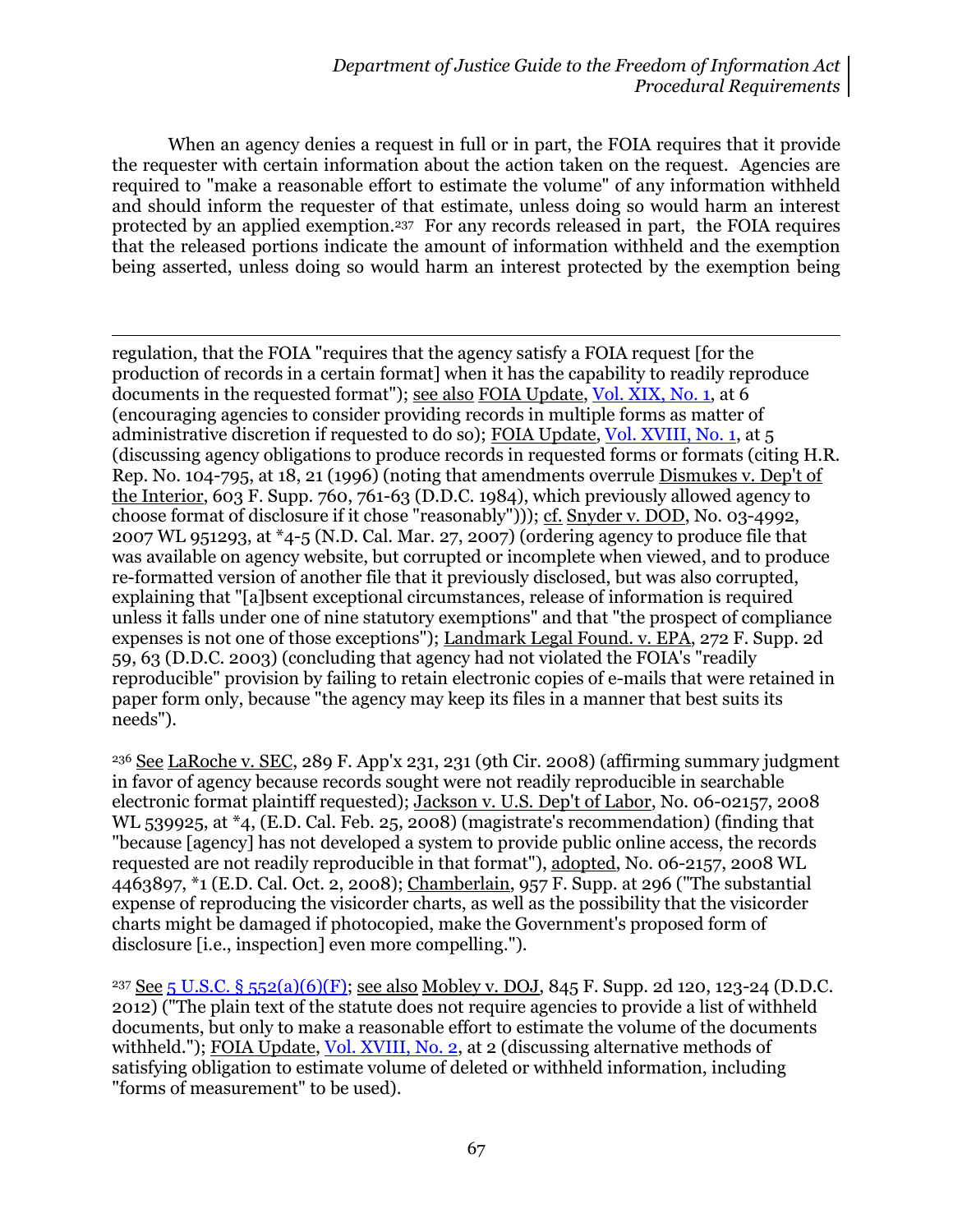asserted. <sup>238</sup> If "technically feasible," the FOIA requires this information to "be indicated at the place in the record where such deletion is made."239(For a further discussion of the FOIA's portion-marking requirements, see Procedural Requirements, "Reasonably Segregable" Obligation, above.)

The agency response is required by the FOIA to include specific administrative information about the agency's action.240 While "[t]here is no requirement that administrative responses to FOIA requests contain the same documentation necessary in litigation,"<sup>241</sup> a decision to deny an initial request must inform the requester of the reasons for denial, the right to appeal, and the name and title of each person responsible for the denial.242 Agencies must also include administrative appeal rights notifications in any

<sup>238</sup> See 5 [U.S.C. §](http://www.justice.gov/oip/amended-foia-redlined-2010.pdf) 552(b) (paragraph immediately following exemptions); see also *FOIA Post*, ["OIP Guidance: Segregating and Marking Documents for Release In Accordance With the](http://www.justice.gov/oip/foiapost/2008foiapost26.htm)  [OPEN Government Act"](http://www.justice.gov/oip/foiapost/2008foiapost26.htm) (posted 10/23/08).

 $\overline{a}$ 

<sup>239</sup> See 5 [U.S.C. §](http://www.justice.gov/oip/amended-foia-redlined-2010.pdf) 552(b) (paragraph immediately following exemptions); see also Long v. DOJ, 703 F. Supp. 2d 84, 107-08 (N.D.N.Y. 2010) (accepting agency's explanation that it would not be technically feasible to show disputed redactions "because the method required to do so would cause 'system run-time problems'" and not produce results).

<sup>240</sup> See 5 U.S.C. § [552\(a\)\(6\)\(A\)\(i\)](http://www.justice.gov/oip/amended-foia-redlined-2010.pdf) (requiring agencies to notify requesters of disclosure determinations, reasons for such determinations, and administrative appeal rights); id.  $\S$  [552\(a\)\(6\)\(C\)\(i\)](http://www.justice.gov/oip/amended-foia-redlined-2010.pdf) (requiring agencies to notify requesters of name and title of person making determination regarding denials of requests for records).

<sup>241</sup> Crooker v. CIA, No. 83-1426, 1984 U.S. Dist. LEXIS 23177, at \*3-4 (D.D.C. Sept. 28, 1984); see Sakamoto v. EPA, 443 F. Supp. 2d 1182, 1189 (N.D. Cal. 2006) (granting summary judgment because, inter alia, "[i]nitial agency responses to FOIA requests are not required to contain a Vaughn index"); Judicial Watch, Inc. v. Clinton, 880 F. Supp. 1, 11 (D.D.C. 1995) (finding that agencies need not provide Vaughn Index until ordered by court after plaintiff has exhausted administrative process); Schaake v. IRS, No. 91-958, 1991 U.S. Dist. LEXIS 9418, at \*9-10 (S.D. Ill. June 3, 1991) (ruling that court "lacks jurisdiction" to require agency to provide Vaughn Index at either initial request or administrative appeal stages); SafeCard Servs. v. SEC, No. 84-3073, 1986 U.S. Dist. LEXIS 26467, at \*5 (D.D.C. Apr. 21, 1986) (noting that requester has no right to Vaughn Index during administrative process), aff'd on other grounds, 926 F.2d 1197 (D.C. Cir. 1991); see also FOIA Update, [Vol.](http://www.justice.gov/oip/foia_updates/Vol_VII_3/page%206.htm)   $VII, No. 3$ , at 6.

<sup>242</sup> See 5 U.S.C. § [552\(a\)\(6\)\(A\)\(i\), \(a\)\(6\)\(C\)\(I\);](http://www.justice.gov/oip/amended-foia-redlined-2010.pdf) Stanley v. DOD, No. 93-4247, slip op. at 14-15 (S.D. Ill. July 28, 1998) (finding constructive exhaustion when agency failed to provide requester with notice of administrative appeal rights regarding disputed fee estimate); Mayock v. INS, 714 F. Supp. 1558, 1567 (N.D. Cal. 1989) (denying plaintiff's request for Vaughn Index at administrative level, but suggesting that agency regulations then in effect required "more information than just the number of pages withheld and an unexplained citation to the exemptions"), rev'd & remanded on other grounds sub nom. Mayock v. Nelson, 938 F.2d 1006 (9th Cir. 1991); Hudgins v. IRS, 620 F. Supp. 19, 20-21 (D.D.C. 1985) (suggesting that statement of appeal rights should be provided even when agency interprets request as not reasonably describing records), aff'd, 808 F.2d 137 (D.C. Cir. 1987).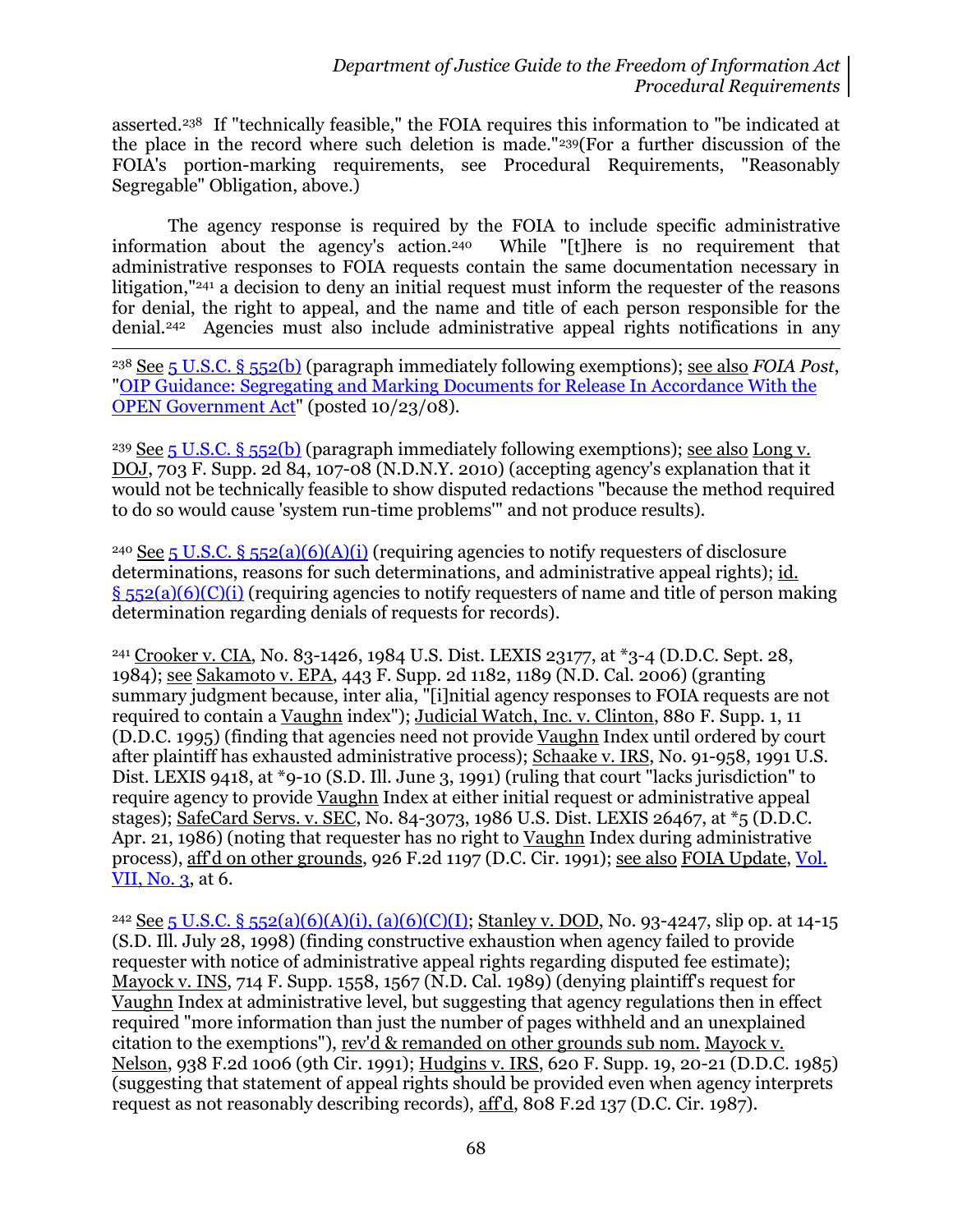responses to requesters where they are advising that no records responsive to the request could be located.<sup>243</sup>

Prior to transmitting responsive records to the requester courts have recognized that an agency may collect any fees owed on the request.<sup>244</sup>

One court has directly addressed the proper handling of records not written in English, ruling that the agency should translate the responsive records in order to make disclosure determinations.<sup>245</sup>

l

<sup>243</sup> See Oglesby v. U.S. Dep't of the Army, 920 F.2d 57, 67 (D.C. Cir. 1990) (holding that an agency's "no record" response constitutes an "adverse determination" and therefore requires notification of appeal rights under  $5$  U.S.C.  $\S$   $552(a)(6)(A)(i)$ ; Dinsio v. FBI, 445 F. Supp. 2d 305, 311 (W.D.N.Y. 2006) (finding constructive exhaustion when agency response did not include notice of administrative appeal rights); see also FOIA Update, [Vol. XII, No.](http://www.justice.gov/oip/foia_updates/Vol_XII_2/page2.htm)  [2,](http://www.justice.gov/oip/foia_updates/Vol_XII_2/page2.htm) at 5 ("OIP Guidance: Procedural Rules Under the D.C. Circuit's Oglesby Decision") (superseding FOIA Update, [Vol. V, No. 3,](http://www.justice.gov/oip/foia_updates/Vol_XVI_3/page3.htm) at 2). But see Dorn v. IRS, No. 03-539, 2005 WL 1126653, at  $*$ 3 (M.D. Fla. May 12, 2005) (stating that agency's response was not "adverse," even though response stated that requested records "did not exist, must be requested from another office, or could not be created").

<sup>244</sup> See Farrugia v. EOUSA, 366 F. Supp. 2d 56 (D.D.C. 2005) ("Where an agency already has processed a request, it is clear 'that the agency may require payment before sending the requested records.'") (quoting Trueblood v. U.S. Dep't of the Treasury, 943 F. Supp. 64, 68 (D.D.C. 1996)); Taylor v. U.S. Dep't of the Treasury, No. A-96-CA-933, 1996 WL 858481, at \*2 (W.D. Tex. Dec. 17, 1996) (recognizing that agency may require payment before sending processed records); Putnam v. DOJ, 880 F. Supp. 40, 42 (D.D.C. 1995) (allowing agency to require payment of current and outstanding fees before releasing records); Crooker v. ATF, 882 F. Supp. 1158, 1162 (D. Mass. 1995) (finding no obligation to provide records until current and past-due fees are paid); Strout v. U.S. Parole Comm'n, 842 F. Supp. 948, 951 (E.D. Mich. 1994), aff'd, 40 F.3d 136 (6th Cir. 1994) (granting defendant's motion for summary judgment after finding agency regulation requiring payment prior to releasing records to requester valid).

<sup>245</sup> See Lawyers' Comm. for Civil Rights v. Dep't of the Treasury, No. 07-2590, 2009 WL 1299821, at \*9 (N.D. Cal. May 11, 2009) (concluding that agency failed to demonstrate applicability of FOIA exemption to documents because it "did not bother to translate [them] into English for the court . . . so the court is unable to make a determination as to those [documents]"); see also *FOIA Post*, ["The Limits of Agency Translation Obligations Under](http://www.justice.gov/oip/foiapost/2004foiapost34.htm)  [the FOIA"](http://www.justice.gov/oip/foiapost/2004foiapost34.htm) (posted 12/1/04) (discussing agency translation obligations in determining responsiveness of records, determining applicability of exemptions, and providing records in response to FOIA requests); cf. Essential Info., Inc. v. USIA, 134 F.3d 1165, 1172 (D.C. Cir. 1998) (Tatel, J., dissenting) (observing that "FOIA contains no . . . translation requirement" regarding disclosure of records in a specific language). But cf. McDonnell v. United States, 4 F.3d 1227, 1261 n.21 (3d Cir. 1993) (suggesting, in dictum, that agency might be compelled to create translation of any disclosable encoded information).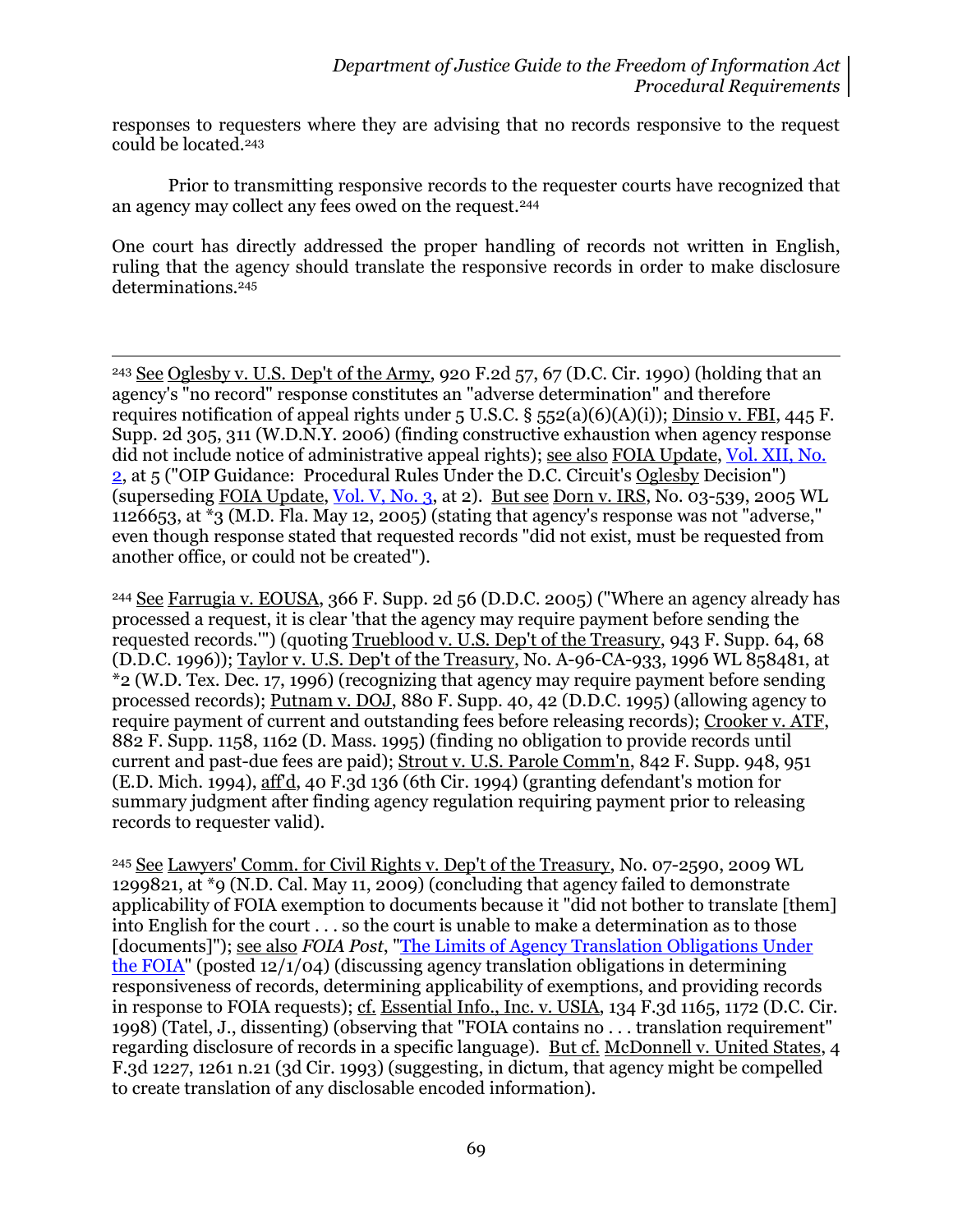When responding to a request courts have found that agencies are not required to add explanatory materials to any records disclosed, <sup>246</sup> to certify records,<sup>247</sup> or to bates stamp or number the records.<sup>248</sup>

As a matter of sound administrative policy, when an agency receives a request that involves voluminous records or which requires searches in multiple locations, whenever feasible, the agency should provide interim releases to the requester instead of waiting until all records are located and processed.249 As a further matter of administrative discretion in responding to requests, agencies should include any other helpful information such as, when appropriate, the agency's interpretation of the request.<sup>250</sup> Further, agencies are expected to provide requesters with the "best copy available" of a record, $251$  and so as a

 $\overline{a}$ <sup>246</sup> NLRB v. Sears, Roebuck & Co., 421 U.S. 132, 162 (1975) (holding that "insofar as the order of the court below requires the agency to create explanatory material, it is baseless"); see also Citizens Progressive Alliance v. U.S. Bureau of Indian Affairs, 241 F. Supp. 2d 1342, 1365 (D.N.M. 2002) ("Defendants may be required to disclose material pursuant to FOIA, but Defendants are not required to ... explain any records produced."); Tax Analysts v. IRS, No. 94-923, 1998 WL 419755, at \*2 (D.D.C. May 1, 1998) (declaring that "an agency need not add explanatory material to a document to make it more understandable in light of the redactions"); Gabel v. Comm'r, 879 F. Supp. 1037, 1039 (N.D. Cal. 1994) (noting that FOIA does not require agency "to revamp documents or generate exegeses so as to make them comprehensible to a particular requestor").

<sup>247</sup> See Knittel v. IRS, No. 07-1213, 2009 WL 2163619 (W.D. Tenn. July 20, 2009) (concluding that agencies are not required to provide certified copies of agency records in response to FOIA request); Jackman v. DOJ, No. 05-1889, 2006 WL 2598054, at \*2 (D.D.C. Sept. 11, 2006) (stating that "questions about the authenticity and correctness of the released records are beyond the scope of the court's FOIA jurisdiction").

<sup>248</sup> See Brown v. DOJ, 734 F. Supp. 2d 99, 104 (D.D.C. 2010) (declining to extend agency's obligation to make records available in readily reproducible format to include batesstamping records that were not already numbered).

<sup>249</sup> See *FOIA Post*, ["The Importance of Good Communication with FOIA Requesters"](http://www.justice.gov/oip/foiapost/2010foiapost5.htm) (posted 3/4/10) (advising agencies to make interim releases when possible to facilitate access to requested material).

<sup>250</sup> See *FOIA Post*, "OIP Guidance: [The Importance of Good Communication with FOIA](http://www.justice.gov/oip/foiapost/2010foiapost5.htm)  [Requesters](http://www.justice.gov/oip/foiapost/2010foiapost5.htm)" (posted 3/1/10) (advising agencies of benefits to both requesters and agencies to discuss scope of request with requester "to ensure that they have a common understanding of what records are being sought"); FOIA Update, [Vol. XVI, No. 3,](http://www.justice.gov/oip/foia_updates/Vol_XVI_3/page3.htm) at 3-5 ("OIP Guidance: Determining the Scope of a FOIA Request") (emphasizing importance of communication with requester); see, e.g., Astley v. Lawson, No. 89-2806, 1991 WL 7162, at \*2 (D.D.C. Jan. 11, 1991) (suggesting that agency "might have been more helpful" to requester by "explaining why the information he sought would not be provided").

<sup>251</sup> See McDonnell v. United States, 4 F.3d 1227, 1261 n. 21 (3d Cir. 1993) ("Of course, we anticipate that [plaintiff] will receive the best possible reproduction of the documents to which he is entitled."); Crummey v. SSA, 794 F. Supp. 2d 46, 62 (D.D.C. 2011) (accepting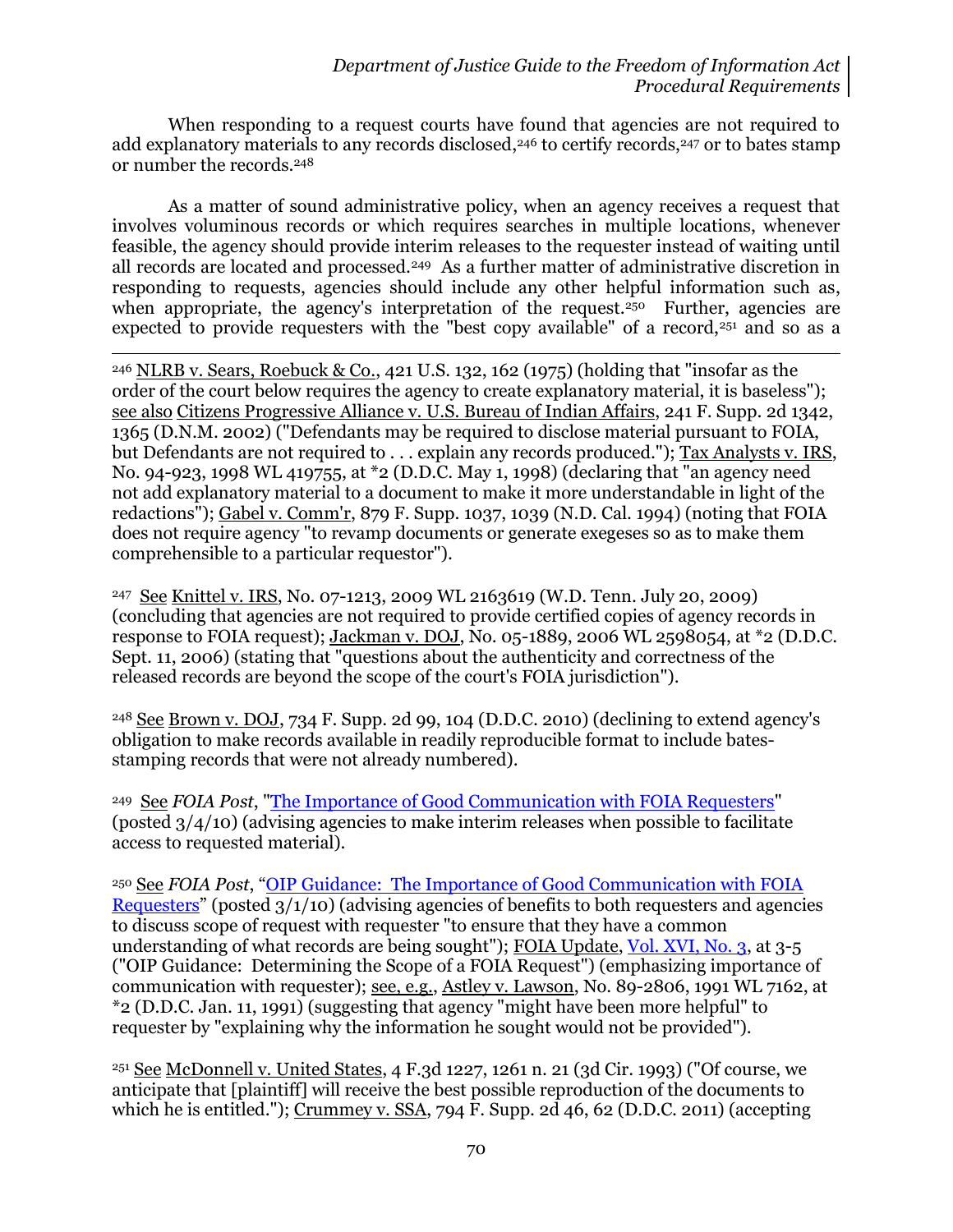matter of good policy should address any problems with the quality of disclosed records in the response.<sup>252</sup>

Finally, the President has instructed agencies to "use modern technology" to make information available to the public, both in response to requests and through proactive disclosures.253 In addition to meeting their proactive disclosure obligations under the FOIA,<sup>254</sup> which includes the requirement that agencies post FOIA-processed versions of "frequently requested records," agencies should as a matter of sound policy identify and post any records in which they anticipate interest. 255 (For a discussion of proactive disclosures, see Proactive Disclosures, Disclosing Records Proactively to Achieve Transparency, above.)

# **Administrative Appeals**

Under the FOIA's administrative appeal provision, a requester has the right to administratively appeal any adverse determination an agency makes on his or her FOIA

 $\overline{a}$ that agency provided plaintiff with "best available records" even though plaintiff asserted that copies were illegible); see also FOIA Update, [Vol. XVI, No. 3,](http://www.justice.gov/oip/foia_updates/Vol_XVI_3/page3.htm) at 5 (advising agencies that "before providing a FOIA requester with a photocopy of a record that is a poor copy or is not entirely legible," they should "make reasonable efforts to check for any better copy of a record that could be used to make a better photocopy for the requester").

<sup>252</sup> See FOIA Update, [Vol. XVI, No. 3,](http://www.justice.gov/oip/foia_updates/Vol_XVI_3/page3.htm) at 5 (advising of procedures to be used in cases involving poor photocopies of records).

<sup>253</sup> See [Presidential Memorandum for Heads of Executive Departments and Agencies](http://www.justice.gov/oip/foia_guide09/presidential-foia.pdf)  [Concerning the Freedom of Information Act,](http://www.justice.gov/oip/foia_guide09/presidential-foia.pdf) 74 Fed. Reg. 4683 (Jan. 21, 2009) [hereinafter President Obama's FOIA Memorandum]; accord [Attorney General Holder's Memorandum](http://www.justice.gov/ag/foia-memo-march2009.pdf)  [for Heads of Executive Departments and Agencies Concerning the Freedom of Information](http://www.justice.gov/ag/foia-memo-march2009.pdf)  [Act,](http://www.justice.gov/ag/foia-memo-march2009.pdf) 74 Fed. Reg. 51879 (Oct. 8, 2009) [hereinafter Attorney General Holder's FOIA Guidelines]; *FOIA Post*, ["OIP Guidance: President Obama's FOIA Memorandum and](http://www.justice.gov/oip/foiapost/2009foiapost8.htm)  [Attorney General Holder's FOIA Guidelines -](http://www.justice.gov/oip/foiapost/2009foiapost8.htm) Creating a New Era of Open Government" (posted 4/17/09).

 $254$  See 5 U.S.C. § [552\(a\)\(2\)\(D\).](http://www.justice.gov/oip/amended-foia-redlined-2010.pdf)

<sup>255</sup> See [President Obama's FOIA Memorandum,](http://www.justice.gov/oip/foia_guide09/presidential-foia.pdf) 74 Fed. Reg. at 4683 (directing all agencies to "take affirmative steps to make information public" and to "use modern technology to inform citizens about what is known and done by their Government"); accord [Attorney](http://www.justice.gov/ag/foia-memo-march2009.pdf)  [General Holder's FOIA Guidelines,](http://www.justice.gov/ag/foia-memo-march2009.pdf) at 3, (stating that "agencies should readily and systematically post information online in advance of any public request" because doing so "reduces the need for individualized requests and may help reduce existing backlogs"); *FOIA Post*, ["OIP Guidance: President Obama's FOIA Memorandum and Attorney General](http://www.justice.gov/oip/foiapost/2009foiapost8.htm)  Holder's FOIA Guidelines - [Creating a New Era of Open Government"](http://www.justice.gov/oip/foiapost/2009foiapost8.htm) (posted 4/17/09) (recognizing proactive disclosure as a "key area where agencies can make real improvements in increasing transparency").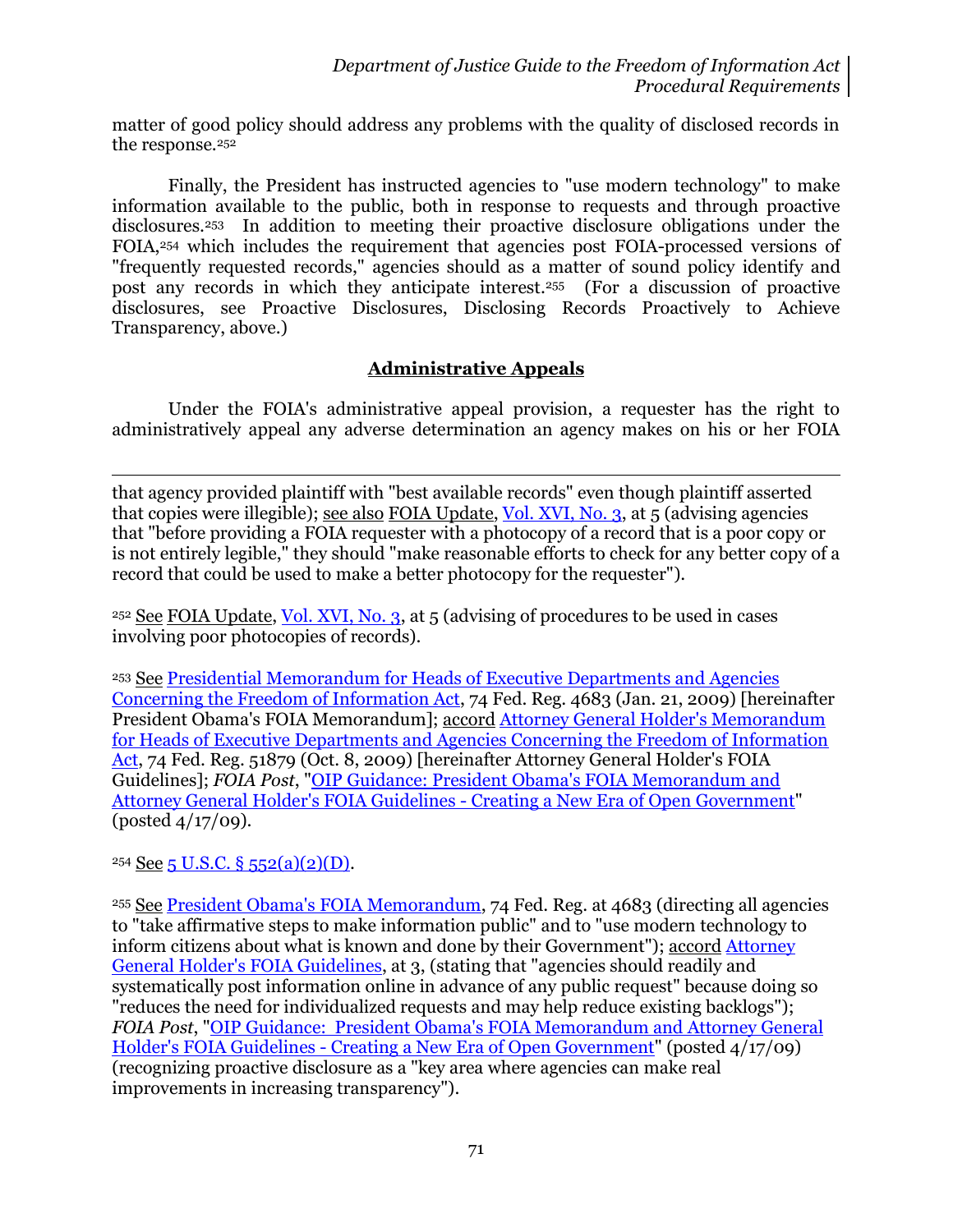request.256 Under DOJ regulations, for example, adverse determinations include denials of records in full or in part; "no records" responses; denials of requests for fee waivers; and denials of requests for expedited processing.<sup>257</sup>

The administrative appeal process is important to agencies and requesters for two reasons. First, the administrative appeal process provides an agency with an opportunity to review its initial action taken in response to a request to determine whether corrective steps are necessary.258 Second, although failure to file an administrative appeal is not an absolute bar to judicial review, the Court of Appeals for the District of Columbia Circuit has held that exhaustion of the administrative appeal process is "'generally required before filing suit in federal court.'"<sup>259</sup>

#### <sup>256</sup> See 5 U.S.C. § [552\(a\)\(6\)\(A\) \(2006 & Supp. IV 2010\).](http://www.justice.gov/oip/amended-foia-redlined-2010.pdf)

l

<sup>257</sup> See [DOJ FOIA Regulations, 28 C.F.R. § 16.6\(c\) \(2012\).](http://www.gpo.gov/fdsys/pkg/CFR-2012-title28-vol1/xml/CFR-2012-title28-vol1.xml#seqnum16.6)

<sup>258</sup> See Wilbur v. CIA, 355 F.3d 675, 677 (D.C. Cir. 2004) (noting that policies of exhaustion requirement are "to prevent premature interference with agency processes, to give the parties and the courts benefit of the agency's experience and expertise and to compile an adequate record for review"); Oglesby v. U.S. Dep't of the Army, 920 F.2d 57, 61 (D.C. Cir. 1990) (recognizing that exhaustion of the administrative appeal process "allows the top managers of an agency to correct mistakes made at lower levels and thereby obviates unnecessary judicial review" (citing McKart v. United States, 395 U.S. 185, 194 (1969) (non-FOIA case))); Sieverding v. DOJ, No. 11-1032, 2012 WL 6608573, at \*4 (D.D.C. Dec. 19, 2012) (finding that, in absence of appeal, allowing plaintiff to "to pursue her claim . . . in federal litigation would undermine [agency's] process for resolving such FOIA claims").

<sup>259</sup> Hidalgo v. FBI, 344 F.3d 1256, 1258 (D.C. Cir. 2003) (quoting Oglesby, 920 F.2d at 61); see, e.g., Lumarse v. HHS, 191 F.3d 460, at \*5 (9th Cir. 1999) (unpublished table opinion) (affirming dismissal of plaintiff's FOIA claim for failure to exhaust administrative remedies because plaintiff did not administratively appeal and therefore did not attempt to comply with agency procedures); ACLU of Mich. v. FBI, No. 11-13154, slip op. at \*4 (E.D. Mich. Sept. 30, 2012) (finding that court does not have subject matter jurisdiction over adequacy of agency's search because "nowhere in the Appeal [did] Plaintiff question or challenge the adequacy of Defendant's search"); Freedom Watch, Inc. v. CIA, No. 12-0721, 2012 WL 4753281, at \*5, n. 2 (D.D.C. Oct. 5, 2012) (denying plaintiff's request for futility exception to the exhaustion requirement and noting that "binding Circuit precedent could not be clearer: exhaustion of administrative remedies 'is a mandatory prerequisite to a lawsuit under the FOIA'" (quoting Wilbur, 355 F.3d at 676 (emphasis added, internal quotation marks and citation omitted))); Williams v. VA,  $510$  F. Supp. 2d  $912$ ,  $921$  (M.D. Fla. 2007) (finding that "plaintiff's failure to administratively appeal precludes plaintiff from obtaining relief because "the requirement of exhaustion of administrative remedies prior to seeking redress in federal court, allows an agency to correct possible mistakes and alleviate the need for judicial review of the same"); Thomas v. IRS, No. 03-2080, 2004 WL 3185316, at \*3 (M.D. Pa. Nov. 2, 2004) (finding that plaintiff failed to exhaust administrative remedies because, by not filing an administrative appeal, plaintiff "contravene[ed] Congress' purpose in creating a comprehensive administrative system for FOIA requests and disclosures"), aff'd, 153 F. App'x 89 (3d Cir. 2005); Comer v. IRS, No. 97-76329, 1999 WL 1022210, at \*3-4 (E.D. Mich. Sept. 30, 1999) (finding that "administrative exhaustion is required so that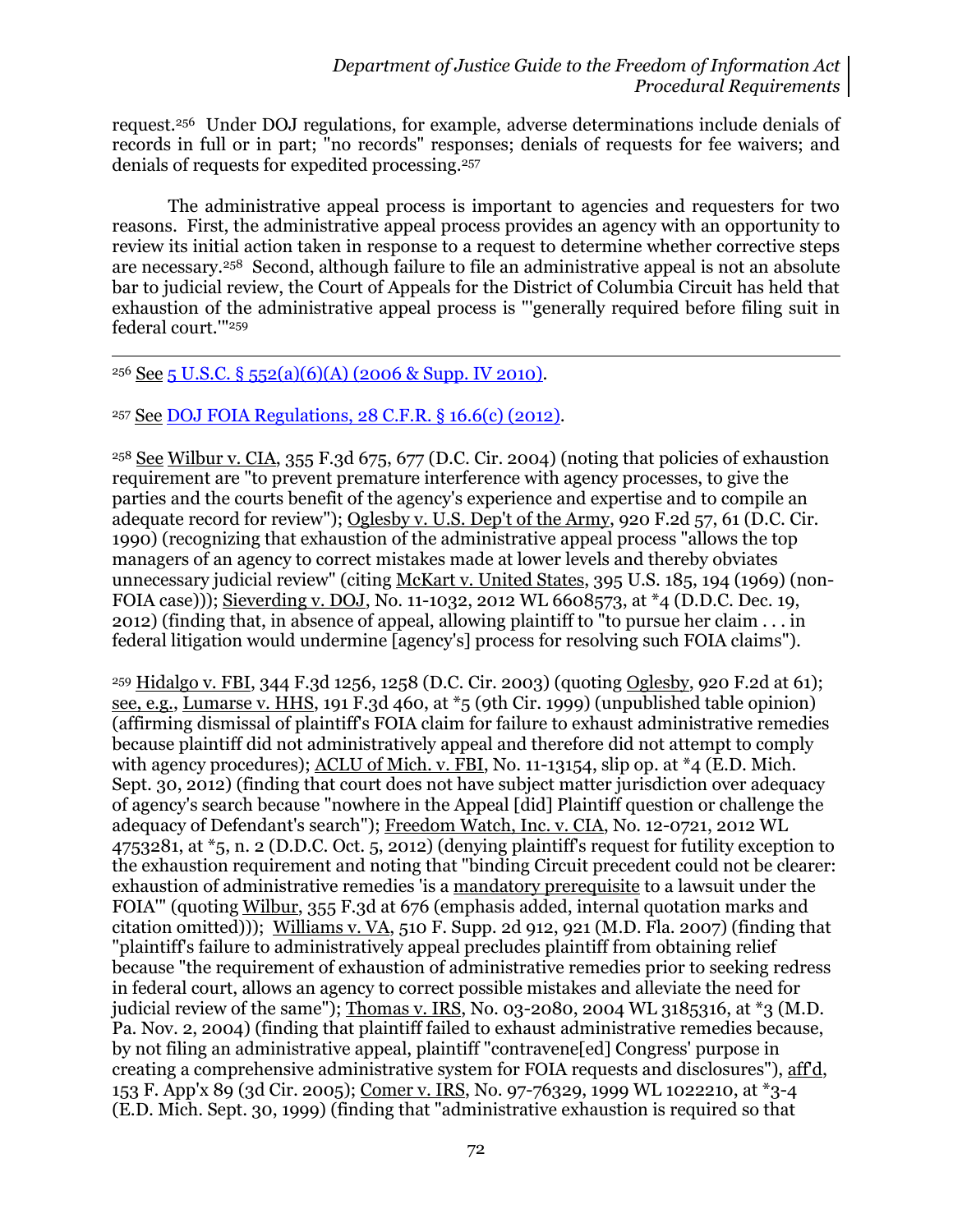Courts have found that a requester must submit an administrative appeal pursuant to an agency's regulations, including regulations governing deadlines and procedures for submission.<sup>260</sup> Although the FOIA has a "constructive exhaustion" provision.<sup>261</sup> once an agency responds to a request, courts have found that the requester is obligated at that time to submit an administrative appeal even if the agency's response was untimely.<sup>262</sup>

The FOIA requires an agency to make a determination on an administrative appeal within twenty working days after its receipt,<sup>263</sup> but that period may be extended by written

 $\overline{\phantom{a}}$ parties may take the opportunity to informally resolve disputed issues before going to the much more onerous time and expense of litigating in the courts").

<sup>260</sup> See, e.g., Thompson v. Dep't of the Navy, No. 11-11782, 2012 WL 4464648, at \*1-\*2 (11th Cir. Sept. 27, 2012) (finding that plaintiff did not exhaust administrative remedies where plaintiff's appeal was untimely); Bonilla v. DOJ, No. 11-20450, 2012 WL 3759024, at \*5 (S.D. Fla. Aug. 29, 2012) (finding that plaintiff's attempt to appeal was untimely and therefore that plaintiff had not exhausted administrative remedies because regulatory language is not ambiguous and "agency's construction of its own regulations is entitled to substantial deference"); Ctr. for Biological Diversity v. Gutierrez, 451 F. Supp. 2d 57, 65-67 (D.D.C. Aug. 10, 2006) (concluding that requester failed to exhaust administrative remedies when electronically submitted appeal was received twelve minutes after expiration of agency's regulatory appeal deadline); Imamoto v. SSA, No. 08-00137, 2008 WL 5179104, at \*5 (D. Haw. Dec. 9, 2008) (concluding that third party agency forwarding requester's letter to SSA is not valid administrative appeal of SSA's action); Sindram v. Fox, No. 07-0222, 2008 WL 2996047, at \*5 (E.D. Pa. Aug. 5, 2008) (giving plaintiff thirty days to produce evidence that he exhausted administrative remedies in light of agency having no record of receiving administrative appeal); Fisher v. DOJ, No. 07-2273, 2008 U.S. Dist. LEXIS 38925 (D.N.J. May 9, 2008) (declining to exercise jurisdiction because plaintiff's appeal was received after sixty-day deadline established by agency regulation and rejecting prison mailbox rule where "'statutory or regulatory schemes . . . require[ ] actual receipt by a specific date''' (quoting <u>Longenette v. Krusing</u>, 322 F.3d 758, 764 (3d Cir. 2003))).

## $261$  See [5 U.S.C. § 552\(a\)\(6\)\(C\).](http://www.justice.gov/oip/amended-foia-redlined-2010.pdf)

<sup>262</sup> See Oglesby, 920 F.2d at 61; see also Rease v. Harvey, 238 F. App'x 492, 495 (11th Cir. 2007) (unpublished disposition) (declaring that "requester still must exhaust his administrative remedies" even when agency response is untimely); Ivey v. Paulson, 227 F. App'x 1, 1 (D.C. Cir. 2007) (unpublished disposition) (affirming district court's dismissal for failure to exhaust because agency made response prior to requester filing suit, thereby reimposing requirement that requester submit administrative appeal); Arizechi v. IRS, No. 06-5292, 2008 WL 539058, at \*5 (D.N.J. Feb. 25, 2008) (unpublished disposition) (finding that "[a]n administrative appeal is mandatory if the agency cures its failure to respond with the statutory period by responding to the FOIA request before suit is filed").

<sup>263</sup> See 5 U.S.C. § [552\(a\)\(6\)\(A\)\(ii\);](http://www.justice.gov/oip/amended-foia-redlined-2010.pdf) see also Dennis v. CIA, No. 12-4207, 12-4208, 2012 WL 5493377, at \*2 (E.D.N.Y. Nov. 13, 2012) (noting that "[u]nder FOIA, after an agency receives a FOIA request, it must 'determine within 20 days (excepting Saturdays, Sundays, and legal public holidays) . . . whether or not to comply with such request,' and shall 'make a